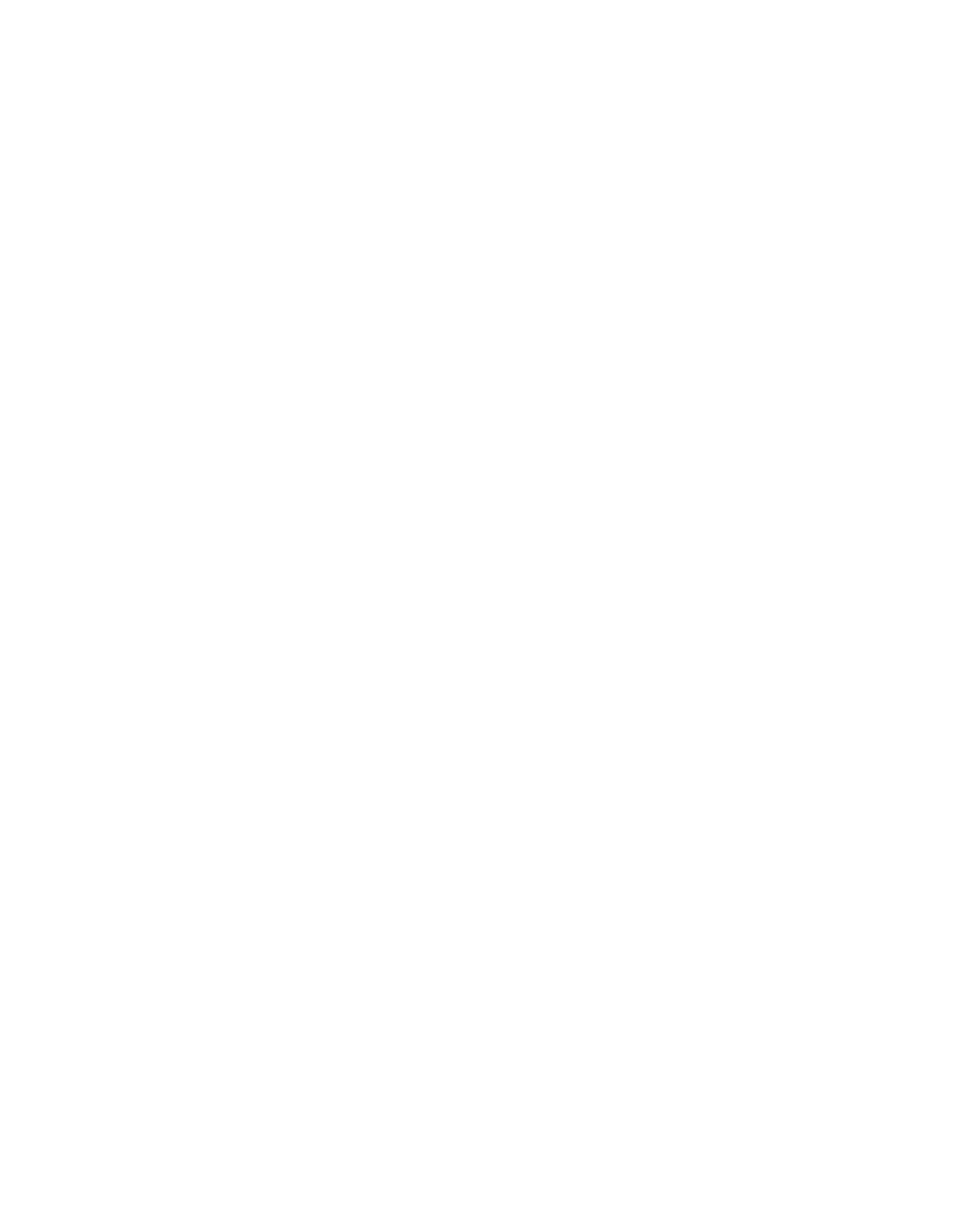## TI 99/4 PERIPHERAL EXPANSION TECHNICAL TRAINING COURSE OUTLINE

This outline will serve the repair technician both as a guide to the portions of the Peripheral Expansion System Theory of Operation which are applicable as service information, and as a syllabus for a series of peripheral repair training sessions. The apparent breaks in consecutive numbering are due to planned omission of subjects not related to repair. The Theory of Operation, however, will be provided unedited since some individuals may be interested in system design considerations as an extracurricular activity.

It is recommended that review of this theory of operation be accomplished along with a detailed study of the applicable system schematics.

|       | SECTION DESCRIPTION / CONTENT                               | PAGE #       |  |  |
|-------|-------------------------------------------------------------|--------------|--|--|
|       | 1.0 CPU REQUIREMENTS                                        | $1 - 1$      |  |  |
|       | 1.2 99/4A MEMORY SPACE ORGANIZATION                         | $1 - 1$      |  |  |
|       | 1.3 99/4A CRU SPACE DEFINITION                              | $1 - 4$      |  |  |
| 1.4   | PERIPHERAL POLLING                                          | $1 - 8$      |  |  |
|       | 1.6 DEVICE SERVICE ROUTINE ROMS                             | $1 - 8$      |  |  |
|       | 2.0 EXPANSION BOX REQUIREMENTS (BOX & CABLE SCHEMATICS) 2-1 |              |  |  |
|       | 2.1.1 REMOTE DATA BUS DRIVER                                | $2 - 1$      |  |  |
| 2.1.2 | PCB ENABLE                                                  | $2 - 1$      |  |  |
| 2.2   | POWER ALLOCATION                                            | $2 - 2$      |  |  |
| 2.3   | SYSTEM BUS PIN DEFINITION                                   | $2 - 3$      |  |  |
|       | 5.0 RS232 ELECTRICAL DEFINITION                             | $5 - 1$      |  |  |
| 5.7   | LED INDICATOR                                               | $5 - 2$      |  |  |
| 5.8   | PARALLEL PORT                                               | $5 - 2$      |  |  |
|       | $5 - 3$<br>5.9 DSR ROM                                      |              |  |  |
| 5.10  | CRU DEFINITION                                              | $5 - 3$      |  |  |
| 5.11  | <b>INTERRUPTS</b>                                           | $5 - 4$      |  |  |
| 5.12  | <b>FLAGS</b>                                                | $5 - 5$      |  |  |
| 5.13  | I/O VOLTAGE LEVELS                                          | $5 - 5$      |  |  |
| 5.14  | CONNECTOR PIN DEFINITIONS<br>$5 - 5 > 15$                   |              |  |  |
| 5.17  | RS232 PAL LOGIC DEFINITION                                  | $5 - 16$     |  |  |
| 7.0   | P-CODE THEORY OF OPERATION                                  | $7 - 1$      |  |  |
| 7.1   | GENERAL DESCRIPTION                                         | $7 - 1$      |  |  |
| 7.2   | DSR ROMS                                                    | $7 - 1$      |  |  |
| 7.3   | GROM ARRAY                                                  | $7 - 1$      |  |  |
|       | 7.4 PROGRAMMABLE LOGIC ARRAY                                | $7 - 2$      |  |  |
| 7.5   | SYSTEM READY CONTROL                                        | $7 - 4$      |  |  |
| 7.6   | CRU OUTPUT REGISTER                                         | $7 - 5$      |  |  |
|       | 7.7 ADDRESS AND DATA BUS BUFFERS                            | $7 - 5$      |  |  |
|       | 7.10 MNEMONIC DEFINITIONS                                   | $7 - 7 > 11$ |  |  |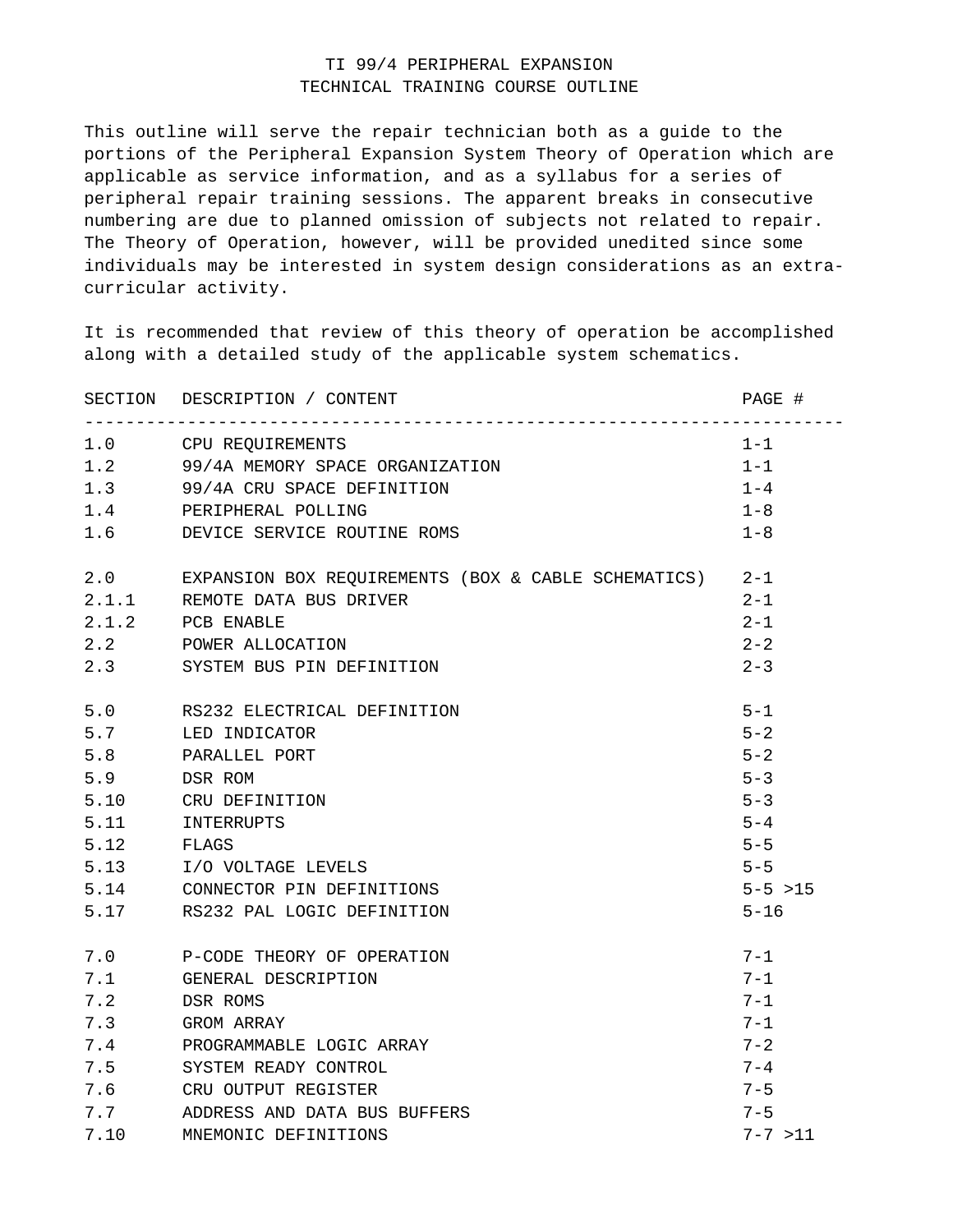|      | 10.0 MEMORY EXPANSION UNIT THEORY OF OPERATION   | $10 - 1$      |  |  |
|------|--------------------------------------------------|---------------|--|--|
|      | 10.5 TMS 4116 DRAM FUNDAMENTALS                  | $10 - 2 > 3$  |  |  |
|      | 10.6 CLOCKING SCHEME                             | $10 - 3$      |  |  |
|      | 10.7 ADDRESS SPACE                               | $10 - 4$      |  |  |
|      | 10.8 SYSTEM BUS BUFFERS                          | $10 - 4$      |  |  |
|      | 10.9 DRAM SEGMENTATION                           | $10 - 4$      |  |  |
|      | 10.10 ADDRESS MULTIPLEXER                        | $10 - 5$      |  |  |
|      | 10.11 REFRESH LOGIC                              | $10 - 6$      |  |  |
|      | 10.12 RAS0/RAS1 SELECTION                        | $10 - 6$      |  |  |
|      | 10.13 DATA CONNECTIONS                           | $10 - 7$      |  |  |
|      | 10.14 TEST CONSIDERATIONS                        | $10 - 7$      |  |  |
|      | 10.15 EARLY WRITE                                | $10 - 7$      |  |  |
|      | 10.16 MEU OPERATION, GENERAL COMMENTS            | $10 - 8$      |  |  |
|      | 10.17 MEU IDLE STATE                             | $10 - 8$      |  |  |
|      | 10.18 FIRST CYCLE                                | $10 - 11$     |  |  |
|      |                                                  |               |  |  |
|      | 11.7 DISK CONTROLLER CRU DEFINITION              | $11 - 3$      |  |  |
|      | 12.0 DISK CONTROLLER THEORY OF OPERATION         | $12 - 1$      |  |  |
|      | 12.1 PURPOSE                                     | $12 - 1$      |  |  |
|      | $12 - 1$<br>12.2.1 PLA AND SUPPORT LOGIC         |               |  |  |
|      | 12.2.2 WESTERN DIGITAL 1771 DISK CONTROLLER CHIP | $12 - 2$      |  |  |
|      | 12.2.3 READY CONTROL                             | $12 - 2$      |  |  |
|      | 12.2.4 DSR ROMS / 1771 TRAP                      | $12 - 2$      |  |  |
|      | 12.2.5 DRIVE SIDE SELECT                         | $12 - 2$      |  |  |
|      | 12.2.6 CRU OUTPUT                                | $12 - 2$      |  |  |
|      | 12.2.7 CRU INPUT                                 | $12 - 2$      |  |  |
|      | 12.2.8 BUS BUFFERS                               | $12 - 3$      |  |  |
|      | 12.2.9 INTERRUPTS                                | $12 - 3$      |  |  |
|      | 12.2.10 MASTER OSCILLATOR                        | $12 - 3$      |  |  |
|      | 12.2.11 DATA/CLOCK SEPARATOR                     | $12 - 3$      |  |  |
|      | 12.3 PAL LOGIC DEFINITION                        | $12 - 4$      |  |  |
| 12.4 | MNEMONIC DEFINITIONS                             | $12 - 6 > 12$ |  |  |
|      |                                                  |               |  |  |
| 13.0 | SPEECH SYNTHESIZER THEORY OF OPERATION           | $13 - 1$      |  |  |
| 13.1 | PRINCIPLES OF OPERATION                          | $13 - 1$      |  |  |
| 13.2 | TMC 0285 SPEECH SYNTHESIS IC                     | $13 - 1$      |  |  |
| 13.3 | TMC 0350 PHRASE ROMS                             | $13 - 1$      |  |  |
| 13.4 | OPERATIONAL DESCRIPTION                          | $13 - 2 > 4$  |  |  |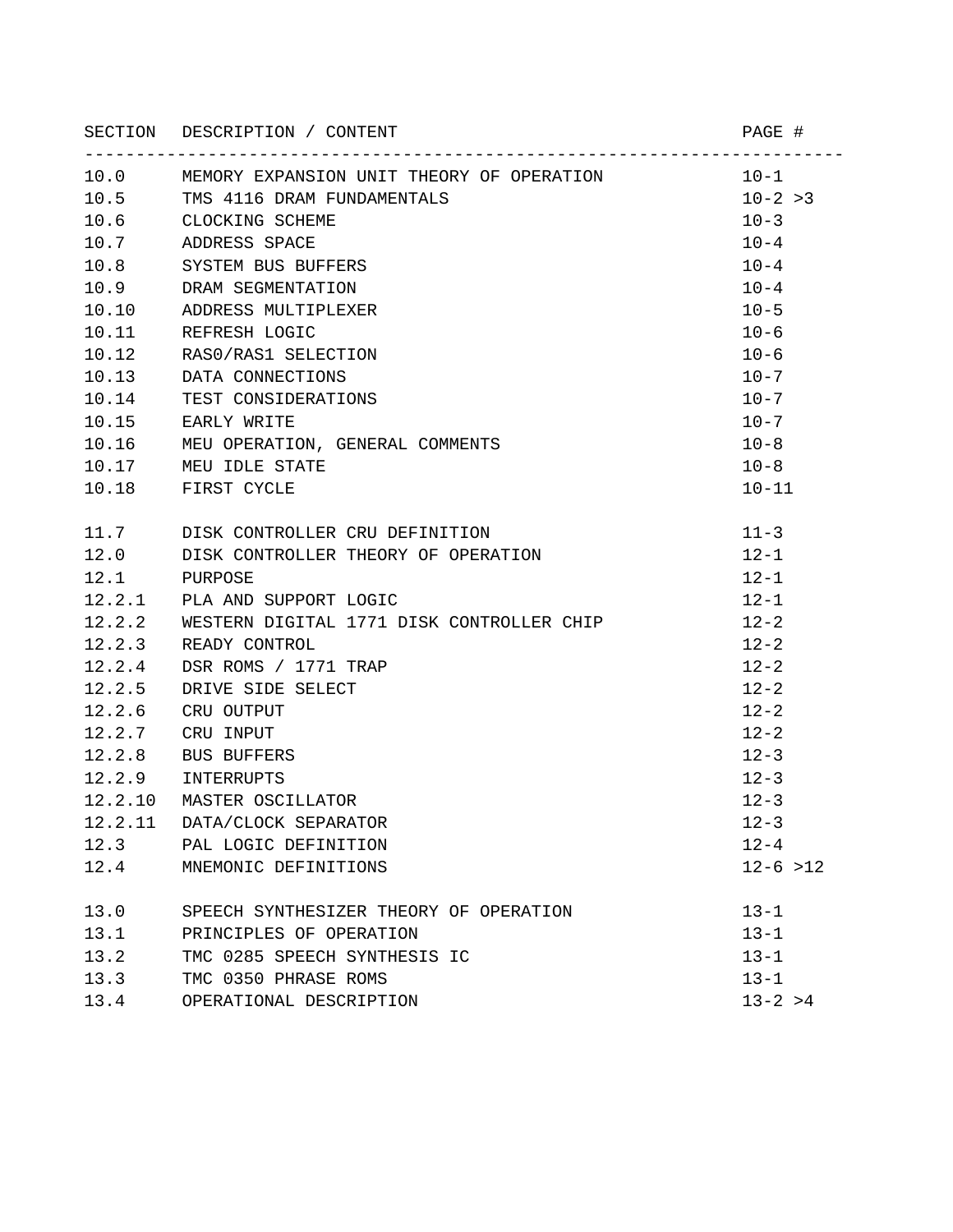#### SECTION 1

#### CPU REQUIREMENTS

#### 1.1 GENERAL COMMENTS

The purpose of these notes is to outline considerations necessary or advisable for hardware interfacing peripherals to the 99/4. If this interface is to be through the Peripheral Expansion Unit the rules become more complex due to the fact that two different processors may be used to drive the PEU. It will obviously be to TI's advantage if the involved peripheral will function correctly with both processors. To make matters worse, the timing of the second generation processor has not been published. I think I can safely say that ROM and SRAM based designs will work with either case, but designers of DRAM based logic beware!

Required 99/4 timing is shown in the TI 99/4 TECHNICAL DATA manual, and another separate document is available to detail the Software requirements for peripheral interfacing.

#### 1.2 99/4 MEMORY SPACE ORGANIZATION

The memory map of the TI 99/4 is as follows. The allocated spaces are shown in parentheses, and the actual memory space used is shown where applicable. This is notable of the Memory Mapped Devices (MMD) in the >8000 to >9FFF space. All of these devices live in 1K blocks, and block decoding is used to select them. Even though they are shown to respond at their base address, they will respond ANYWHERE in the 1K block assigned to them. This is certainly true of the 128 BYTE SRAM which is decoded to respond at a base of >8000 but it is noted in the literature to respond at a base of >8300. Software is written to conform to the letter base. The point I am trying to make is that there is a given amount of wasted space, BUT YOU CANNOT TAKE ADVANTAGE OF IT BECAUSE OF THE BASIC SPACE DEFINITION AND THE DECODING USED ON EXISTING PRODUCTS.

1.2.1 READ before WRITE Considerations. Note also that there are different READ and WRITE addresses for most of the MMDs.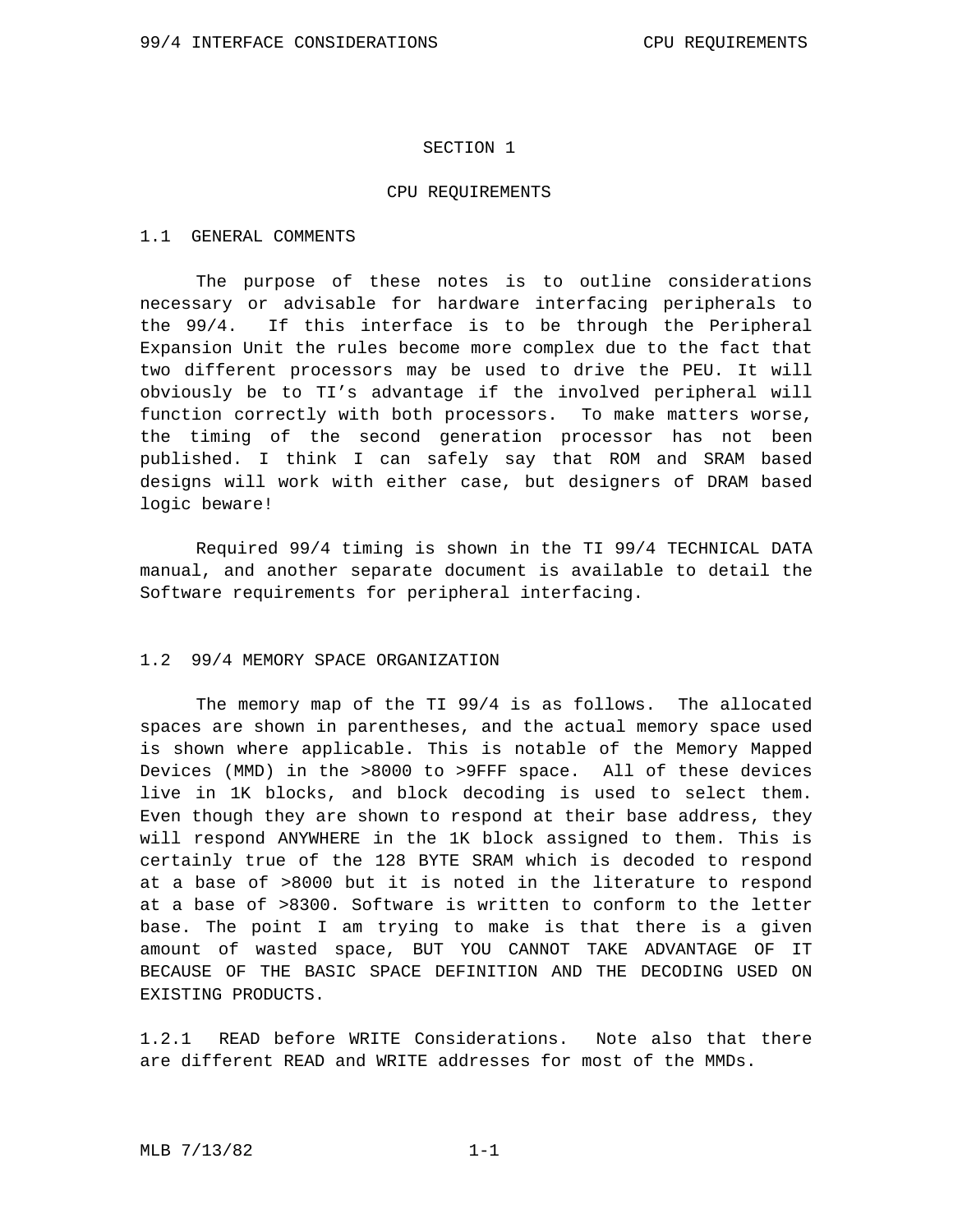#### 99/4 INTERFACE CONSIDERATIONS CPU REQUIREMENTS

This is because the TMS9900 does a READ operation at the destination address prior to writing to it. GROMs in the MMUs have internal address registers that autoincrement after either a READ or a WRITE operation and this GROM characteristic, if unchecked, rarely produces the desired results.

The READ before WRITE exists because the GROM is a WORD oriented machine from a memory access standpoint. The several BYTE oriented instructions are carried out by the machine in a WORD world, and the other BYTE in the WORD must not be altered. The machine itself must save the unaltered BYTE, concatenate the new BYTE with it, and then return the WORD to memory. The internal logic of the TMS9900 is such that it was to the designer's distinct advantage to do this same READ before WRITE on both BYTE and WORD moves. While this is an easy design fix, it certainly is nice to know the problem exists prior to any design efforts.

1.2.2 Command Module Memory Space. The Command Module Memory Space must be treated as logically connected to the Command Module Port only. The GROM chips are rather poor line drivers at best, and their life on the I/O Data Bus is limited. Even though the GROM Data Bus is connected directly to the I/O Data Bus currently, there is no guarantee that updated versions of the 99/4 will have the same connection. I think one can safely say that new generation products will isolate the GROM Data Bus from the I/O Data Bus. DON'T TRY TO ACCESS THE COMMAND MODULE MEMORY SPACE FROM THE I/O PORT.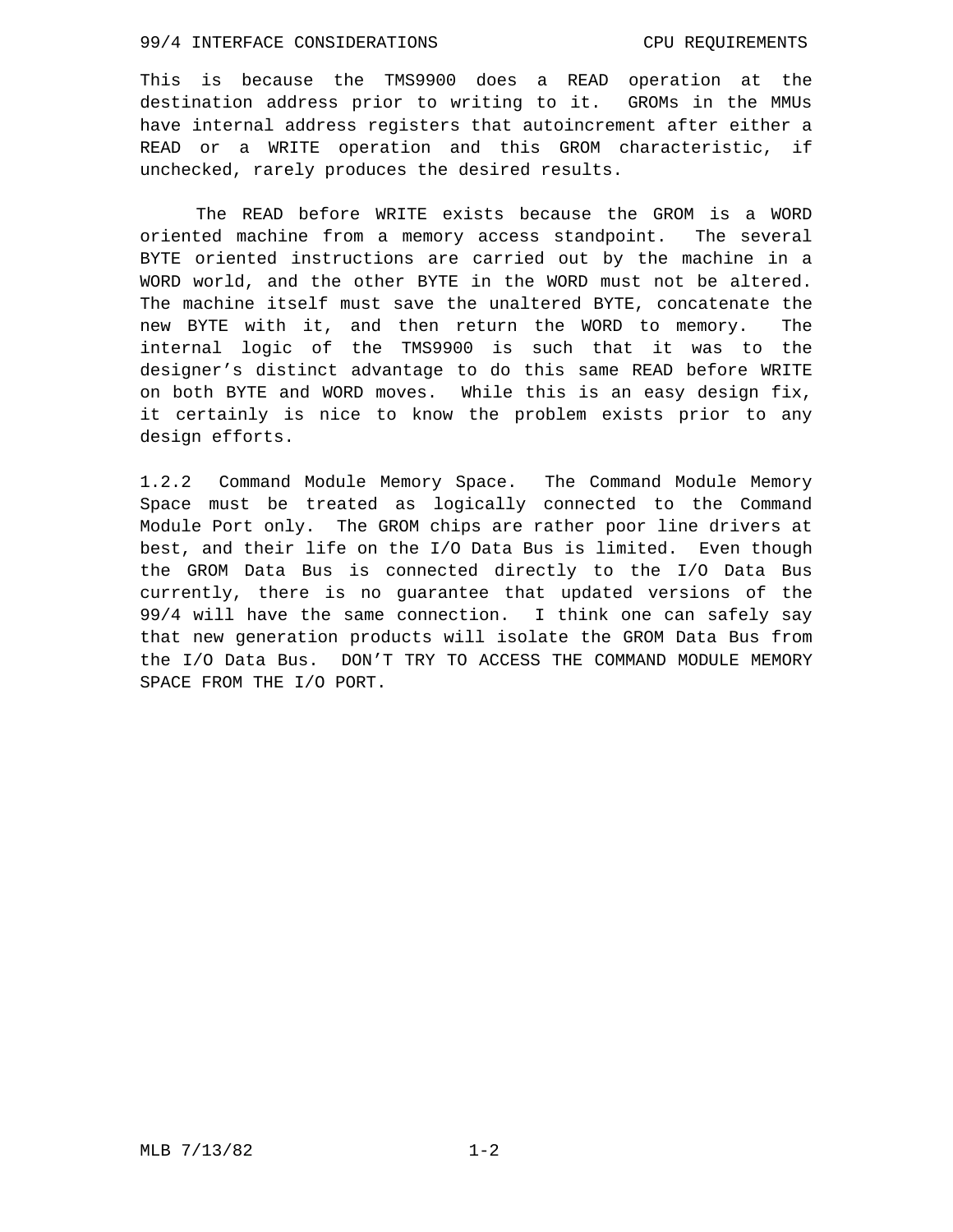99/4 Memory Map |-----------------------|  $|>0000$ | Console ROM | | (8K BY) >1FFF| |-----------------------|  $|>2000$ | Used by 32K Mem Exp | | (8K BY) >3FFF| |-----------------------|  $|>4000$ | DSR ROM Space | | (8K BY) >5FFF| |-----------------------|  $|>6000$ | Command Module Memory | Space | (8K BY) >7FFF| |-----------------------|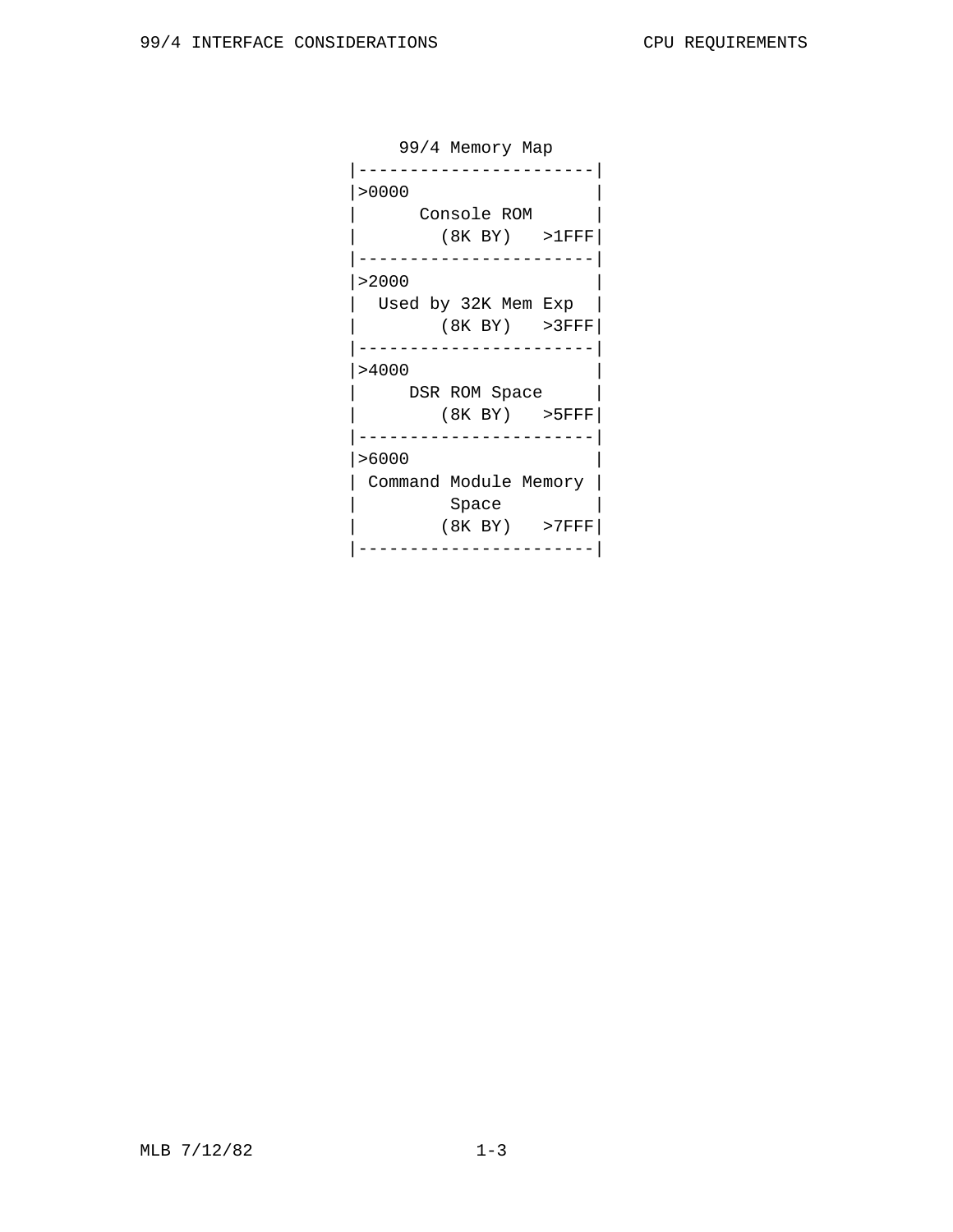99/4 Memory Map Cont. |-----------------------|  $|>8000$ | Console 128 Byte RAM | | (1K BY) >83FF| |-----------------------|  $|>8400$ | Sound Chip, 1 BY req'd| | (1K BY) >87FF| |-----------------------|  $|>8800$ | VDP READ, 2 BY req'd | | (1K BY) >8BFF| |-----------------------|  $|>8$ COO | VDP WRITE, 2 BY req'd | | (1K BY) >8FFF| |-----------------------|  $|>9000$ | Speech Module READ | Space | (1K BY) >93FF| |-----------------------|  $|>9400$ | Speech Module WRITE | Space | (1K BY) >97FF| |-----------------------| |>9800 | | GROM READ, 2 BY req'd | | (1K BY) >9BFF| |-----------------------|  $|>9C00$ | GROM WRITE, 2 BY req'd| | (1K BY) >9FFF| |-----------------------|  $|>$ A000 | Used by 32K Mem Exp |  $(24K BY)$  >FFFF| |-----------------------|

## 1.3 CRU SPACE DEFINITION

As it is with the Memory Space decoding the 1K space devices are not fully decoded. Thus, most devices will respond just as well to other addresses in their block as they will to the block base address.

MLB  $7/13/82$  1-4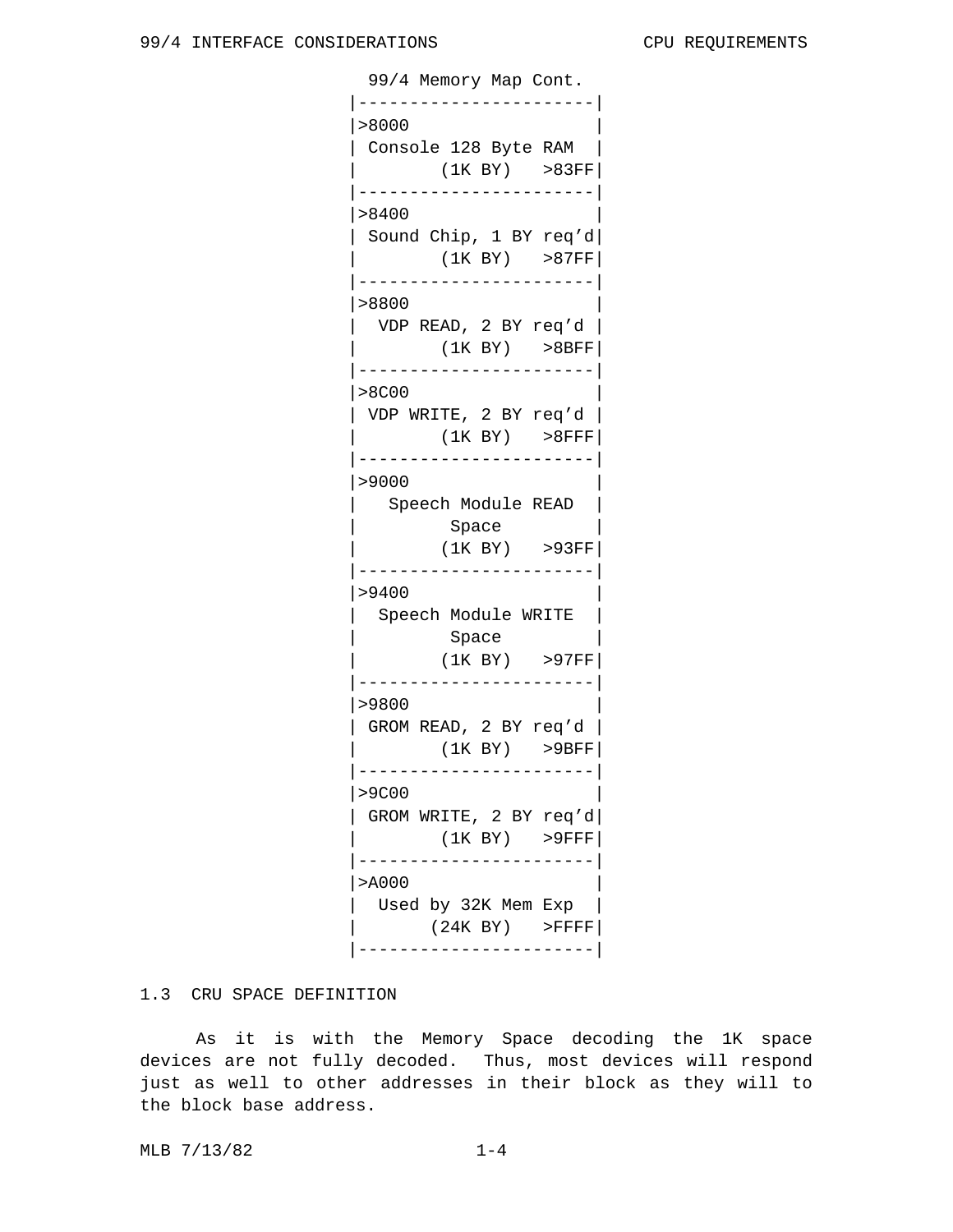By and large the CRU space is allocated to peripherals with only a very small amount devoted to internal mapping control (Keyboard Scan, Cassette control, etc.).

1.3.1 Disallowed Instructions. The CRU control input "CRUCLK" is also not fully decoded, and as the result of not including the most significant three Address Bus bits in the strobe, certain instructions of the TMS9900 must be disallowed. These are LREX, CKOF, CKON, RSET, and IDLE. ONE MUST NOT USE THESE INSTRUCTIONS, AS THE LOGIC BLOCKS FED BY CRUCLK WILL THINK THAT STROBE IS FOR A CRU OPERATION.

1.3.2 CRU Output Definition. There is only one restriction on the definition of CRU output bits for Peripheral use, and that is the base address bit. It must be used to read in DSR ROMs when SET and should where possible be RESET by the POWER ON RESET line in the I/O Port. Thus, the DSR ROM will be paged out by a RESET operation. For more information, see the paragraph on DSR ROM Considerations.

1.3.3 CRU Input Definition. There is no definition for CRU input lines, and one is free to define them within that Peripheral Space as desired.

1.3.4 Spare CRU Bit Use. Spare CRU bits may be put to good use as test bits. If spare INPUT and OUTPUT bits are available, the ones used should be chosen such that spare INPUTs may be connected to spare OUTPUTs, each pair displaced by the same amount from the base to form software FLAG Bits. Otherwise, spare inputs should be tied to VCC and GROUND in some manner that will be verified during the power up routine execution for that peripheral. Spare outputs may be left unconnected or terminated on an etch pad to be connected to Automatic Test Equipment.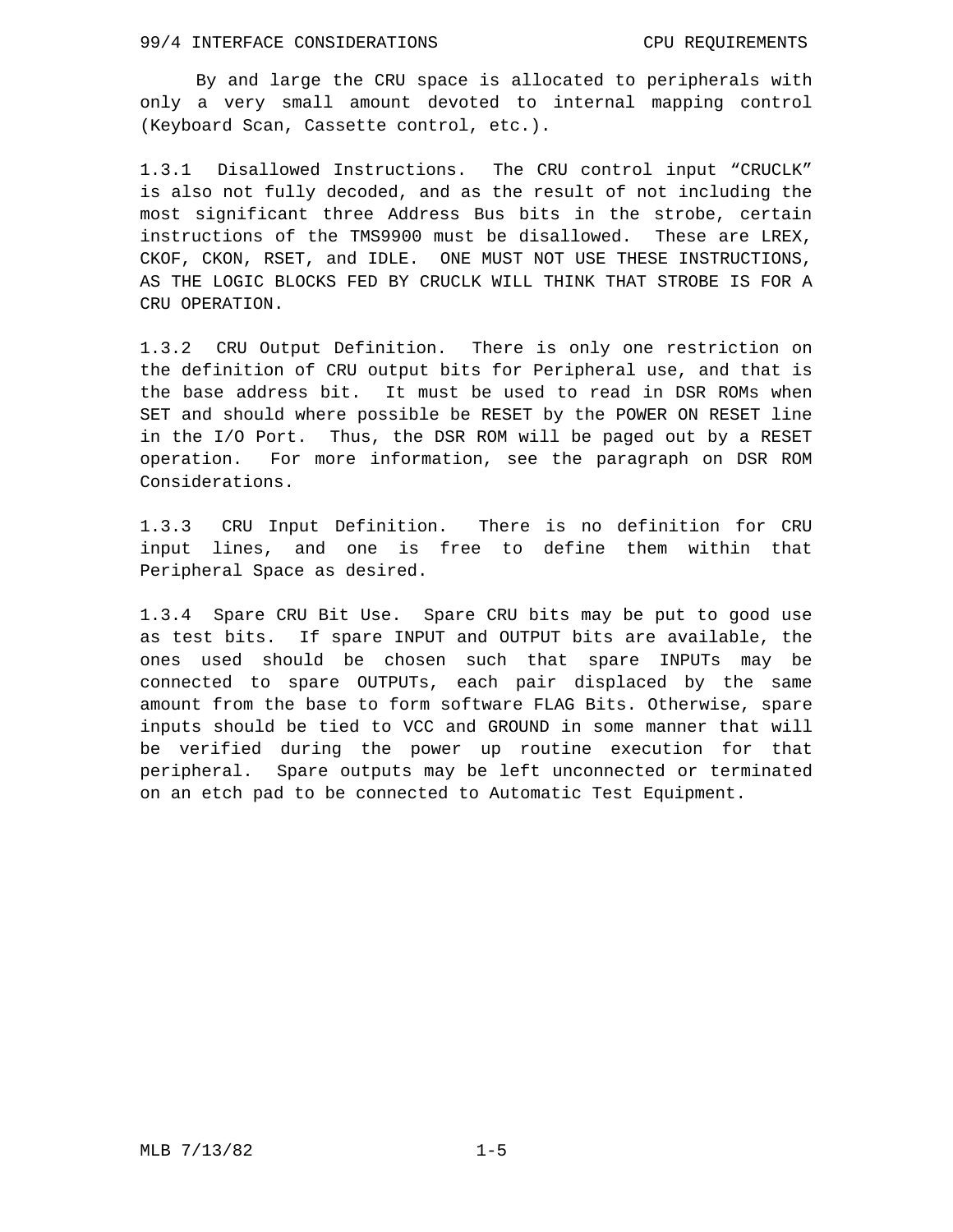```
CRU Map
```
|-----------------------|  $|>0000$ | CPU TMS9901 Space | | 32 Lines req'd | | >03FE| |-----------------------|  $|>0400$ | Not Assigned | | >0FFE| |-----------------------|  $|>1000$ | For Test Equip Use | | On Production Line | | (128 Lines) | | >10FE| |-----------------------|  $|>1100$ | Disk Controller | | (128 Lines) | | >11FE| |-----------------------| |>1200 | | For Future Use | >12FE| |-----------------------|  $|>1300$ | Primary RS232 | | >13FE| |-----------------------|  $|>1400$ | For Future Use | | >14FE| |-----------------------|  $|>1500$ | Secondary RS232 | | >15FE| |-----------------------|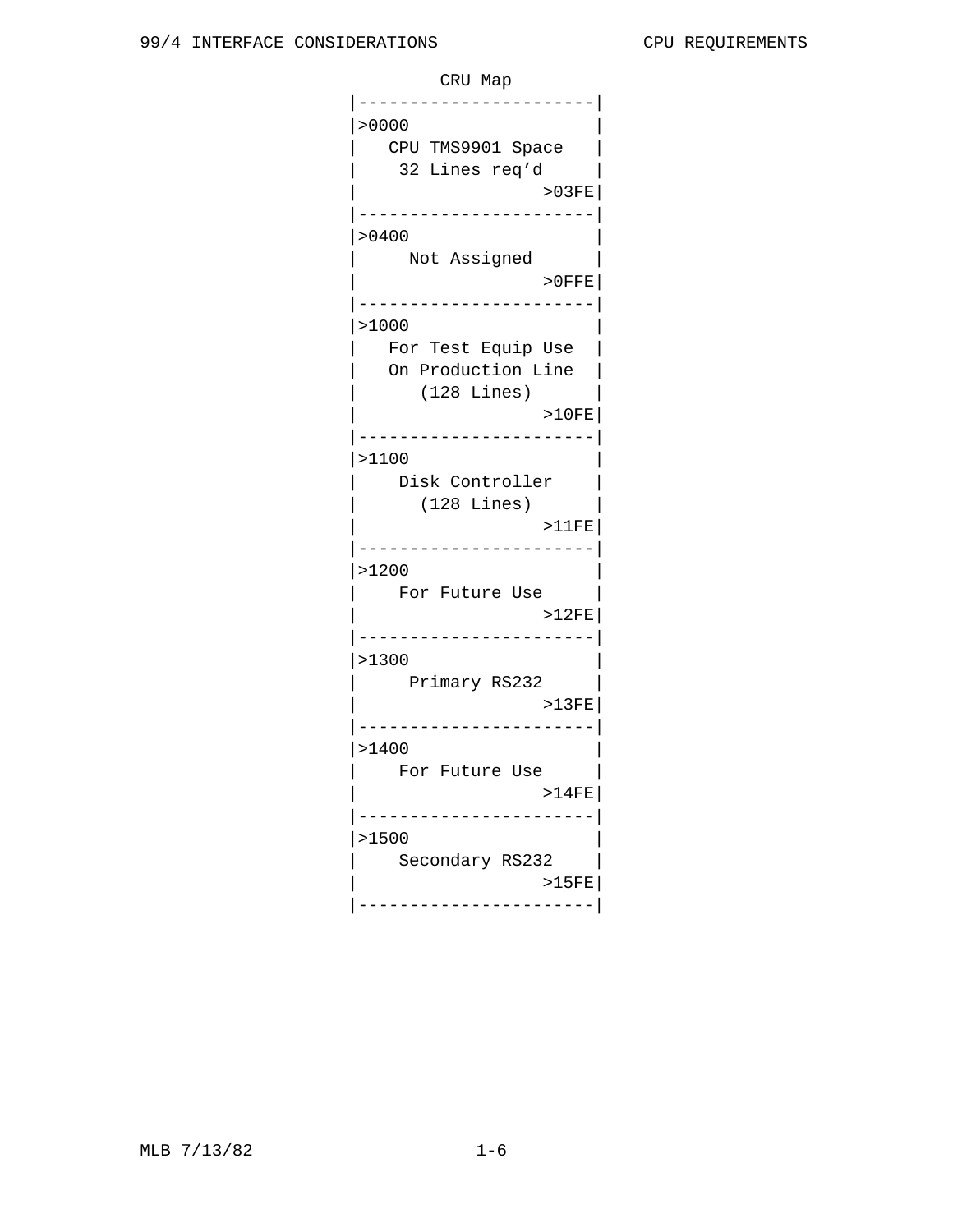CRU Map, Continued |-----------------------|  $|>1600$ | Not Assigned | | >16FE| |-----------------------|  $|>1700$ | Not Assigned | | >17FE| |-----------------------| |>1800 | | Thermal Printer | >18FE| |-----------------------|  $|>1900$ | Not Assigned | | >19FE| |-----------------------|  $|>1A00$ | Primary RS232 |  $>1$ AFE $|$ |-----------------------|  $|>1$ B00 | 99/4 Debugger |  $>1$ BFE $|$ |-----------------------|  $| > 1$ COO | For Future Use  $>1$ CFE |-----------------------|  $|>1$ D $00$ | For Future Use | | >1DFE| |-----------------------|  $| > 1E00$ Not Assigned |  $>1$ EFE |-----------------------|  $|>1$ F00 | P-CODE |  $>1$ FFE $|$ |-----------------------|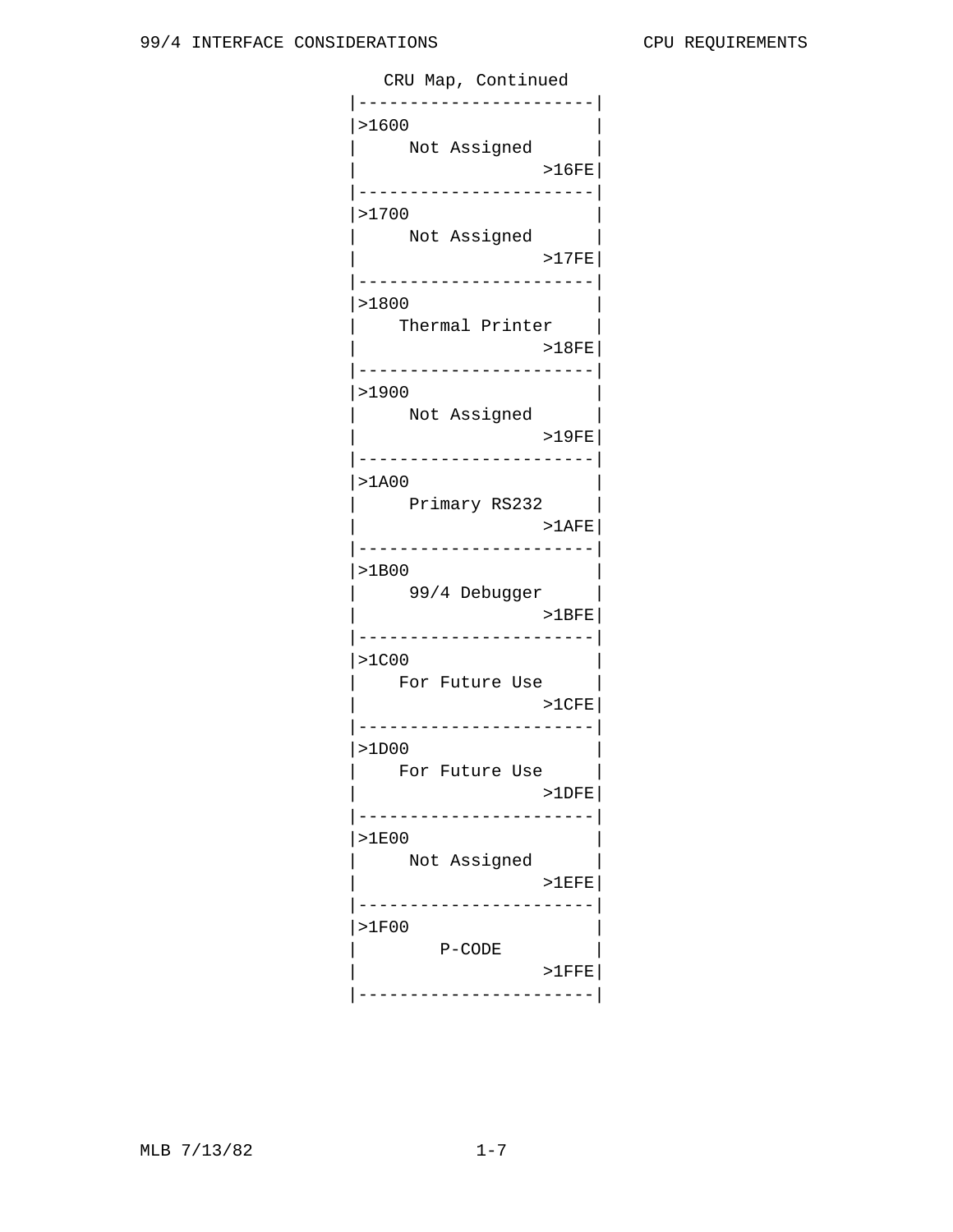#### 99/4 INTERFACE CONSIDERATIONS THE CONSTRUCTER CONSERVED CPU REQUIREMENTS

#### 1.4 99/4 PERIPHERAL POLLING

The 99/4 polls the I/O Port for the presence of peripherals on either a Software Restart or a Hardware RESET. This polling starts in the CRU Space at >1000, and continues in >100 increments until >1F00 has been polled. Power up routines will be executed for each peripheral as its DSR ROM is polled (if the DSR header indicates that a power up sequence is required).

#### 1.5 INDICATOR LED

An Indicator LED shall be provided, and shall be driven by a unique CRU OUTPUT bit. If all CRU OUTPUT bits have been defined, it shall be acceptable to connect the LED drive to the DSR ROM Page Bit.

#### 1.6 DSR ROM CONSIDERATIONS

The DSR ROMs for all peripherals must be placed at >4000 and may be contiguous through >5FFF. These ROMs must not respond unless the respective CRU DSR ROM Page Bit is set ON (SET to a HIGH level with either a SBO instruction or "1" data in a LDCR instruction). It is the responsibility of the CPU to insure the proper control of all of the DSR ROM Page Bits.

1.6.1 Extended DSR ROM Techniques. ROM Space in excess of 8K BYTES may be obtained by paging the paged DSR ROM. This secondary paging may be used anywhere in the 99/4 Memory Space, and has been used in both the Command Module Space and in the DSR ROM Space. The Secondary Page Bit may be obtained easily from the assigned CRU space to that Peripheral (as was done on the P-CODE PCB) or by WRITING to a ROM Address and then decoding that condition to strobe a Flip-Flop. The latter method was used on the Extended BASIC Command Module to page the upper 4K half of that space. Either a Data Bus or an Address Bus bit may be used for data to the FF. Both schemes provided a non paged 4K base ROM, and paged the upper 4K half of the space.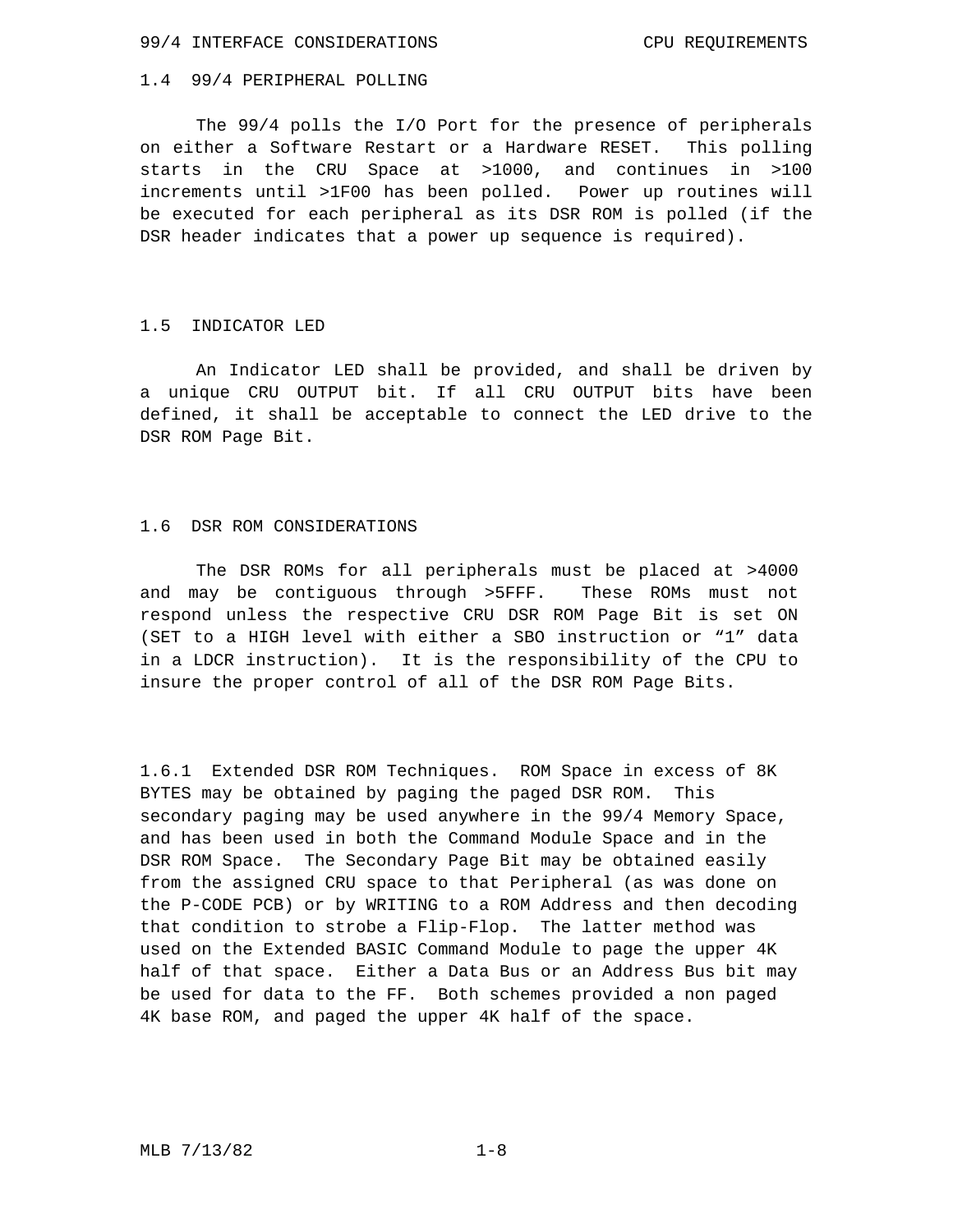#### SECTION<sub>2</sub>

#### EXPANSION BOX REQUIREMENTS

#### 2.1 System Bus Requirements

There are only two design considerations to be comprehended in interfacing to the system bus. One controls a Data Bus driver on the 99/4 end of the connecting cable, and the other is used during PCB Burn In.

2.1.1 Remote Data Bus Driver. As has been previously noted, there are additional requirements for interfacing through the Peripheral Expansion Unit. Regardless of the processor driving the PEU, a signal must be provided to indicate to the interface that a memory cycle is being requested for a PCB in the PEU. This signal is termed "RDBENA\*", and is used to enable Data Bus drivers on the 99/4 end of the cable. It must function as an open-collector signal, and be LOW True for the full memory cycle on that PCB. I have used the same signal that drives my bidirectional Data Bus driver chip for the enable on a tri-state gate (with its input connected LOW) in the past for this function.

2.1.2 Burn In Consideration. A single HIGH True line shall be provided to enable the PCB to respond to both Memory and CRU accesses. This line is held at a HIGH level in the PEU, but is driven to allow a parallel connection of 8 PCBs during Burn In. When LOW, this signal shall disable the PCB from driving any of the System Memory and CRU Bus lines. I have excepted the interrupt sensing from this in the past.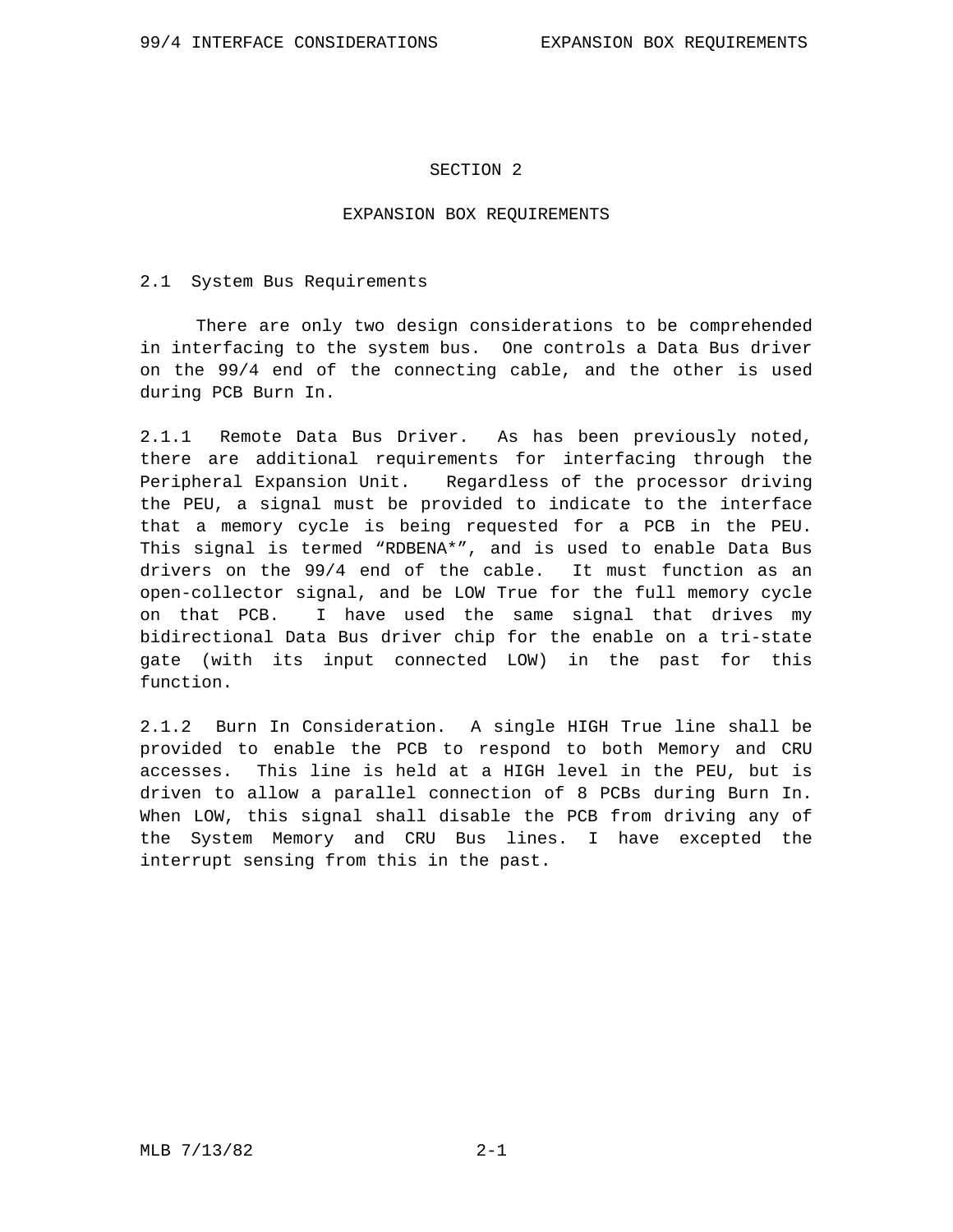### 2.2 POWER ALLOCATION ASSUMPTIONS

The following is a guide for maximum load current a PCB should present to the PEU.

- \* 250 ma on the +15V unregulated bus.
- \* 500 ma on the +8V unregulated bus.
- \* 30 ma on the -15V unregulated bus.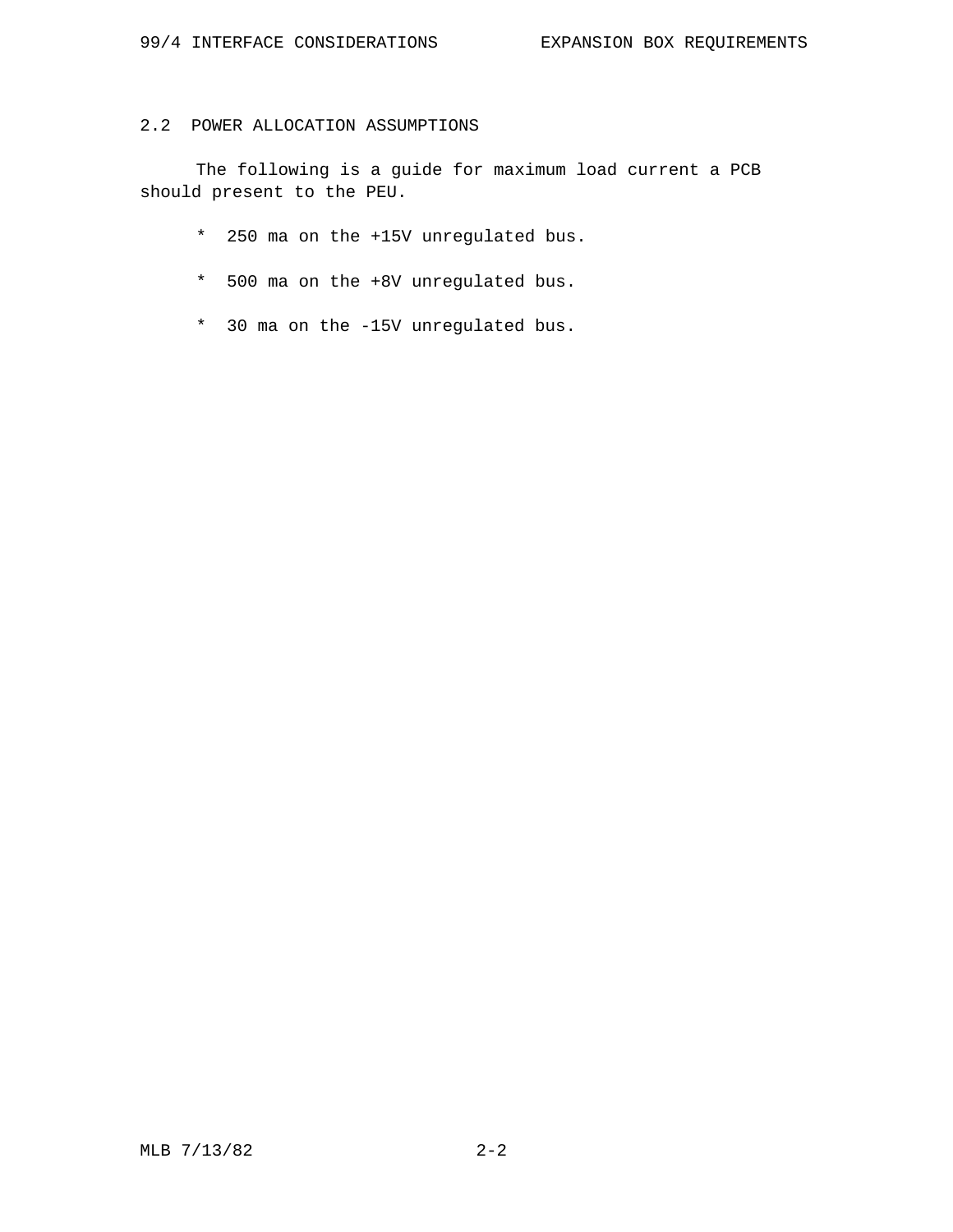## 2.3 SYSTEM BUS PIN DEFINITION

.100" PIN TO PIN SPACING, ATTLEBORO CONNECTOR

| PIN # | MNEMONIC       | FUNCTION                            |
|-------|----------------|-------------------------------------|
| 1     |                | +5V 3-T Regulator supply voltage    |
| 2     |                | +5V 3-T Regulator supply voltage    |
| 3     | <b>GND</b>     | Logic Ground                        |
| 4     | READY.A        | System READY                        |
| 5     | GND            | Logic Ground                        |
| 6     | RESET*         | Active LOW System driven RESET      |
| 7     | <b>GND</b>     | Logic Ground                        |
| 8     | <b>SCLK</b>    | System Clock                        |
| 9     | LCP            | Second Generation CPU indicator.    |
|       |                | $0 = Second Gen CPU, 1 = 99/4$      |
| 10    | AUDIO          | Input Audio                         |
| 11    | RDBENA*        | Active LOW Remote Data Bus Driver   |
|       |                | Enable control line                 |
| 12    | PCBEN          | Active HIGH PCB enable for Burn In  |
| 13    | $HOLD*$        | Active LOW CPU HOLD request         |
|       |                | Second Generation CPU only          |
| 14    | IAQHDA         | IAQ HOLDA Logical OR                |
|       |                | Second Generation CPU only          |
| 15    | SENILA*        | Interrupt Level A Sense Enable      |
| 16    | SENILB*        | Interrupt Level B Sense Enable      |
|       |                | Second Generation CPU only          |
| 17    | INTA*          | Active LOW Interrupt Level A        |
| 18    | LINSP          | LOW for 99/4 Memory Expansion, HIGH |
|       |                | for linear memory space.            |
|       |                | Second Generation CPU only          |
| 19    | D7             | System DATA Bus, LSB                |
| 20    | GND            | Logic Ground                        |
| 21    | D5             | System DATA Bus                     |
| 22    | D <sub>6</sub> | System DATA Bus                     |
| 23    | D <sub>3</sub> | System DATA Bus                     |
| 24    | D4             | System DATA Bus                     |
| 25    | D1             | System DATA Bus                     |
| 26    | D <sub>2</sub> | System DATA Bus                     |
| 27    | <b>GND</b>     | Logic Ground                        |
| 28    | D <sub>0</sub> | System DATA Bus, MSB                |
| 29    | A14.A          | Address Bit                         |
| 30    | A15/COUT.A     | Address Bit, LSB                    |
| 31    | A12.A          | Address Bit                         |
| 32    | A13.A          | Address Bit                         |
| 33    | A10.A          | Address Bit                         |
|       |                |                                     |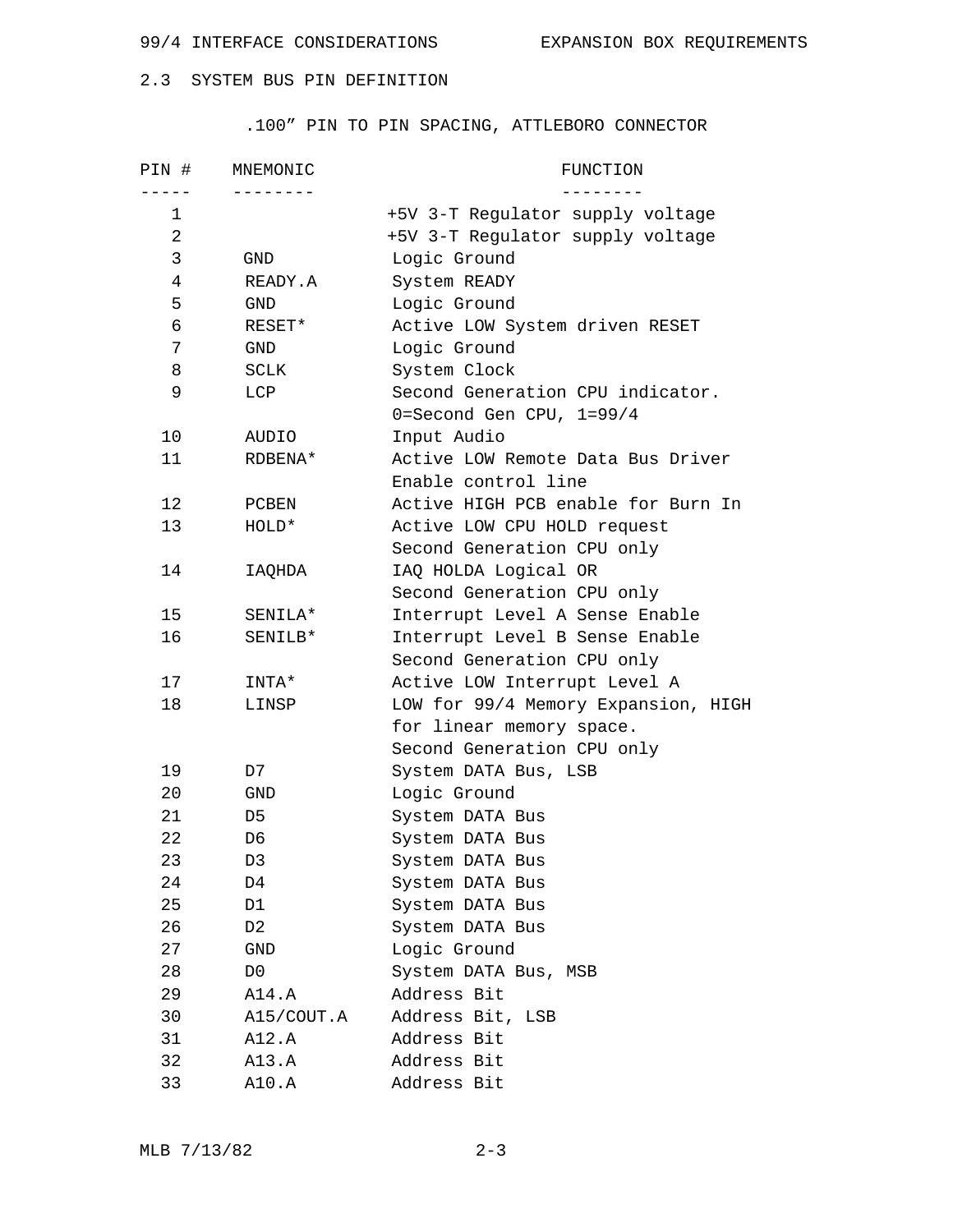## SYSTEM BUS PIN DEFINITION, CONTINUED

| PIN # | MNEMONIC  | <b>FUNCTION</b>                   |
|-------|-----------|-----------------------------------|
| 34    | A11.A     | Address Bit                       |
| 35    | A08.A     | Address Bit                       |
| 36    | A09.A     | Address Bit                       |
| 37    | A06.A     | Address Bit                       |
| 38    | A07.A     | Address Bit                       |
| 39    | A04.A     | Address Bit                       |
| 40    | A05.A     | Address Bit                       |
| 41    | A02.A     | Address Bit                       |
| 42    | A03.A     | Address Bit                       |
| 43    | A00.A     | Address Bit                       |
| 44    | A01.A     | Address Bit                       |
| 45    | AMB.A     | Address Bit, normally HIGH        |
| 46    | AMA.A     | Address Bit, normally HIGH        |
| 47    | GND       | Logic Ground                      |
| 48    | AMC.A     | Address Bit, MSB normally HIGH    |
| 49    | GND       | Logic Ground                      |
| 50    | CLKOUT*   | Active LOW CPU Clock              |
| 51    | CRUCLK.A* | Active LOW CRU Output Clock       |
| 52    | DBIN.A    | Data bus Dir'tn HIGH is CPU READ  |
| 53    | GND       | Logic Ground                      |
| 54    | $WE.A*$   | LOW true CPU Write Enable         |
| 55    | CRUIN     | HIGH true CRU Input Data          |
| 56    | MEMEN.A*  | Active LOW memory request         |
| 57    |           | -12V 3-T Regulator supply voltage |
| 58    |           | -12V 3-T Regulator supply voltage |
| 59    |           | +12V 3-T Regulator supply voltage |
| 60    |           | +12V 3-T Regulator supply voltage |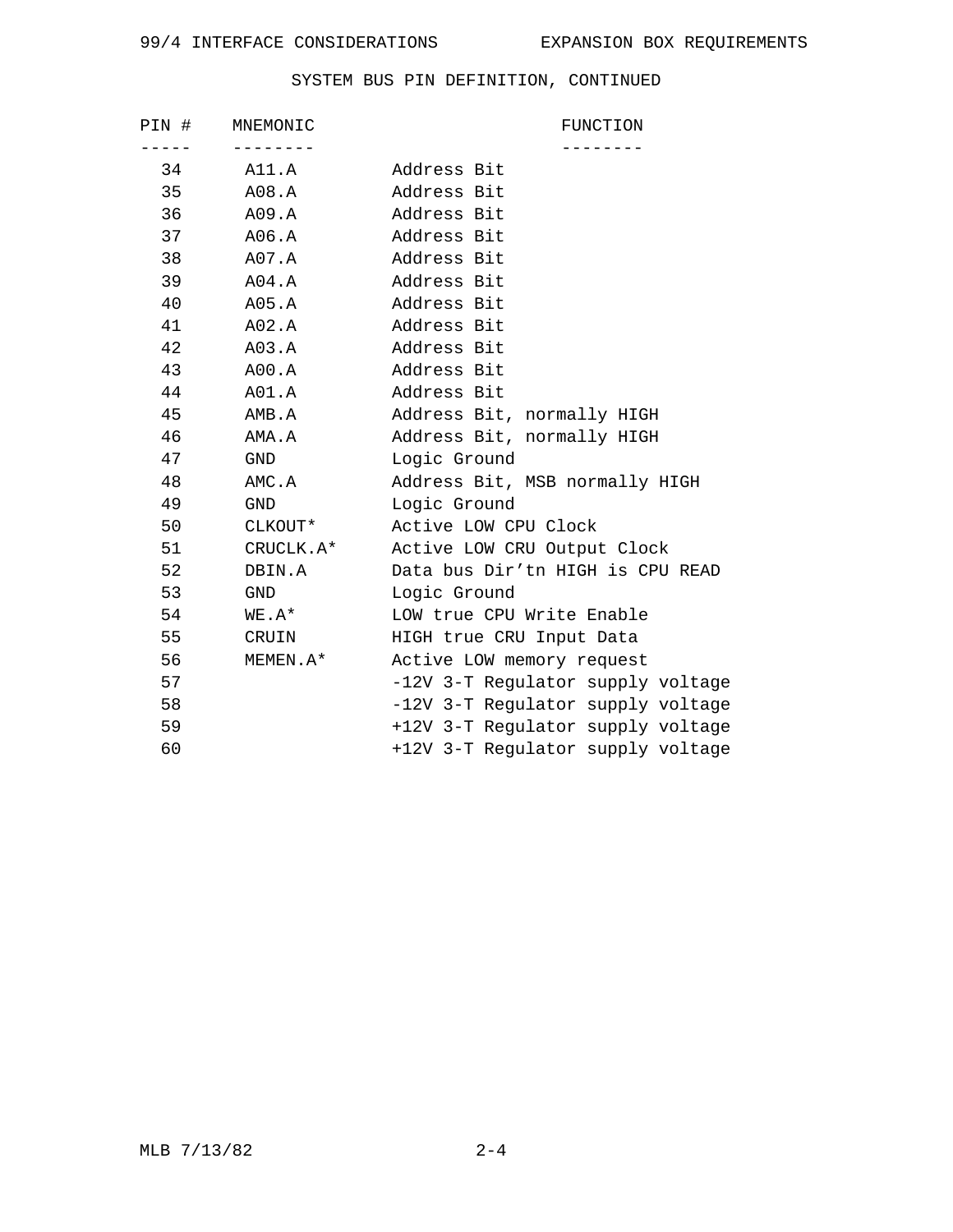#### SECTION 3

#### GENERAL HARDWARE REQUIREMENTS

#### 3.1 PURPOSE

The purpose of this Section is to provide some insight on the hardware interface to the 99/4A via the Expansion box, and how to bring a design into production.

The actual product hardware design time represents between 1/20 and 1/5 the time necessary to bring a product into production. The vast majority of the time involved will be in doing in essence "dog work". A detailed test specification must be written, a detailed Trouble Shoot and Repair manual must be written, the product must be Qualified by a CPG QA, Assembly Tooling must be defined, etc. Thus, there are many more tasks to be handled past the design. If these details are not handled (as they have not been on several notable products), great time demands, misunderstandings, and other bad things will be rained all over the designer. The end result is many more man hours spent than necessary.

As a design aid the Peripheral Computer Group has two prototyping PCBs, one to drive the System Bus, and one to receive that Bus. These PCBs will accommodate about 36 16-pin DIP sockets, and have the necessary System Bus buffers in place with etch connections to the System I/O pins. The PCB designers need only to hook the buffered world into theirs. Other design rules are included elsewhere in this Section. Schematics of these PCBs are available, and standard 99/4A timing diagrams should be used for the PEU PCB Design. Timing Diagrams for the next generation HC products will be included as they are published.

## 3.2 TESTING

Signature Analysis has been selected as primary method for TS&R of the PCBs. Hewlett Packard reps will be happy to present a short seminar on this if an individual has no prior knowledge of SA. Pattern generators will be designed for known 99/4 products, and details of these will be made available when they have been completed. We will try to design these test systems in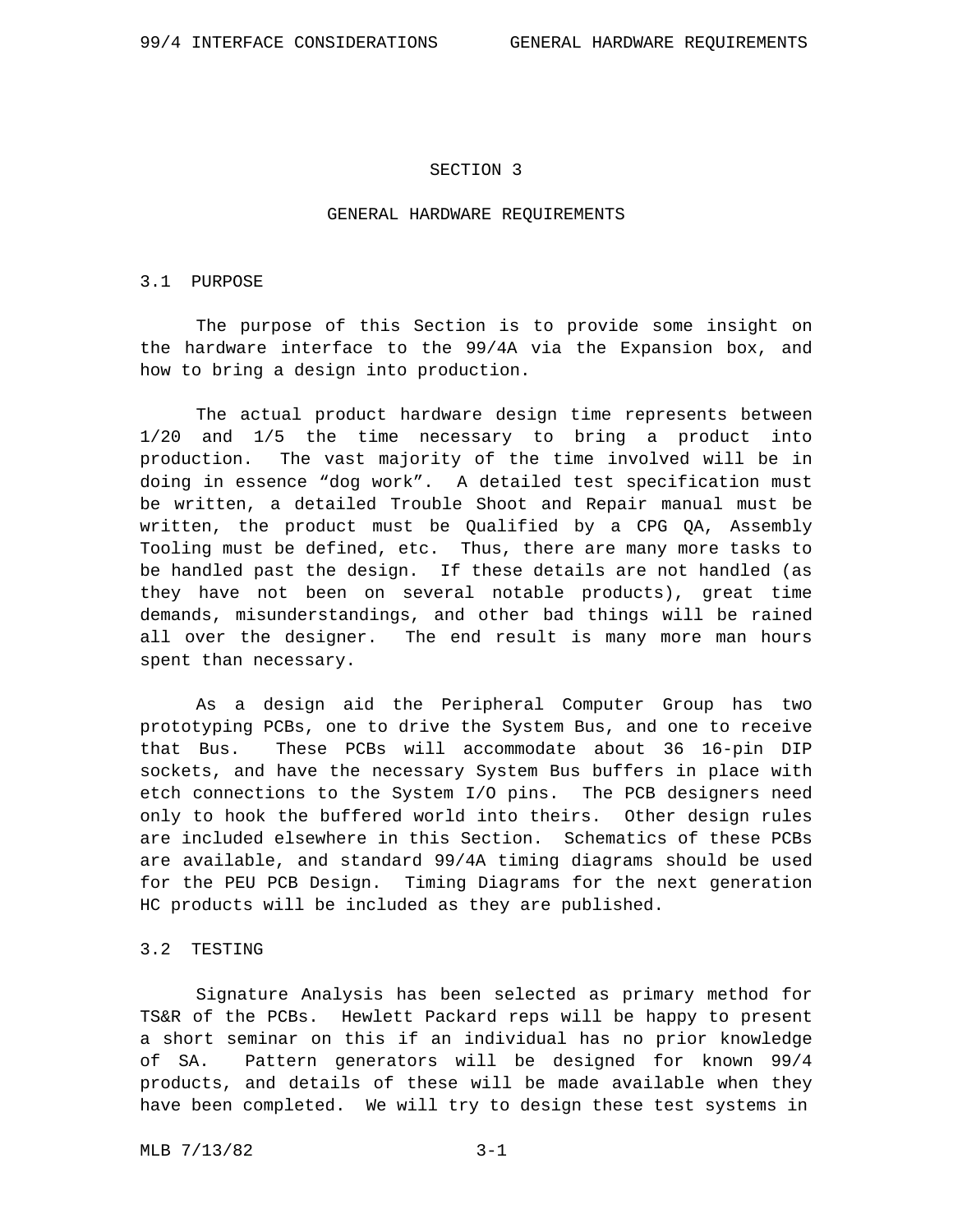99/4 INTERFACE CONSIDERATIONS GENERAL HARDWARE REQUIREMENTS

the general sense to provide some coverage of currently undefined products.

We observe the design rules of double spacing non +5V power (+12V, -5V, and -12V) to minimize a TTL to power line short or a power etch to power etch short. This should be a requirement for your PCB design team also.

#### 3.3 DESIGN RULES

This paragraph covers both Hardware and PCB design rules.

- \* Each PCB must be completely disabled by an Active LOW disable (Active HIGH enable). The disable must disable both Memory and CRU functions on the PCB, and is used for Burn In purposes.
- \* The +12V, -5V, and -12V power etches shall be double spaced from other etches where possible, thus TTL damaging shorts are minimized.
- \* Signals such as CRUIN that are taken very far from the System I/O connector shall be guarded with GROUND etch. Where practical, these signals should be buffered with tri-state buffers.
- \* Buffers to drive the bus must be physically close to the I/O Bus. The prototyping PCBs have most of this already in place, but signals such as READY and CRUIN do not have them as they are not always used. A connection to the System Bus constitutes a stub connection, and generally obeys transmission line theory. These stubs should be kept as short as is practical.
- \* All 19 System Address bits shall be included in the Memory Space decode for that peripheral. Assume AMC, AMB, and AMA to be in the HIGH state.
- \* Address lines A00 through A07 shall be included in the CRU Space decode even though the 99/4 assumes A00 thru A02 to be zero.
- \* There are two levels on which to interrupt but the 99/4 supports only one (INTA\*). THIS IS THE ONE YOU MUST USE. Interrupt level status bits are defined by the Personal Computer PCC at TI, and for the moment not sensed by the 99/4. If they were to be sensed, the 99/4 would cause a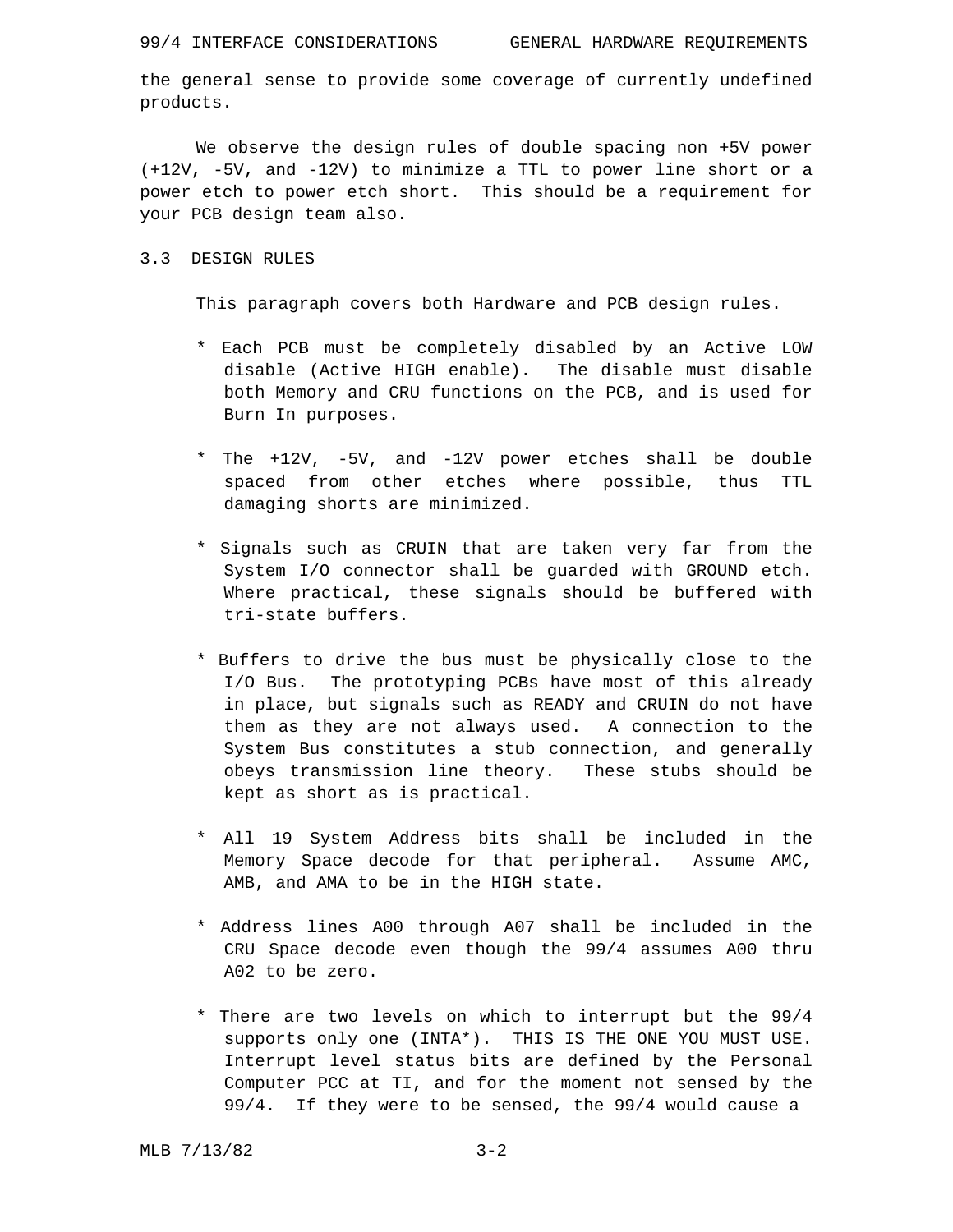line to go LOW (SENILA\*) which tells the PCB Logic to gate its status bit to the System Data Bus.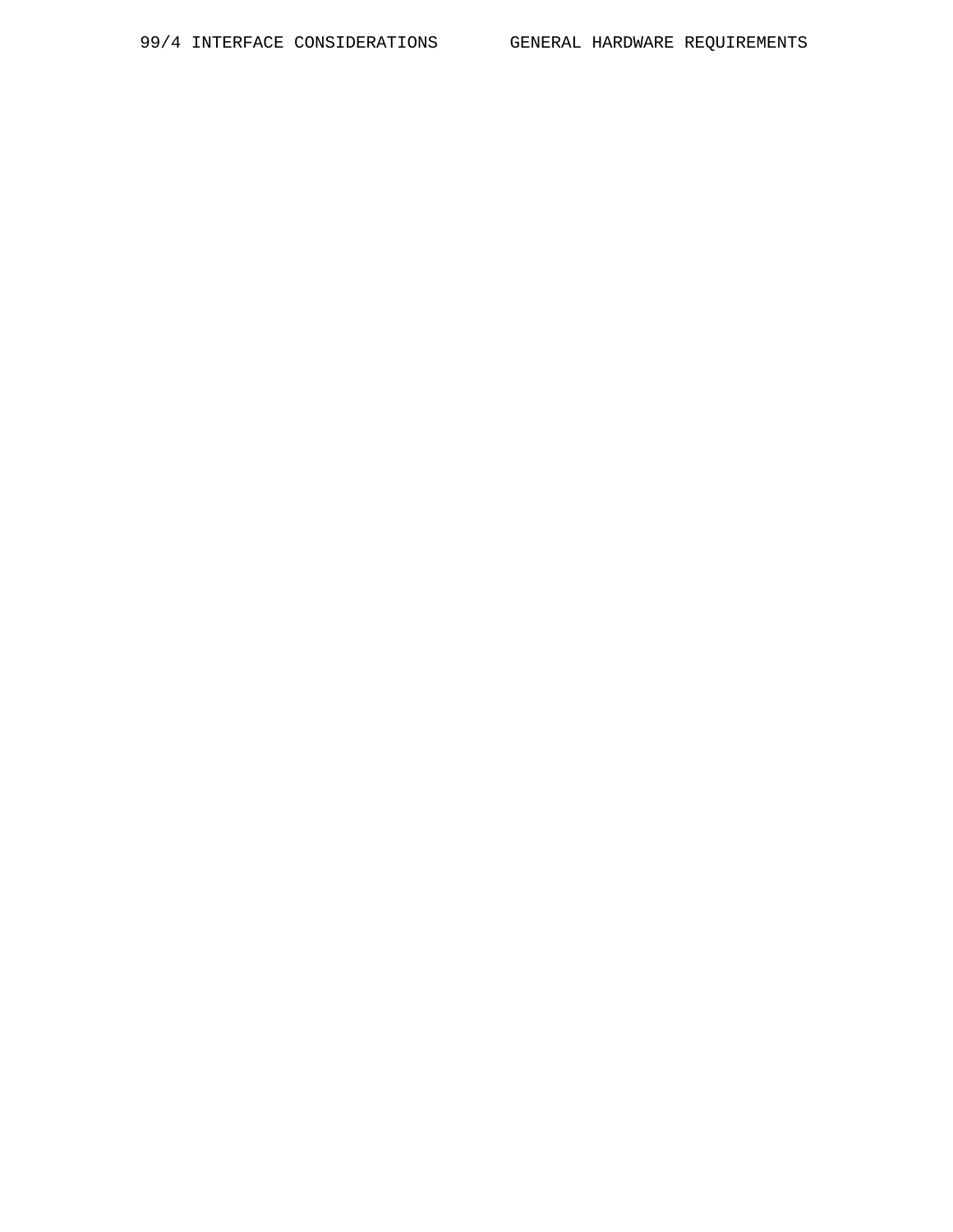## SECTION 4

RS-232 PCB, 99/4B, AND JOHNNY BOX

SPEC DWG. #0000005

02/05/82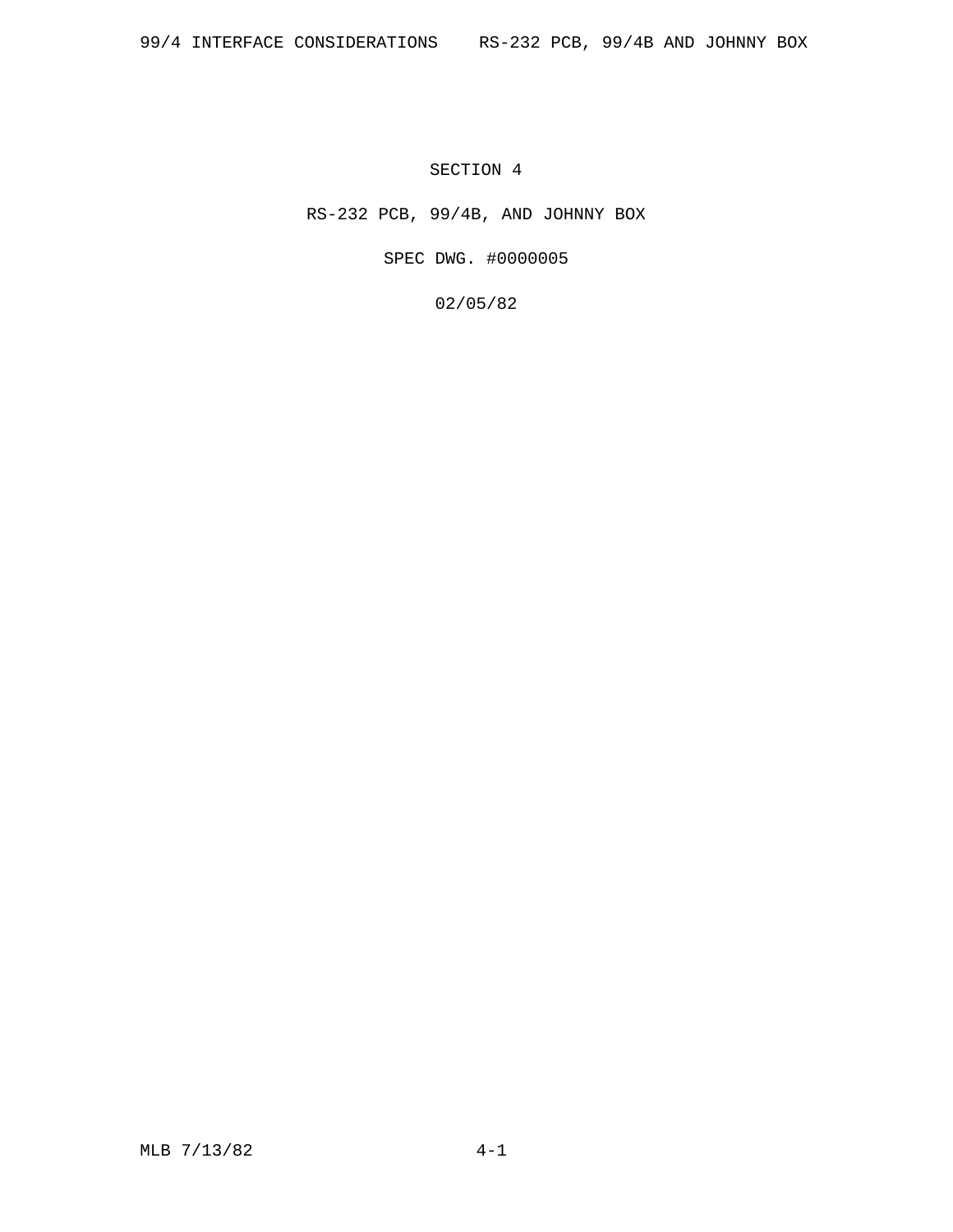## UPDATE TRACKS

7/21/81

- \* Changed Parallel I/O Port pin definition in hopes of using a commercially available cable.
- \* Added user jumper to +5V on Parallel I/O Port.
- \* Added CRU bit definitions.

## 7/22/81

- \* Added new System I/O Pin definitions to reflect new address bit, and the new .1" pin to pin spacing.
- \* Redefined Parallel I/O Pinouts because of lack of space on I/O tab for the 26-pin connector.

7/28/81

\* Found and corrected references to "two MSB Address Lines" to "three MSB Address Lines".

8/17/81

- \* Added Mnemonic definition list.
- \* Reworded Parallel I/O Port definition to state an address bias for the CRU handshake lines.

8/18/81

\* Added paragraph on 99/4A to 99/4B Software incompatibility.

8/19/81

- \* Changed PIO Port configuration bit to be "1" for the INPUT mode.
- \* Changed PIO Port handshake address bias to 4, and the configuration address bias to 2.

8/20/81

\* Added paragraph on 99/4A/B sense bits.

\* Added paragraph on the Indicator LED. 10/01/81

> \* Tried once again to define 4A/4B DSR ROM compatibility. There is none.

MLB  $7/13/82$  4-2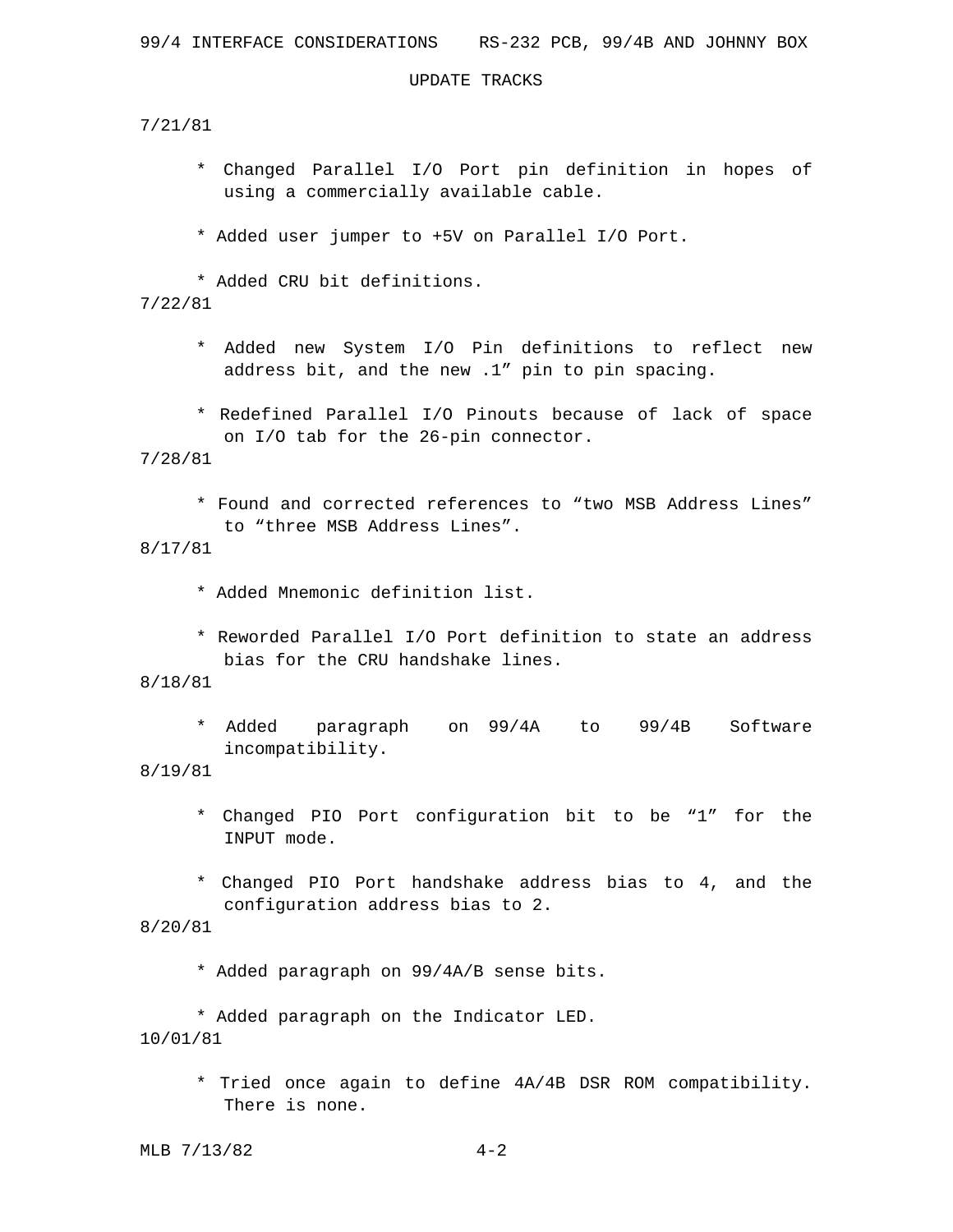99/4 INTERFACE CONSIDERATIONS RS-232 PCB, 99/4B AND JOHNNY BOX 11/13/81

- \* Started update from 11/11/81 review.
- \* Added Clear-to-Send output.

1/7/82

\* Revised I/O connector pin definition to reflect Attleboro plug definition.

1/28/82

- \* Revised PIO connector to reflect newly desired pin requirements.
- \* Revised signal definitions to include RDBEN\* and W5, W6, W7, and W8.
- \* Added PAL definition.

2/5/82

\* Added pictures for pin definitions on 25-pin D connector and 16-pin, pin header PIO connector.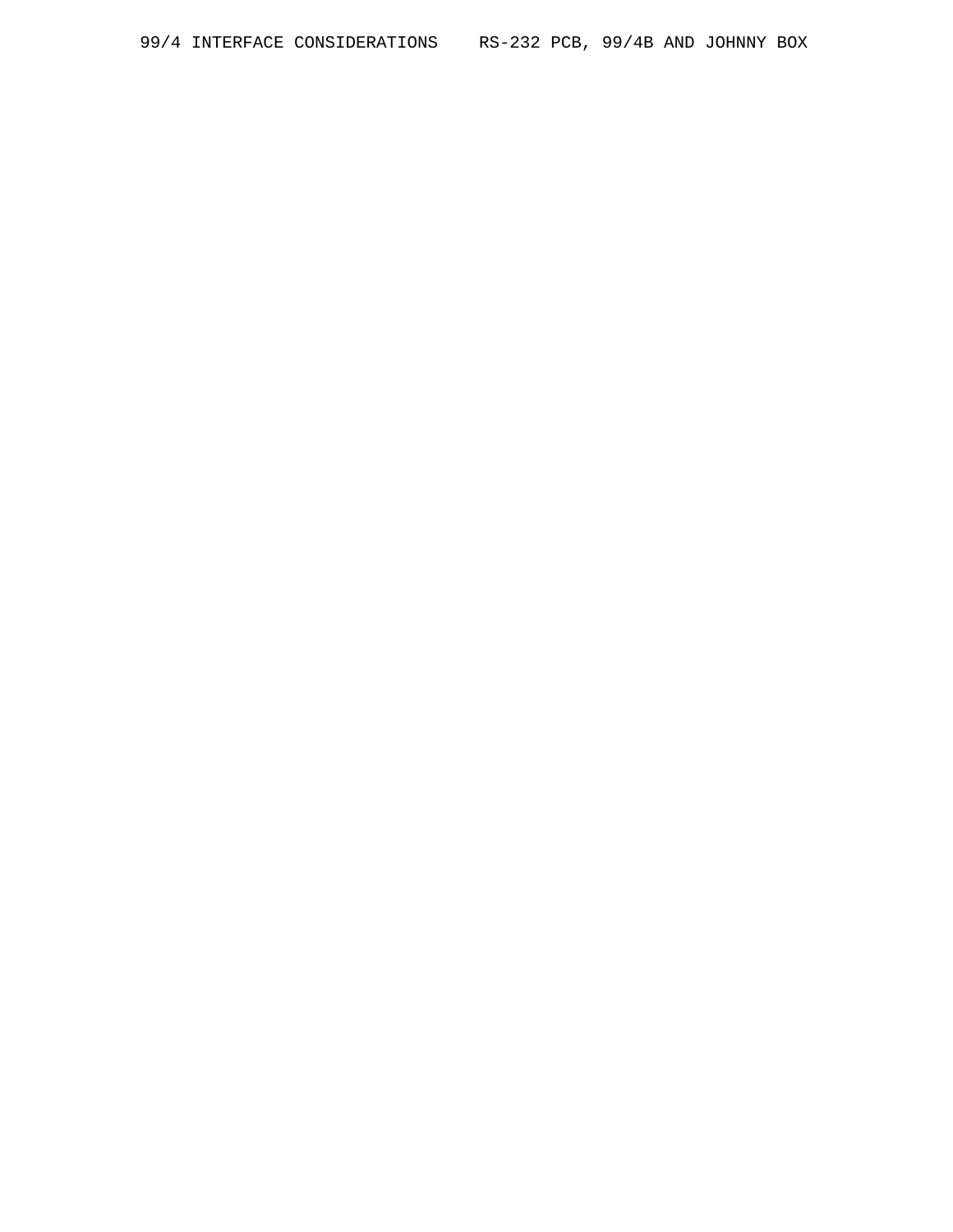#### SECTION<sub>5</sub>

#### RS-232 ELECTRICAL DEFINITION

#### 5.1 ORGANIZATION

The RS-232 PCB shall furnish two EIA RS-232C like ports, and a single 8-bit Bidirectional Port with one CRU IN and one CRU OUT bit for simple parallel operating devices. Deviations from the EIA RS-232C Specification lie mostly in the switching time area due to RFI considerations now imposed by the Federal Communications Commission.

### 5.2 GENERAL

- \* There shall be no more than one input connected to the System driven Bus. No more than three open collector or tri-state outputs may be connected to drive the System Bus. Both bus drivers and receivers shall be physically located close to the System I/O connector.
- \* Memory CRU space decodes shall comprehend PLA decoding as a cost reduction path.
- \* RS-232 level translators for line drivers shall conform to DWG WA0000MBJT.
- \* Adequate decoupling shall be provided on the logic and the RS-232 ports.

#### 5.3 KNOWN 99/4A TO 99/4B SOFTWARE INCOMPATIBILITIES

- \* The baud rate generator in the TMS9902 UART is a divide by counter, and will require a different count for the 99/4A 3MHz clock than for the 2.66MHz 99/4B clock.
- \* Data from/to the 9902 UARTs is in the very slow access VDP RAM for the 99/4A. It will be in primary RAM for the 99/4B.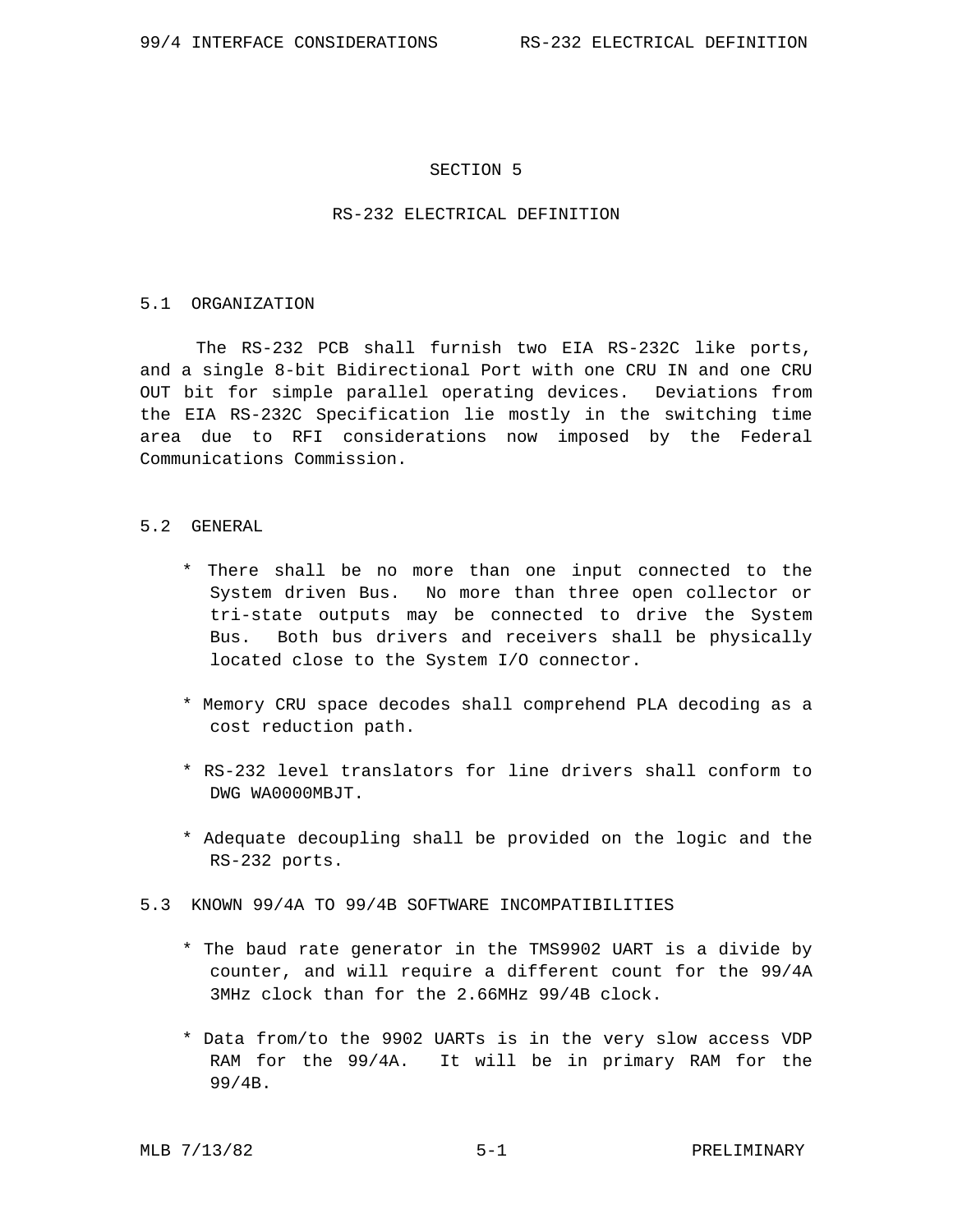#### 5.4 99/4A-99/4B DETERMINATION

Separate DSR ROMs shall be used for each system, and this device shall be socketed.

### 5.5 DESIGN VERIFICATION

Characterization with respect to System level propagation delays shall be performed on all of the QUAL units, and others as is required. If any negative deviations from design values are found, they shall drive any design changes required.

#### 5.6 TEST CONSIDERATIONS

Signature Analysis shall be designed in as the primary fault isolation tool, and test specifications for this PCB shall be written after both design and prototype debug have been completed.

#### 5.7 LED INDICATOR

A single LED shall be provided that is under Software Control. The LED shall be turned on every time the RS-232 port is utilized in order to blink the LED during normal operation. If self testing determines the PCB to be defective, the LED shall be left ON. It shall be turned ON during the self test operation, and then turned OFF if the PCB tests good.

#### 5.8 PARALLEL PORT

The parallel port shall be configured as an 8-bit bidirectional data port with four CRU based handshake lines. The data port shall respond to any address in the upper 4K half of the DSR ROM space, and data OUT shall be latched. Data IN shall be gated directly to the System Data Bus. See the sections on the CRU definition and the Parallel I/O Port pin definition for additional information.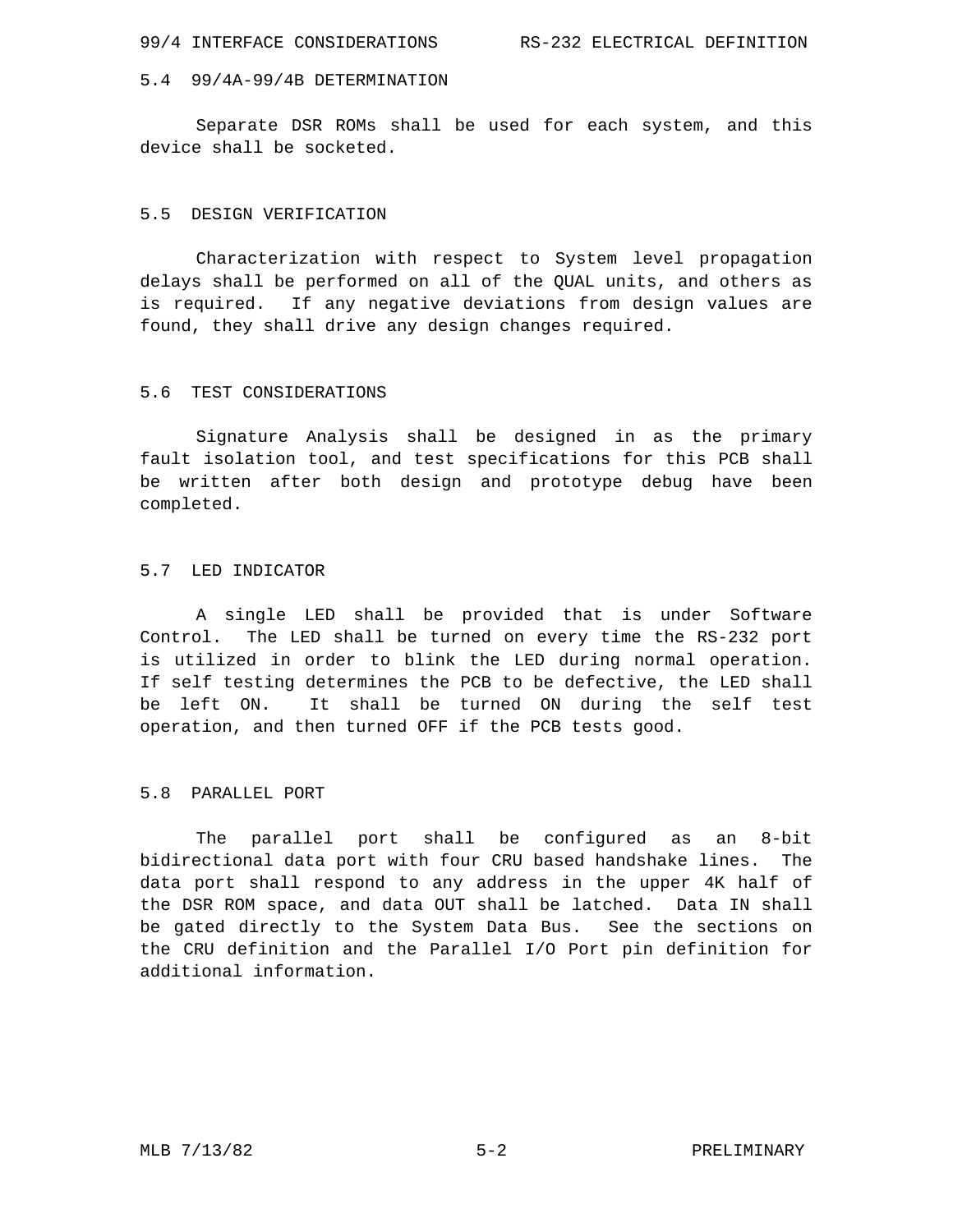A single CRU OUT bit with an address bias of >4 shall be the handshake OUT bit, and a single CRU bit with an address bias of >4 shall be the handshake IN bit. Input/Output configuration shall be accomplished at an address bias of >2. A SBZ at that location shall configure the PIO Port as an OUTPUT Port, and a SBO shall cause it to function as an INPUT Port.

#### 5.9 DSR ROM

The DSR ROM space decode shall be a function of the 19 System Address lines, MEMEN\*, DBIN, and the signal PCBEN. PCBEN is a HIGH true signal that will be used in the Burn In Racks.

The DSR ROM shall be considered to be a 4K x 8 ROM, and shall be decoded to respond to the lower half of the DSR ROM space only. It shall also be connected such that an EPROM can be substituted with no wiring changes.

For the "first" RS-232 PCB, the DSR ROM base address shall be at >74000 (>4000 for Johnny Box), and the DSR ROM Page enable shall respond to a CRU base of >01300 (>1300 for the EXPN Box). For the "second" RS-232 PCB, the DSR ROM base address shall again be at >74000 (>4000 for EXPN Box), but the DSR ROM Page enable shall respond to a CRU base of >01500 (>1500 for the EXPN Box).

#### 5.10 CRU DEFINITION

The CRU space shall comprehend 15 System Address Lines (the most significant three of the 99/4B shall be assumed to be zeros), MEMEN\*, and the HIGH true signal PCBEN which will be used in the Burn In Racks. CRU addresses for the Johnny Boz are derived from 99/4B addresses by dropping the most significant character (3 bits).

5.10.1 First RS-232 PCB. The CRU base address for the "first" RS-232 PCB shall be at >01300, the DSR ROM Page enable shall respond to a CRU address of >01300, UART0 shall respond to a CRU base of >01340, and UART1 shall respond to a CRU base of >01380. A System RESET shall set the DSR ROM Page bit to a state that disables the DSR ROM.

5.10.2 Second RS-232 PCB. The CRU base address for the "second" RS-232 PCB shall be at >01500, the DSR ROM Page enable shall respond to a CRU address of >01500, UART0 shall respond to a CRU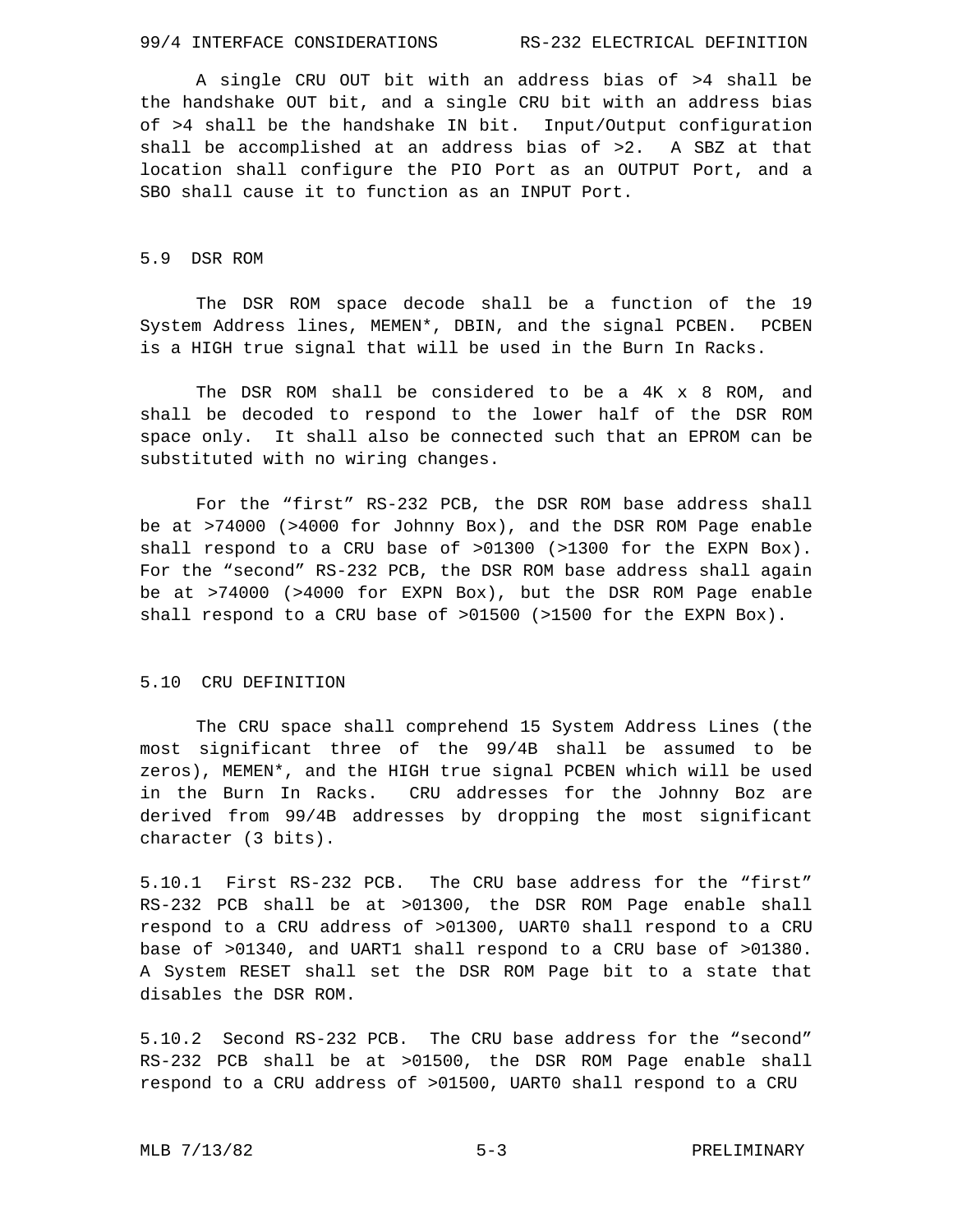base of >01540, and UART1 shall respond to a CRU base of >01580. A System RESET shall set the DSR ROM Page bit to a state that disables the DSR ROM.

5.10.3 LED Indicator Bit. A single bit shall be used to drive the Indicator LED. The power up sequence in the DSR ROM shall cause the LED to be set ON for the duration of the self test. If the PCB passes the self test operation, the LED shall be turned OFF. If a failure occurs, the LED shall be left ON. In addition, the LED shall be blinked with about a 200ms ON time to indicate RS232 PCB activity.

5.10.4 CRU Bit Definitions.

| Output Bit   |                                                   |
|--------------|---------------------------------------------------|
| Displacement | Definition                                        |
|              |                                                   |
| 0            | DSR ROM Page Enable, $1 = \text{enable}$          |
| $\mathbf{1}$ | Parallel Port mode set, $1 = \text{INPUT}$ mode   |
| 2            | Parallel Port Strobe bit                          |
| 3            | Spare Parallel Port bit                           |
| 4            | Flaq 0                                            |
| 5            | Clear to Send, RS232 Port $0$ , $0 =$ Active      |
| 6            | Clear to Send, RS232 Port 1, $0 =$ Active         |
| 7            | Indicator LED control, $1 = LED ON$               |
| Input Bit    |                                                   |
| Displacement | Definition                                        |
|              |                                                   |
| 0            | Spare                                             |
| $\mathbf{1}$ | Parallel Port configuration sense                 |
| 2            | Parallel Port Acknowledge sense bit               |
| 3            | Spare Parallel Port sense bit                     |
| 4            | Flaq 0                                            |
| 5            | Clear to Send, RS232 Port $0$ sense, $0 =$ Active |
| 6            | Clear to Send, RS232 Port 1 sense, $0 =$ Active   |
| 7            | LED state sense                                   |

## 5.11 INTERRUPTS

The interrupts from both UARTs shall be "OR" connected, and drive Interrupt Level A (ILA). Interrupt Level Status Bits (ILSB) 0 and 1 shall be driven for UARTs 0 and 1 respectively for the "first" RS-232 and be used on the 99/4B, but the Johnny Box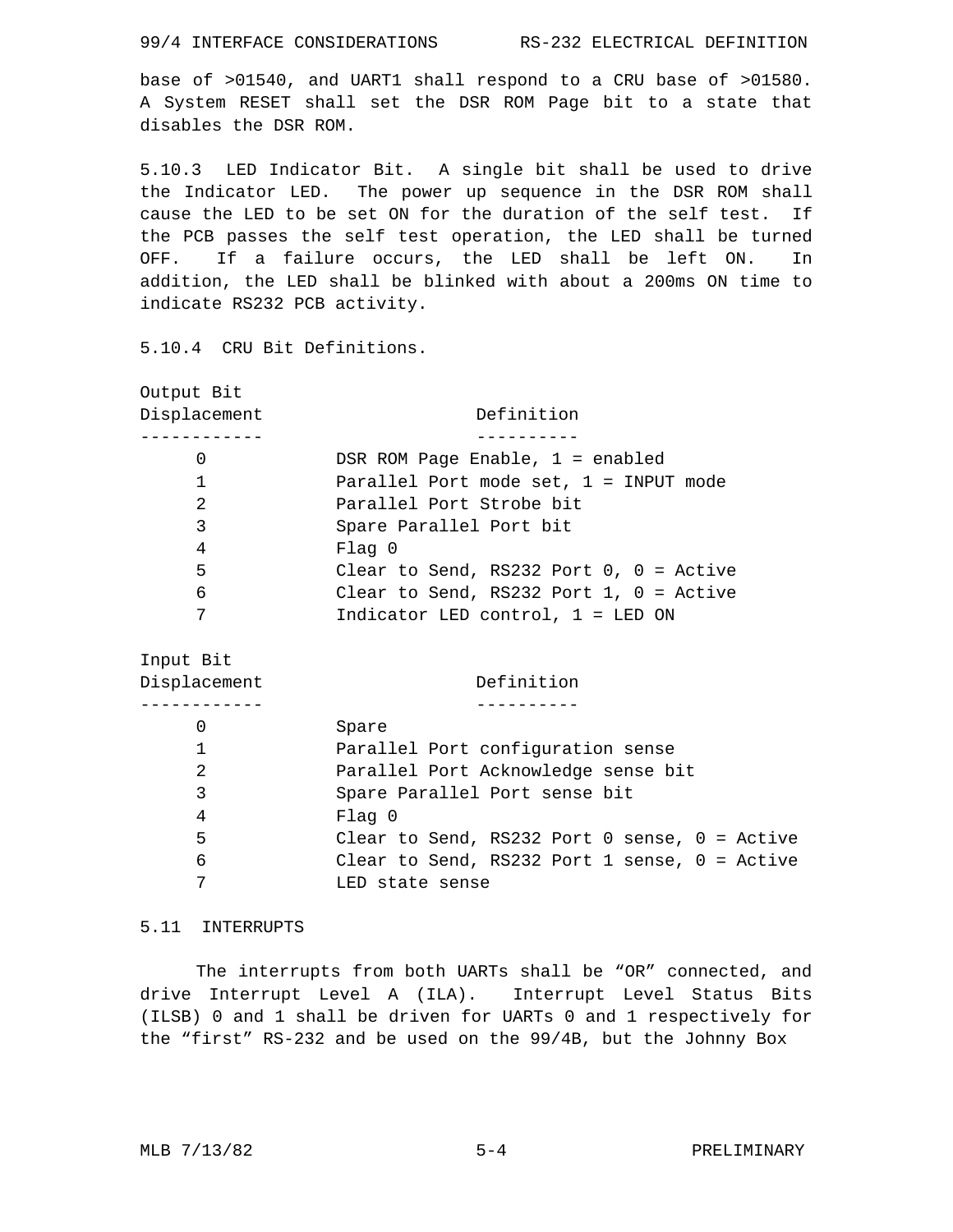shall not use interrupts. The ILSBs shall be gated to the Data Bus with the LOW true signal "SENILA".

RS-232 #2 shall drive ILSBs 4 and 5 with UARTs 0 and 1 respectively, thus, ILSW bits shall be auto insert jumper options for both PCBs.

### 5.12 FLAGS

CRU bit 4 IN and OUT shall be connected to provide a Flag for S/W use.

#### 5.13 I/O VOLTAGE LEVELS

All System Bus signals shall comply with standard TTL voltage levels, and all RS-232 I/O shall function with voltages bigger than 5V but less than 25V in absolute magnitude for the required RS-232 logic levels.

#### 5.14 CONNECTORS

Both UARTs shall be connected to a single 25-pin D female connector, and shall conform to the pin definitions that are listed under RS-232 I/O PORT DEFINITION.

UART outputs shall drive translator output buffers, and UART inputs shall be driven by receiver translators.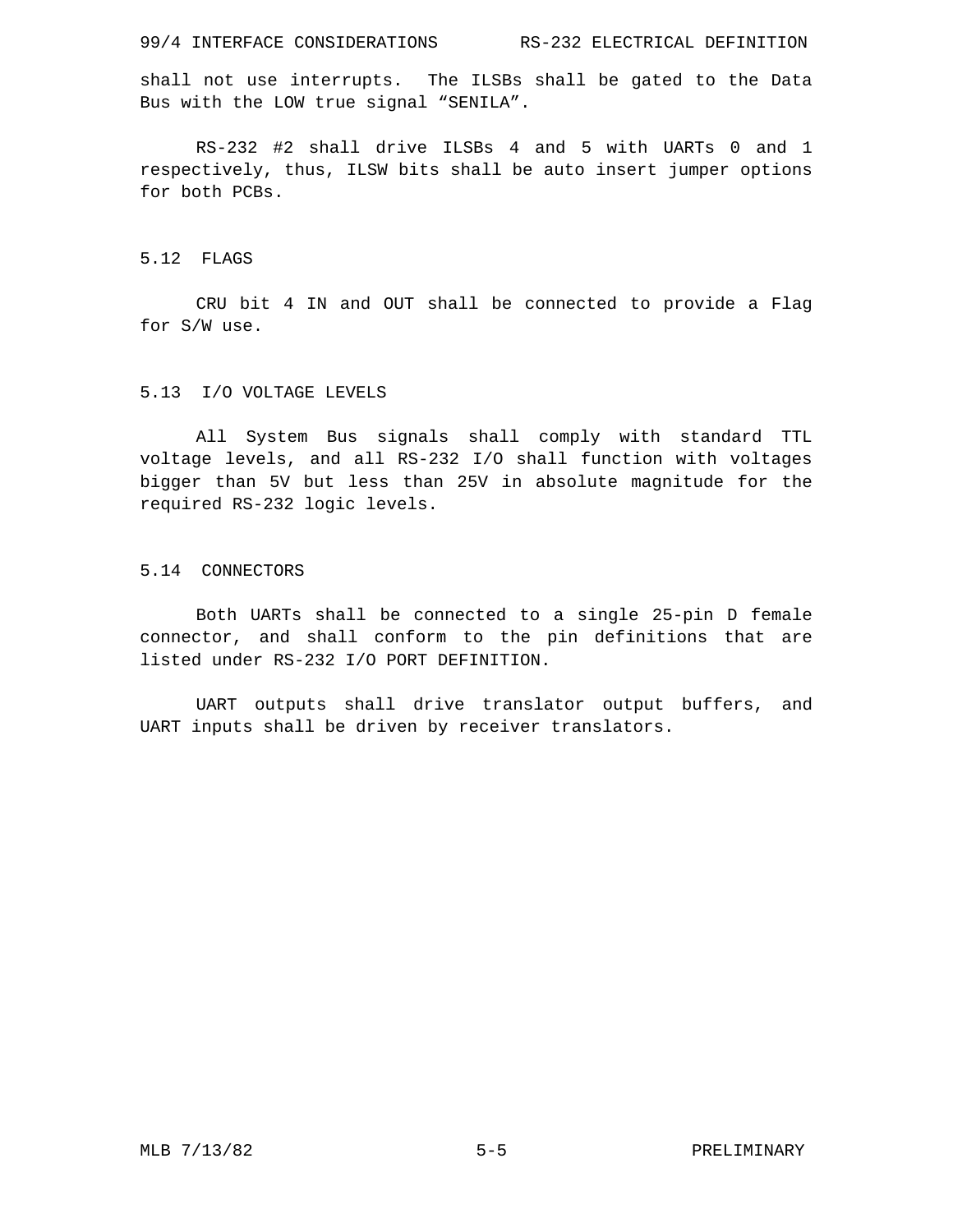## RS232 I/O PORT DEFINITION

#### DATA SET PIN DEFINITIONS, FEMALE CONNECTOR

| PIN #             | TYPE     | FUNCTION                  |
|-------------------|----------|---------------------------|
| 1                 | driven   | Protective Ground         |
| 2                 | received | Data to UARTO             |
| 3                 | driven   | Data from UARTO           |
| 5                 | driven   | Clear to Send CRU Out, UO |
| 6                 | driven   | 1.8K Pull-up res to +12V  |
| 7                 | driven   | Logic GROUND              |
| 8                 | driven   | Data Carrier Detect UARTO |
| $12 \overline{ }$ | driven   | Data Carrier Detect UART1 |
| 13                | driven   | Clear to Send CRU Out, U1 |
| 14                | received | Data to UART1             |
| 16                | driven   | Data from UART1           |
| 19                | received | Data Terminal Ready UART1 |
| 20                | received | Data Terminal Ready UARTO |
|                   |          |                           |

PIN VIEW OF 25-PIN D FEMALE CONNECTOR

|  | 13 12 11 10 9 8 7 6 5 4 3 2 1                  |  |  |  |  |  |
|--|------------------------------------------------|--|--|--|--|--|
|  | 25  24  23  22  21  20  19  18  17  16  15  14 |  |  |  |  |  |

#### PARALLEL I/O PORT DEFINITION

| PIN# | FUNCTION              |
|------|-----------------------|
|      |                       |
| 1    | Handshake OUT         |
| 2    | Data, LSB             |
| 3    | Data                  |
| 4    | Data                  |
| 5    | Data                  |
| 6    | Data                  |
| 7    | Data                  |
| 8    | Data                  |
| 9    | Data, MSB             |
| 10   | Handshake IN          |
| 11   | Spare Input bit       |
| 12   | 1K Ohm Pull-up to +5V |
| 13   | 10 Ohm Pull-up to +5V |
| 14   | Logic Ground          |
| 15   | Spare Output bit      |
| 16   | Logic Ground          |

MLB  $7/13/82$  5-6 PRELIMINARY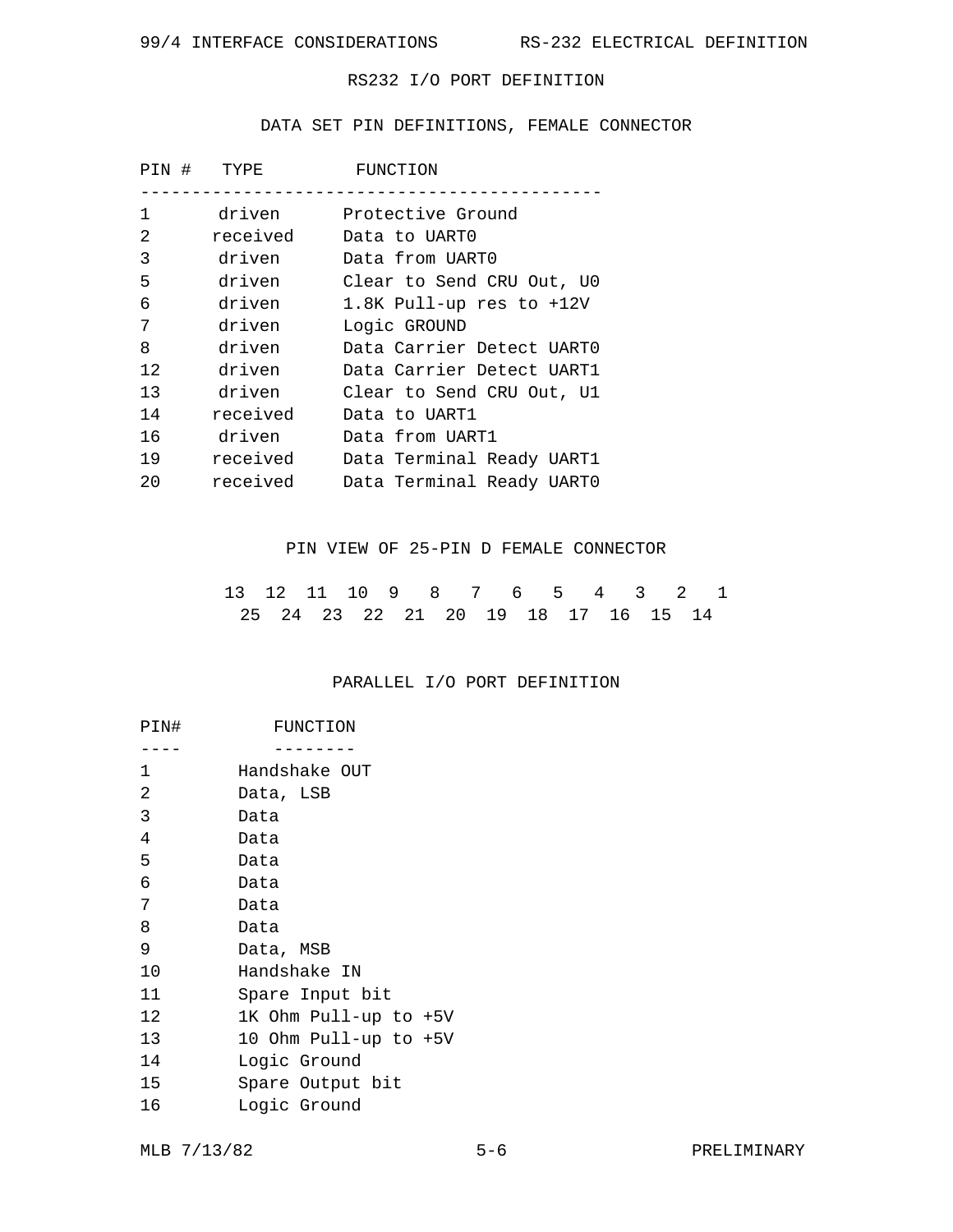PIN VIEW OF 16-PIN HEADER CONNECTOR

| $\begin{array}{ccccccc} \begin{array}{ccccccc} \end{array} & 15 & 13 & 11 & 9 & 7 & 5 & 3 & 1 \end{array}$ |  |  |  |  |
|------------------------------------------------------------------------------------------------------------|--|--|--|--|
| $\begin{vmatrix} 16 & 14 & 12 & 10 & 8 & 6 & 4 & 2 \end{vmatrix}$                                          |  |  |  |  |
|                                                                                                            |  |  |  |  |

## 5.15 Y CABLE

A Y cable shall be available for users that wish to use both RS-232 ports. This cable shall be defined as follows:

| PCB |                      | P2 -         | P3  |
|-----|----------------------|--------------|-----|
| PIN | FUNCTION             | PIN          | PIN |
|     |                      |              |     |
| 1   | Protective Ground    | $\mathbf{1}$ | 1.  |
| 2   | DATA to UARTO        | 2            |     |
| 3   | DATA from UARTO      | 3            |     |
| 5   | CTS CRU Out, U0      | 5            |     |
| 6   | $1.8K$ P/U to $+12V$ | 6            | 6   |
| 7   | Logic GROUND         | 7            | 7   |
| 8   | DCD UARTO            | 8            |     |
| 12  | DCD UART1            |              | 8   |
| 13  | CTS CRU Out, U1      |              | 5   |
| 14  | DATA to UART1        |              | 2   |
| 16  | DATA from UART1      |              | 3   |
| 19  | DTR UART1            |              | 20  |
| 20  | DTR UART0            | 20           |     |
|     |                      |              |     |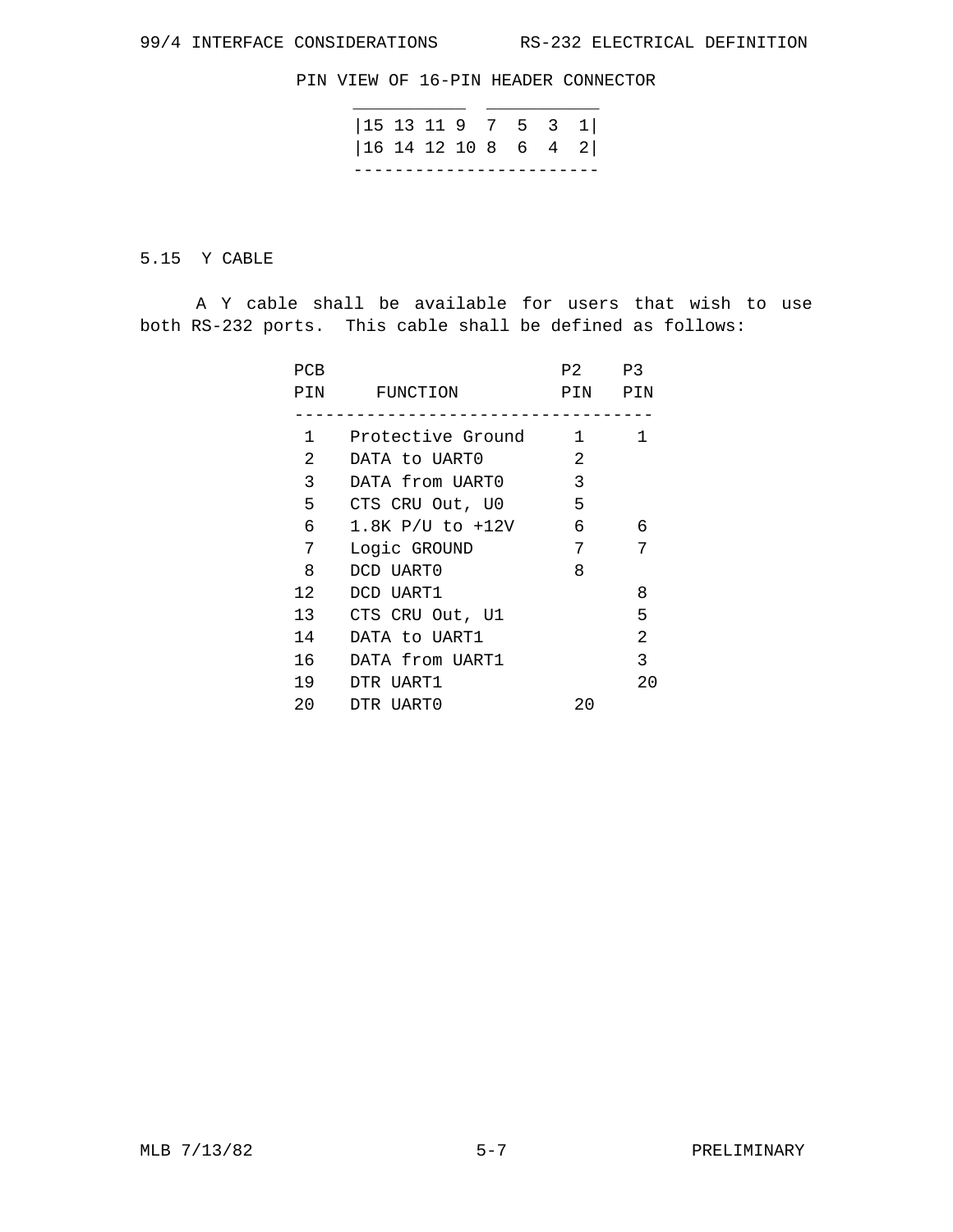|       |                      | System Bus I/O Connector Pin Definition       |
|-------|----------------------|-----------------------------------------------|
|       |                      | .100" PIN TO PIN SPACING, ATTLEBORO CONNECTOR |
| PIN # | MNEMONIC             | FUNCTION                                      |
|       |                      | - - - - - - - -                               |
| 1     |                      | +5V 3-T Regulator supply voltage              |
| 2     |                      | +5V 3-T Regulator supply voltage              |
| 3     | GND                  | Logic Ground                                  |
| 4     |                      | Not used, READY.A                             |
| 5     | GND                  | Logic Ground                                  |
| 6     | RESET*               | Active LOW System driven RESET                |
| 7     | GND                  | Logic Ground                                  |
| 8     |                      | Not used, SCLK                                |
| 9     |                      | Not used, BOOTPG*                             |
| 10    |                      | Not used, AUDIO                               |
| 11    | RDBEN*               | Active LOW Remote Data Bus Driver             |
|       |                      | Enable control line                           |
| 12    | PCBEN                | Active HIGH PCB enable for Burn In            |
| 13    |                      | Not used, HOLD*                               |
| 14    |                      | Not used, IAQHDA                              |
| 15    | SENILA*              | Interrupt Level A Sense Enable                |
| 16    |                      | Not used, SENILB*                             |
| 17    | INTA*                | Active LOW Interrupt Level A                  |
| 18    |                      | Not used, INTB*                               |
| 19    | D7                   | System DATA Bus, LSB                          |
| 20    | GND                  | Logic Ground                                  |
| 21    | D5                   | System DATA Bus                               |
| 22    | D6                   | System DATA Bus                               |
| 23    | D3                   | System DATA Bus                               |
| 24    | D4                   | System DATA Bus                               |
| 25    | D1                   | System DATA Bus                               |
| 26    | D <sub>2</sub>       | System DATA Bus                               |
| 27    | $\operatorname{GND}$ | Logic Ground                                  |
| 28    | D <sub>0</sub>       | System DATA Bus, MSB                          |
| 29    | A14.A                | Address Bit                                   |
| 30    | A15/COUT.A           | Address Bit, LSB                              |
| 31    | A12.A                | Address Bit                                   |
| 32    | A13.A                | Address Bit                                   |
| 33    | A10.A                | Address Bit                                   |
| 34    | A11.A                | Address Bit                                   |
| 35    | A08.A                | Address Bit                                   |
| 36    | A09.A                | Address Bit                                   |
| 37    | A06.A                | Address Bit                                   |
| 38    | A07.A                | Address Bit                                   |
| 39    | A04.A                | Address Bit                                   |
| 40    | A05.A                | Address Bit                                   |
| 41    | A02.A                | Address Bit                                   |
| 42    | A03.A                | Address Bit                                   |

MLB  $7/13/82$  5-8 PRELIMINARY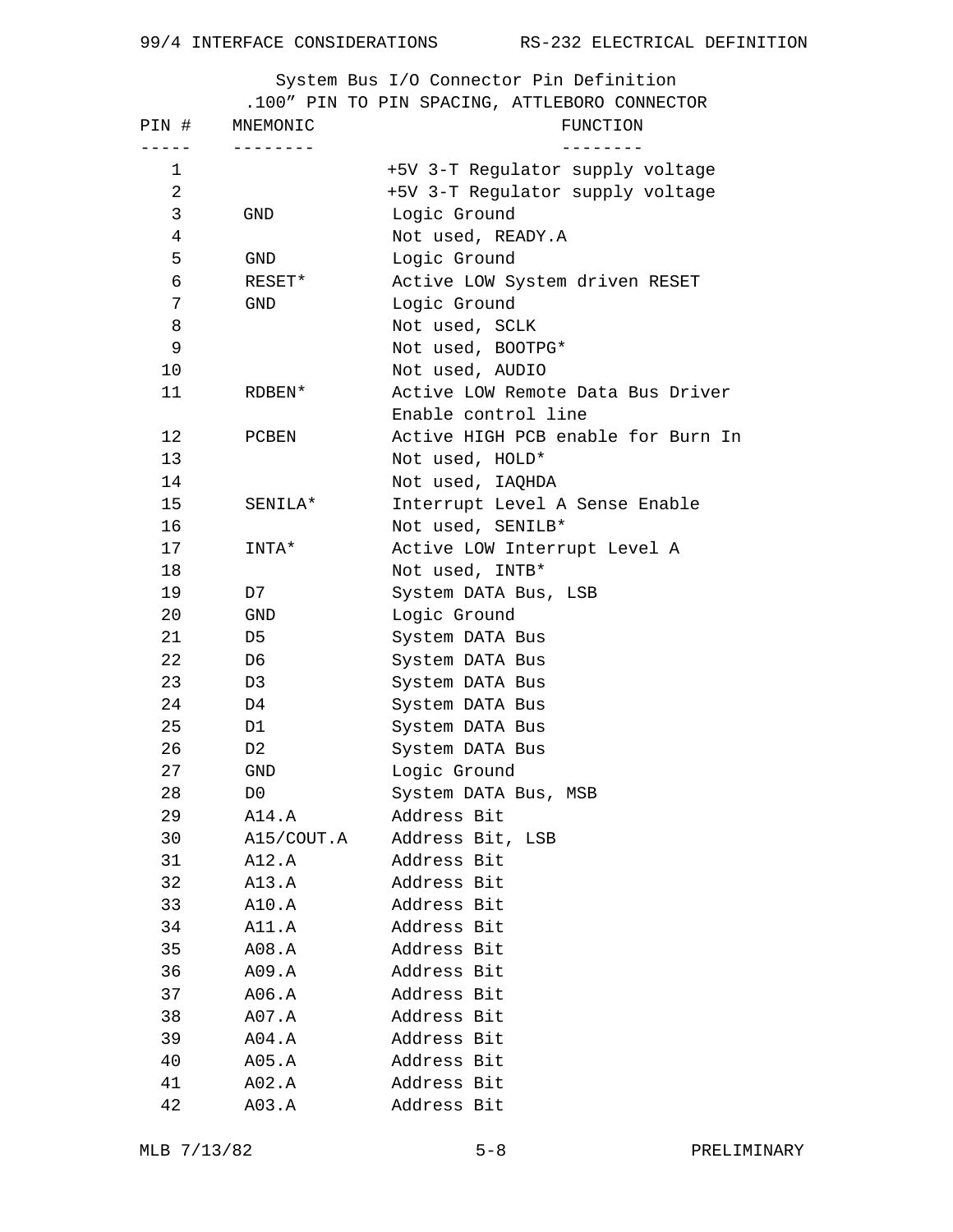# PRODUCTION PCB PIN OUTS, CONTINUED

| PIN # | MNEMONIC  | FUNCTION                          |
|-------|-----------|-----------------------------------|
|       |           |                                   |
| 43    | A00.A     | Address Bit                       |
| 44    | A01.A     | Address Bit                       |
| 45    | AMB.A     | Address Bit                       |
| 46    | AMA.A     | Address Bit                       |
| 47    | GND       | Logic Ground                      |
| 48    | AMC.A     | Address Bit, MSB                  |
| 49    | GND       | Logic Ground                      |
| 50    | CLKOUT*   | Active LOW CPU Clock              |
| 51    | CRUCLK.A* | Active LOW CRU Output Clock       |
| 52    | DBIN.A    | Data bus Dir'tn HIGH is CPU READ  |
| 53    | GND       | Logic Ground                      |
| 54    | $WE.A*$   | LOW true CPU Write Enable         |
| 55    | CRUIN     | HIGH true CRU Input Data          |
| 56    | MEMEN.A*  | Active LOW memory request         |
| 57    |           | -12V 3-T Regulator supply voltage |
| 58    |           | -12V 3-T Regulator supply voltage |
| 59    |           | +12V 3-T Regulator supply voltage |
| 60    |           | +12V 3-T Regulator supply voltage |
|       |           |                                   |

## 5.16 MNEMONIC DEFINITIONS

| MNEMONIC | DEFINITION |  |                               |  |  |
|----------|------------|--|-------------------------------|--|--|
| AMC.A    |            |  | System 19-bit Address Bus MSB |  |  |
| AMB.A    |            |  | System 19-bit Address Bus     |  |  |
| AMA.A    |            |  | System 19-bit Address Bus     |  |  |
| A00.A    |            |  | System 19-bit Address Bus     |  |  |
| A01.A    |            |  | System 19-bit Address Bus     |  |  |
| A02.A    |            |  | System 19-bit Address Bus     |  |  |
| A03.A    |            |  | System 19-bit Address Bus     |  |  |
| A04.A    |            |  | System 19-bit Address Bus     |  |  |

MLB  $7/13/82$  5-9 PRELIMINARY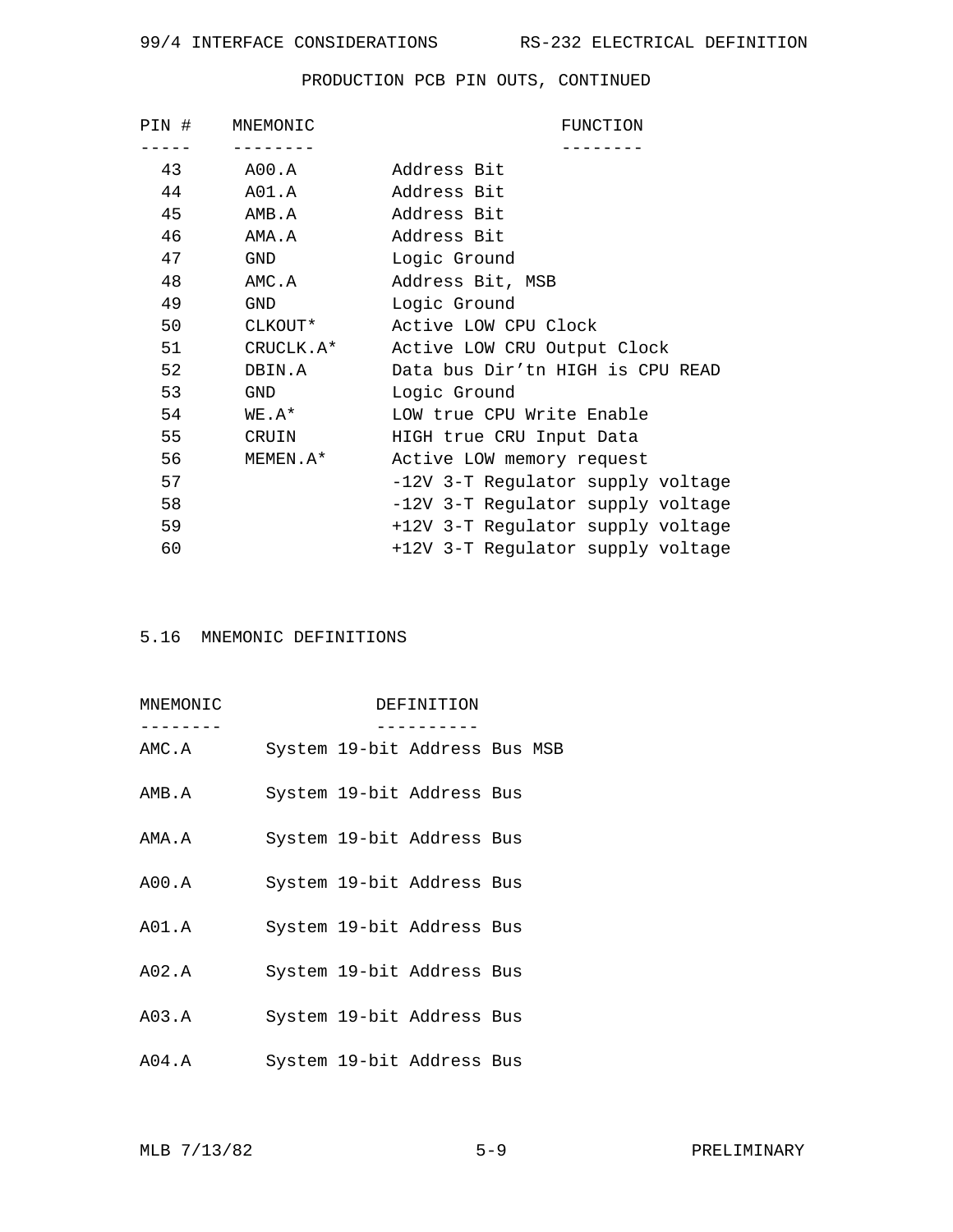| MNEMONIC  | DEFINITION                                                            |
|-----------|-----------------------------------------------------------------------|
| A05.A     | System 19-bit Address Bus                                             |
| A06.A     | System 19-bit Address Bus                                             |
| A07.A     | System 19-bit Address Bus                                             |
| A08.A     | System 19-bit Address Bus                                             |
| A09.A     | System 19-bit Address Bus                                             |
| A10.A     | System 19-bit Address Bus                                             |
| A11.A     | System 19-bit Address Bus                                             |
| A12.A     | System 19-bit Address Bus                                             |
|           | A13.A System 19-bit Address Bus                                       |
| A14.A     | System 19-bit Address Bus                                             |
|           | A15/COUT.A System combination Address Bus LSB and<br>CRU Output Data. |
| $AMC$ . B | Buffered 19-bit Address Bus MSB                                       |
| AMB.B     | Buffered 19-bit Address Bus                                           |
| AMA.B     | Buffered 19-bit Address Bus                                           |
| A00.B     | Buffered 19-bit Address Bus                                           |
| A01.B     | Buffered 19-bit Address Bus                                           |
| A02.B     | Buffered 19-bit Address Bus                                           |
| A03.B     | Buffered 19-bit Address Bus                                           |
| A04.B     | Buffered 19-bit Address Bus                                           |
| A05.B     | Buffered 19-bit Address Bus                                           |
| A06.B     | Buffered 19-bit Address Bus                                           |
| A07.B     | Buffered 19-bit Address Bus                                           |

MLB  $7/13/82$  5-10 PRELIMINARY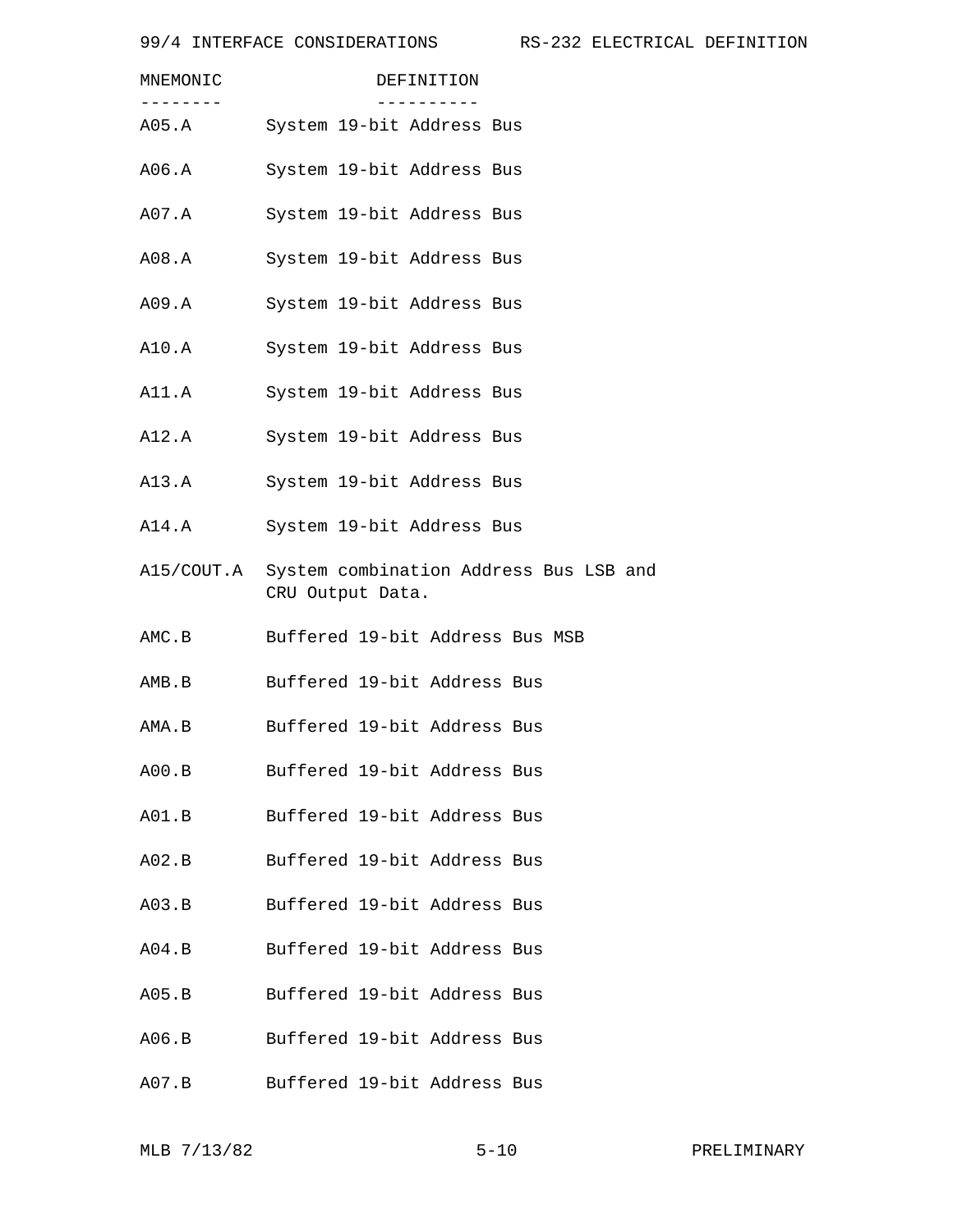| MNEMONIC   | DEFINITION                                                                                                                                                                                                       |  |  |
|------------|------------------------------------------------------------------------------------------------------------------------------------------------------------------------------------------------------------------|--|--|
| A08.B      | Buffered 19-bit Address Bus                                                                                                                                                                                      |  |  |
| A09.B      | Buffered 19-bit Address Bus                                                                                                                                                                                      |  |  |
| A10.B      | Buffered 19-bit Address Bus                                                                                                                                                                                      |  |  |
| A11.B      | Buffered 19-bit Address Bus                                                                                                                                                                                      |  |  |
| A12.B      | Buffered 19-bit Address Bus                                                                                                                                                                                      |  |  |
| A13.B      | Buffered 19-bit Address Bus                                                                                                                                                                                      |  |  |
| A14.B      | Buffered 19-bit Address Bus                                                                                                                                                                                      |  |  |
| A15/COUT.B | Buffered combination Address Bus LSB and<br>CRU Output Data.                                                                                                                                                     |  |  |
| BDRVR*     | Active LOW enable for the Data Bus Bidirectional<br>Bus driver chip (SN74LS245)                                                                                                                                  |  |  |
| CLKOUT.A*  | Bus level System Clock. For 99/4 based systems it<br>is the 3 MHz Phase 3 clock. For 99/4B based systems<br>it is a 2.68 MHz clock similar to a 99/4A, but more<br>than twice as wide and a different frequency. |  |  |
| CLKOUT.B*  | Buffered System Clock. For 99/4 based systems it<br>is the 3 MHz Phase 3 clock. For 99/4B based systems<br>it is a 2.68 MHz clock similar to a 99/4A, but more<br>than twice as wide and a different frequency.  |  |  |
| CARDET0    | UARTO Carrier Detect output.                                                                                                                                                                                     |  |  |
| CARDET1    | UARTO Carrier Detect output.                                                                                                                                                                                     |  |  |
| CD0        | RS-232 level Carrier Detect to 25-pin D Conn, pin 8.                                                                                                                                                             |  |  |
| CD1        | RS-232 level Carrier Detect to 25-pin D Conn, pin 12.                                                                                                                                                            |  |  |
| CRUCLK.A*  | System Level, Active LOW CRU Clock from the CPU.                                                                                                                                                                 |  |  |
| CRUCLK.B   | Buffered, Active HIGH CRU Clock from the CPU.                                                                                                                                                                    |  |  |
| CRUCLK.B*  | Buffered, Active LOW CRU Clock from the CPU.                                                                                                                                                                     |  |  |
| CRUIN      | HIGH True CRU data to the CPU (CRU READ Data).                                                                                                                                                                   |  |  |

MLB  $7/13/82$  5-11 PRELIMINARY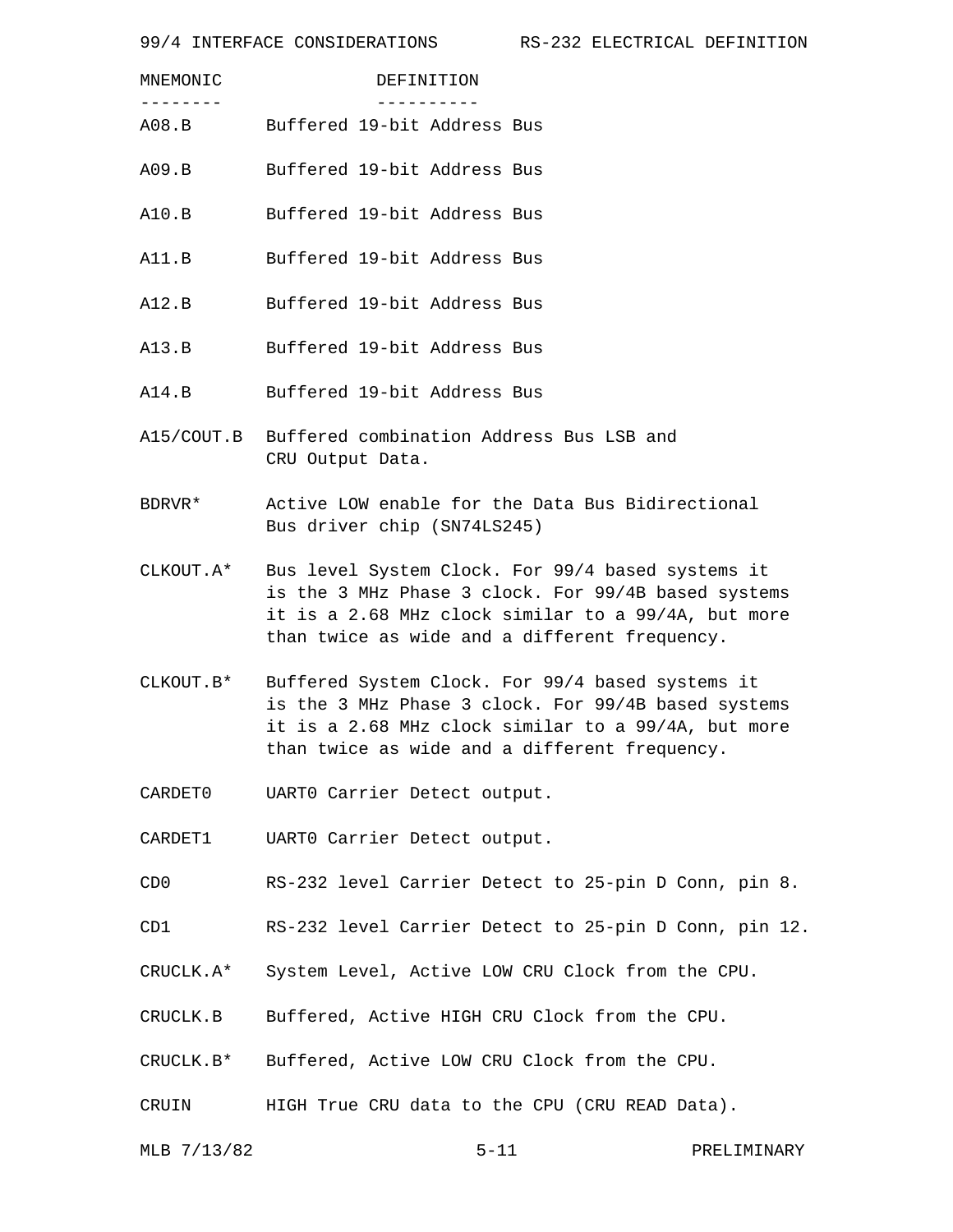MNEMONIC DEFINITION -------- ---------- CRUO\* Active LOW enable for a bit CRU operation. It is the CRU base of either >1300 or >1500 for either module type ("First" or "Second" RS-232).

- DATAIN0 RS-232 level received data from 25-pin D Conn, pin 2.
- DATAIN1 RS-232 level received data from 25-pin D Conn, pin 14
- DATAOUT0 RS-232 level data to 25-pin D Conn, pin 3.
- DATAOUT1 RS-232 level data to 25-pin D Conn, pin 16.
- DBIN.B Buffered, Active LOW Data Bus Input control line. The data direction is from the PCB to the CPU when this line is HIGH.
- DBIN.B\* Buffered, Active LOW Data Bus Input control line. The data direction is from the PCB to the CPU when this line is LOW.
- DI0.A Received Data for UART0.
- DI1.A Received Data for UART1.
- DOUT0 UART0 data output.
- DOUT1 UART1 data output.
- DSRROM\* Active LOW DSR ROM enable to be ANDed with DBIN.B to drive the DSR ROM Chip Enable pin.
- DTR0 RS-232 level Data Terminal Ready from 25-pin D Conn, pin 20.
- DTR1 RS-232 level Data Terminal Ready from 25-pin D Conn, pin 19.
- DTR0.A Received Data Terminal Ready to UART0 Input.
- DTR1.A Received Data Terminal Ready to UART1 Input.
- D0 System Side Data Bus MSB
- D1 System Side Data Bus

MLB  $7/13/82$  5-12 PRELIMINARY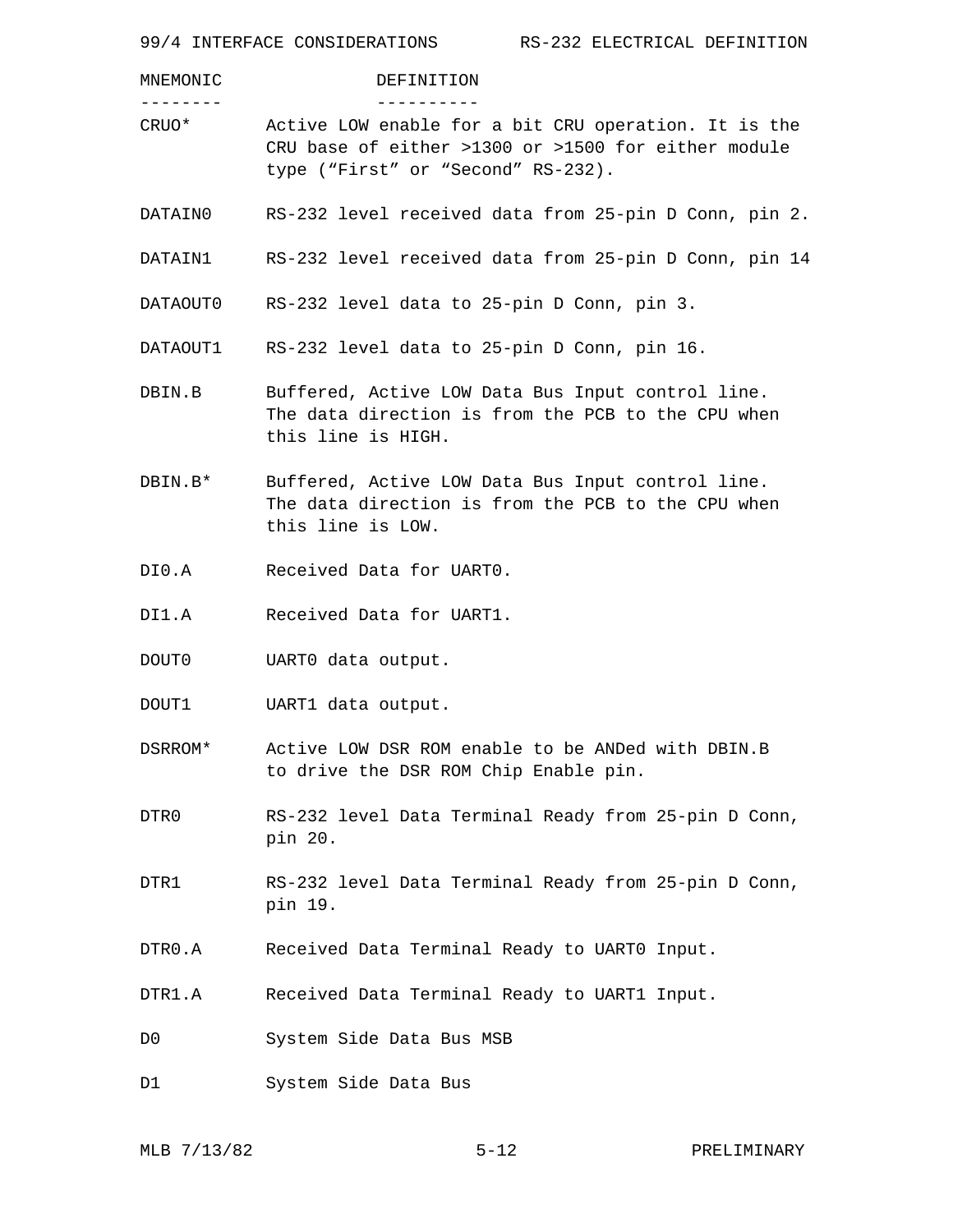99/4 INTERFACE CONSIDERATIONS RS-232 ELECTRICAL DEFINITION

| MNEMONIC       | DEFINITION                                                                                                                                                                                              |
|----------------|---------------------------------------------------------------------------------------------------------------------------------------------------------------------------------------------------------|
| D2             | System Side Data Bus                                                                                                                                                                                    |
| D <sub>3</sub> | System Side Data Bus                                                                                                                                                                                    |
| D4             | System Side Data Bus                                                                                                                                                                                    |
| D5             | System Side Data Bus                                                                                                                                                                                    |
| D6             | System Side Data Bus                                                                                                                                                                                    |
| D7             | System Side Data Bus LSB                                                                                                                                                                                |
| FLAG0          | Software Flag #0. Connects from a 259 output to<br>a 251 input.                                                                                                                                         |
| FLAG1          | Software Flag #1. Connects from a 259 output to<br>a 251 input.                                                                                                                                         |
| FLAG2          | Software Flag #2. Connects from a 259 output to<br>a 251 input.                                                                                                                                         |
| FLAG3          | Software Flag #3. Connects from a 259 output to<br>a 251 input, and also drives an indicator LED.                                                                                                       |
| ILA*           | Tristate, Active LOW driver for Interrupt Level A.                                                                                                                                                      |
| MEMEN.A*       | System Memory Enable control signal from the CPU.<br>When LOW it indicates that a memory access IS<br>required by the CPU. When HIGH it indicates that a<br>CRU MIGHT be taking place.                  |
| MEMEN.B*       | Buffered Memory Enable control signal from the CPU.<br>When LOW it indicates that a memory access IS<br>required by the CPU. When HIGH it indicates that a<br>CRU MIGHT be taking place.                |
| PCBEN          | Active HIGH PCB enable signal. It is used on the<br>Burn In Rack to allow the controlling CPU to talk<br>to only one PCB at a time. When LOW the PCB is<br>disabled for both CRU and Memory operations. |
| $PIO*$         | Active LOW enable for a Parallel I/O operation.                                                                                                                                                         |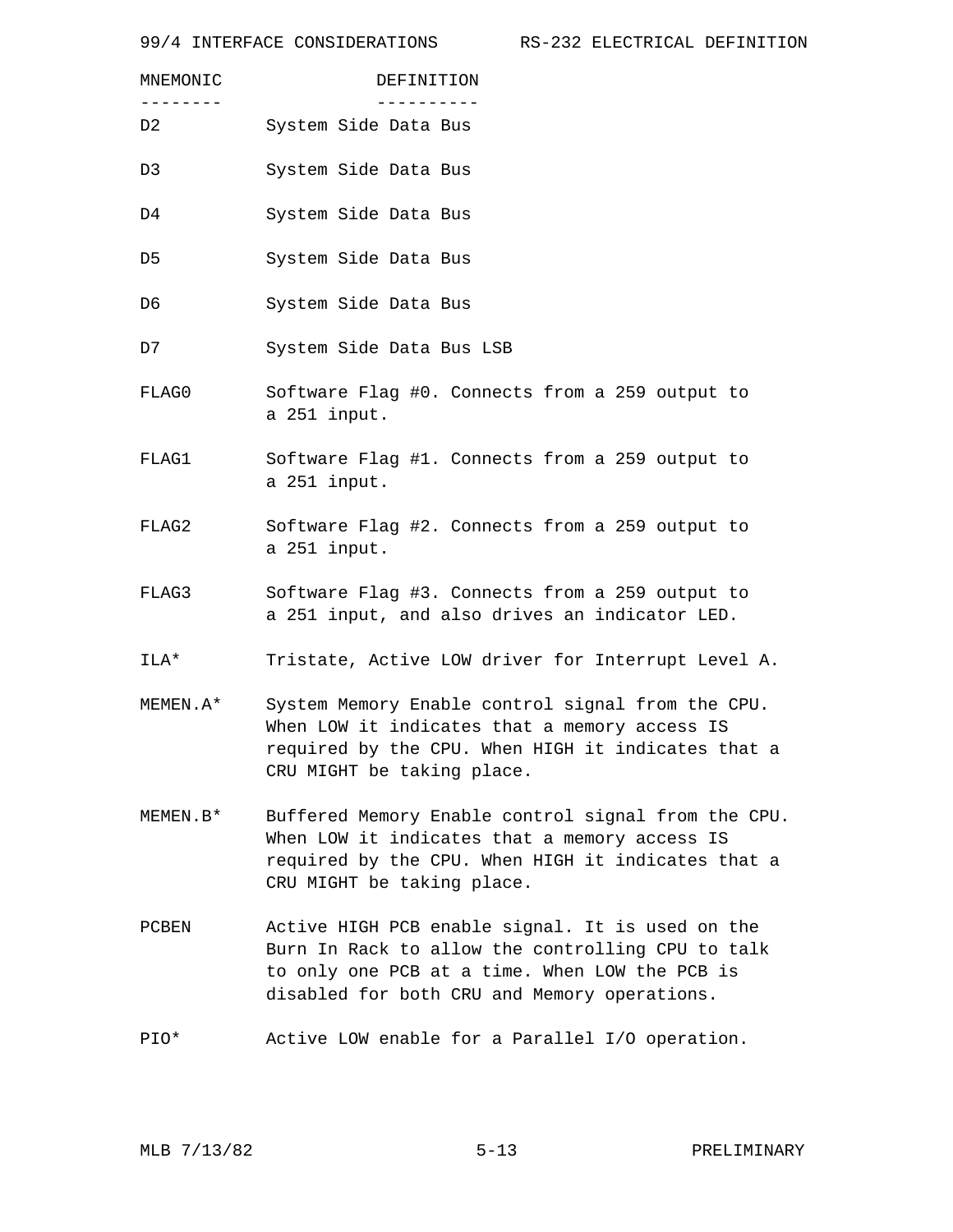| MNEMONIC        | DEFINITION                                                                                                                                                                        |
|-----------------|-----------------------------------------------------------------------------------------------------------------------------------------------------------------------------------|
| PIOOC           | Direction Control bit for the Parallel I/O Port.<br>If LOW, the PIO Port shall function as an OUTPUT<br>Port, and it will be LOW for either a Master Reset<br>or a SBZ operation. |
| PIOR            | Received handshake bit from Parallel I/O Port.                                                                                                                                    |
| PIOS            | Handshake bit for the Parallel I/O Port that is<br>driven by the PCB. It will be LOW with either a SBZ<br>or a Master Reset operation.                                            |
| PIO0            | Parallel I/O Data Port MSB                                                                                                                                                        |
| PIO1            | Parallel I/O Data Port                                                                                                                                                            |
| PIO2            | Parallel I/O Data Port                                                                                                                                                            |
| PIO3            | Parallel I/O Data Port                                                                                                                                                            |
| PIO4            | Parallel I/O Data Port                                                                                                                                                            |
| PIO5            | Parallel I/O Data Port                                                                                                                                                            |
| PIO6            | Parallel I/O Data Port                                                                                                                                                            |
| PIO7            | Parallel I/O Data Port LSB                                                                                                                                                        |
| RD0             | PCB Side Data Bus MSB                                                                                                                                                             |
| RD1             | PCB Side Data Bus                                                                                                                                                                 |
| RD <sub>2</sub> | PCB Side Data Bus                                                                                                                                                                 |
| RD3             | PCB Side Data Bus                                                                                                                                                                 |
| RD4             | PCB Side Data Bus                                                                                                                                                                 |
| RD <sub>5</sub> | PCB Side Data Bus                                                                                                                                                                 |
| RD6             | PCB Side Data Bus                                                                                                                                                                 |
| RD7             | PCB Side Data Bus LSB                                                                                                                                                             |
| RDBEN*          | Active LOW control line to enable remote Data Bus<br>drivers at the 99/4 end of the connecting cable.                                                                             |

MLB 7/13/82 5-14 PRELIMINARY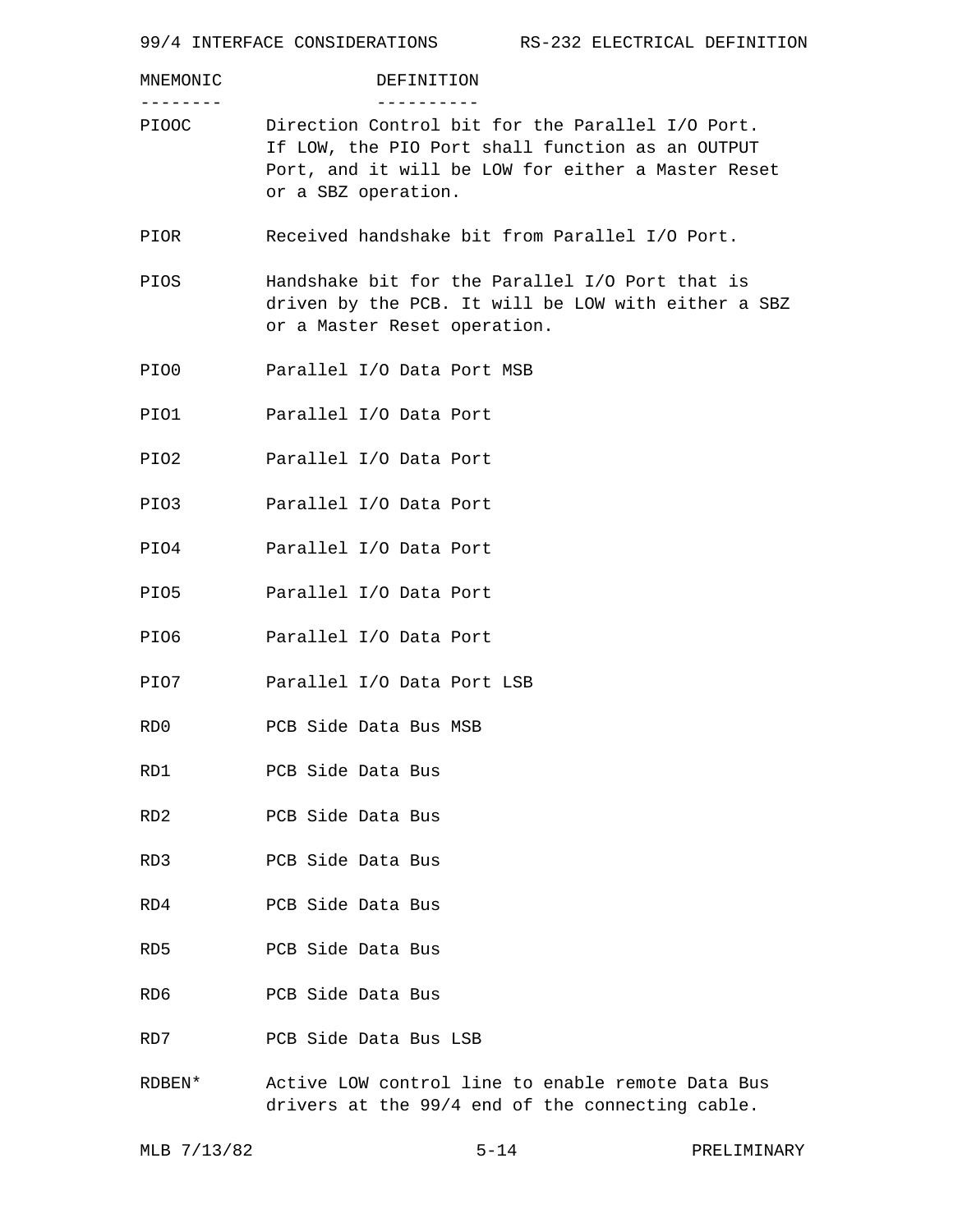99/4 INTERFACE CONSIDERATIONS RS-232 ELECTRICAL DEFINITION

MNEMONIC DEFINITION

-------- ----------

RESET.A\* System Active LOW Master Reset line.

- RESET.B\* Buffered Active LOW Master Reset line.
- RPGEN Active HIGH RS-232 DSR ROM Page Bit. It must be HIGH before the RS-232 DSR ROM may be accessed.
- SENILA\* CPU driven line to allow the PCB to gate interrupt data to the system side of the Data Bus.
- SI Spare received handshake bit from Parallel I/O Port.
- SO Spare CRU handshake bit for the Parallel I/O Port that is similar to the signal PIOS.
- UART0\* Active LOW chip select for the 9902 UART biased >40 from the CRU base.
- UART1\* Active LOW chip select for the 9902 UART biased >80 from the CRU base.
- U0INT\* UART0 interrupt drive.
- U1INT\* UART1 interrupt drive.
- WE.A\* System Write Enable from the CPU, and is used to Write data to the Parallel I/O Port.
- WE.B\* Buffered Write Enable from the CPU, and is used to Write data to the Parallel I/O Port.
- W5 Jumper wire to connect DTR0 to pin 20 on the 25-pin D Connector. W7 must not be connected if W5 is. W5 IS FACTORY INSERTED.
- W7 Jumper wire to connect DTR0 to pin 11 on the 25-pin D Connector. W5 must not be connected if W7 is.
- W6 Jumper wire to connect DTR1 to pin 19 on the 25-pin D Connector. W8 must not be connected if W6 is. W6 IS FACTORY INSERTED.
- W8 Jumper wire to connect DTR1 to pin 18 on the 25-pin D Connector. W6 must not be connected if W8 is.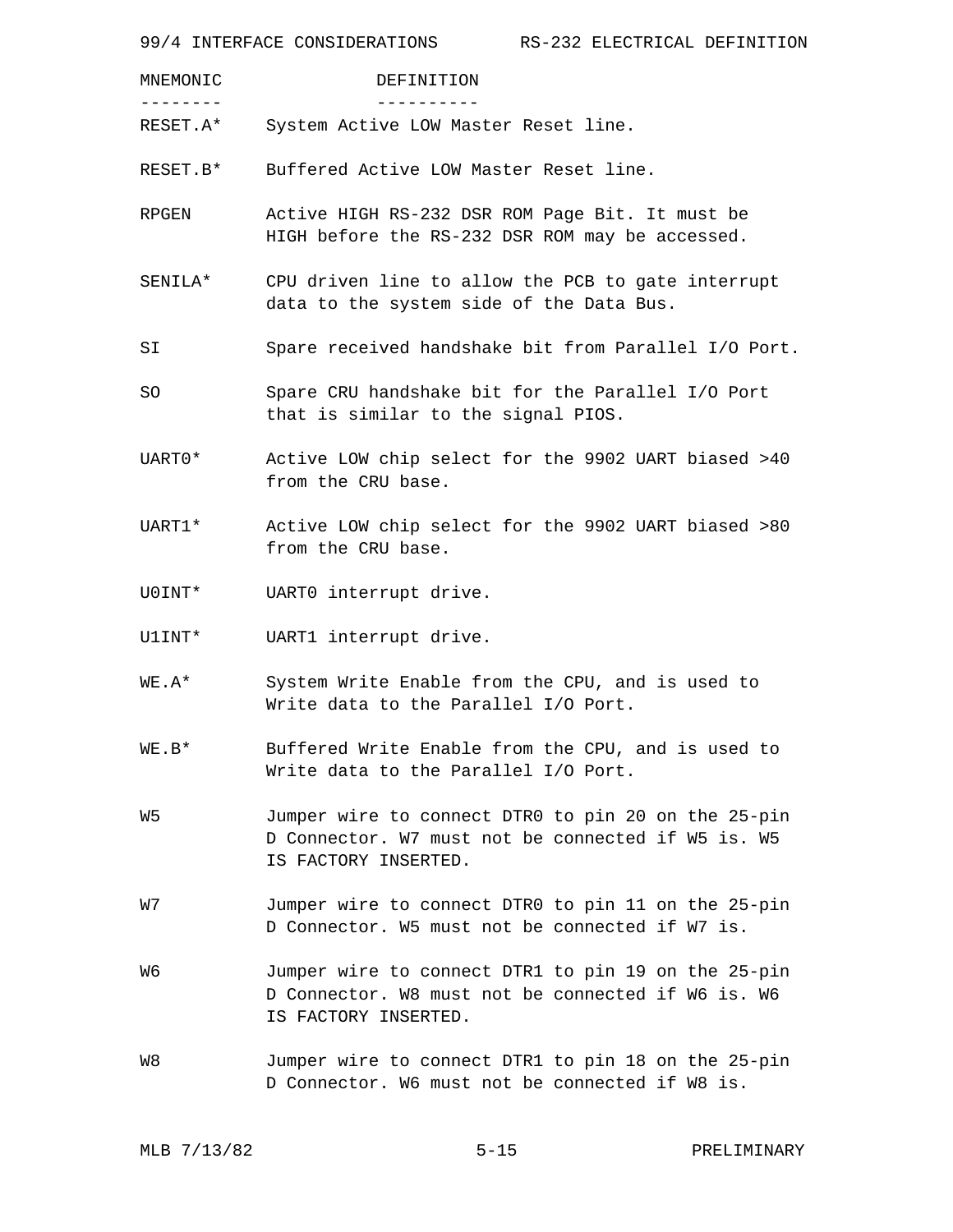99/4 INTERFACE CONSIDERATIONS RS-232 ELECTRICAL DEFINITION

5.17 RS232 PAL12L6

DSRROM = V1\*V2\*A01\*/A03\*MEMEN\*PCBEN

BDRVR = V1\*V2\*A01\*MEMEN\*PCBEN

PIO = V1\*V2\*A01\*A03\*MEMEN\*PCBEN

CRUO = V2\*/A01\*A03\*V3\*/A05\*A06\*/A08\*/A09\*/MEMEN\*PCBEN\*/CCSEL

+ V2\*/A01\*A03\*V3\*A05\*/A06\*/A08\*/A09\*/MEMEN\*PCBEN\*CSSEL

UART0 = V2\*/A01\*A03\*V3\*/A05\*A06\*/A08\*A09\*/MEMEN\*PCBEN\*/CSSEL

+V2\*/A01\*A03\*V3\*A05\*/A06\*/A08\*A09\*/MEMEN\*PCBEN\*CSSEL

UART1 = V2\*/A01\*A03\*V3\*/A05\*A06\*A08\*/A09\*/MEMEN\*PCBEN\*/CSSEL

+V2\*/A01\*A03\*V3\*A05\*/A06\*A08\*/A09\*/MEMEN\*PCBEN\*CSSEL

| 1  | V1                | 11 | /MEMEN       |
|----|-------------------|----|--------------|
| 2  | /V2               | 12 | <b>PCBEN</b> |
| 3  | A01               | 13 | /DSRROM      |
| 4  | A03               | 14 | /BDRVR       |
| 5  | /V3               | 15 | /PIO         |
| 6  | A05               | 16 | /CRUO        |
| 7  | A06               | 17 | /UART0       |
| 8  | A08               | 18 | /UART1       |
| 9  | A09               | 19 | CSSEL        |
| 10 | (POWER)<br>GROUND | 20 | VCC (POWER)  |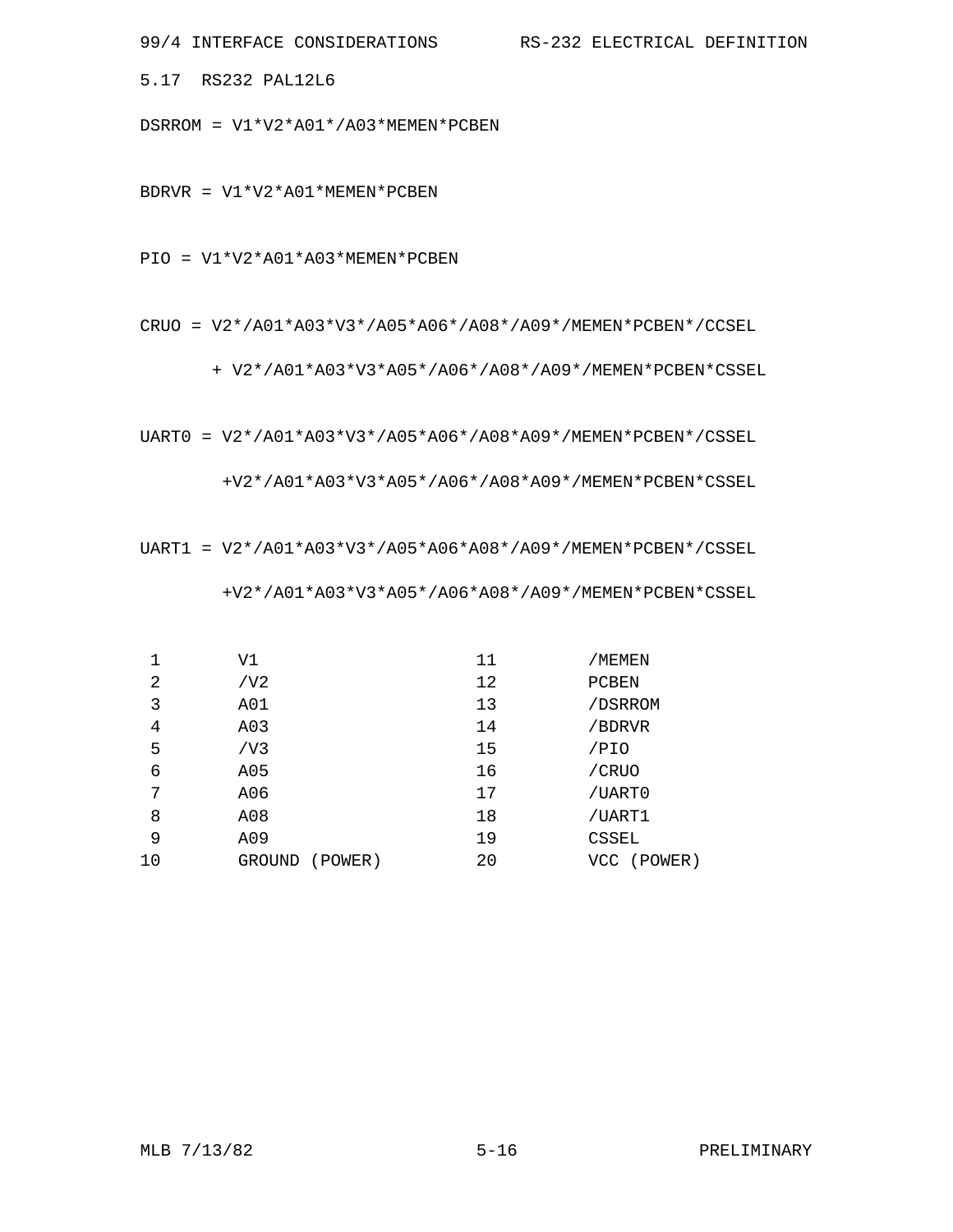# P-CODE PCB, 99/4X AND JOHNNY BOX

SPEC DWG. #0000009

01/29/82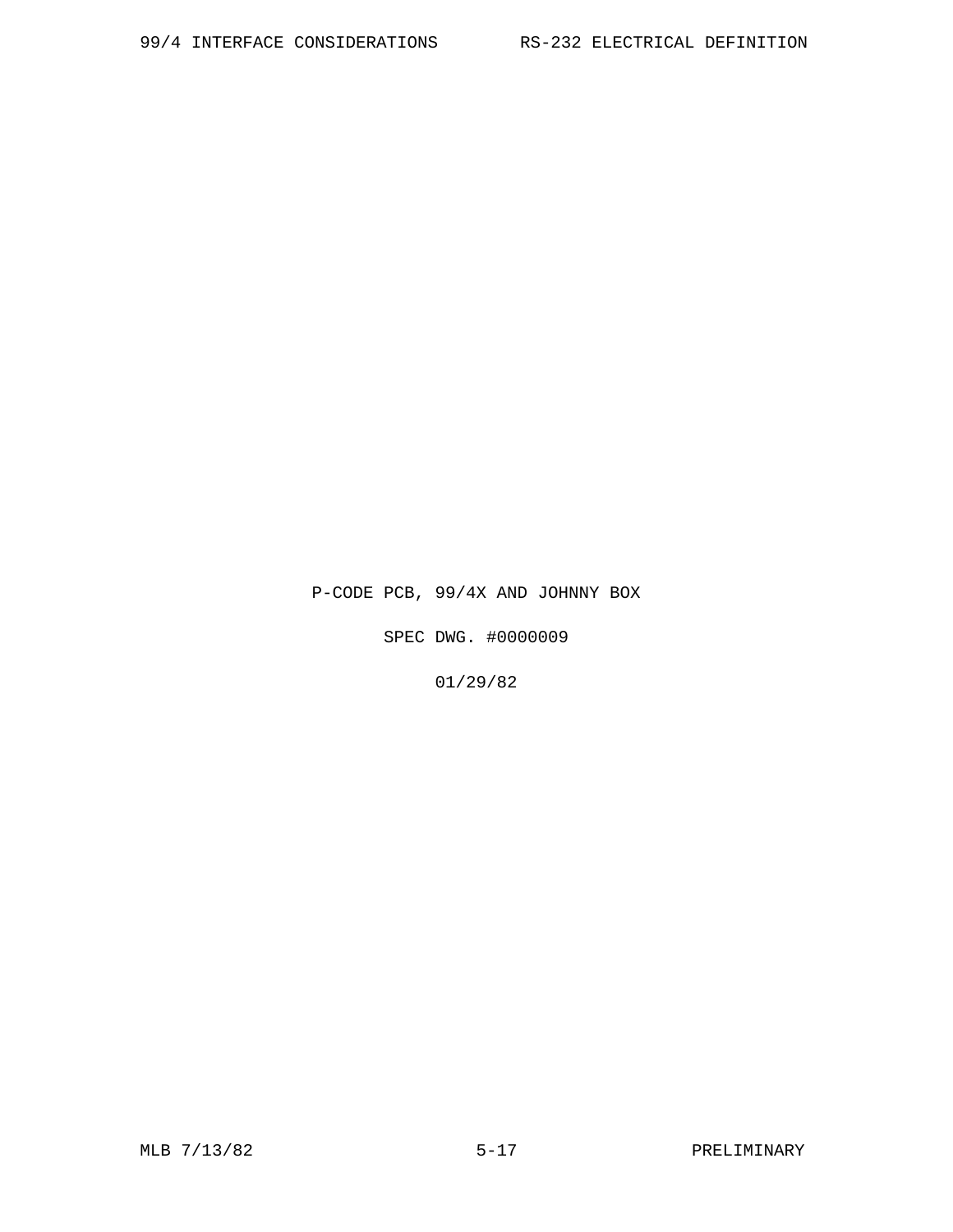# UPDATE TRACKS

First version written 7/28/81

8/17/81

- \* Added Mnemonic definitions.
- 8/18/81
	- \* Added paragraph on software incompatibilities between 99/4A and 99/4X. There were none.
- 10/8/81
	- \* Added DBIN and A05.B to the PLA equations for the GROM chip select.
- \* Added A05.B to the spare PLA input. 01/29/82
	- \* Defined System I/O for Attleboro connector.
	- \* Added RDBEN\* signal definition.
	- \* Added PAL definition.
	- \* Deleted reference to the 75366 and used a 7417 instead.
	- \* Added the LED with W1 and W2 wire jumpers.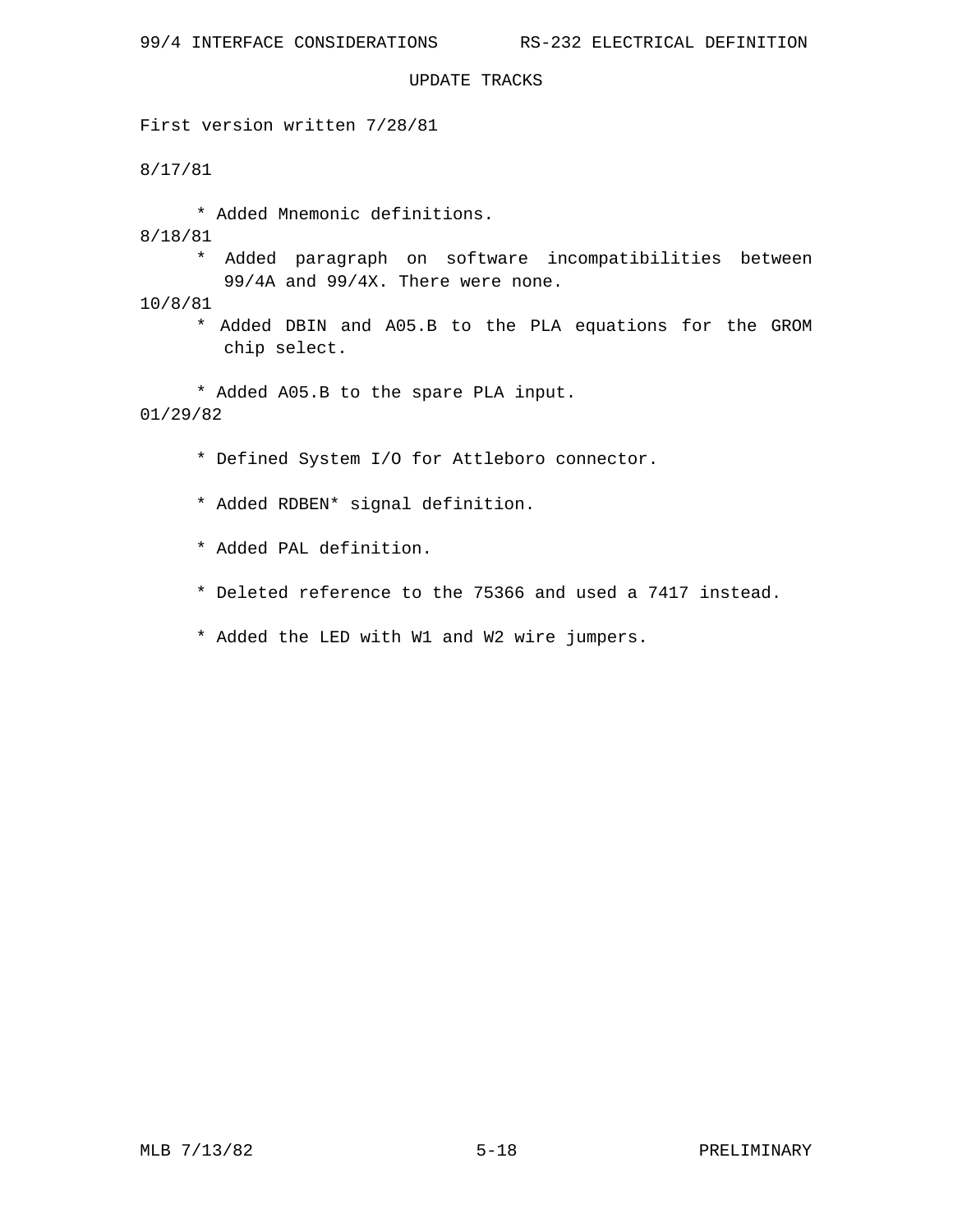## SECTION 6

## P-CODE ELECTRICAL DEFINITION

# 6.1 ORGANIZATION

The P-Code PCB shall be comprised of one (1) 4Kx8, and one (1) 8Kx8 Primary ROMs, and eight (8) GROM chips with the required decode logic to support them.

## 6.2 GENERAL

- \* There shall be no more than one input connected to the System driven bus. No more than three open collector or tri-state outputs may be connected to drive the System Bus. Both bus drivers and receivers shall be physically located close to the System I/O connector.
- \* Memory CRU space decodes shall comprehend PLA decoding as a cost reduction path.
- \* Required GROM voltage levels shall be designed in.
- \* Adequate decoupling shall be provided on the logic ROMs and the GROM chips.

## 6.3 KNOWN 99/4A AND 99/4X SOFTWARE INCOMPATIBILITIES

There are no known Software incompatibilities between the /4A and the /4X.

#### 6.4 SOFTWARE REQUIREMENTS

It will be necessary to perform a "DUMMY" DATA READ from the GROM Library to initialize the GROM chips. This initialization insures the correct Address Counter byte is loaded on the first write to the Address Register.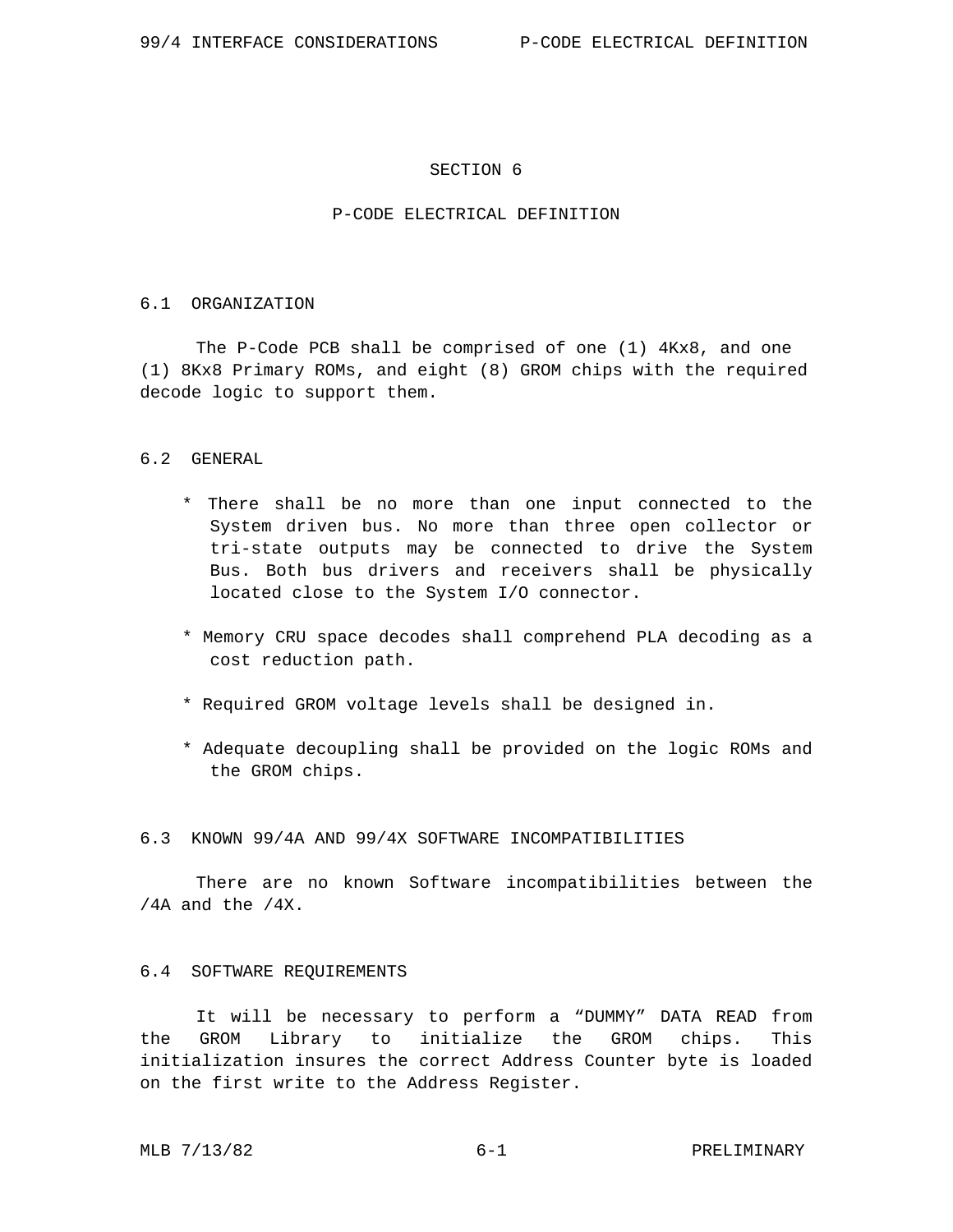## 99/4 INTERFACE CONSIDERATIONS P-CODE ELECTRICAL DEFINITION

## 6.5 DESIGN VERIFICATION

Characterization with respect to System level propagation delays shall be performed on all of the QUAL units and others as is required. If any negative deviations from design values are found, they shall drive any design changes required.

## 6.6 TEST CONSIDERATIONS

Signature Analysis shall be designed in as the primary fault isolation tool and test specifications for this PCB shall be written after both design and prototype debug have been completed. All ROMs and GROMs shall have CRC words in the last two byte locations.

Six spare CRU Output bits are available, and may be used in the testing process if practical.

## 6.7 DSR ROMs

The 8K DSR ROM space decode shall be a function of the 19 System Address lines, MEMEN\*, DBIN, and the signal PCBEN. PCBEN is a HIGH true signal that will be used in the Burn In Racks.

The 4Kx8 DSR ROM shall be organized at >74C00 and the 8Kx8 ROM shall be based at >75000. The proper half of the 8Kx8 ROM shall be selectable with a CRU bit.

## 6.8 REMOTE DATA BUS DRIVER CONTROL

Provisions shall be made to drive the System bus line needed to control Data Bus drivers. This signal shall be driven active LOW any time the CPU is requesting a memory cycle from the P-Code PCB, and shall be open collector or equivalent.

# 6.9 GROMs

Eight GROM chips shall be parallel connected and addressed for chip select at >75BFC for a DATA READ, >75BFE for a ADDRESS READ, >75FFC for a DATA WRITE (not normally used) and >75FFE for an ADDRESS WRITE. DBIN shall be used to inhibit a READ at a WRITE address and vice versa.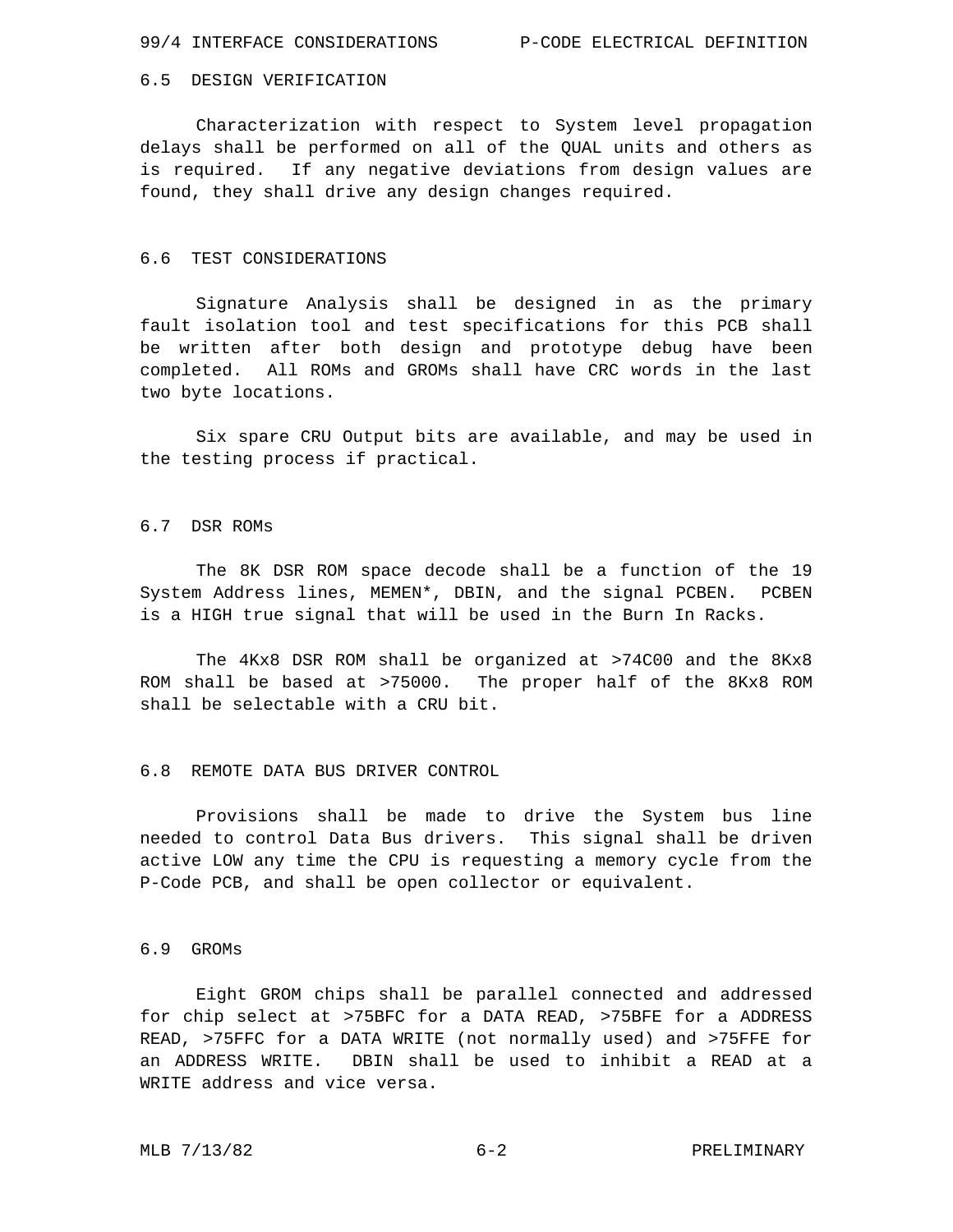## 6.10 CRU DEFINITION

The CRU space shall comprehend 15 System Address lines (the most significant three of the 99/4X shall be assumed to be zeros), MEMEN\*, and the HIGH true signal PCBEN which will be used in the Burn In Racks. CRU addresses for the Johnny Box are derived from 99/4X addresses by dropping the most significant character (2 bits).

The CRU base address for the P-CODE PCB shall be >1F00, and a SBZ at >1F80 shall select the lower half of the 8Kx8 ROM to be based at >75000. A SBO at >1F80 shall select the upper half of the 8Kx8 ROM to be based at >75000. CRU displaced from both >1F00 and >1F80 by 1, 2, and 3 shall be connected to auto inserted wires, and used as test bits if practical.

An Indicator LED shall be jumper selectable between the DSR Page enable CRU bit (>1F00) and the CRU Output bit at >1F83. If W1 is inserted, a connection to >1F83 is made, and W2 makes connection to the DSR Page bit. A SBO instruction turns the LED ON, and a SBZ instruction turns it OFF. W2 is Factory inserted.

There shall be no CRU Input required.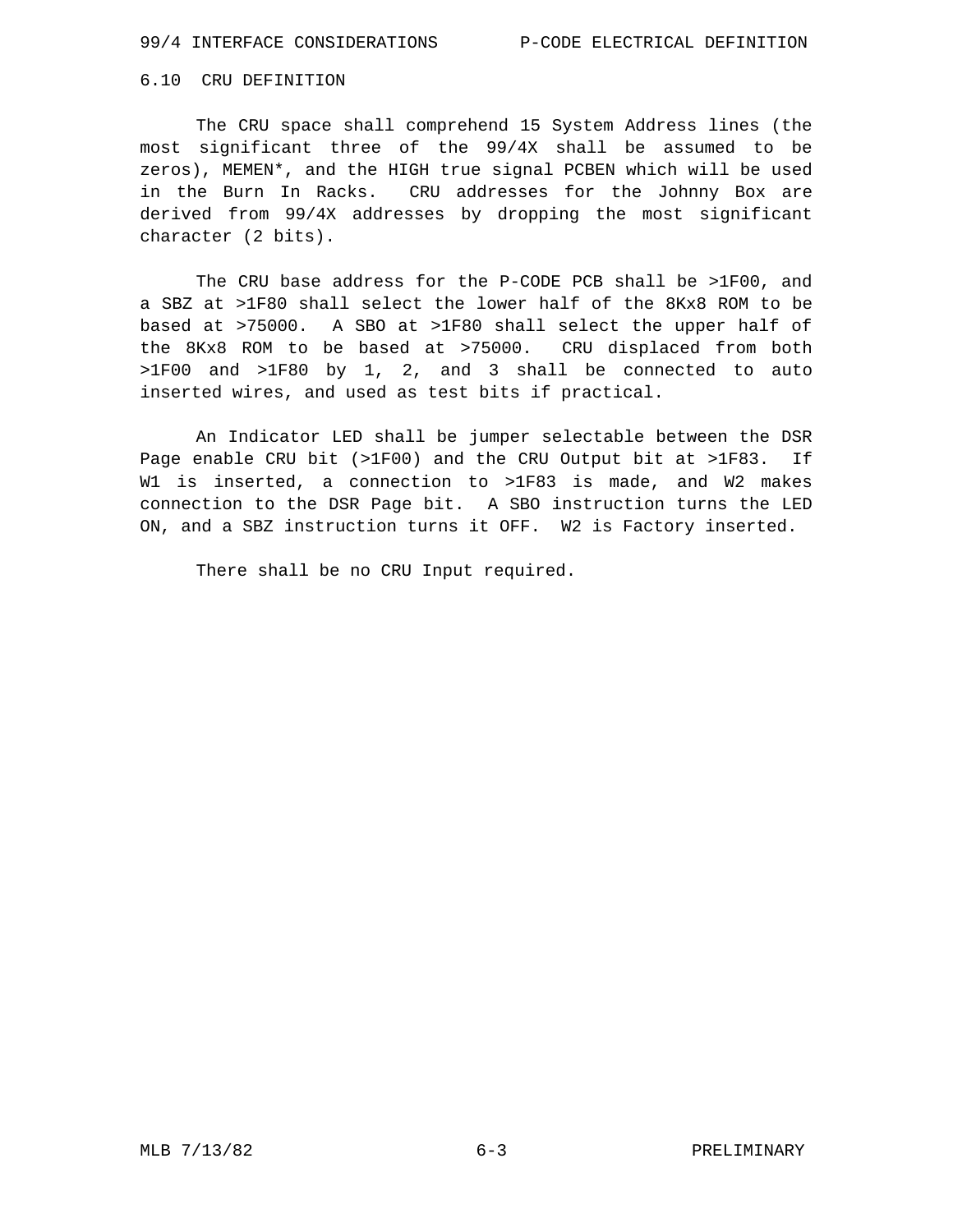99/4 INTERFACE CONSIDERATIONS P-CODE ELECTRICAL DEFINITION

6.10.1 CRU Bit Definitions.

| Output Bit<br>Displacement<br>From >1F00 | Definition                                 |
|------------------------------------------|--------------------------------------------|
|                                          |                                            |
| 0                                        | DSR ROM Page Enable, 1=enabled             |
| $\mathbf{1}$                             | Spare                                      |
| 2                                        | Spare                                      |
| 3                                        | Spare                                      |
| Output Bit                               |                                            |
| Displacement                             | Definition                                 |
| From >1F80                               |                                            |
|                                          |                                            |
| 0                                        | 8Kx8 DSR ROM Half Select, 1=Upper, 0=Lower |
| $\mathbf 1$                              | Spare                                      |
| 2                                        | Spare                                      |
| 3                                        | LED, $1=ON$ , $0=OFF$                      |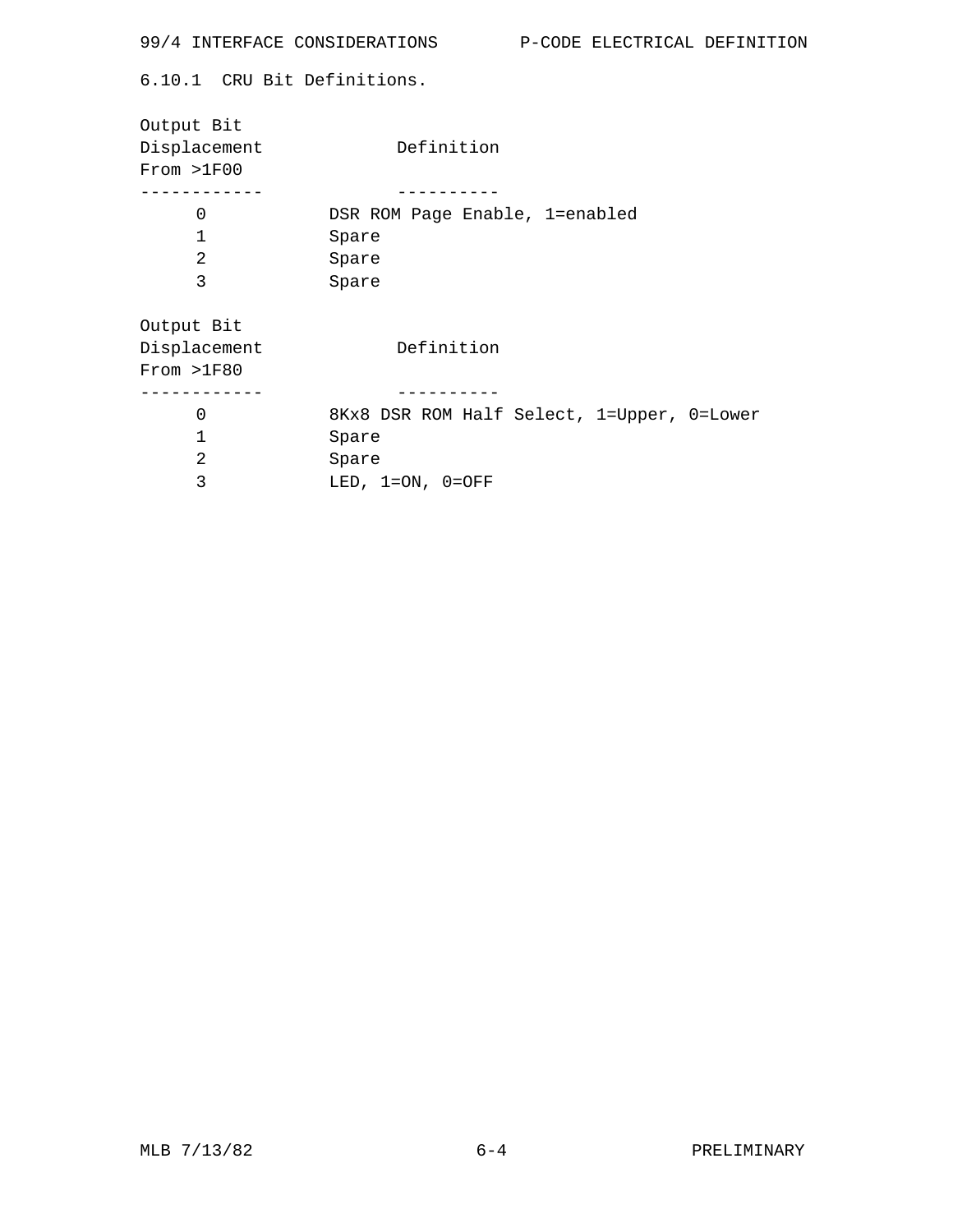99/4 INTERFACE CONSIDERATIONS P-CODE ELECTRICAL DEFINITION

6.11 System Bus I/O Connector Pin Definition

.100" PIN TO PIN SPACING, ATTLEBORO CONNECTOR

| PIN #          | MNEMONIC       | FUNCTION                           |
|----------------|----------------|------------------------------------|
| ı              |                | +5V 3-T Regulator supply voltage   |
| $\overline{2}$ |                | +5V 3-T Regulator supply voltage   |
| 3              | <b>GND</b>     | Logic Ground                       |
| 4              | READY.A        | System READY                       |
| 5              | GND            | Logic Ground                       |
| 6              | RESET*         | Active LOW System driven RESET     |
| 7              | GND            | Logic Ground                       |
| 8              |                | Not used, SCLK                     |
| 9              |                | Not used, BOOTPG*                  |
| 10             |                | Not used, AUDIO                    |
| 11             | RDBENA*        | Active LOW Remote Data Bus Driver  |
|                |                | Enable control line                |
| 12             | PCBEN          | Active HIGH PCB enable for Burn In |
| 13             |                | Not used, HOLD*                    |
| 14             |                | Not used, IAQHDA                   |
| 15             | SENILA*        | Interrupt Level A Sense Enable     |
| 16             |                | Not used, SENILB*                  |
| 17             | INTA*          | Active LOW Interrupt Level A       |
| 18             |                | Not used, INTB*                    |
| 19             | D7             | System DATA Bus, LSB               |
| 20             | <b>GND</b>     | Logic Ground                       |
| 21             | D5             | System DATA Bus                    |
| 22             | D6             | System DATA Bus                    |
| 23             | D3             | System DATA Bus                    |
| 24             | D4             | System DATA Bus                    |
| 25             | D1             | System DATA Bus                    |
| 26             | D <sub>2</sub> | System DATA Bus                    |
| 27             | GND            | Logic Ground                       |
| 28             | D <sub>0</sub> | System DATA Bus, MSB               |
| 29             | A14.A          | Address Bit                        |
| 30             | A15/COUT.A     | Address Bit, LSB                   |
| 31             | A12.A          | Address Bit                        |
| 32             | A13.A          | Address Bit                        |
| 33             | A10.A          | Address Bit                        |
| 34             | A11.A          | Address Bit                        |
| 35             | A08.A          | Address Bit                        |
| 36             | A09.A          | Address Bit                        |
| 37             | A06.A          | Address Bit                        |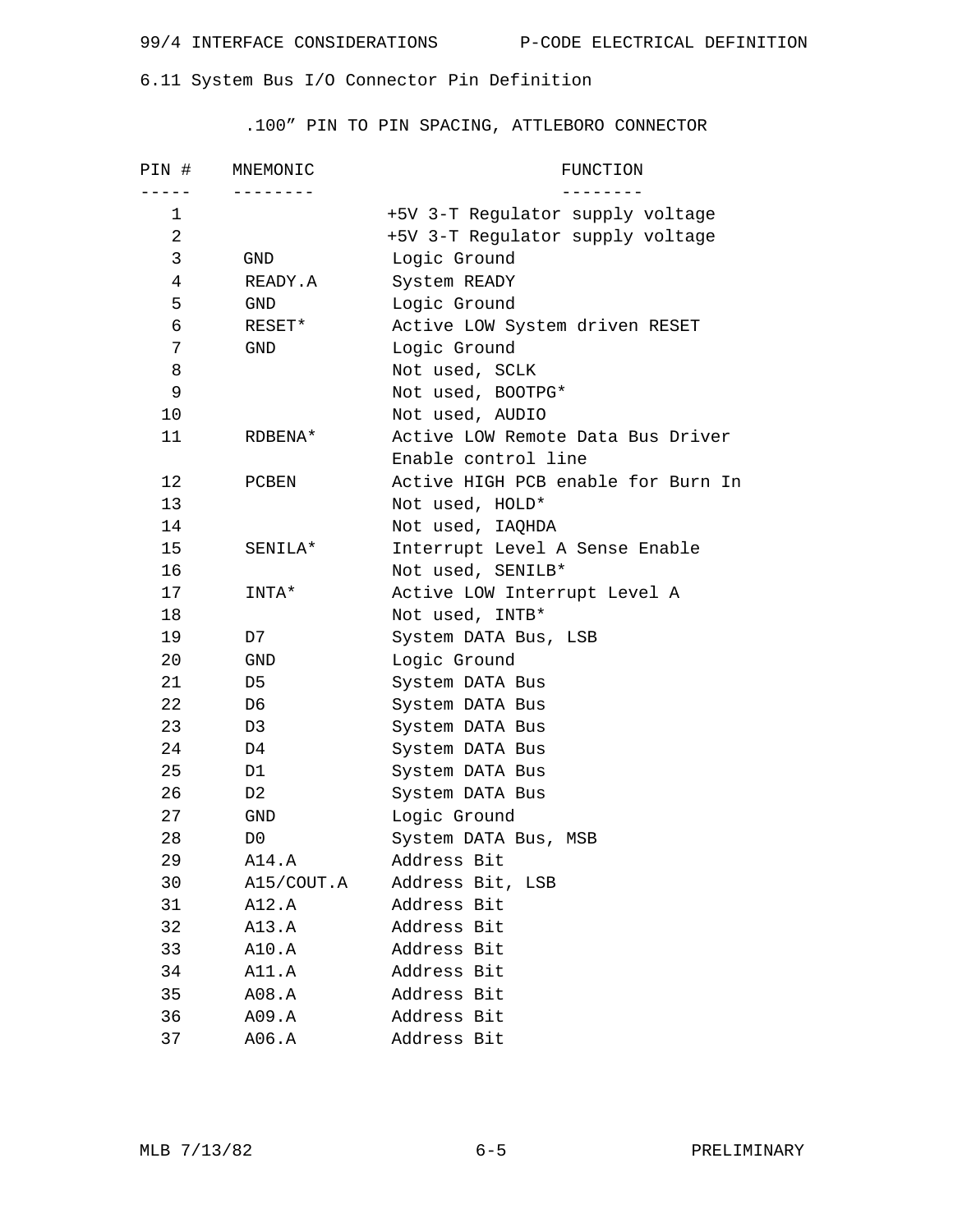# PRODUCTION PCB PIN OUTS, CONTINUED

|               | PIN # MNEMONIC | FUNCTION                          |
|---------------|----------------|-----------------------------------|
|               |                |                                   |
|               | 38 A07.A       | Address Bit                       |
|               | 39 A04.A       | Address Bit                       |
|               | 40 A05.A       | Address Bit                       |
|               | 41 A02.A       | Address Bit                       |
|               | 42 A03.A       | Address Bit                       |
| 43            | A00.A          | Address Bit                       |
|               | 44 A01.A       | Address Bit                       |
| 45            | AMB.A          | Address Bit                       |
| 46 — 10       | AMA.A          | Address Bit                       |
| 47            | GND            | Logic Ground                      |
| 48            | AMC.A          | Address Bit, MSB                  |
| 49            | GND            | Logic Ground                      |
|               | 50 CLKOUT*     | Active LOW CPU Clock              |
|               | 51 CRUCLK.A*   | Active LOW CRU Output Clock       |
| 52 and $\sim$ | DBIN.A         | Data bus Dir'tn HIGH is CPU READ  |
| 53            | GND            | Logic Ground                      |
|               | $54$ $WE.A*$   | LOW true CPU Write Enable         |
| 55            | CRUIN          | HIGH true CRU Input Data          |
|               | 56 MEMEN.A*    | Active LOW memory request         |
| 57            |                | -12V 3-T Regulator supply voltage |
| 58            |                | -12V 3-T Regulator supply voltage |
| 59            |                | +12V 3-T Regulator supply voltage |
| 60            |                | +12V 3-T Regulator supply voltage |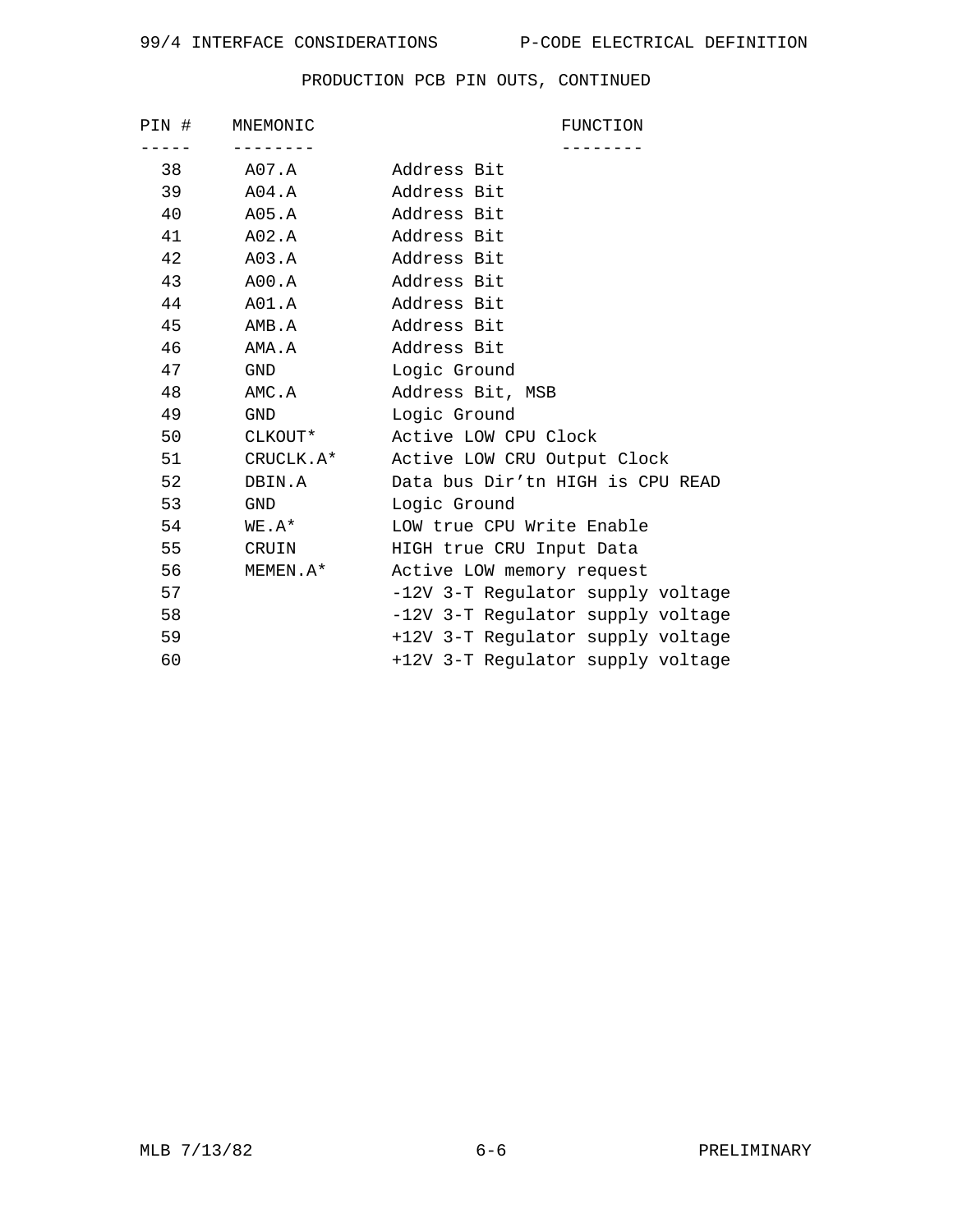## SECTION 7

## P-CODE THEORY OF OPERATION

## 7.1 GENERAL DESCRIPTION

The P-Code PCB is a ROM/GROM based PCB to support the programming language PASCAL. It must be used on the system level in conjunction with a 32K or bigger Memory Expansion.

## 7.2 DSR ROMs

The 8K DSR ROM address space is comprised of a 4K ROM based at >74000, and an 8K ROM paged into two equal parts and based at >75000. A CRU bit located at >1F80 is used to select between the two halves, and a SBZ instruction at that address will select the lower half of the 8K ROM. Conversely, a SBO instruction at that same address will select the upper half. The DSR ROMs are shown on Page 5 of the P-CODE Schematics.

## 7.3 GROM ARRAY

An array of eight GROM chips gives a 48K Byte Graphics Read Only Memory, and the chips are all connected in parallel. Open collector drivers (SN7417N) and 470 Ohm pull-up resistors to +5V are used to interface the four PMOS GROM chip control lines to system, and a CMOS Bidirectional Data Bus Driver provides the proper HIGH logic level (+4.3V or higher) to the GROM data inputs. GROM Ground is connected to System Ground to prevent the internal P-CODE data bus from being driven below the System Ground level.

The GROM clock is derived from the System CPU clock, and has a frequency of 375 KHz that is derived from the System 3.0 MHz clock. This lower frequency was selected to provide higher GROM functional reliability.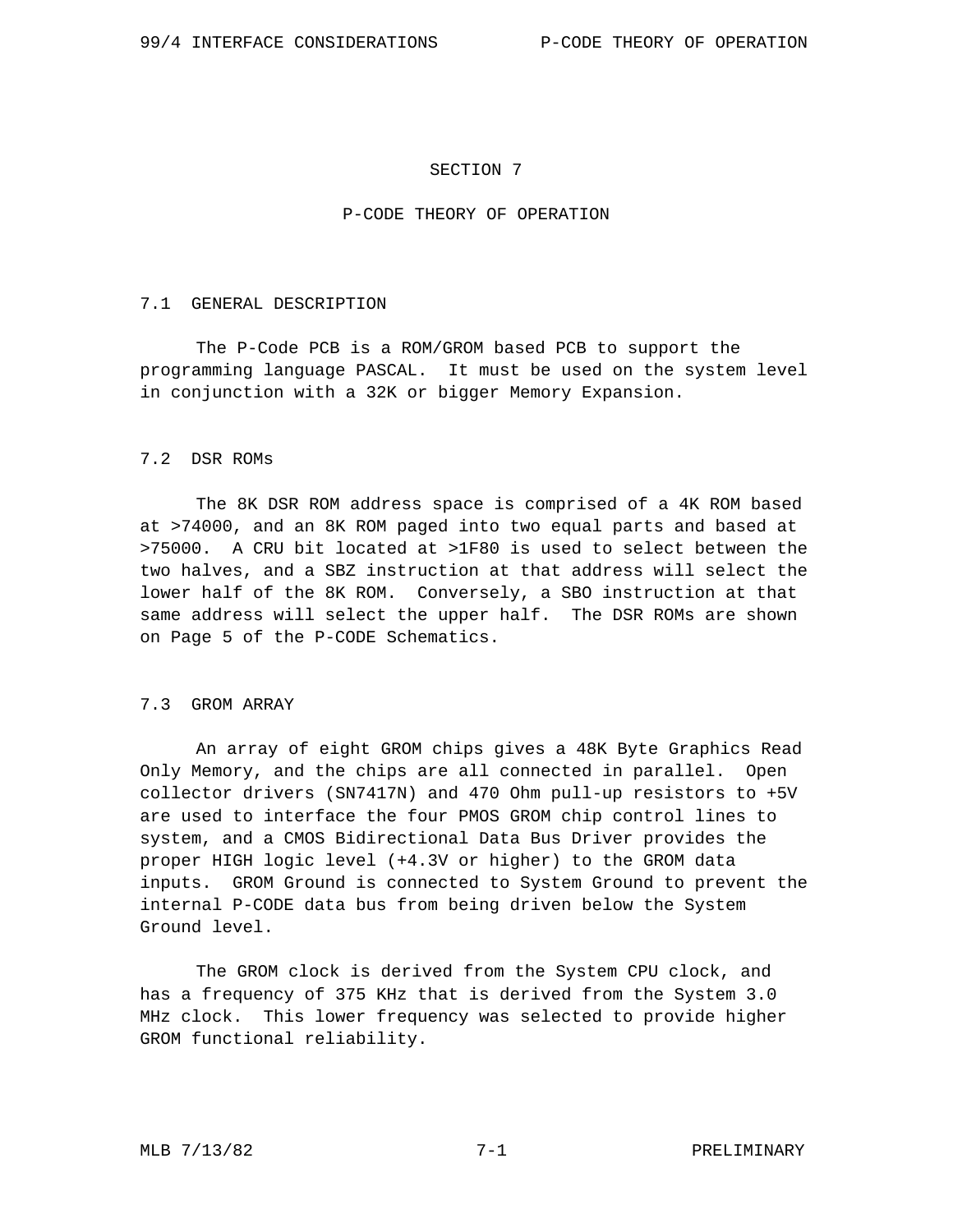The GROMs are accessed in the upper half of the DSR ROM space as follows:

- \* >75BFC for DATA READs
- \* >75BFE for ADDRESS READs
- \* >75FFC for DATA WRITEs (not a normal operation)
- \* >75FFE for ADDRESS WRITEs

This breaks down into:

AMC=AMB=AMA=1, A00=0, A01=1, A02=0, A03=A04=1, A05=X, A06=A07=A08=A09=A10=A11=A12=A13=1, A14=Data/Address Select, and A15/CRUOUT=X.

The System Level signal DBIN is used to determine a READ or a WRITE signal to the GROM chips as well as to inhibit a READ at one of the two WRITE addresses.

The GROM Array is shown on Page 4 of the P-CODE Schematics along with the divide by 8 counter (a 74LS161A) that is used to derive the GROM clock from the CPU clock. The TTL to MOS converters are also shown on that page.

#### 7.4 PROGRAMMABLE LOGIC ARRAY

A PLA is used to generate all the chip selects, and it is supported by some combinational logic to generate terms that reduce the number of PLA inputs to an acceptable level (12 inputs or less).

It has been previously noted that the GROMs responded to four addresses in the upper DSR ROM space, and an 8-Input NAND gate is used to help trap those addresses. A09 is handled in the PLA in conjunction with this to provide the proper address trapping to disable the 8K DSR ROM and enable the GROMs. A pair of 4-Input AND gates and a single 2-Input OR gate are used to reduce the number of inputs required on the PLA. All of this logic is located on Page 1 of the P-CODE Schematics.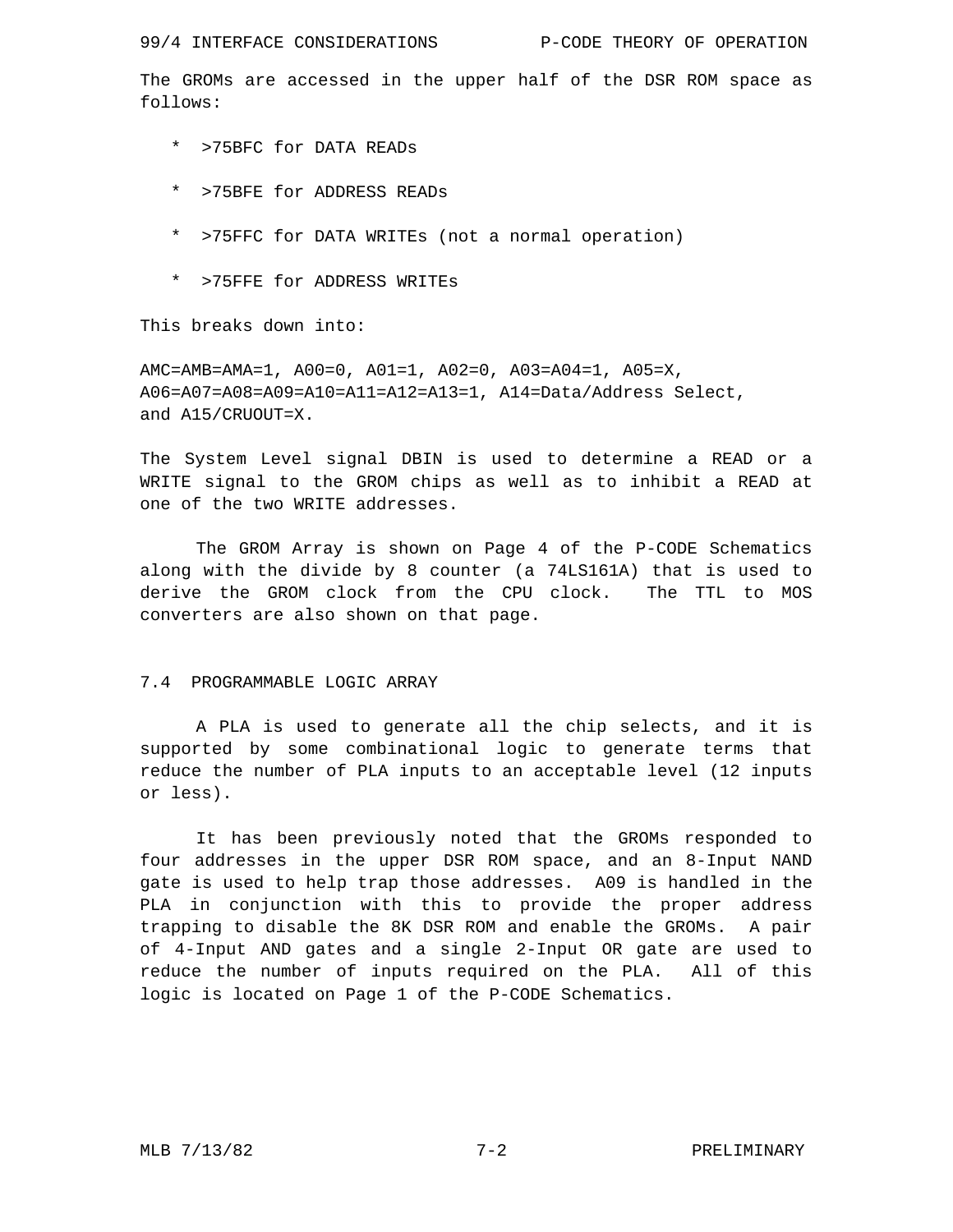The following table is included to detail the operation of the PLA:

| INPUT          | 8K | <b>ROM</b> | 4K ROM | <b>BDBD</b> | <b>GROM</b> |   | CRU OUT | SPARE |
|----------------|----|------------|--------|-------------|-------------|---|---------|-------|
|                |    |            |        |             |             |   |         |       |
|                |    | $^{+}$     |        |             | $+$         |   |         |       |
| V1             | Η  | Η          | Η      | Η           | Η           | H | Χ       | Χ     |
| V <sub>2</sub> | Η  | Η          | Η      | Η           | H           | H | Η       | H     |
| A01            | Η  | Η          | Η      | Η           | H           | H | Г       | L     |
| A03            | Η  | Η          | L      | X           | Η           | Η | Η       | Η     |
| V <sub>3</sub> | Χ  | X          | Χ      | X           | X           | X | Η       | Η     |
| A09            | X  | L          | X      | X           | Η           | Η | Η       | Η     |
| $V4*$          | Η  | Χ          | Χ      | X           | L           | L | Χ       | Χ     |
| CRUCLK*        | X  | Χ          | X      | X           | X           | Χ | L       | Χ     |
| DBIN           | Η  | Η          | Η      | Χ           | Η           | L | Χ       | Χ     |
| MEMEN*         | L  | L          | L      | L           | L           | L | Η       | Η     |
| <b>PCBEN</b>   | Η  | Η          | Η      | Η           | Η           | Η | Η       | Η     |
| A05            | X  | Χ          | X      | X           | L           | Η | X       | X     |

"H" denotes a HIGH level, "L" a LOW level, and "X" a Not Included value. V1=AMCxAMBxAMAxPCPAGE, V2=A00x/A02\*, V3=A04xA05xA06xA07, V4\*=A04xA06xA07xA08xA10xA11xA12xA13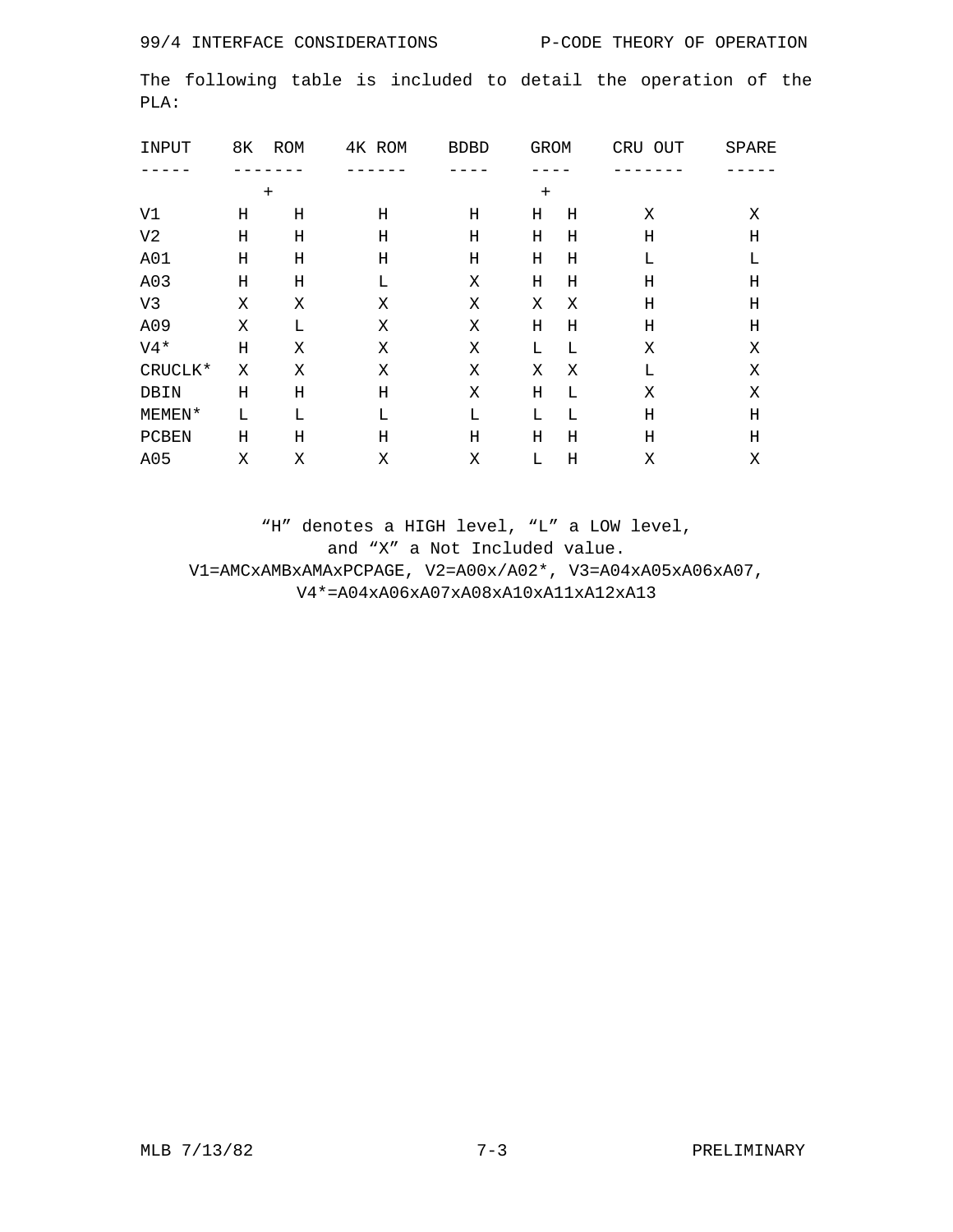99/4 INTERFACE CONSIDERATIONS P-CODE THEORY OF OPERATION 7.4.1 MMI PAL12L6 Definition. EKDSRCS = V1\*V2\*A01\*A03\*/V4\*DBIN\*MEMEN\*PCBEN ; 8K DSR ROM + V1\*V2\*A01\*A03\*/A09\*DBIN\*MEMEN\*PCBEN FKDSRCS = V1\*V2\*A01\*/A03\*DBIN\*MEMEN\*PCBEN ; 4K DSR ROM BDRVR = V1\*V2\*A01\*MEMEN\*PCBEN ; BIDIRECTIONAL BUS DRIVER GCS  $= V1*V2*A01*A03*A09*V4*bBIN*MEMEN*PCBEN*/A05 ;$  GROM CS + V1\*V2\*A01\*A03\*A09\*V4\*/DBIN\*MEMEN\*PCBEN\*A05 ; GROM CS CRUWT =  $V2*/A01*A03*V3*/A09*CRUCLK*/MEMENT*PCBEN ; CRU REG LD$ SPAREO = Spare output

|    | V1                | 11 | /MEMEN       |
|----|-------------------|----|--------------|
| 2  | /V2               | 12 | <b>PCBEN</b> |
| 3  | A01               | 13 | /EKDSRCS     |
| 4  | A03               | 14 | /FKDSRCS     |
| 5  | V <sub>3</sub>    | 15 | /BDRVR       |
| 6  | A09               | 16 | /GCS         |
| 7  | /V4               | 17 | /CRUWT       |
| 8  | / CRUCLK          | 18 | SPAREO       |
| 9  | DBIN              | 19 | A05          |
| 10 | (POWER)<br>GROUND | 20 | VCC (POWER)  |
|    |                   |    |              |

# 7.5 SYSTEM READY CONTROL

The "READY" output of the GROM chips is connected to the input of a 74LS125AN bus driver, and the primary chip select (from the PLA) for the GROMs enables that particular driver (along with the GROMs). The output of the 125 is connected to the Tri-state driver System READY Status line to control the CPU, thus, when the GROM Array is enabled, the normally low GROM READY line causes the System to go "NOT READY". When the last GROM chip goes "READY", the System also goes READY. A fault (a screw up) in this area can hold the System "NOT READY" (lock the thing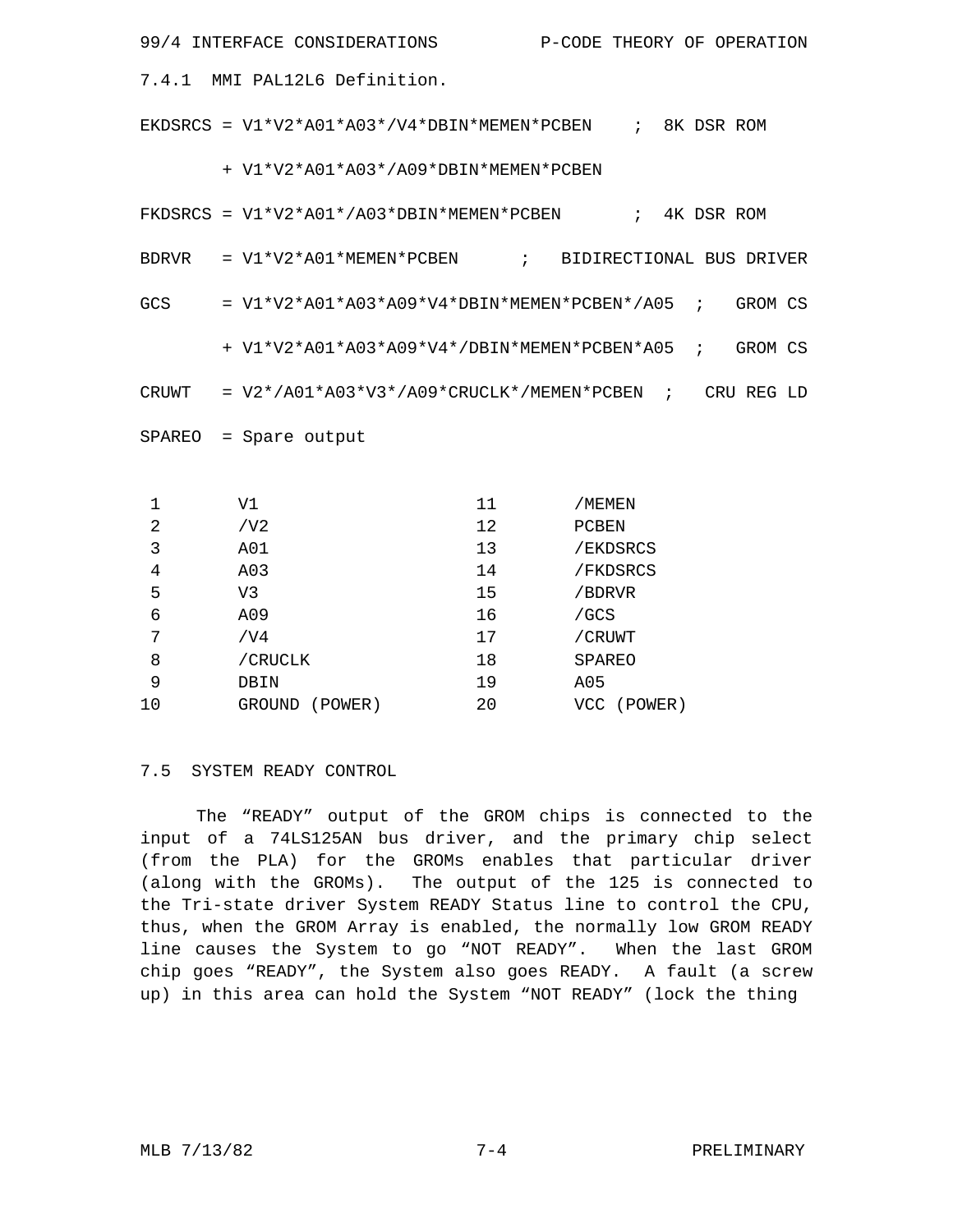up Tim). This logic is shown on Page 4 of the P-CODE Schematics.

A 5.6K pull-up on GROM READY was used to lighten the load on the READY output driver in the GROM chips.

## 7.6 CRU OUTPUT REGISTER

The CRU Output Register is shown on Page 1 of the P-CODE Schematics, and is connected such that 4-bit LDCR instructions can be utilized when operating at either >1F00 or >1F80.

## 7.7 ADDRESS AND DATA BUS BUFFERS

All System level signals are buffered prior to being used, and this logic is shown on Pages 2, 3, and 4 of the P-CODE Schematics.

## 7.8 SPECIAL CONSIDERATIONS

Spare –input OR gates are used for buffers to drive the SN7417 open collector drivers for the TTL/MOS interface, and the extra input to these gates is con the primary GROM chip select. In this manner transitions on the control lines in the GROM Array is limited to only those needed by the array, thus, System level noise is reduced.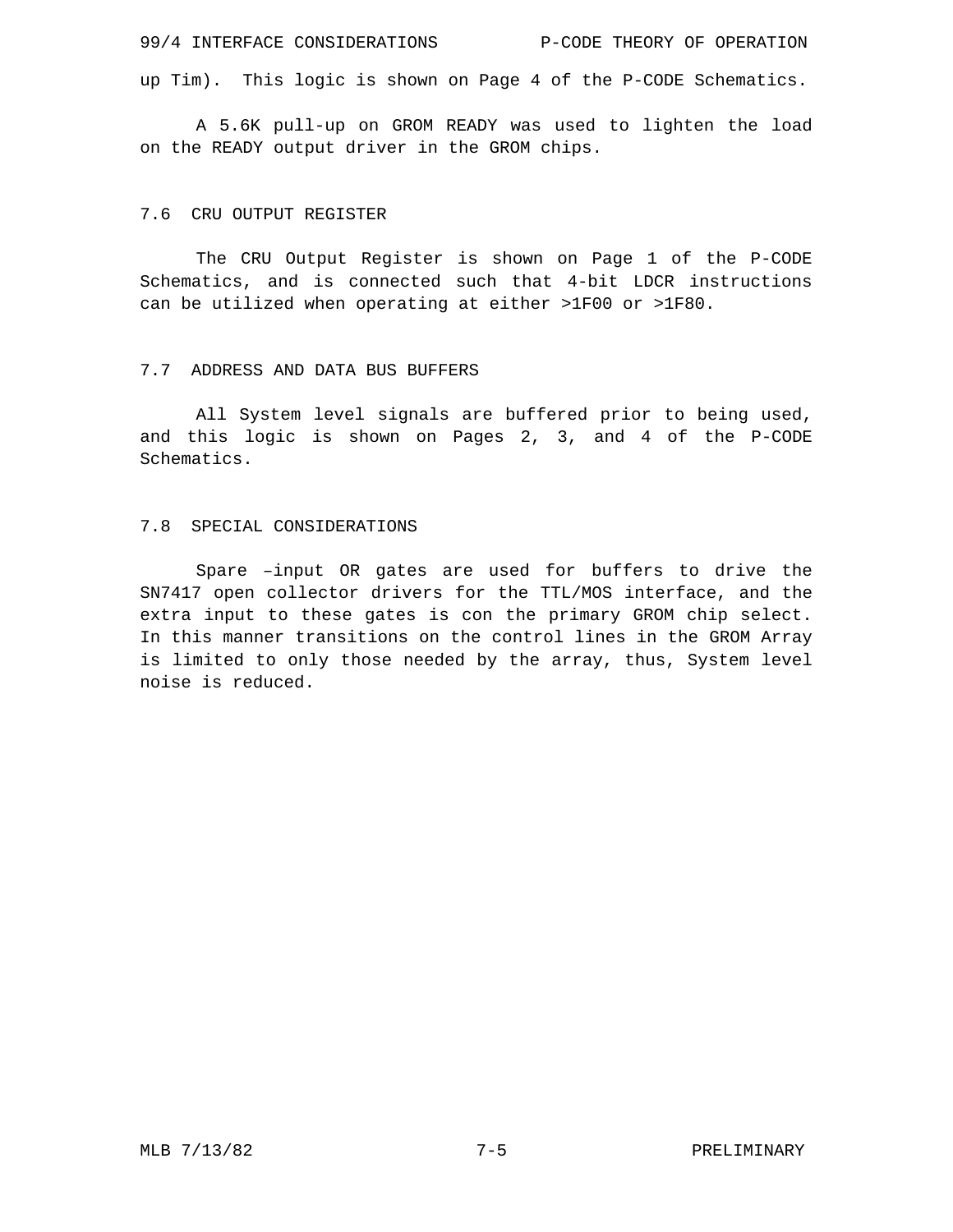# 7.9 POWER ANALYSIS

|      |                 |      | $+5mA$                      | – 5mA        |      |  |  |
|------|-----------------|------|-----------------------------|--------------|------|--|--|
| QUAN | DEVICE          | MIN  | MAX                         | MIN          | MAX  |  |  |
|      |                 |      |                             |              |      |  |  |
| 1    | SN7417N         | 29.0 | 41.0                        |              |      |  |  |
| 1    | SN74LS21N       | 1.7  | 3.4                         |              |      |  |  |
| 1    | SN74LS30N       | .5   | $\overline{\phantom{0}}$ .8 |              |      |  |  |
| 1    | SN74LS32N       | 4.9  | 9.8                         |              |      |  |  |
| 1    | SN74LS125AN     | 11.0 | 20.0                        |              |      |  |  |
| 1    | SN74LS161AN     | 19.0 | 32.0                        |              |      |  |  |
| 3    | SN74LS244N      | 81.0 | 138.0                       |              |      |  |  |
| 1    | SN74LS259N      | 22.0 | 36.0                        |              |      |  |  |
| 1    | PAL12L6         | 55.0 | 90.0                        |              |      |  |  |
| 1    | SN74LS245N      | 10.0 |                             | $20.0$ (est) |      |  |  |
| 1    | <b>TMS4732N</b> | 65.0 | 95.0                        |              |      |  |  |
| 1    | TMS4764N        | 89.0 | 130.0                       |              |      |  |  |
| 8    | TMC0430N        | 64.0 | 80.0                        | 64.0         | 80.0 |  |  |
|      |                 |      |                             |              |      |  |  |
|      | Total Currents  |      | 452.1 696.0                 | 64.0         | 80.0 |  |  |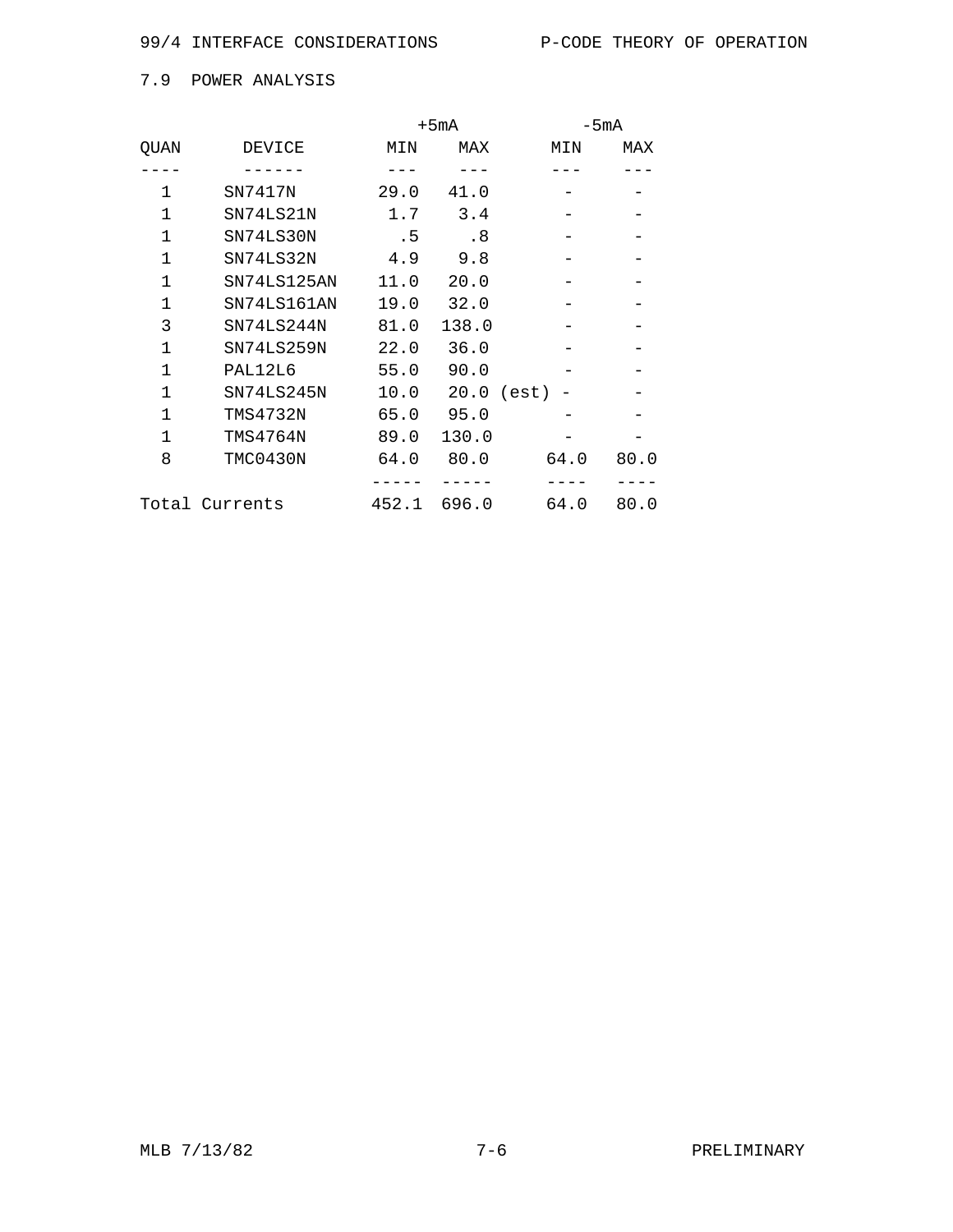# 7.10 MNEMONIC DEFINITIONS

| MNEMONIC   | DEFINITION                                                      |
|------------|-----------------------------------------------------------------|
| AMC.A      | System Address Bus MSB                                          |
| AMB.A      | System Address Bus                                              |
| AMA.A      | System Address Bus                                              |
| A00.A      | System Address Bus                                              |
| A01.A      | System Address Bus                                              |
| A02.A      | System Address Bus                                              |
| A03.A      | System Address Bus                                              |
| A04.A      | System Address Bus                                              |
| A05.A      | System Address Bus                                              |
| A06.A      | System Address Bus                                              |
| A07.A      | System Address Bus                                              |
| A08.A      | System Address Bus                                              |
| A09.A      | System Address Bus                                              |
| A10.A      | System Address Bus                                              |
| A11.A      | System Address Bus                                              |
| A12.A      | System Address Bus                                              |
| A13.A      | System Address Bus                                              |
| A14.A      | System Address Bus                                              |
| A15/COUT.A | System side combination Address Bus LSB and<br>CRU Output Data. |
| AMC.B      | Buffered Address Bus MSB                                        |
| AMB.B      | Buffered Address Bus                                            |

MLB  $7/13/82$  7-7 PRELIMINARY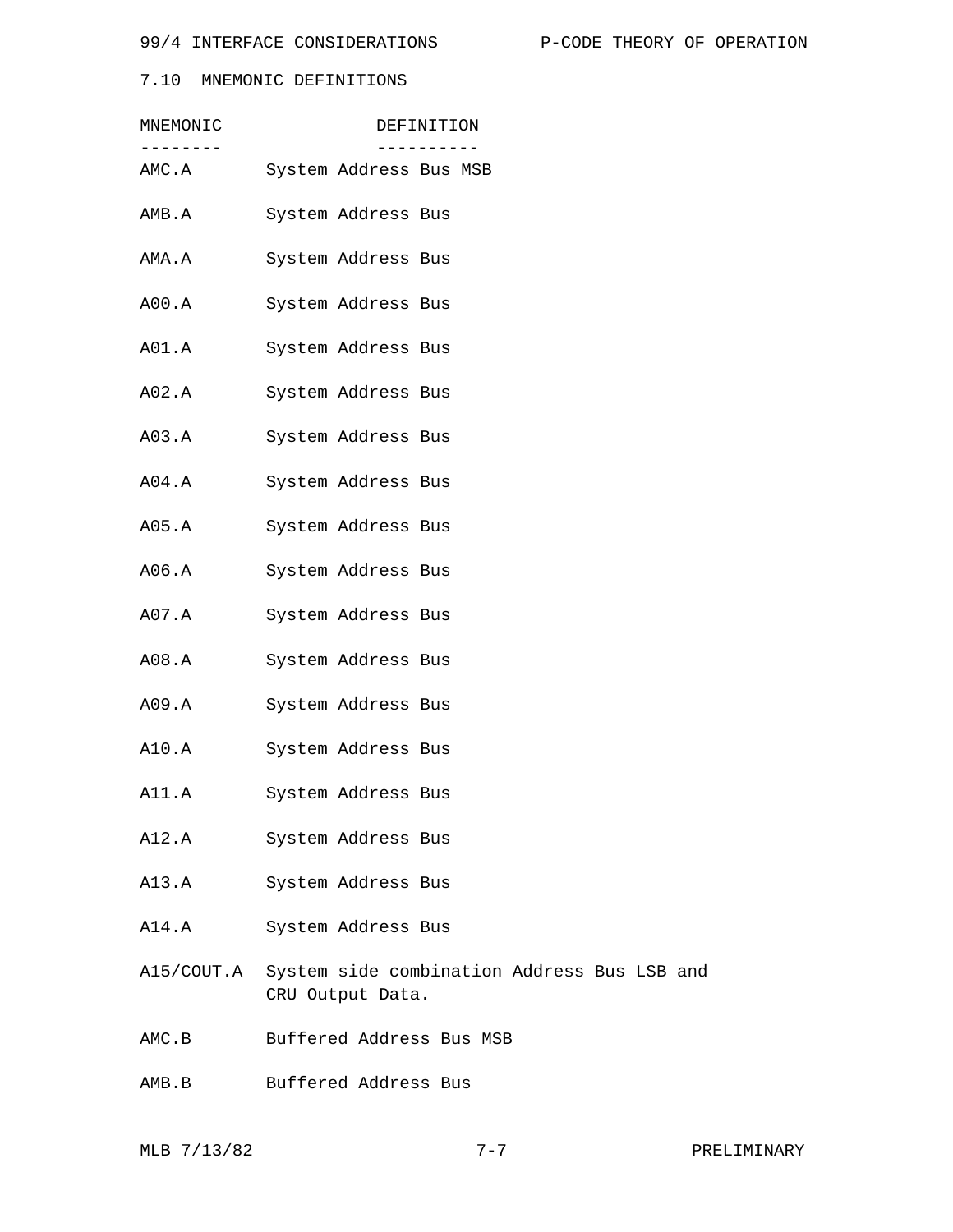| MNEMONIC   | DEFINITION                                                                                                 |
|------------|------------------------------------------------------------------------------------------------------------|
|            | AMA.B Buffered Address Bus                                                                                 |
|            | A00.B Buffered Address Bus                                                                                 |
| A01.B      | Buffered Address Bus                                                                                       |
|            | A02.B Buffered Address Bus                                                                                 |
|            | A03.B Buffered Address Bus                                                                                 |
|            | A04.B Buffered Address Bus                                                                                 |
|            | A05.B Buffered Address Bus                                                                                 |
| A06.B      | Buffered Address Bus                                                                                       |
|            | A07.B Buffered Address Bus                                                                                 |
|            | A08.B Buffered Address Bus                                                                                 |
|            | A09.B Buffered Address Bus                                                                                 |
| A10.B      | Buffered Address Bus                                                                                       |
| A11.B      | Buffered Address Bus                                                                                       |
|            | A12.B Buffered Address Bus                                                                                 |
|            | A13.B Buffered Address Bus                                                                                 |
| A14.B      | Buffered Address Bus                                                                                       |
| A15/COUT.B | Buffered combination Address Bus LSB and CRU<br>Output Data.                                               |
| A14.C      | Buffered Address bit for higher logic "1"<br>voltage for GROM array.                                       |
| BDRVR*     | Tristate enable for the Bidirectional Data Bus<br>driver chip (SN74LS245).                                 |
| CLKOUT.A*  | System side of the System Clock. In 99/4A systems i<br>is the 3 MHz Phase 3 clock, and in 99/4X systems it |

MLB  $7/13/82$  7-8 PRELIMINARY

pulse width of 99/4A clock.

is a 2.68 MHz clock slightly more than twice the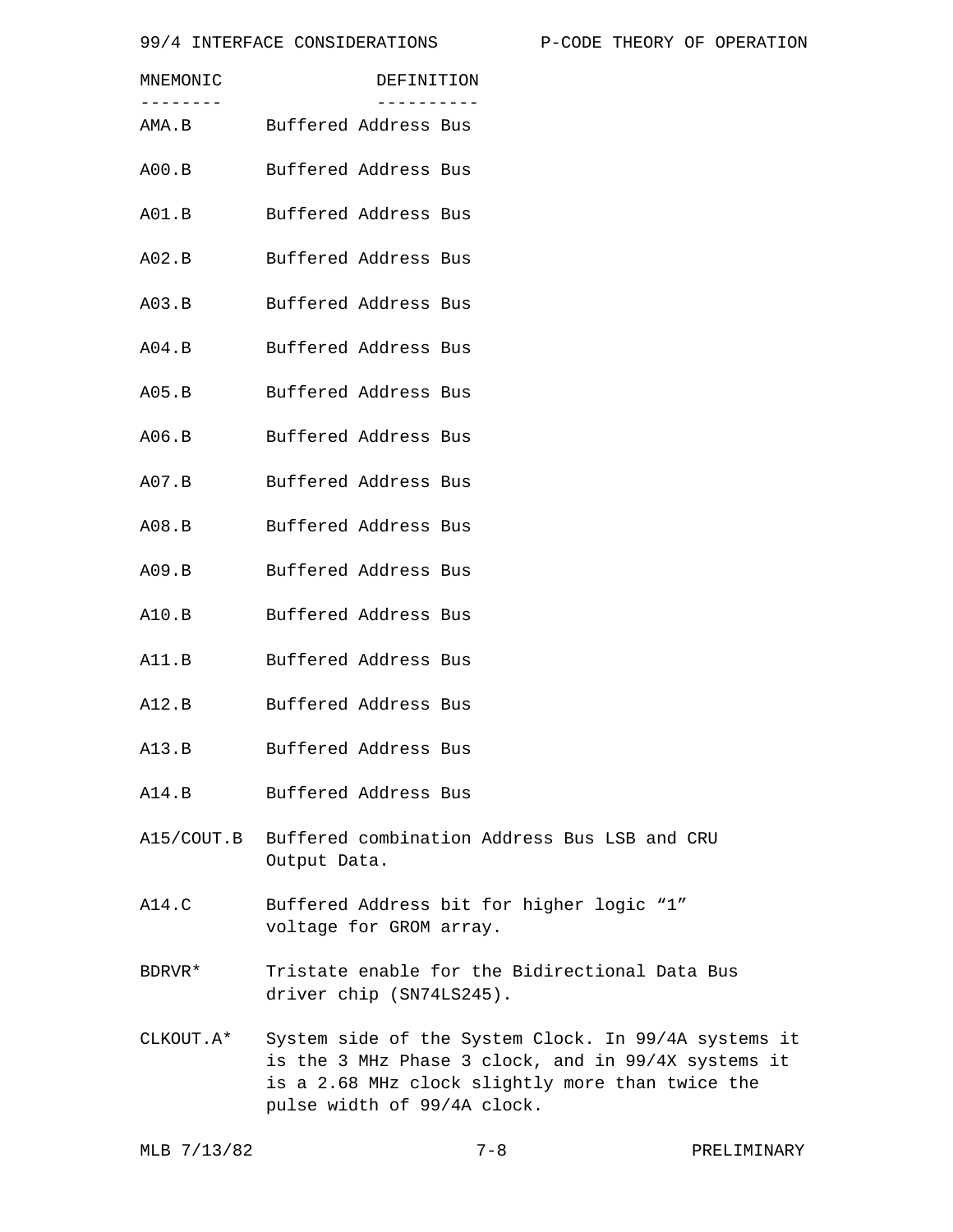MNEMONIC DEFINITION

-------- ----------

- CLKOUT.B\* Buffered side of the System Clock. In 99/4A systems it is the 3 MHz Phase 3 clock, and in 99/4X systems it is a 2.68 MHz clock slightly more than twice the pulse width of 99/4A clock.
- CRUCLK.A\* Active LOW System side CRU Clock.
- CRUCLK.B\* Buffered Active LOW CRU Clock.

CRULD\* Strobe for loading the CPU Out register.

- DBIN.A System side Data Bus direction indicator. A "0" indicates a WRITE to the PCB, and a "1" indicates a READ from the PCB to the CPU.
- DBIN.B Buffered Data Bus direction indicator. A "0" indicates a WRITE to the PCB, and a "1" indicates a READ from the PCB to the CPU.
- DBIN.C Buffered Data Bus direction indicator to gain the required higher logic "1" voltage for the GROM array.
- D0 System Side of the Data Bus, MSB
- D1 System Side of the Data Bus
- D2 System Side of the Data Bus
- D3 System Side of the Data Bus
- D4 System Side of the Data Bus
- D5 System Side of the Data Bus
- D6 System Side of the Data Bus
- D7 System Side of the Data Bus, LSB
- EKDSRCS\* Chip Select signal for the 8K DSR ROM.
- EKRPG Half select for the 8K DSR ROM. A "0" on this line selects the lower half, and a "1" selects the upper half.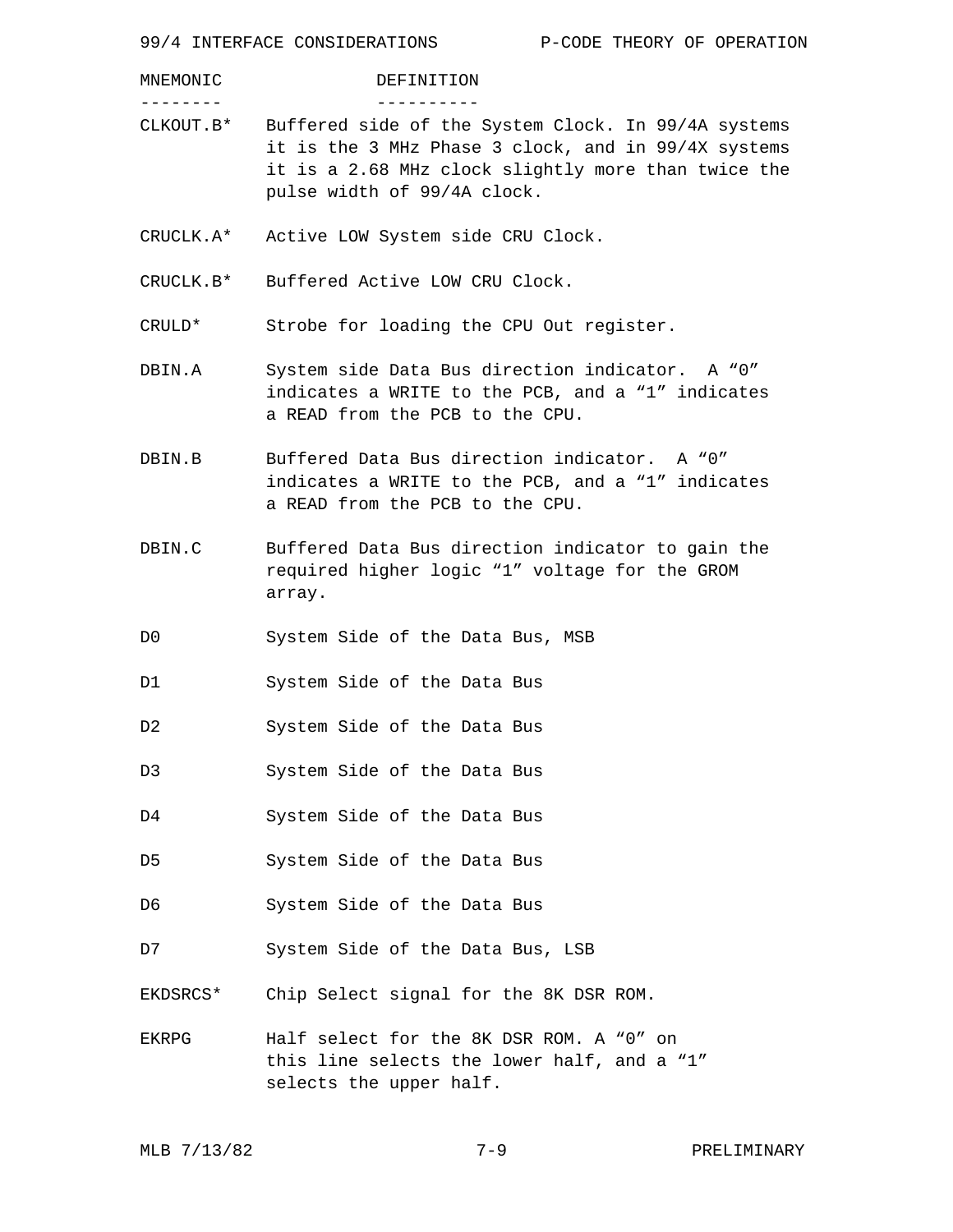MNEMONIC DEFINITION -------- ---------- FKDSRCS\* Chip Select signal for the 4K DSR ROM.

GCS\* Primary GROM chip select signal from the PLA. It must be buffered for more voltage drive before going to the GROM Array.

GCS.A\* Buffered GROM Chip Select to gain the higher logic "1" voltage required for the GROM Array.

GRDY "READY" output from the GROM array.

- MEMEN.A\* System side Memory Enable control signal. A "0" indicates that the CPU IS requesting a memory cycle, and a "1" indicates that the CPU MIGHT be requesting a CRU cycle.
- MEMEN.B\* Buffered Memory Enable control signal. A "0" indicates that the CPU IS requesting a memory cycle, and a "1" indicates that the CPU MIGHT be requesting a CRU cycle.
- PCBEN Active HIGH control signal used in Burn In to enable the PCB to respond to either Memory or CRU accesses.
- PCPAGE P-CODE DSR ROM Page Bit. A "1" on this line enables The P-CODE DSR ROM, and a "0" disables it.
- PD0 PCB side of the Data Bus, MSB
- PD1 PCB side of the Data Bus
- PD2 PCB side of the Data Bus
- PD3 PCB side of the Data Bus
- PD4 PCB side of the Data Bus
- PD5 PCB side of the Data Bus
- PD6 PCB side of the Data Bus
- PD7 PCB side of the Data Bus, LSB
- RDBEN\* Remote Data Bus Driver enable control line for use in 99/4-Exp Box Cable interface.

MLB  $7/13/82$  7-10 PRELIMINARY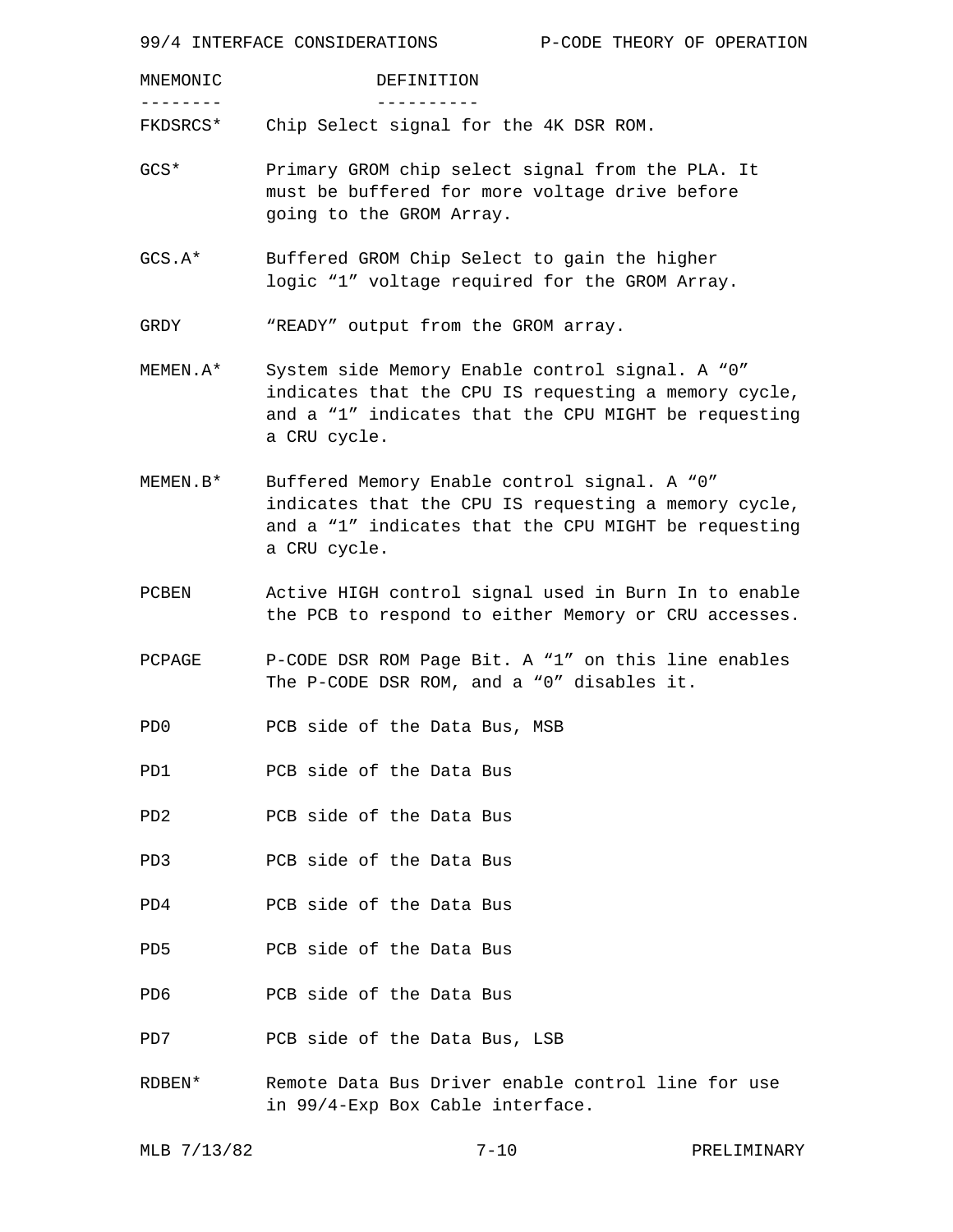MNEMONIC DEFINITION

-------- ----------

READY.A System READY input to CPU.

RESET.A\* System side of the Master Reset.

RESET.B\* Buffered Master Reset.

SPAREO\* Spare PLA output.

W1 Jumper wire used to connect >1F83 to the LED. If W1 is inserted, W2 shall not be.

W2 Jumper wire used to connect >1F00 to the LED. If W2 is inserted, W1 shall not be. W2 is Factory inserted.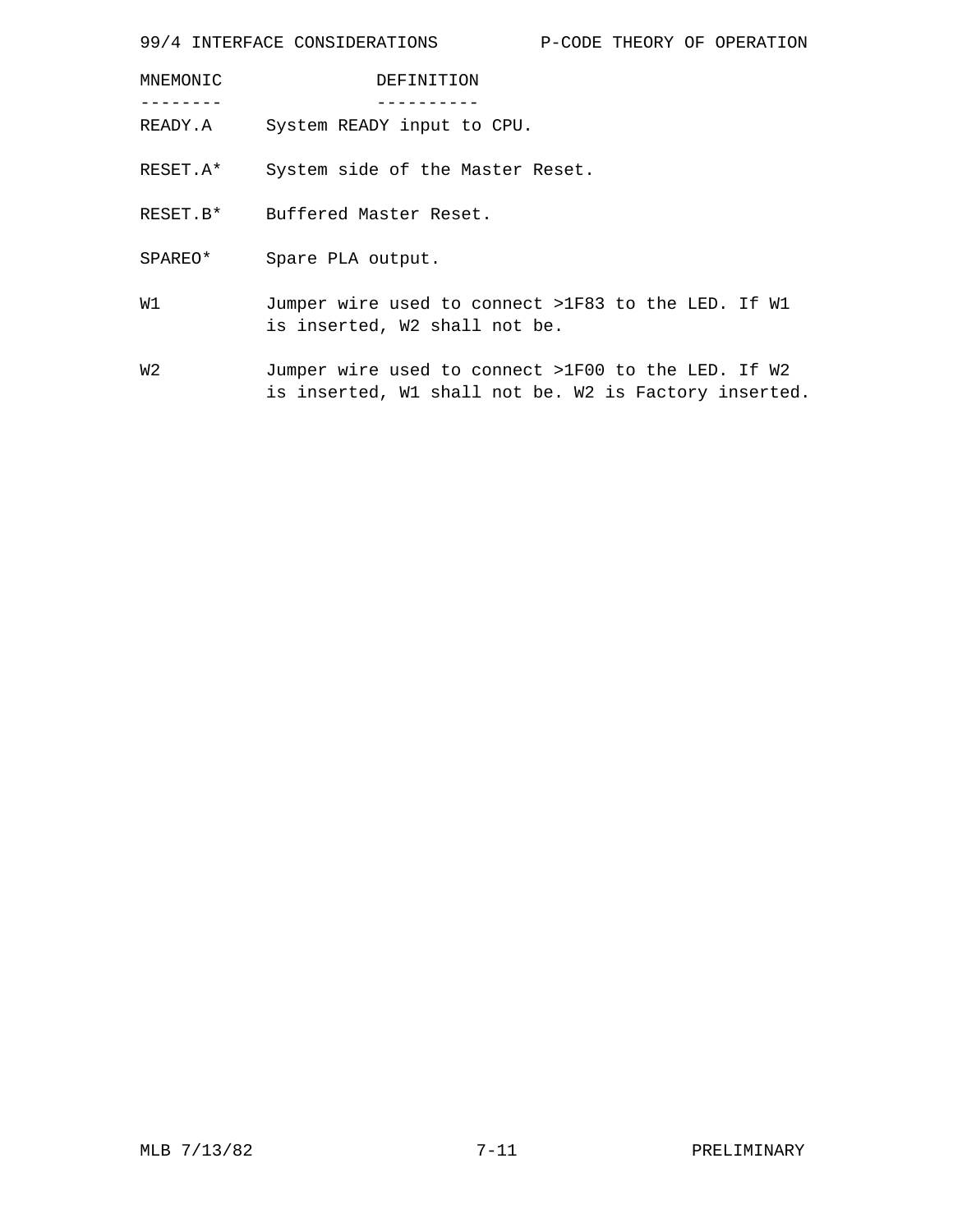7.11 P-CODE PAL12L6

EKDSRCS = V1\*V2\*A01\*A03\*/V4\*DBIN\*MEMEN\*PCBEN ; 8K DSR ROM

## + V1\*V2\*A01\*A03\*/A09\*DBIN\*MEMEN\*PCBEN

|       | $FKDSRCS = VI*V2*A01*/A03*DBIN*MEMEN*PCBEN$       |              |                          |  | 4K DSR ROM |            |  |
|-------|---------------------------------------------------|--------------|--------------------------|--|------------|------------|--|
| BDRVR | $= V1*V2*A01*MEMEN*PCBEN$                         | $\mathbf{r}$ | BIDIRECTIONAL BUS DRIVER |  |            |            |  |
| GCS   | $= V1*V2*A01*A03*A09*V4*DBIN*MEMEN*PCBEN* /A05 ;$ |              |                          |  |            | GROM CS    |  |
|       | + V1*V2*A01*A03*A09*V4*/DBIN*MEMEN*PCBEN*A05      |              |                          |  | $\cdot$ :  | GROM CS    |  |
| CRUWT | $= V2*/A01*A03*V3*/A09*CRUCLK*/MEMENT*PCBEN$      |              |                          |  |            | CRU REG LD |  |
|       |                                                   |              |                          |  |            |            |  |

SPAREO = Spare output

|    | V1                | 11 | /MEMEN       |
|----|-------------------|----|--------------|
| 2  | /V2               | 12 | <b>PCBEN</b> |
| 3  | A01               | 13 | /EKDSRCS     |
| 4  | A03               | 14 | /FKDSRCS     |
| 5  | V <sub>3</sub>    | 15 | /BDRVR       |
| 6  | A09               | 16 | /GCS         |
| 7  | /V4               | 17 | /CRUWT       |
| 8  | / CRUCLK          | 18 | SPAREO       |
| 9  | DBIN              | 19 | A05          |
| 10 | (POWER)<br>GROUND | 20 | VCC (POWER)  |
|    |                   |    |              |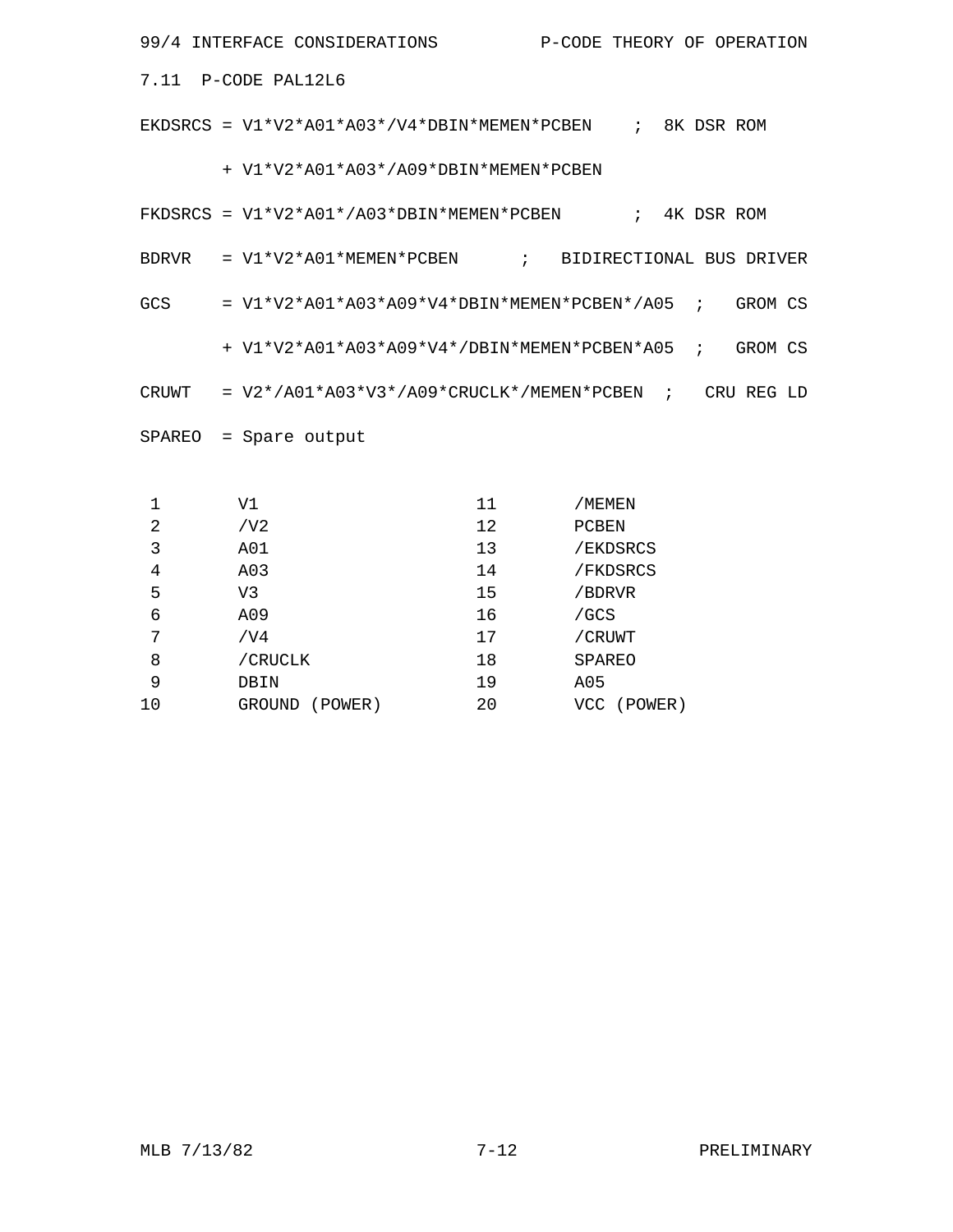SECTION 8

EXPANSION BOX MEMORY EXPANSION

EXPANSION BOX 32K MEMORY EXPANSION 02/01/80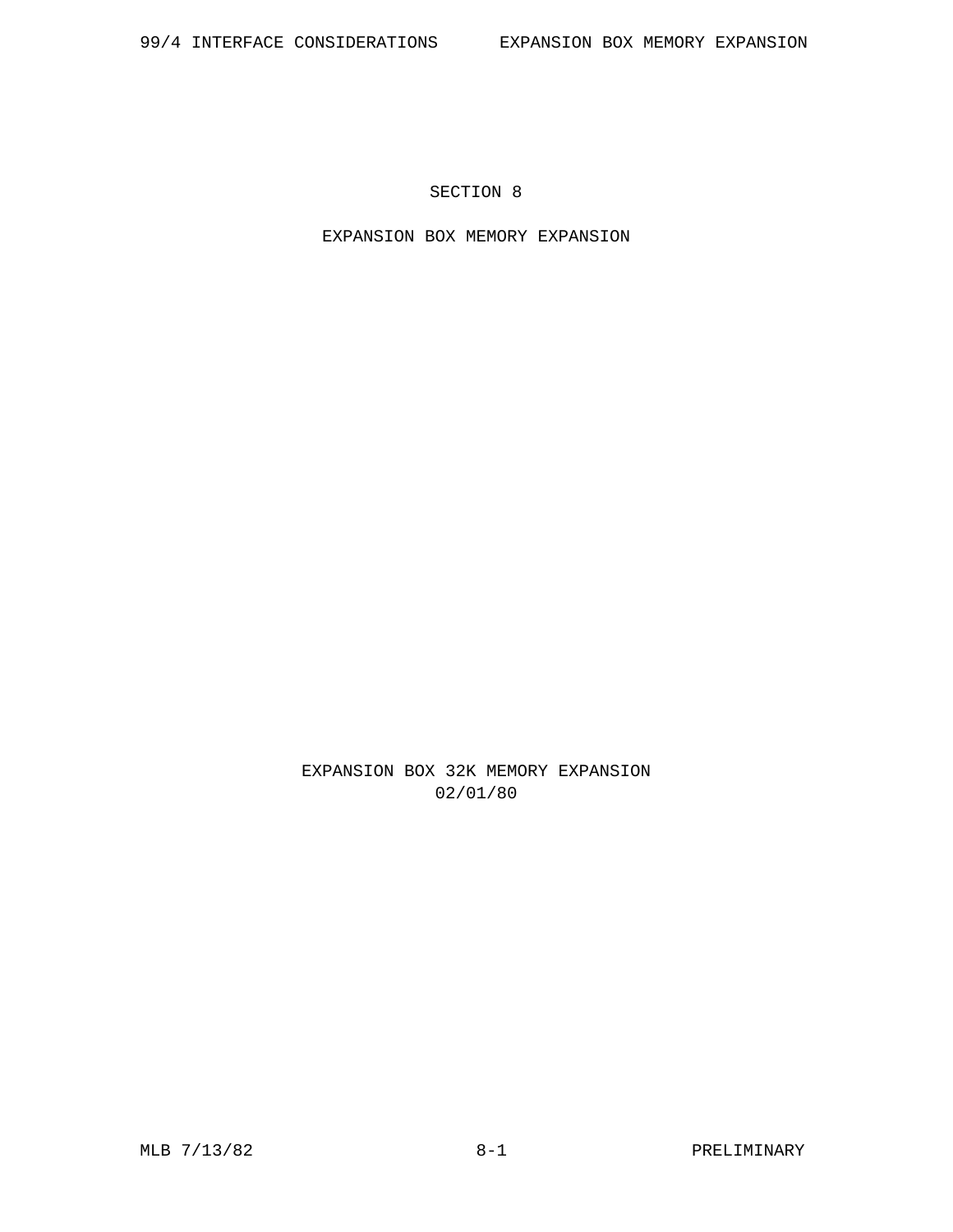## UPDATE TRACKS

8/24/81

\* Added Section on testing. 8/25/81

\* Added to Section on testing. 11/11/81

\* Added paragraph on LED.

\* Updated paragraphs on testing. 11/12/81

\* Continued with general update from 11/11/81 review.

\* Changed System I/O connector pinouts to comprehend 19 address lines.

1/28/82

- \* Added PAL to documentation.
- \* Changed System I/O pin definition to Attleboro plug connector.

\* Added paragraph on Remote Data Bus Driver control. 1/29/82

\* Revised device notation from alpha to Ui type. 02/01/82

\* Added the 50mA LED load to the +5V current requirement.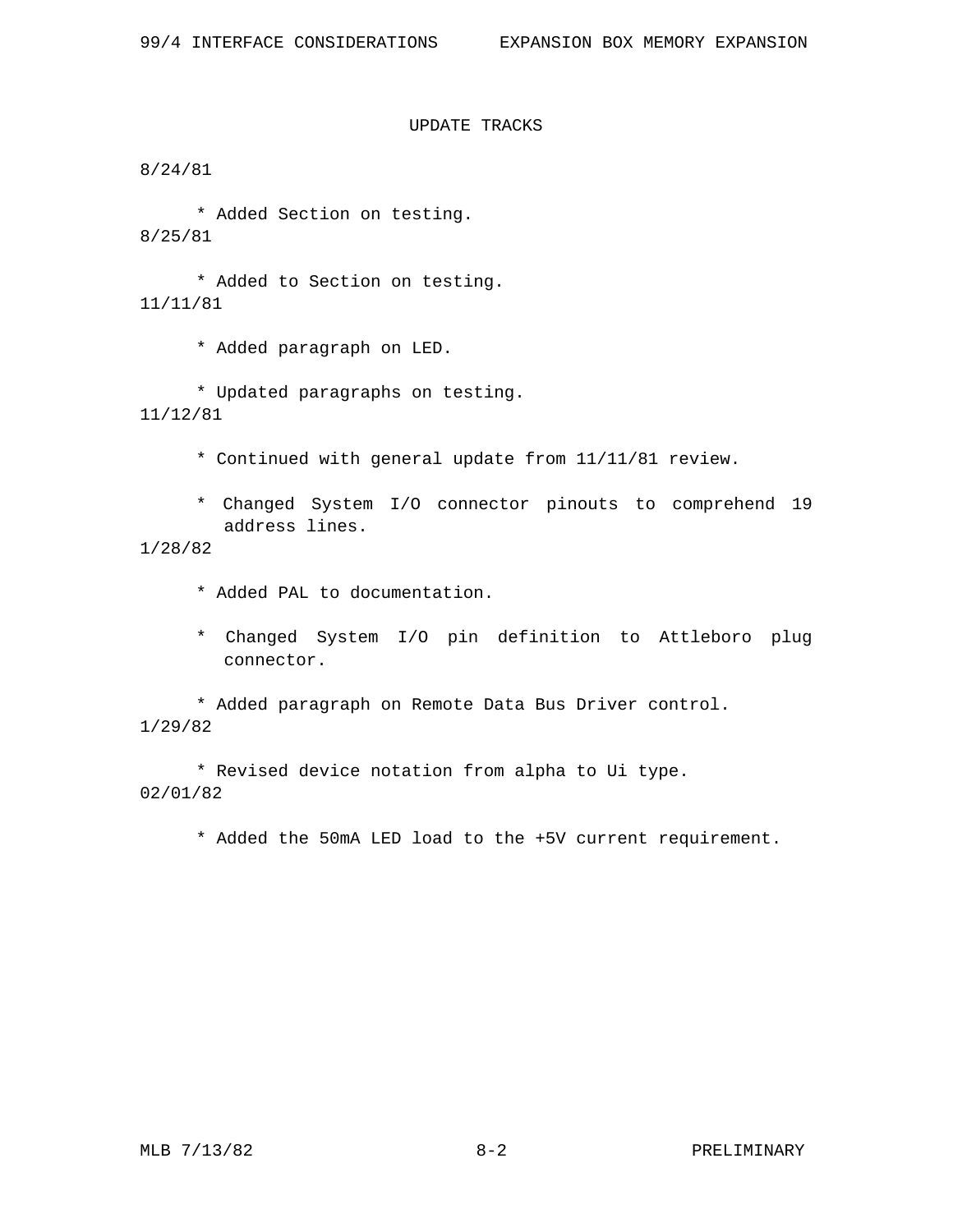# 99/4 INTERFACE CONSIDERATIONS EXPANSION BOX MEMORY EXPANSION

# 8.1 MEU INTENT

The intent of this PCB is to provide functional equivalency to the existing 99/4 Memory Expansion Unit while functioning in the Exp. Box. The existing MEU will not function with a TMS9995 uP, and this unit shall not be so constrained also.

## 8.2 GENERAL

There shall be no more than one input connected to any System driven bus line, and bus buffers shall be located in close proximity of the I/O connector.

If 4116 DRAMs are to be used, one decoupling capacitor shall be provided for each DRAM on both the +12V and -5V buses in close proximity to the DRAM supply pins, and one 22 uF or bigger capacitor shall be provided on both the +12V and the -5V buses for each four DRAM chips. One bypass capacitor shall be included on the +5V bus for each four DRAM chips.

If 32K +5V only parts are to be used, each DRAM shall be bypassed, and two 22 uF or bigger capacitors shall be provided for the array. For either device type, .1 uF @ 50V Z5U axial lead devices shall be used.

Gridded GROUND lines shall be used through out the DRAM array where practical.

System RESET shall not be used on the Memory Expansion, but all sequential logic shall be either pulled up or down to allow initialization for testing on ATE.

The DRAMs shall function in the EARLY WRITE mode, and shall be timed by the Phase 3 System level clock.

Where practical, Signature Analysis hooks shall be included.

## 8.3 ADDRESS ORGANIZATION

The Memory Expansion PCB for the Exp Box shall be organized as a 32K x 8 DRAM located in the memory space in four equal segments. These are: 1) from >2000 thru >3FFF, 2) from >A000 thru >BFFF, 3) from >C000 thru >DFFF, and 4) from >E000 thru >FFFF.

MLB  $7/13/82$  8-3 PRELIMINARY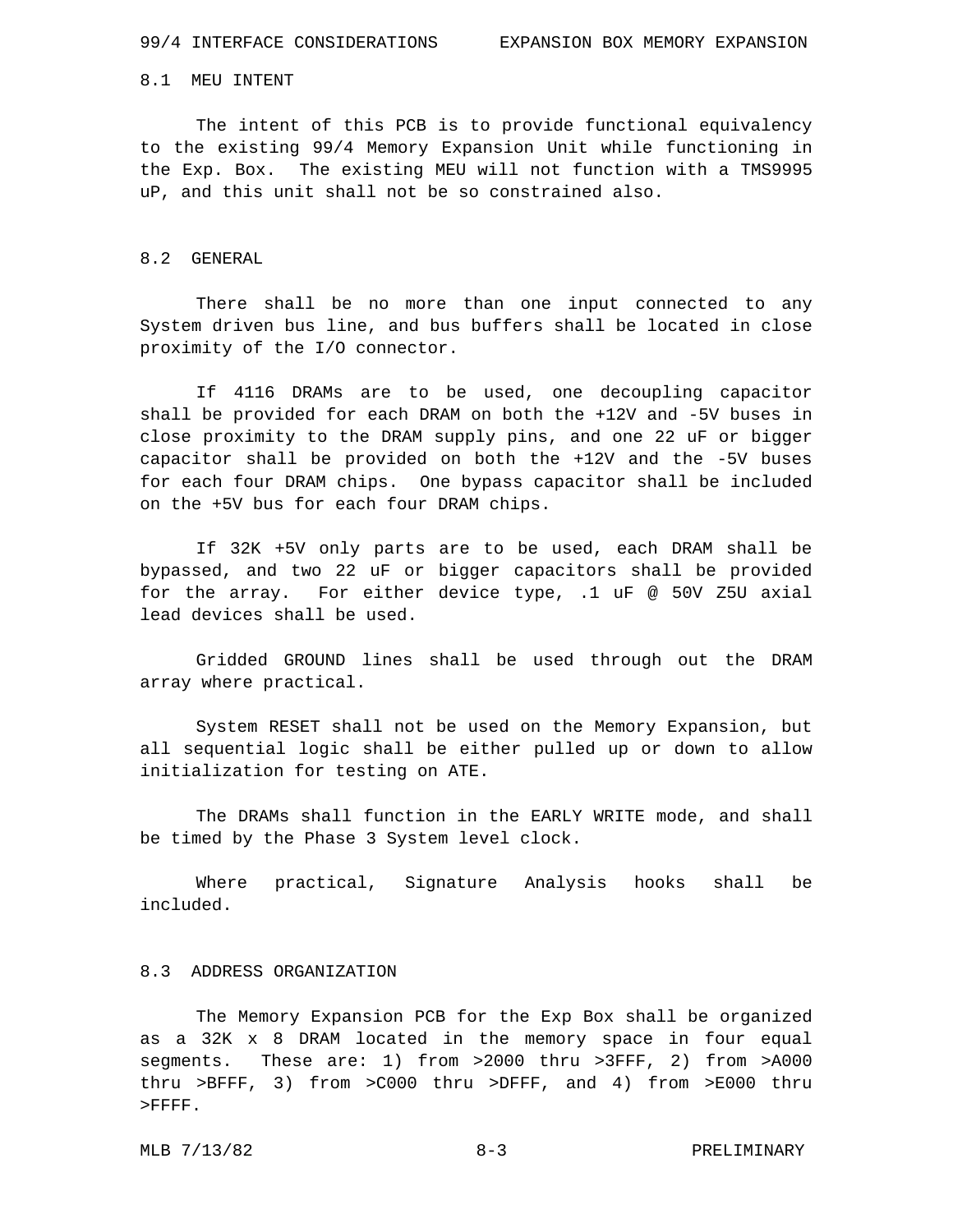# 8.4 MEMORY SPACE DECODE

The decode for the Memory space shall be a function of the 19 System Address lines and MEMEN\*, and PCBEN. The last signal is an Active HIGH disable control signal that shall disable the ME PCB, and is for PCB Burn In use.

## 8.5 REFRESH

A Refresh READ shall be performed after every MEMEN\* cycle regardless of what that particular memory cycle was for. If for some reason READY is held FALSE, a Refresh operation shall occur every 5 1/3 uS.

The Refresh Address Counter shall be configured such that one full 16K x 8 bank (i.e., 8 DRAM chips) is Refreshed before starting on the other bank. This address ordering is primarily for ease of Trouble Shoot and Repair.

# 8.6 DRAM ARRAY DRIVERS

Where practical, the buffers for the DRAM array shall be standard TTL rather than LS TTL. Series matching resistors shall be included to ease the capacitive loading effects of under and over shoot if long physical etch runs from the driver to the array are required.

## 8.7 REMOTE DATA BUS DRIVER CONTROL

Provisions shall be made to drive the System bus line required to enable the remote Data Bus drivers. This shall be a LOW true signal that is open-collector or equivalent.

## 8.8 LED

A LED shall be provided that is driven by a one-shot triggered by a CPU requested RAS. The period of the one-shot shall be 200mS +/-50%.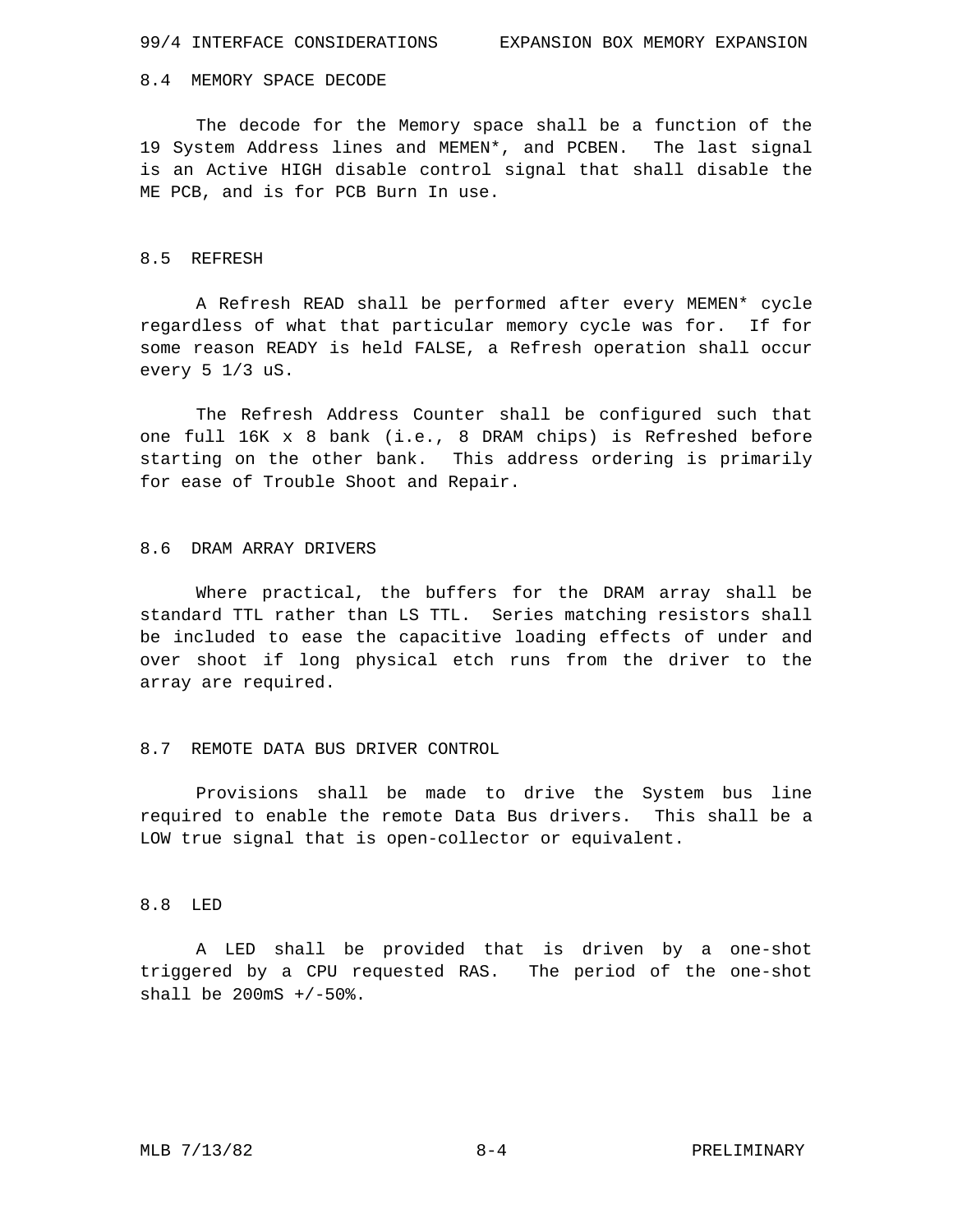Error conditions on this card must be detected in S/W, and a S/W routine must keep accessing the MEU to keep the LED ON in case of a fail.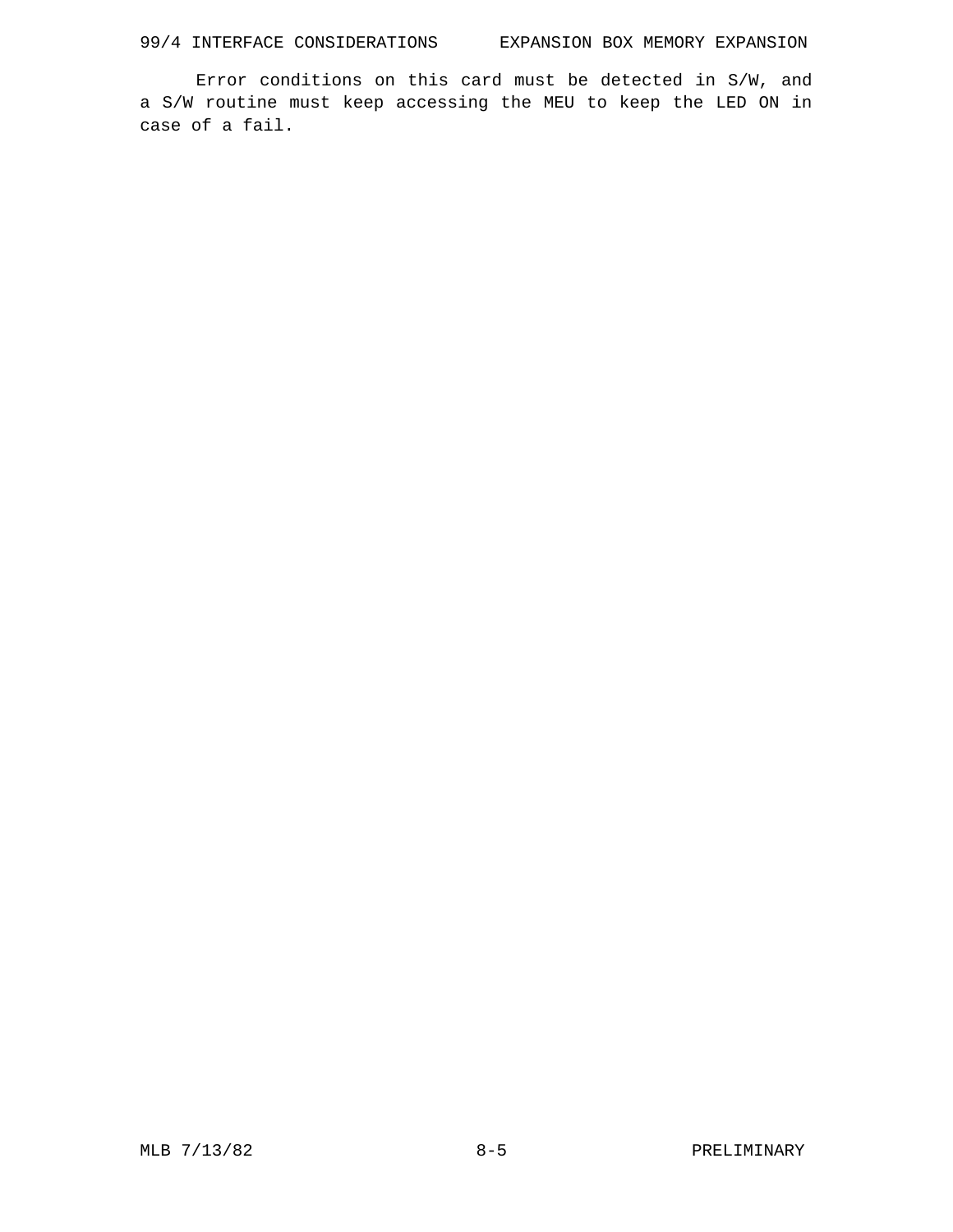8.9 SYSTEM BUS PIN DEFINITION, (.1" CONNECTOR PIN SPACING)

.100" PIN TO PIN SPACING, ATTLEBORO CONNECTOR

| PIN # | MNEMONIC       | FUNCTION                           |  |
|-------|----------------|------------------------------------|--|
| 1     |                | +5V 3-T Regulator supply voltage   |  |
| 2     |                | +5V 3-T Regulator supply voltage   |  |
| 3     | <b>GND</b>     | Logic Ground                       |  |
| 4     | READY.A        | System READY                       |  |
| 5     | GND            | Logic Ground                       |  |
| 6     |                | Not used, System RESET             |  |
| 7     | GND            | Logic Ground                       |  |
| 8     |                | Not used, SCLK                     |  |
| 9     |                | Not used, BOOTPG*                  |  |
| 10    |                | Not used, AUDIO                    |  |
| 11    | RDBENA*        | Active LOW Remote Data Bus Driver  |  |
|       |                | Enable control line                |  |
| 12    | PCBEN          | Active HIGH PCB enable for Burn In |  |
| 13    |                | Not used, HOLD*                    |  |
| 14    |                | Not used, IAQHDA                   |  |
| 15    |                | Not used, SENILA*                  |  |
| 16    |                | Not used, SENILB*                  |  |
| 17    |                | Not used, INTA*                    |  |
| 18    |                | Not used, INTB*                    |  |
| 19    | D7             | System DATA Bus, LSB               |  |
| 20    | GND            | Logic Ground                       |  |
| 21    | D <sub>5</sub> | System DATA Bus                    |  |
| 22    | D6             | System DATA Bus                    |  |
| 23    | D3             | System DATA Bus                    |  |
| 24    | D4             | System DATA Bus                    |  |
| 25    | D1             | System DATA Bus                    |  |
| 26    | D <sub>2</sub> | System DATA Bus                    |  |
| 27    | GND            | Logic Ground                       |  |
| 28    | D <sub>0</sub> | System DATA Bus, MSB               |  |
| 29    | A14.A          | Address Bit                        |  |
| 30    | A15/COUT.A     | Address Bit, LSB                   |  |
| 31    | A12.A          | Address Bit                        |  |
| 32    | A13.A          | Address Bit                        |  |
| 33    | A10.A          | Address Bit                        |  |
| 34    | A11.A          | Address Bit                        |  |
| 35    | A08.A          | Address Bit                        |  |
| 36    | A09.A          | Address Bit                        |  |
| 37    | A06.A          | Address Bit                        |  |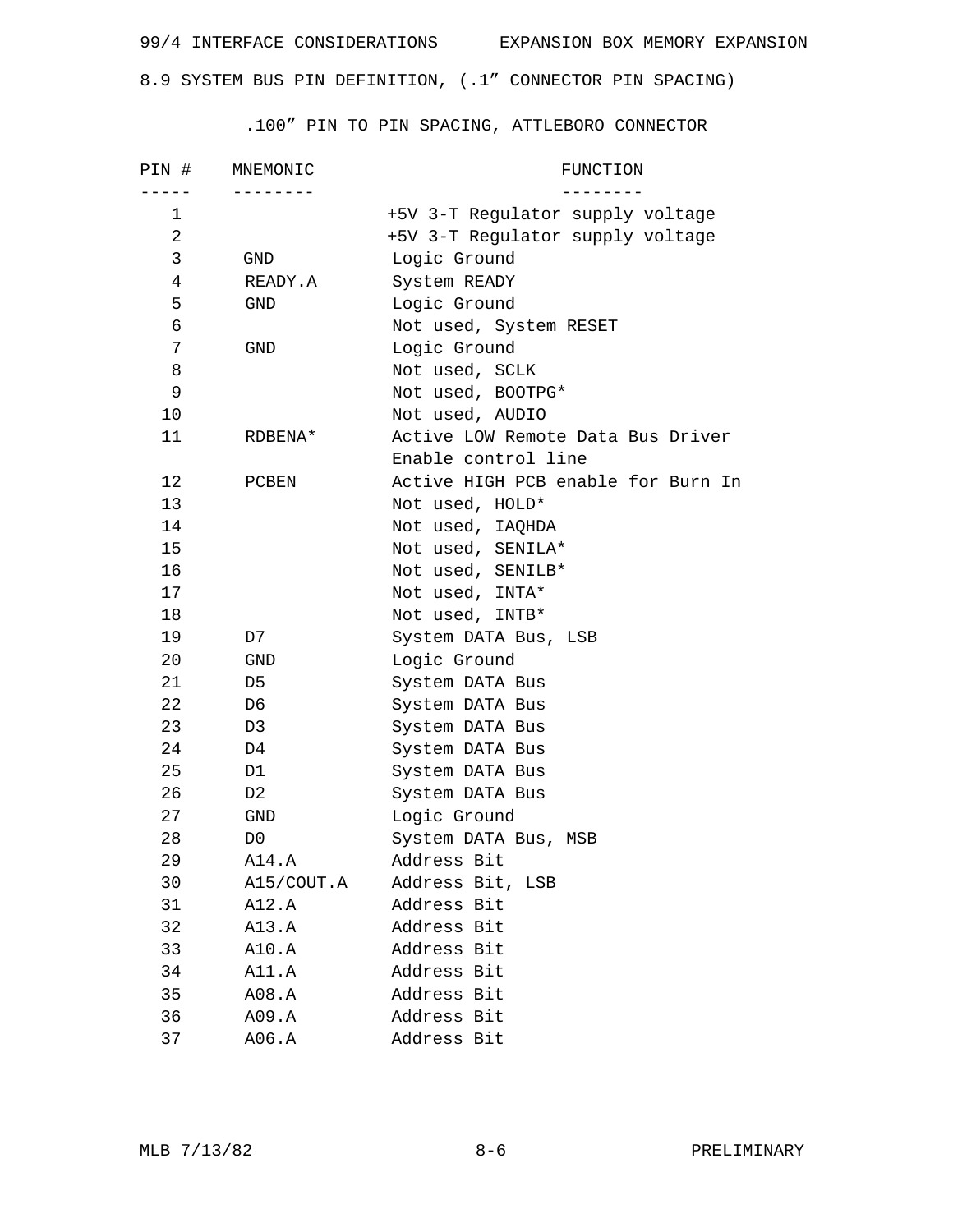# PRODUCTION PCB PIN OUTS, CONTINUED

|        | FUNCTION                                                                                                                                                               |
|--------|------------------------------------------------------------------------------------------------------------------------------------------------------------------------|
|        |                                                                                                                                                                        |
|        | Address Bit                                                                                                                                                            |
|        | Address Bit                                                                                                                                                            |
|        | Address Bit                                                                                                                                                            |
|        | Address Bit                                                                                                                                                            |
|        | Address Bit                                                                                                                                                            |
|        | Address Bit                                                                                                                                                            |
|        | Address Bit                                                                                                                                                            |
| AMB.A  | Address Bit                                                                                                                                                            |
| AMA.A  | Address Bit                                                                                                                                                            |
| GND    | Logic Ground                                                                                                                                                           |
| AMC.A  | Address Bit, MSB                                                                                                                                                       |
| GND    | Logic Ground                                                                                                                                                           |
|        | 50 CLKOUT.A* Active LOW CPU Clock                                                                                                                                      |
|        | Active LOW CRU Output Clock                                                                                                                                            |
| DBIN.A | Data bus Dir'tn HIGH is CPU READ                                                                                                                                       |
| GND    | Logic Ground                                                                                                                                                           |
|        | LOW true CPU Write Enable                                                                                                                                              |
|        | Not used, CRUIN                                                                                                                                                        |
|        | Active LOW memory request                                                                                                                                              |
|        | -12V 3-T Regulator supply voltage                                                                                                                                      |
|        | -12V 3-T Regulator supply voltage                                                                                                                                      |
|        | +12V 3-T Regulator supply voltage                                                                                                                                      |
|        | +12V 3-T Regulator supply voltage                                                                                                                                      |
|        | PIN # MNEMONIC<br>38 A07.A<br>39 A04.A<br>40 A05.A<br>41 A02.A<br>42 A03.A<br>43 A00.A<br>44 A01.A<br>46 — 10<br>51 CRUCLK.A*<br>52 and $\sim$<br>WE.A*<br>56 MEMEN.A* |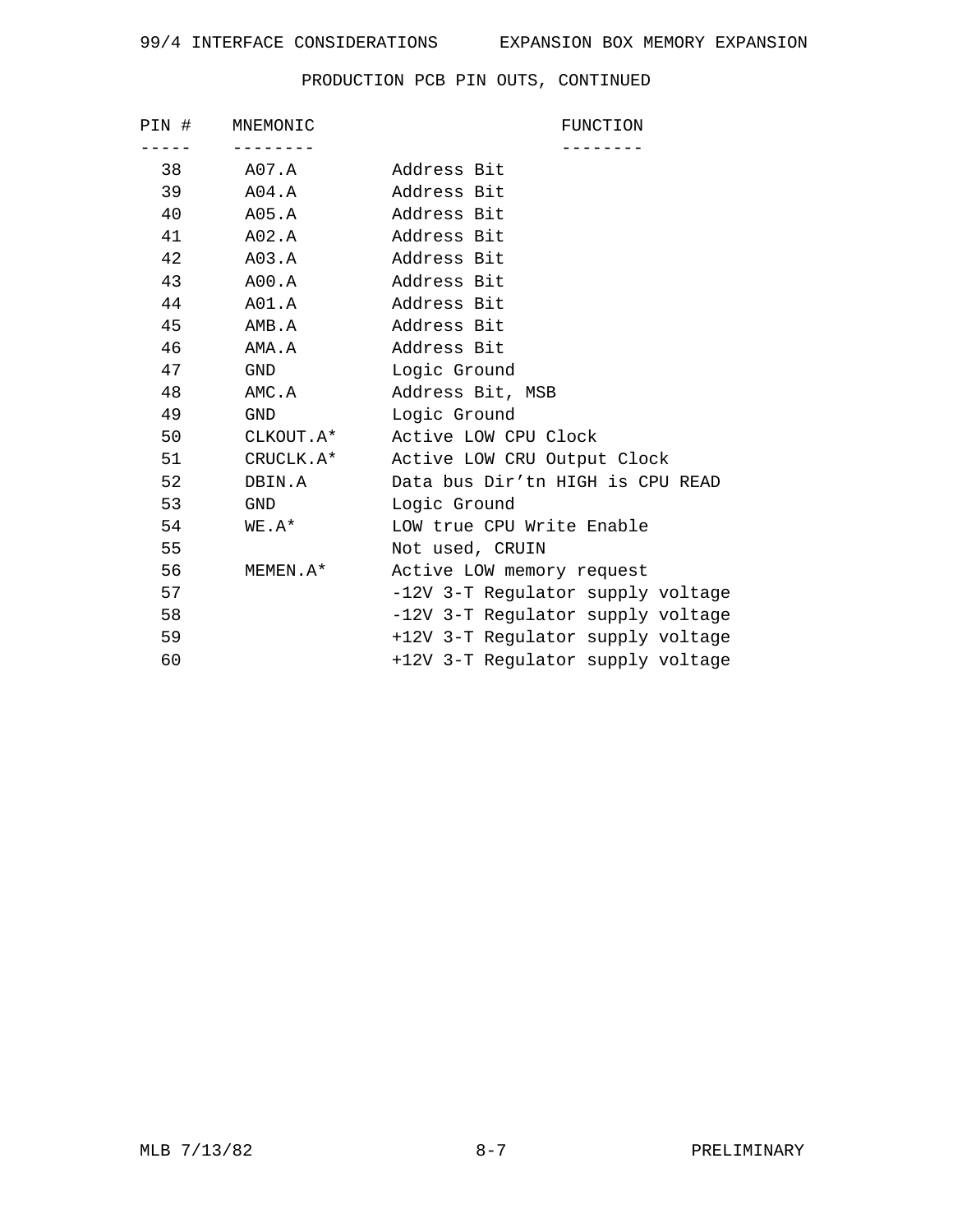MLB  $7/13/82$  8-8 PRELIMINARY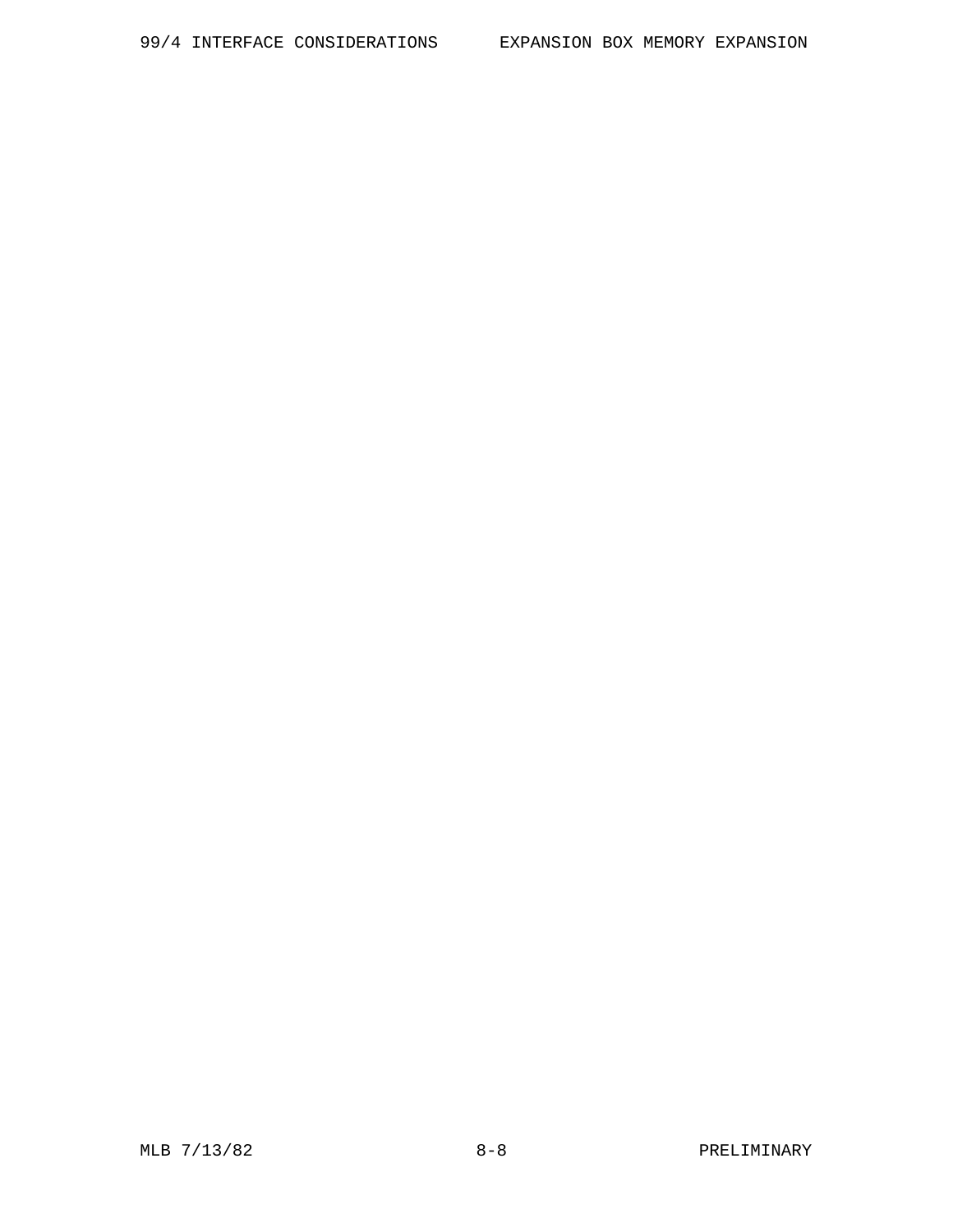## SECTION 9

## MEU TEST REQUIREMENTS

## 9.1 GENERAL TEST PHILOSOPHY

The intent of this Section is to detail the test plan for all stages of manufacture starting with Bare Etch Testing and ending with Burn In. The intent of testing is to insure top quality of the finished product; thus, test programs and test times shall be adjusted to complement the time available for testing during vital steps of the manufacturing process.

All active components on the Memory Expansion PCB shall be PEP III parts or equivalent.

## 9.2 GENERAL COMMENTS

\* Each of the test systems described here shall have a RS-232 port implemented for Host to Satellite communications. This port is in addition to that for debug purposes.

## 9.3 BARE ETCH TESTING

The PCB shall be 100% Bare Etch Tested at Incoming QC. The result of this test shall be used to modify Production Line testing if desirable (for under etching it may be desirable to run more extensive tests at the first assembled PCB test station, etc.).

## 9.4 ASSEMBLED PCB TESTING

This test is intended for ATE testing (possibly on the HP3060A), and this is at a point in the line balance where a minimal test shall be run. PCB testing could possibly be done at this point on a functional test system that has the capability of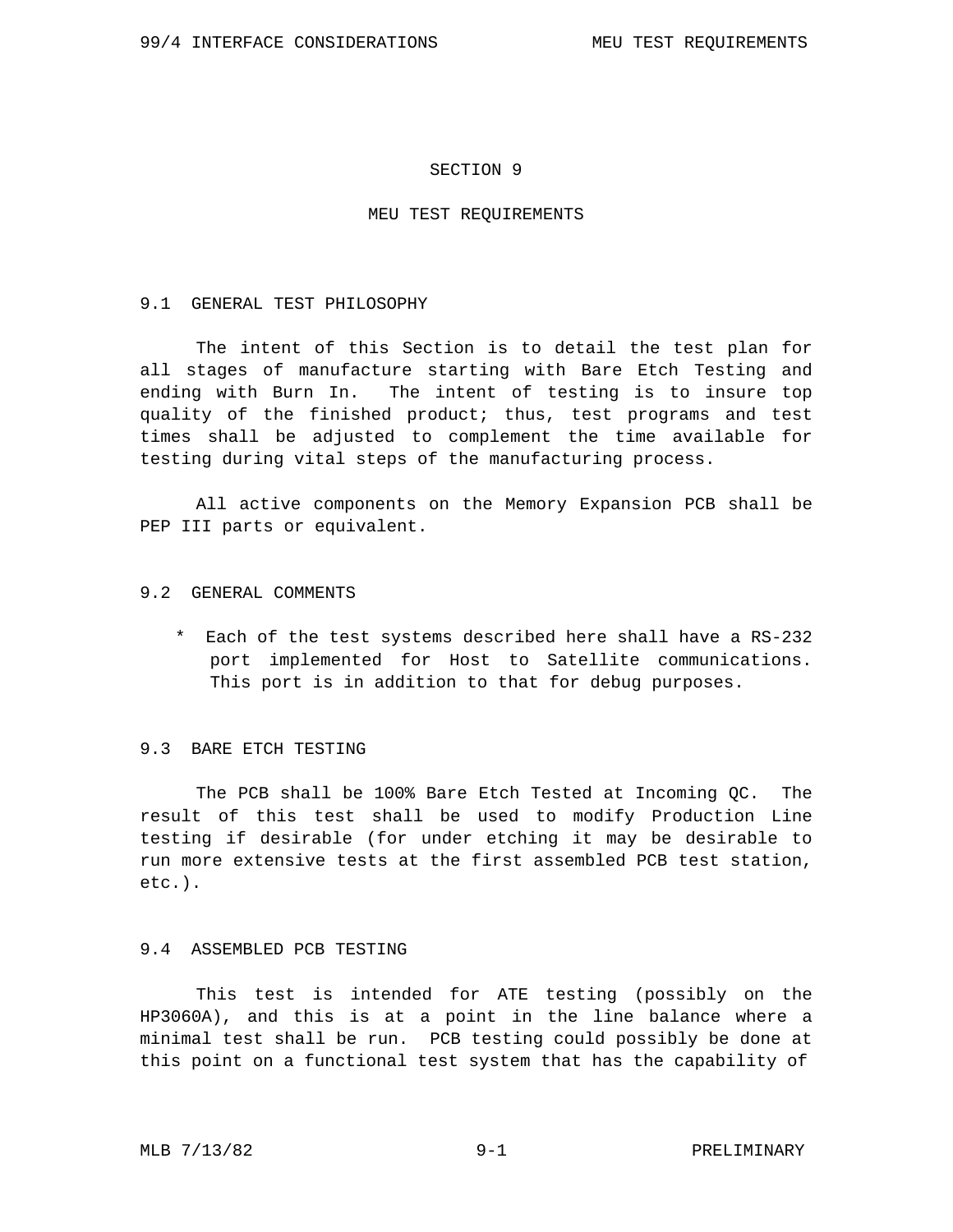## 99/4 INTERFACE CONSIDERATIONS MEU TEST REQUIREMENTS

testing other PCBs in the 99/4 family since the load on the 3060A is an unknown at this time. The test patterns are defined in the next Paragraph.

9.4.1 Marching Patterns. This test shall not be included on the 3060A if it is used for pattern testing.

- \* Set the background (BKGND) to "0"s.
- \* Delay 400 mS.
- \* Starting with location 0 and advancing to the end of RAM sequentially, read, verify, and replace the BKGND Byte with all "1"s at each address location.
- \* Starting with the top end of memory and advancing sequentially to the lowest address, read, verify, and replace the BKGND Byte with all "0"s.

9.4.2 Checkerboard Pattern. The intent at this point is to verify that all cells respond to 1's and 0's; therefore, the checkerboard pattern is adequate.

\* Starting with address = 0, sequentially load bytes with >55, >AA, >55, . . . to the end of the MEU address space. Delay 400 mS, and then verify that memory has not changed. Next, load >AA, >55, >AA, . . . into the MEU, delay 400 mS, and then verify that memory did not change.

9.4.3 Voltage Parametrics. The test interface shall provide LOW level voltages of .7V +15% -0%, and HIGH level voltages of 2.0V +5% -0%. Voltages from the ME PCB shall be sensed to be less than  $.4V$  +/-5% for a LOW, and bigger than 2.4V +/-5% for a HIGH level. All voltages are referenced from the ME PCB logic Ground at the System I/O connector.

Worst case parametric voltages shall not be run on the 3060A.

9.4.4 Power Supply Levels. Power supplied to the PCB shall be set at +7.0V for the +5V regulator, +14.5V for the +12V regulator, and -14.5V for the -5V regulator all referenced from the ME PCB logic Ground at the System I/O connector. Voltage check points shall be selected on the PCB at a point found by trial measuring on prototype PCBs to have the most voltage drop

MLB  $7/13/82$  9-2 PRELIMINARY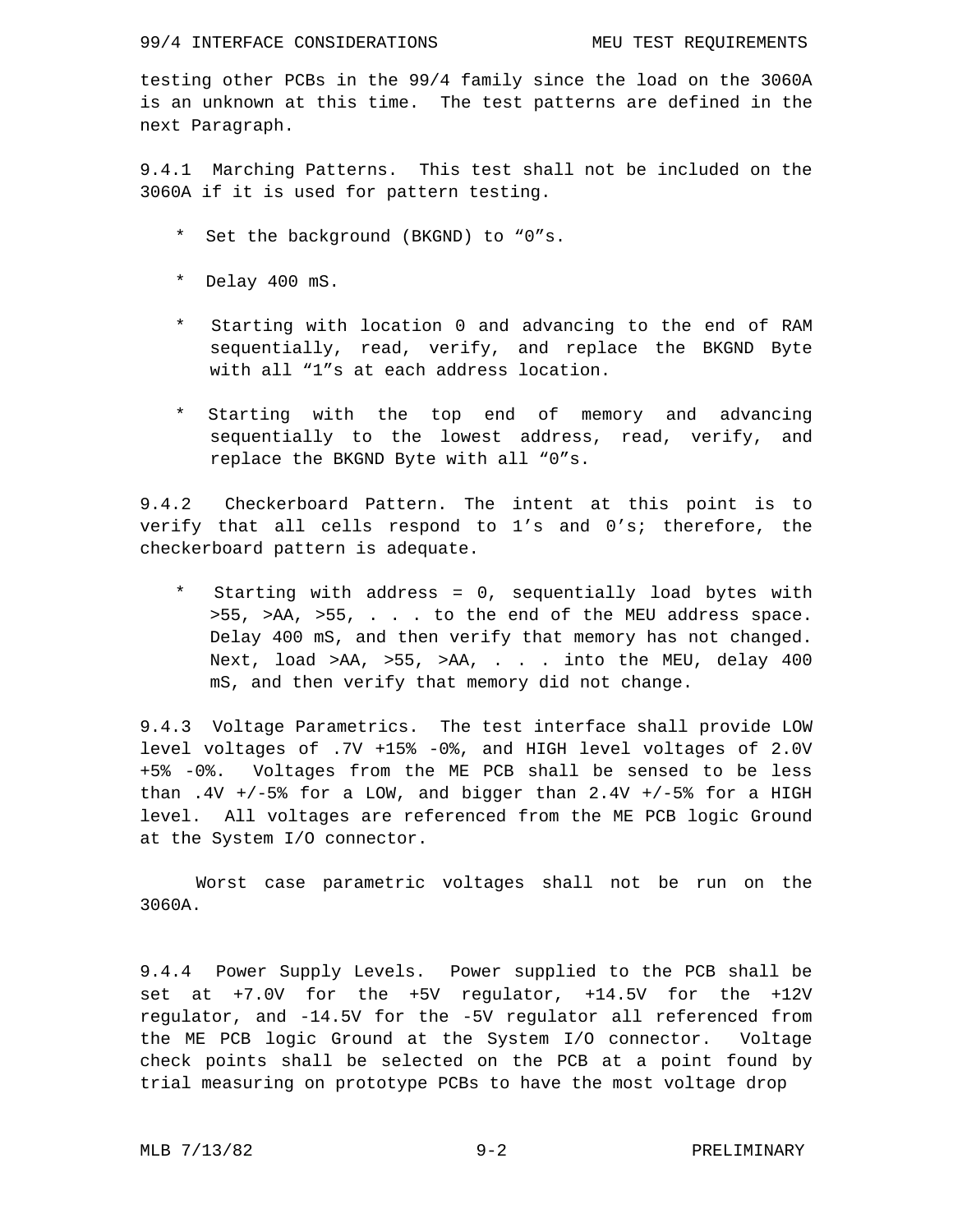## 99/4 INTERFACE CONSIDERATIONS MEU TEST REQUIREMENTS

for each level. Fail levels shall be 4.8V for the 5V supplies, and 11.5V for the +12V. Pass levels shall be bigger than or equal to 4.8V or less than or equal to 5.25V in magnitude for the 5V supplies, and bigger than or equal to 11.5V or less than or equal to 12.6V in magnitude for the +12V supplies. These trip levels shall be set with a DVM to  $+/-.05$ % of the magnitude listed.

The supply v0ltage set accuracies shall be  $+.1\%$ ,  $-0\%$ .

#### 9.5 BURN IN

The Burn In tests shall be the most comprehensive as an initial 96 hr Burn In time shall be used. There shall be a CPU PCB and a Controller PCB that drive 16 MEU PCBs per shelf in the Burn In Rack. Each CPU PCB shall be linked via a party line bus to a host machine for both the down loading of test programs and for data logging.

9.5.1 Test Patterns. A series of test patterns shall be used to adequately test address decoders and data paths, and are defined in the following paragraphs. At such time as is shown necessary, the pattern may be adjusted by adding new ones or by deleting existing ones. Note also that the TMS9900 moves WORDs rather than bytes, and the stored bit patterns will be word even with a MOVB instruction. An alternate pattern generator shall be provided.

9.5.1.1 GALPAT. A Galloping Pattern shall be used for sense amplifier and data path testing, and shall be as is described n this paragraph to test all manufacture's devices. The procedure is as follows for an 8-bit wide memory chip array, and is to be run one time in each test sequence.

- \* Set the background (BKGND) of all 0's.
- \* Write a Test Byte of 1's in the first memory location.
- \* Delay 400 mS.
- \* Check that the Test Byte is still valid.
- \* Check that the first BKGND Byte is still valid.
- \* Check that the Test Byte is still valid.
- \* Check that the second BKGND Byte is still valid.

MLB  $7/13/82$  9-3 PRELIMINARY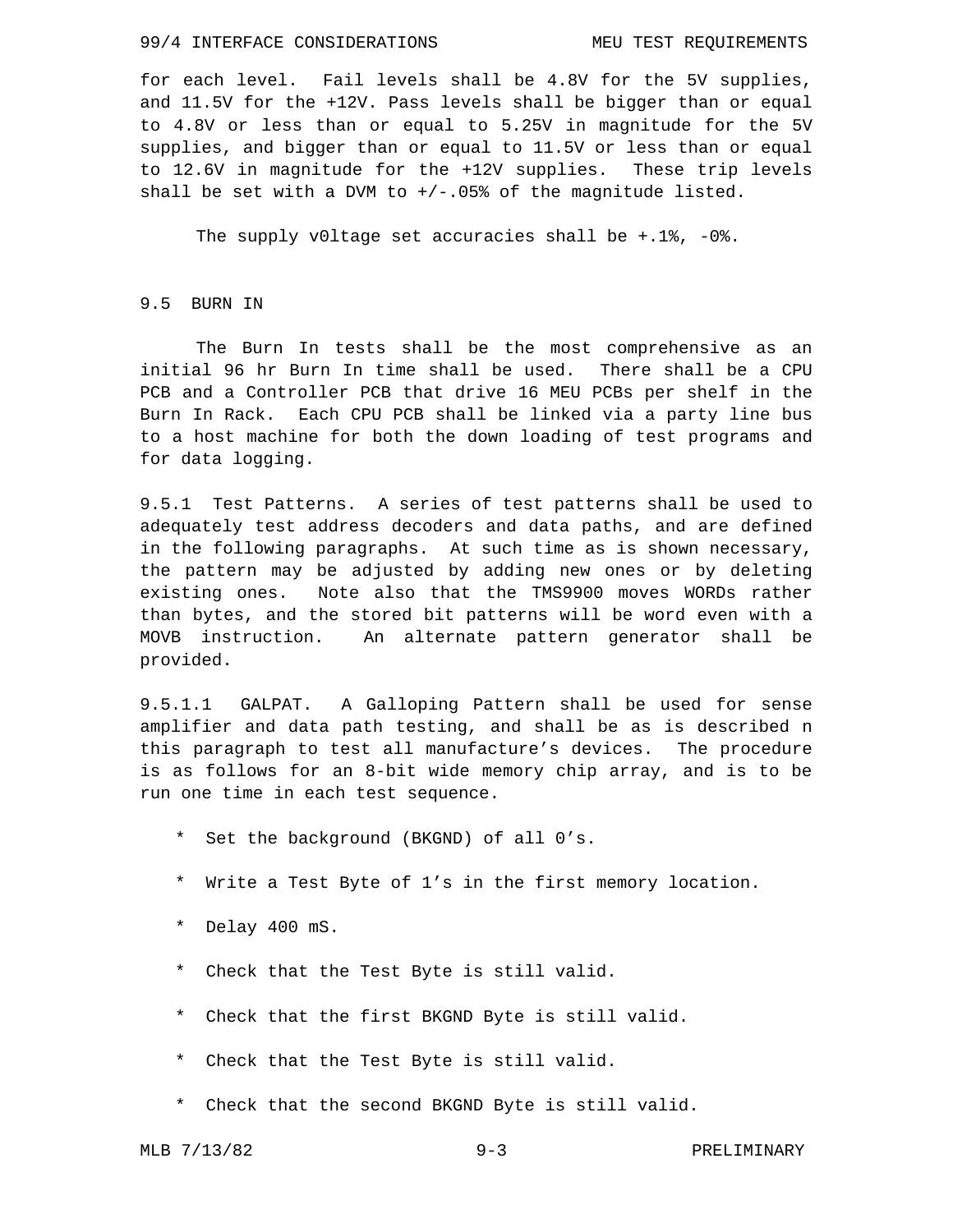# 99/4 INTERFACE CONSIDERATIONS MEU TEST REQUIREMENTS

- \* Continue this alternating test of the Test Byte and the BKGND Byte until all BKGND Bytes have been tested.
- \* Restore the Test Byte to the value of the BKGND Byte, and put the Test Byte value in the next memory location past that previously tested.
- \* Perform the previously described procedure until ALL BKGND Bytes have been tested----not just those above the address of the Test Byte. Testing is continued until all address locations have contained the Test Byte.
- \* Set a BKGND of all 1's, use a Test Byte of all 0's, and run the complete test again.

9.5.1.2 Address Complementation. The following pattern shall be used to adequately test the address drivers, and shall be run as follows. Note that the concept must be translated to correspond to MEU PCB addressing of its disjoint space as this description pertains to the memory chip addressing. This test is to be run one time in each test sequence.

- \* Set a background (BKGND) of >FF, >00, >FF, >00, etc.
- \* Delay 400 mS.
- \* Verify address location 0 (the Base Address, and >FF should be found).
- \* Complement the address, and check that location (>00 should be found).
- Increment the Test Address, and check that location (>00 should be found).
- \* Complement the address, and check that location (>FF should be found).
- \* Reset the BKGND to >00, >FF, >00, >FF, etc.
- \* Rerun the tests as previously described, but with complemented data checks.

9.5.1.3 Sliding Diagonal. The Sliding Diagonal test writes test data into identical row and column numbers, and is as follows. Note that the RAM chip addresses must be translated into 99/4A addresses. Isn't it nice that so much thought was put into the

MLB  $7/13/82$  9-4 PRELIMINARY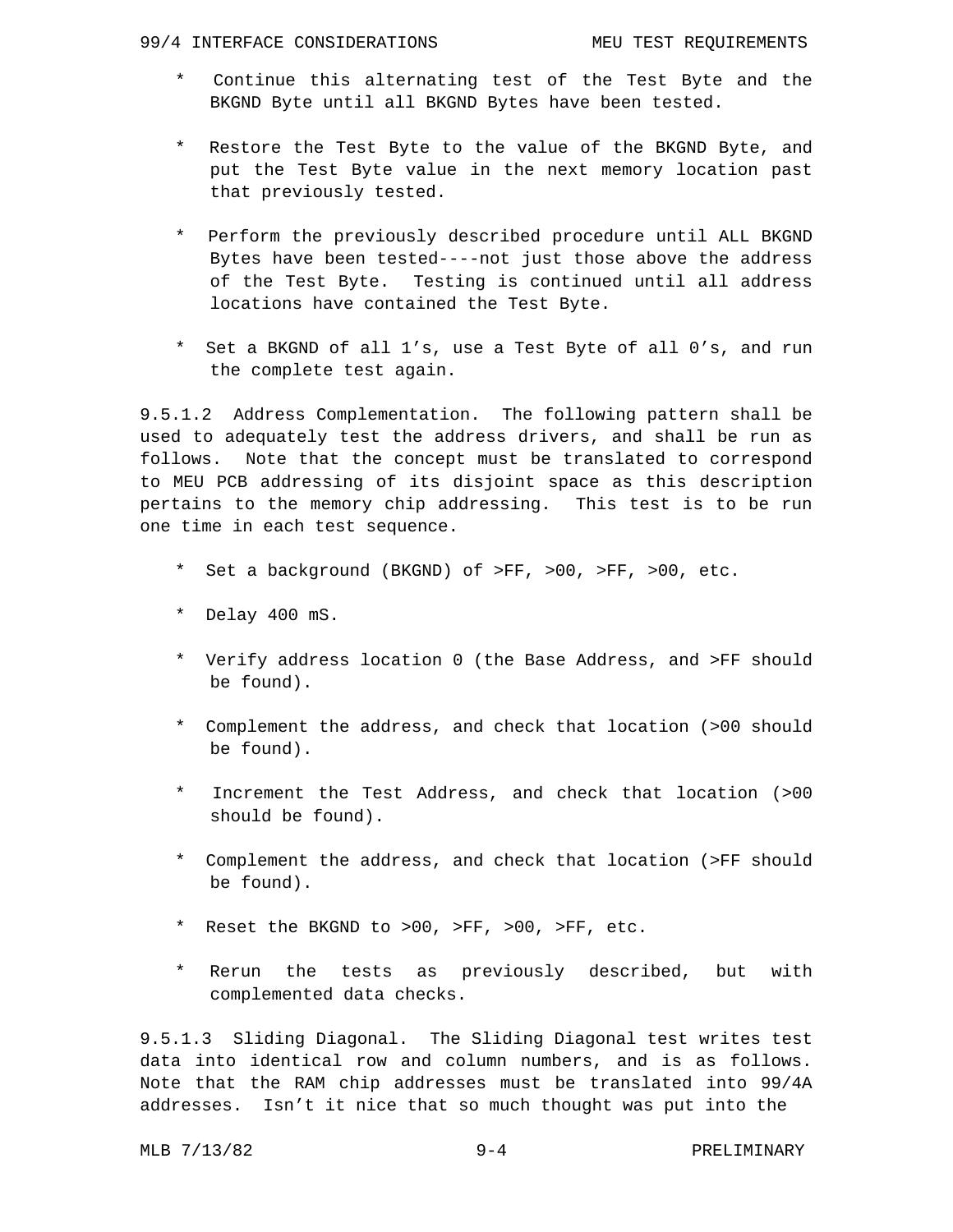99/4A memory map? It has certainly made life miserable here! This test is to be run one time in each test sequence, and is to verify the memory for sensitivity to diagonal addressing.

- \* Set the background (BKGND) to "0"s.
- \* Delay 400 mS.
- \* Write a byte of >FF into ROW=COL=0.
- \* Check all other diagonal bytes, and finally the Test Byte.
- \* Set the Test Byte to 0, increment the ROW-COL number, store the Test Byte there, and continue as in the previous step until all diagonals have been checked.
- \* Set the BKGND to "1"s, and run the test again with the Test Byte =  $>00$ .

9.5.1.4 Random Address/Data Checks. This test sequence is to be run repetitively after the other tests have been run until the Host machine commands it to be halted.

- \* Set the background (BKGND) in location 0 of >5A.
- \* Generate address locations from a LSRG Counter with feedback bits of Qn and Qp. That seed word shall be >0001, and that shall be translated to the corresponding MEU PCB address. A separate LSRG Counter shall be used to generate data to be stored.
- \* Fill the MEU PCB with these bit patterns in that manner, and save the last LSRG address as a new address seed word, and the last data byte for that new seed byte.
- \* Delay 400 mS.
- Regenerate the random address/data information, and verify it for each memory location.
- \* Using the last LSRG Counter address as a new seed word, rerun the tests as outlined for that with a seed of >0001.
- \* Continue this self feeding test until told to stop by the host machine.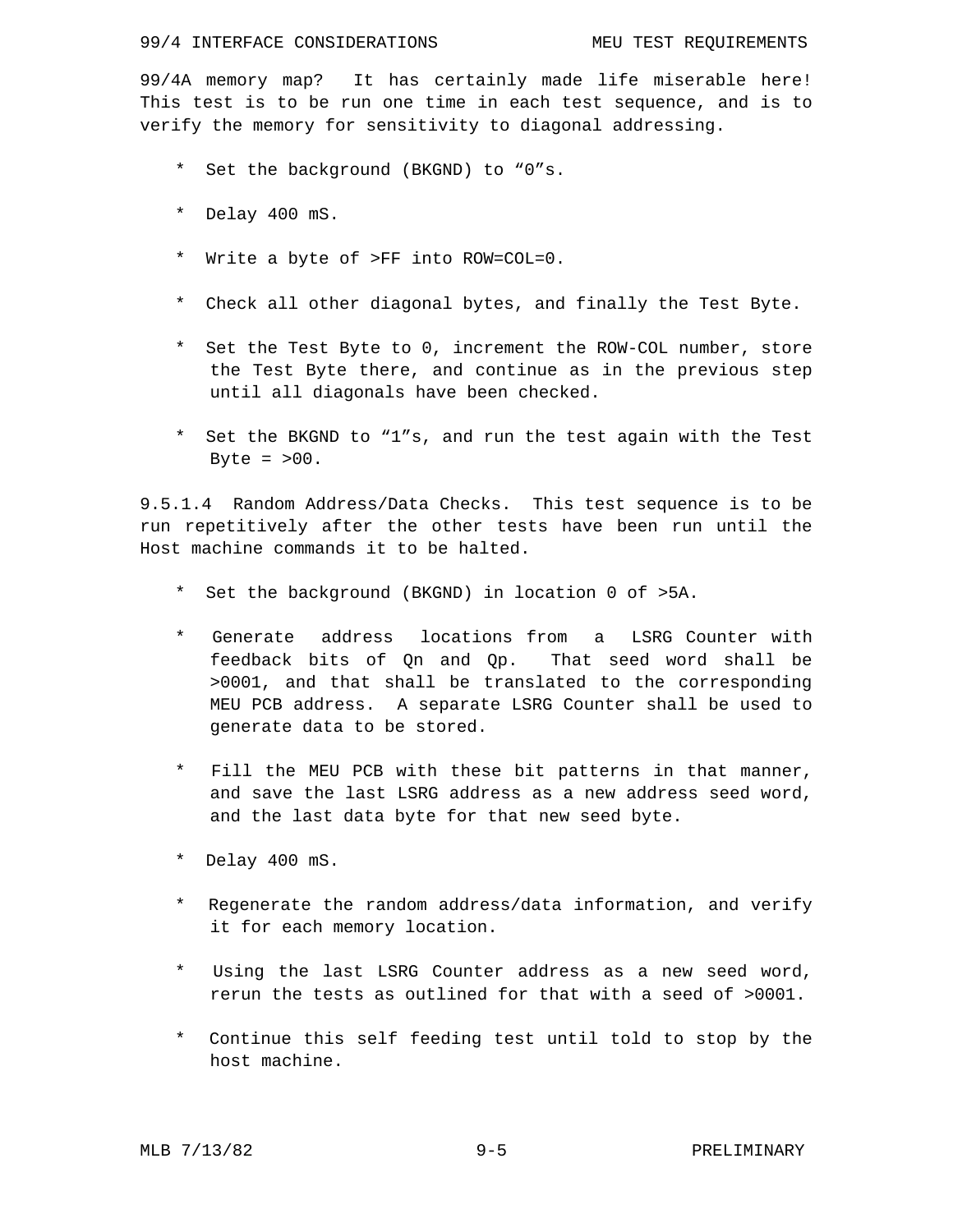### 99/4 INTERFACE CONSIDERATIONS MEU TEST REQUIREMENTS

9.5.2 Power Cycling. It shall be the duty of the Host machine to Power Cycle each shelf of the Burn In Rack on a cycle of 30 minutes ON and 15 minutes OFF. This cycle shall be modified as additional information is obtained, and AC Line control shall be utilized rather than DC power control.

9.5.3 Error Data Logging. An eight position stack shall be assigned to each Burn In Rack PCB position for error data logging. Each position shall contain the type of test failed, the address of the failure, the test data, the faulty data, and the time into the test in hours and minutes. The latter information shall be used to adjust the Burn In time period.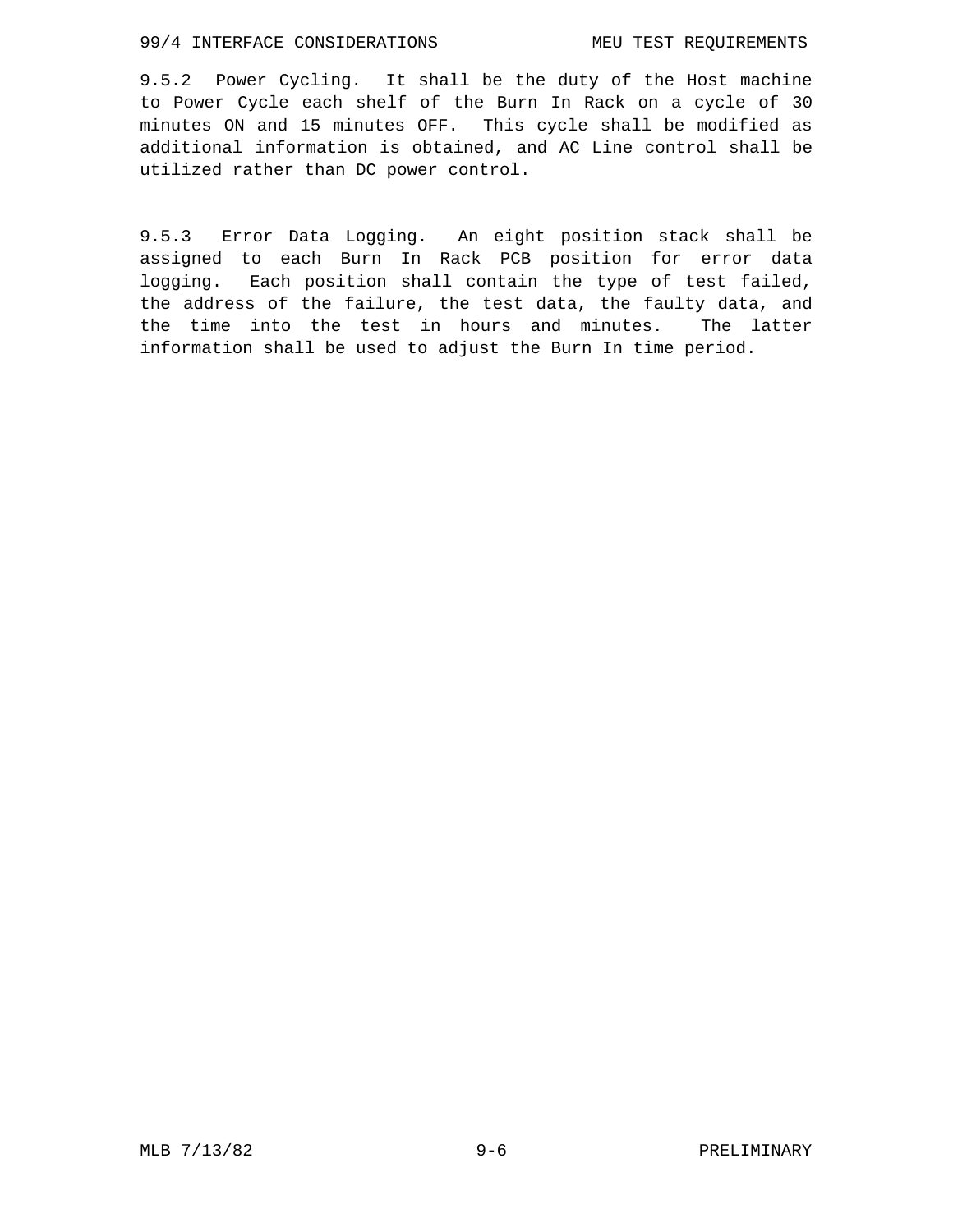#### SECTION 10

#### EXP BOX MEU THEORY OF OPERATION

### 10.1 PURPOSE

The purpose of this document is to detail the electrical operation of the 99/4 Exp Box Memory Expansion PCB.

### 10.2 APPROACH

The presentation of material will be to first cover 4116 DRAM fundamentals as they are used in the Memory Expansion PCB, and then to discuss the ME PCB functional blocks.

#### 10.3 MEU SCHEMATIC SEGMENTATION

The schematics for the ME PCB are drawn on several B size sheets, and schematic page numbers are noted on Figure 1 for each functional block. The functional description of each schematic page is found at the bottom of that page.

10.4 TERMS USED

- \* BANK--8 DRAM chips to give 16K bytes, and all connected to the same RAS\* and CAS\* drivers.
- \* SEGMENT--an 8K contiguous DRAM space.
- \* PHASE 2 CLOCK--Mainframe Phase 2 clock. It does not come outside of the Mainframe, but most memory related control signals (WE\* excepted) are timed with respect to this clock phase by the TMS9900.
- \* PHASE 3 CLOCK--Mainframe Phase 3 clock that is used in the Mainframe, and is available from the I/O Port for Peripheral use. The Memory Expansion PCB and other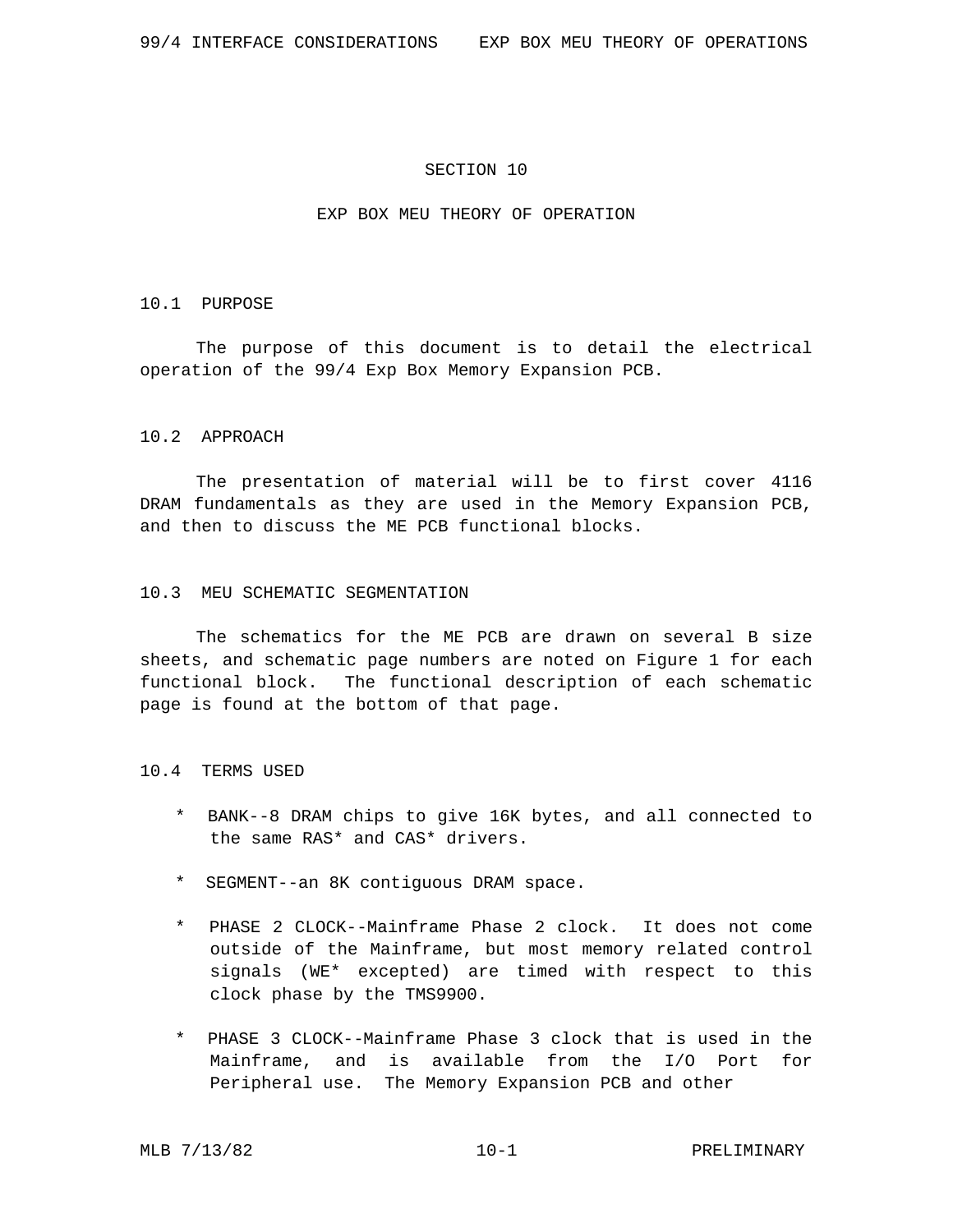peripherals use this clock.

10.5 TMS 4116 DRAM FUNDAMENTALS

10.5.1 GENERAL REMARKS. The fundamentals of DRAM operation revolve around eight main points: 1) RAS\*, 2) CAS\*, 3) the address bus, 4) W\*, 5) supply current requirements, 6) DATA OUT- latched vs. unlatched, 7) DATA IN, and 8) REFRESH requirements. All will be discussed later in these notes.

A RANDOM ACCESS MEMORY has been corrupted to now mean a memory that can be either WRITTEN to or READ from, AND any memory location may be directly selected with equal ease by the ADDRESS lines to this memory unit. The latter part of this definition includes either a READ/WRITE or READ ONLY MEMORY, but the first part includes only a READ/WRITE memory. The first part is the corruption in the term RAM. Note also that ROM normally means Random Access Read Only Memory. . . so much for words though.

The TMS 4116 DRAM is of the address MUXed variety that has two chip select signals required to get the full address into the memory chip. The user of the chip must provide the external multiplexer to MUX the address bus, and the SN74LS257N quad 2/1 MUX is frequently used for this.

10.5.2 RAS\* Most memories have an input that is used to tell the memory that an access request is required, or in other words, to turn the memory ON. RAS\* is a LOW true signal that is used to load (strobe) the address on the DRAM Address Bus into the internal Row Address Register. RAS stands for Row Address Strobe. RAS\* normally goes LOW before CAS\* does.

10.5.3 CAS\* CAS\* is the Column Address Strobe, and is used to load to load the internal DRAM Column Address Register when CAS\* goes LOW. It also enables the output buffer if a READ operation is indicated on the W\* (READ/WRITE) control input (W\*=1). CAS\* will go LOW after RAS\* does, and there is a minimum time period when both are active. Most designs (ME PCB included) require that they both go inactive at the same time when they are both active concurrently.

10.5.4 W\* The W\* input indicates a READ operation if W\* is HIGH and a WRITE operation if W\* is LOW. It must be stable very

MLB  $7/13/82$  10-2 PRELIMINARY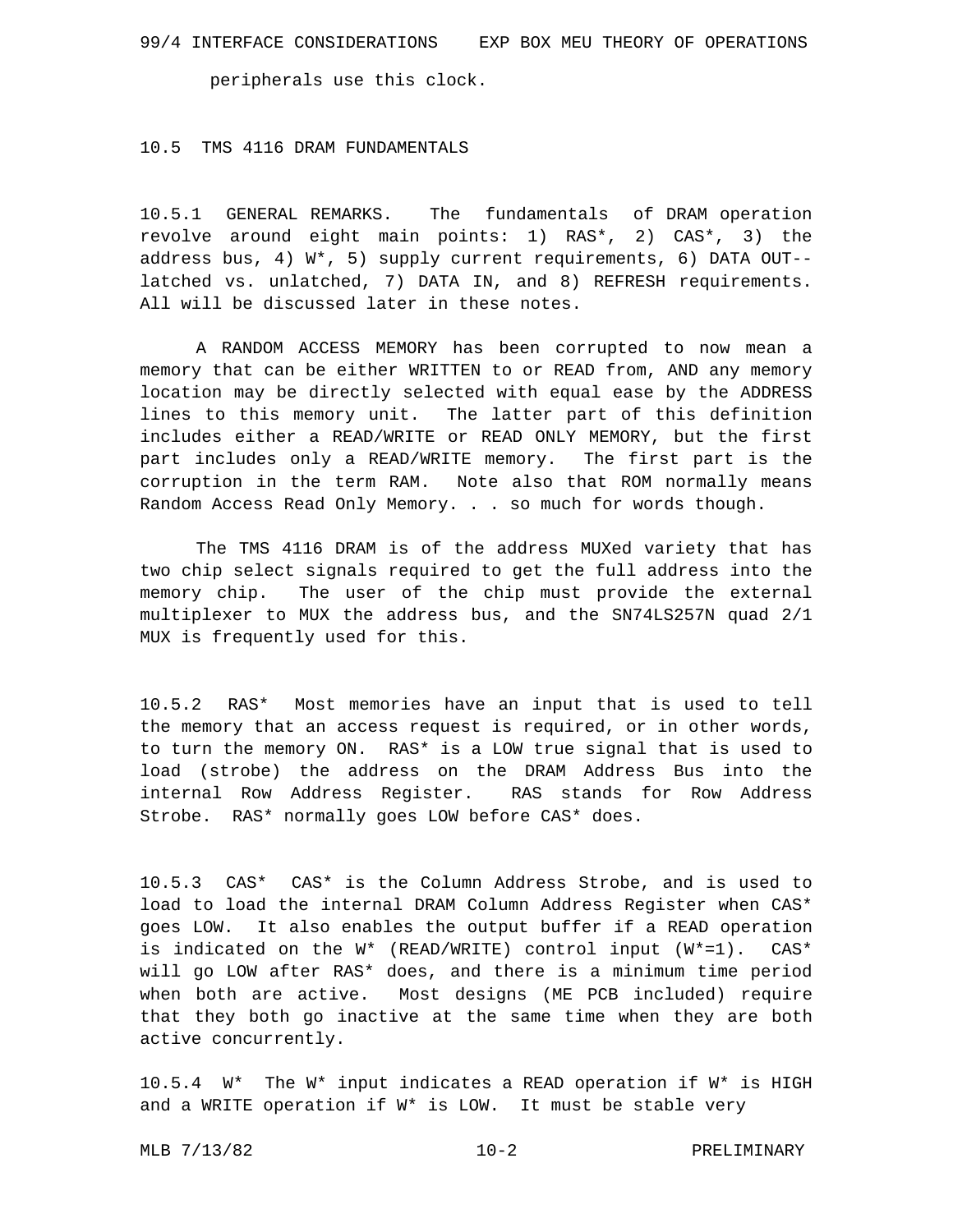shortly after CAS\* occurs, but is not used on the falling edge of RAS\*. If neither RAS\* or CAS\* is true, W\* will not affect the DRAM if it changes state, and thus is quite often connected directly to the CPU signal DBIN.

10.5.5 SUPPLY CURRENT REQUIREMENTS. Current spikes typically 80 mA per chip on both the +12V and -5V supply lines occur when either RAS\* or CAS\* go LOW; that is, one 80 mA spike when RAS\* goes LOW, and then another one when CAS\* goes LOW. Bypass capacitors on each chip must furnish this abrupt but short term current requirement.

10.5.6 OUTPUT DATA. The TMS 4116 has unlatched data outputs that will release drive to the DATA BUS when CAS\* returns to a high level. Many 4K DRAMs of the Address MUXed variety have latched outputs which do not behave in the previously described manner.

10.5.7 INPUT DATA. Input Data must be stable at the time that CAS\* occurs. If HIGH Data is stored, HIGH Data will be read, and vice versa.

10.5.8 REFRESH. REFRESH is a term used to describe an operation required to reestablish data in each memory cell because they will otherwise be lost by capacitor discharge action. Either a READ or a WRITE to each of the 128 Row Addresses will accomplish this task, but since a WRITE operation would require one to know what should be in memory to begin with, a READ operation is normally used. All 128 combinations of the DRAM 7 bit Address Bus must be READ (Refreshed) within a 2 mS time period. At room temperature this may be a much longer time period, but it goes down as temperature increases.

There is no need to activate CAS\* for this operation; thus, system level noise may be reduced by not driving CAS\* for a REFRESH operation. The ME PCB design does not drive CAS\* for a REFRESH operation.

#### 10.6 CLOCKING SCHEME

The Phase 3 clock supplied from the CPU is the clock used in the ME PCB, and all clocking is done with either the TRUE Phase 3 or the FALSE Phase 3 clock to provide both Leading Edge (LE) and Trailing Edge (TE) clocking action. The period of the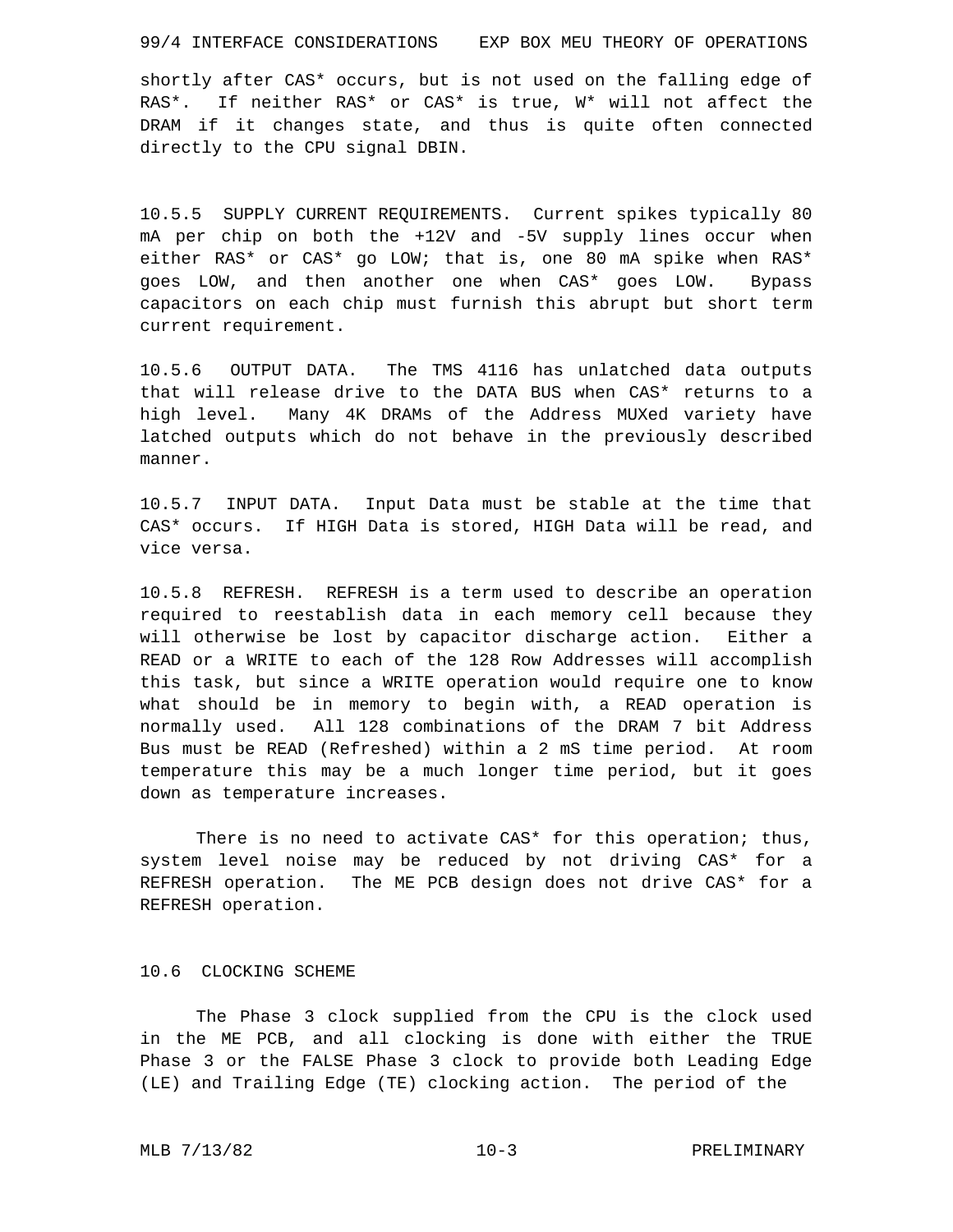clock is 333 nS, and the active pulse width is about 62 nS. From the TE of one clock to the LE of the next is about 270 nS(333-63)

### 10.7 ADDRESS SPACE

The ME PCB responds to two disjoint and unequal sized memory spaces in the 64K byte CPU memory space. The first is an 8K byte block starting at >2000 and ending with memory location >3FFF, and the second is a 24K byte block starting at >A000 and ending with >FFFF.

#### 10.8 SYSTEM BUS BUFFERS

All output lines from the CPU are buffered before they are used on the ME PCB. The DATA Bus is also buffered prior to being used.

Input lines are unbuffered since a number of modules may drive them. Either open-collector or tri-state gates must be used to drive these lines. READY is an example of a line that may be either driven or sensed. The ME PCB senses this line for REFRESH purposes, but does not drive it.

10.8.1 Address Bus. All Address bits are buffered.

10.8.2 Data Bus. The Data Bus is buffered, and is only enabled for the ME PCB memory space.

10.8.3 Control Lines. Five CONTROL lines are buffered for use on the ME PCB, and they are 1) MEMEN\*, 2) DBIN, 3) PCBEN, 4) READY, and 5) PH3\*.

#### 10.9 DRAM SEGMENTATION

There are two banks of 8 each 4116 DRAMs to obtain the 32K byte capacity. Devices U20, U21, U22, U23, U24, U25, U26, and U28 respond to both the >2000 and the >A000 bases, and devices U28, U29, U30, U31, U32, U33, U34, and U35 respond to the >C000 and >E000 bases. Note that the address space between >A000 thru >FFFF is contiguous.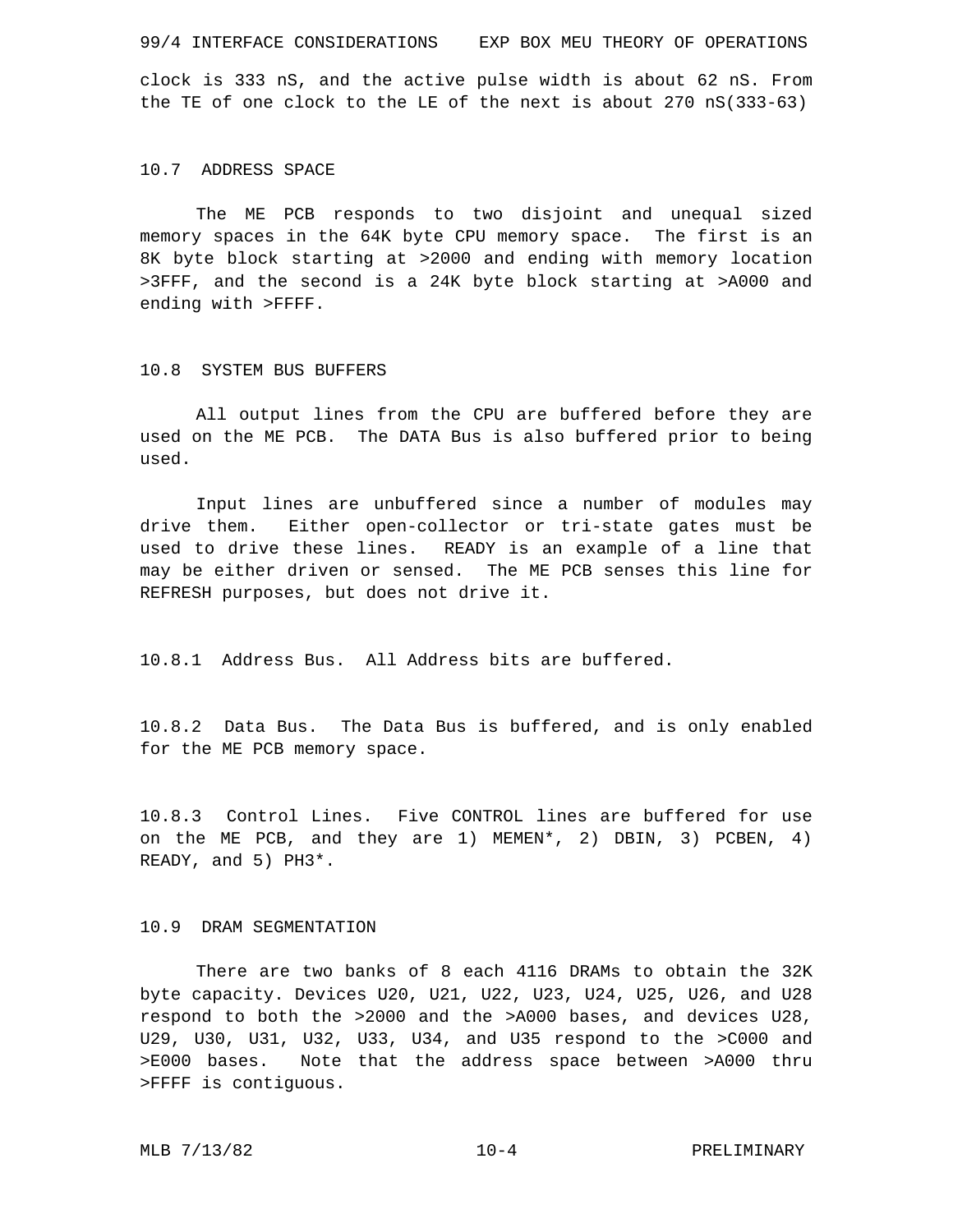The Address Bit A1 functions as a bank select bit, and a pseudo address bit is formed by the ANDing of A0 and A2. This choice gives the proper four different combinations of the bank select and the pseudo address bits, and may be seen in the following table.

|          | A0 | A1           | A2           | A3           | $A4 - A7$        | A8-A11 | A12-A15 |
|----------|----|--------------|--------------|--------------|------------------|--------|---------|
|          |    |              |              |              |                  |        |         |
| >2000    | 0  | $\Omega$     | $\mathbf{1}$ | <sup>0</sup> |                  |        |         |
| > A000   |    | 0            | 1            | 0            | $\left( \right)$ |        |         |
| $>$ C000 |    | $\mathbf{1}$ | 0            |              | $\left( \right)$ |        |         |
| >E000    |    | $\mathbf{1}$ | 1.           |              |                  |        |         |

The previous listing of A0, A1, A2, and A3 show that A2 is a "1" in 3 out of the 4 cases. It needed to be a "1" half of the time in one bank, and a "1" half of the time in the other bank for proper ME PCB operation. This condition is met by ANDing A0 and A2 to provide the modified address bit "APO".

| APO          | A1               | A <sub>3</sub> | $A4 - A7$ | $A8 - A11$ | A12-A15 |
|--------------|------------------|----------------|-----------|------------|---------|
|              |                  |                |           |            |         |
| 1.           | $\left( \right)$ |                |           |            |         |
| $\Omega$     |                  |                |           |            | 0       |
|              |                  |                |           |            |         |
| <sup>0</sup> |                  |                |           |            |         |
|              |                  |                |           |            |         |

Notice here also that A1 is a "1" half of the time and a "0" the other half. This is the address bit used for 4116 bank selection with the pair of AND OR INVERT gates in A6.

#### 10.10 ADDRESS MULTIPLEXER

A seven bit DRAM address is derived from either the 16 bit CPU Address Bus or the 8 bit Refresh counter buffers. A 2/1 MUX is used to obtain a 7 bit address from the CPU Address (3 CPU Address Bits are used to determine which of the four 8K segments will be selected, and note that this choice includes none of the four--MUX B2 does this). Devices U15 and U16 are 74LS257 MUXes with 3 state outputs, and are used for CPU address MUXing to the DRAM address bus. Seven 3 state drivers in U19 are used to MUX the Refresh Address on to the 7 bit DRAM Address Bus when the CPU Address Bus is not needed. Notice from Sheet 3 of the ME PCB Schematics that if the CPU is not requesting a MEU cycle, the DRAM Address Bus is connected to the Refresh Counter. This concept lowers the random system level noise generated by drivers unnecessarily driving large loads. This concept has also been applied to both the W\* input of the 16 DRAM chip array and the DATA inputs as well.

MLB 7/13/82 10-5 PRELIMINARY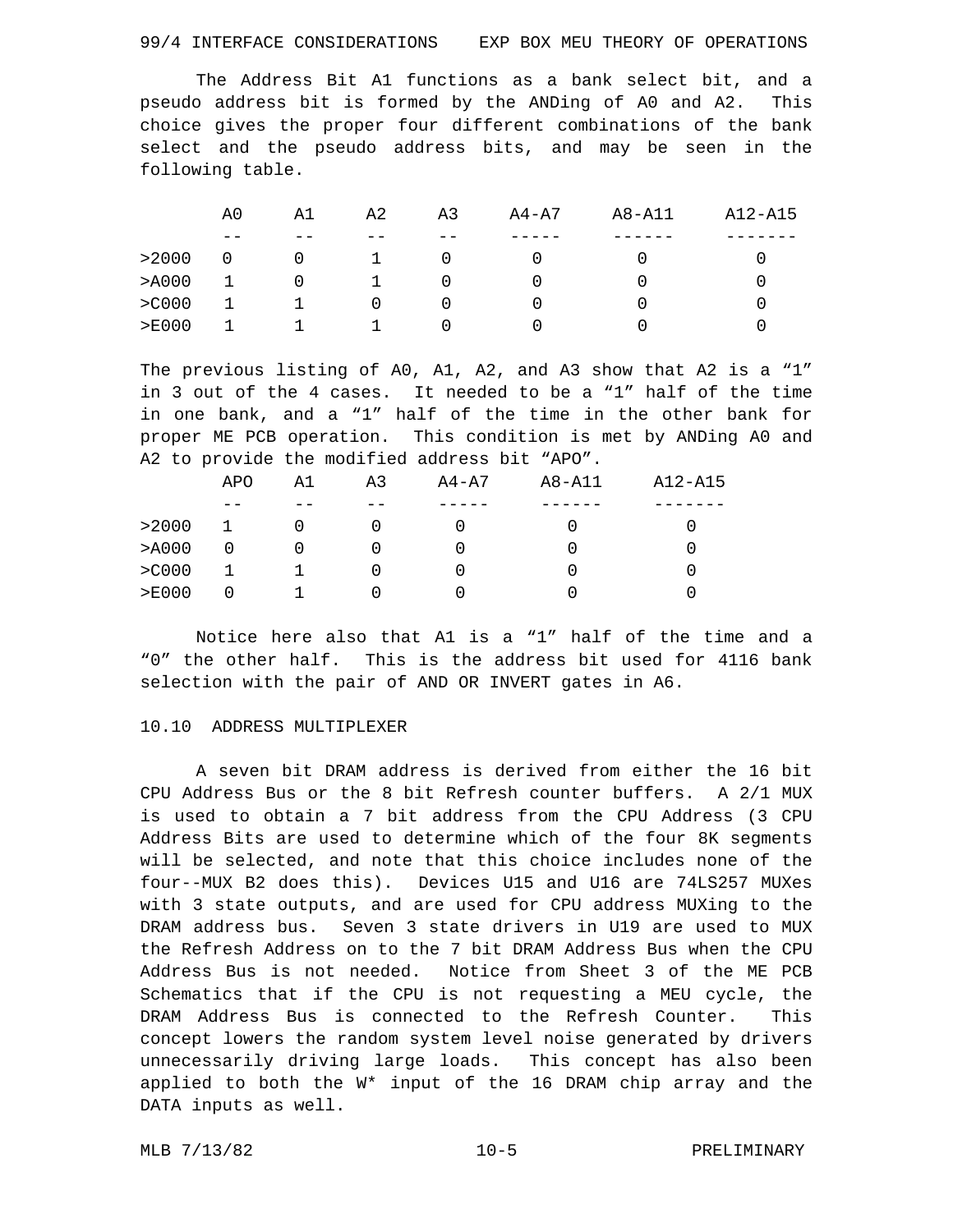### 10.11 REFRESH LOGIC

Refresh logic is found in devices U10, U18, U19, U7A, U12B, and U1. A Refresh Cycle will be initiated: 1) after every MEMEN\* cycle of the CPU, 2) on 5 1/3 uS intervals if the CPU MEMEN\* is inactive (HIGH), or 3) if CPU MEMEN\* is active (LOW) AND "READY" to the CPU is FALSE (LOW). The latter case will occur when the CPU requests cycles from the Speech Module or possibly when the CPU accesses either GROMs or the VDP. This will give more than adequate margin on the required 2 mS Refresh time period. Each bank of 8 4116 DRAM chips is Refreshed individually (first one, and then the other).

U10 on Sheet 1 of the Schematics is a counter that is used to request Refresh cycles. It is put in the LOAD state to LOAD >E (14) into the counter when MEMEN\* goes active LOW and READY stays HIGH. MEMEN\* goes HIGH shortly after the Leading Edge (LE) of the Phase 2 clock in the 99/4 M/F, and A1 will be incremented to >F (15) on the TE of the very next Phase 3 clock. Now, the Ripple Carry output (pin 15) will go HIGH. U7A is connected to the Ripple Carry output of U10, will be clocked SET on the Leading Edge (LE) of the next Phase 3 clock pulse after U10 was incremented from >E to >F. U7A generates what is called REFRAS, and it will be set for 333 nS (one Phase 3 clock period). MEMEN\* will be HIGH for at least 666 nS, and the Refresh operation will complete before MEMEN\* can go LOW again.

If MEMEN\* for some reason stays HIGH (CPU is executing a LDCR, STCR, MPY, or perhaps a DIV instruction), or if the CPU is accessing the Speech Module AND "READY" is LOW, U10 will count normally to >F, and a Refresh cycle will be initiated in the same manner just described. The Refresh Address Counter (A1) will be incremented on the TE of REFRAS.

#### 10.12 RAS0/RAS1 SELECTION

Address bit A1 is synchronized to provide stability from one byte access into the next, and then used to select which of the two DRAM banks is to receive RAS\*. The Refresh Address Counter MSB is used to select between the two banks for Refresh. This was done in order to completely REFRESH one bank before starting the other.

CAS\* does not occur for Refresh cycles.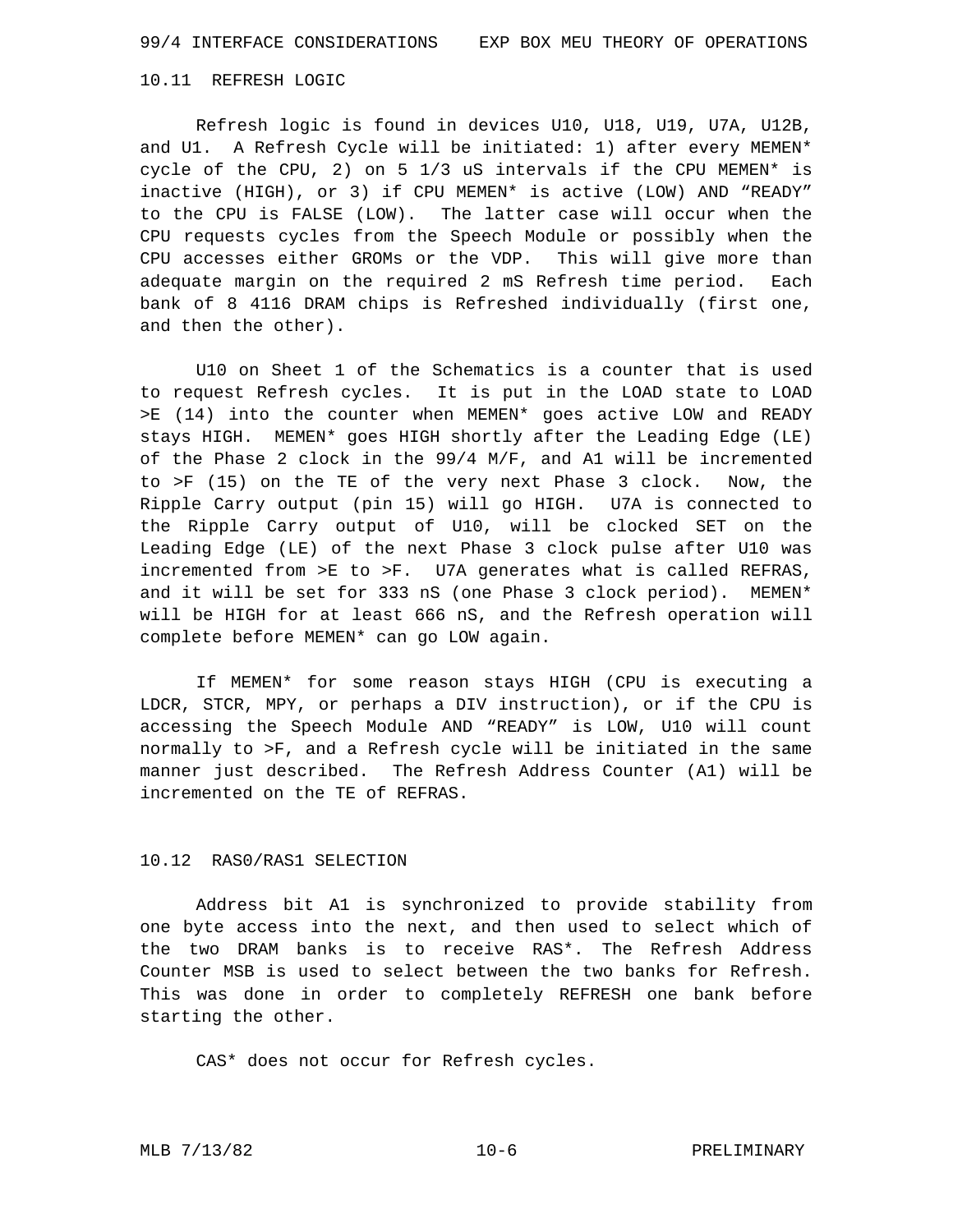#### 10.13 DATA CONNECTIONS

Both the data IN (D) and data OUT (G) pins on the 4116 DRAMs are connected together for EARLY WRITE operation.

10.13.1 Data TO DRAM. WRITE data are gated to the DRAM banks through U3 (74LS245) which is enabled any time the ME PCB is selected.

10.13.2 Data FROM MEU. READ data are gated to the System Data Bus by U3 (74LS245) with RAS\* and CAS\* both active (RAS\*=CAS\*=LOW); thus, data are stable for the 9900 CPU. See the attached timing diagrams in FIGURES 2 and 3 for this, and note that the 9900 takes READ data in during the Phase 1 clock time period. The proper Phase 1 is marked on the Timing Diagram.

#### 10.14 TEST CONSIDERATIONS

A pull-down resistor is used to connect the HIGH true CLEAR inputs of the Refresh Address Counter (U18) to GROUND. This allows one to momentarily short this to +5V to reset the Refresh Address, or to disable the full Refresh Address space range. It is currently used to facilitate using Signature Analysis on the Refresh Logic.

A pull-up resistor is used on direct inputs to U7A, U9, U11, and U18 to allow Automatic Test Equipment (ATE) use on the ME PCB. The primary consideration is to allow the ATE to initialize the MEU logic to a known condition, and the signal is named INIT\*.

### 10.15 EARLY WRITE

The Early Write technique is used to WRITE to the DRAMs. This simply means that  $W^*$  is stable just before, and stays so all during the time when CAS\* is active (LOW).

The System DBIN.A is clocked by G2 into FF U8B in order to guarantee its stability for the entire duration of the 4116 cycle. The FF is jammed to the RESET state when the 9900 is not requesting cycles from the ME PCB.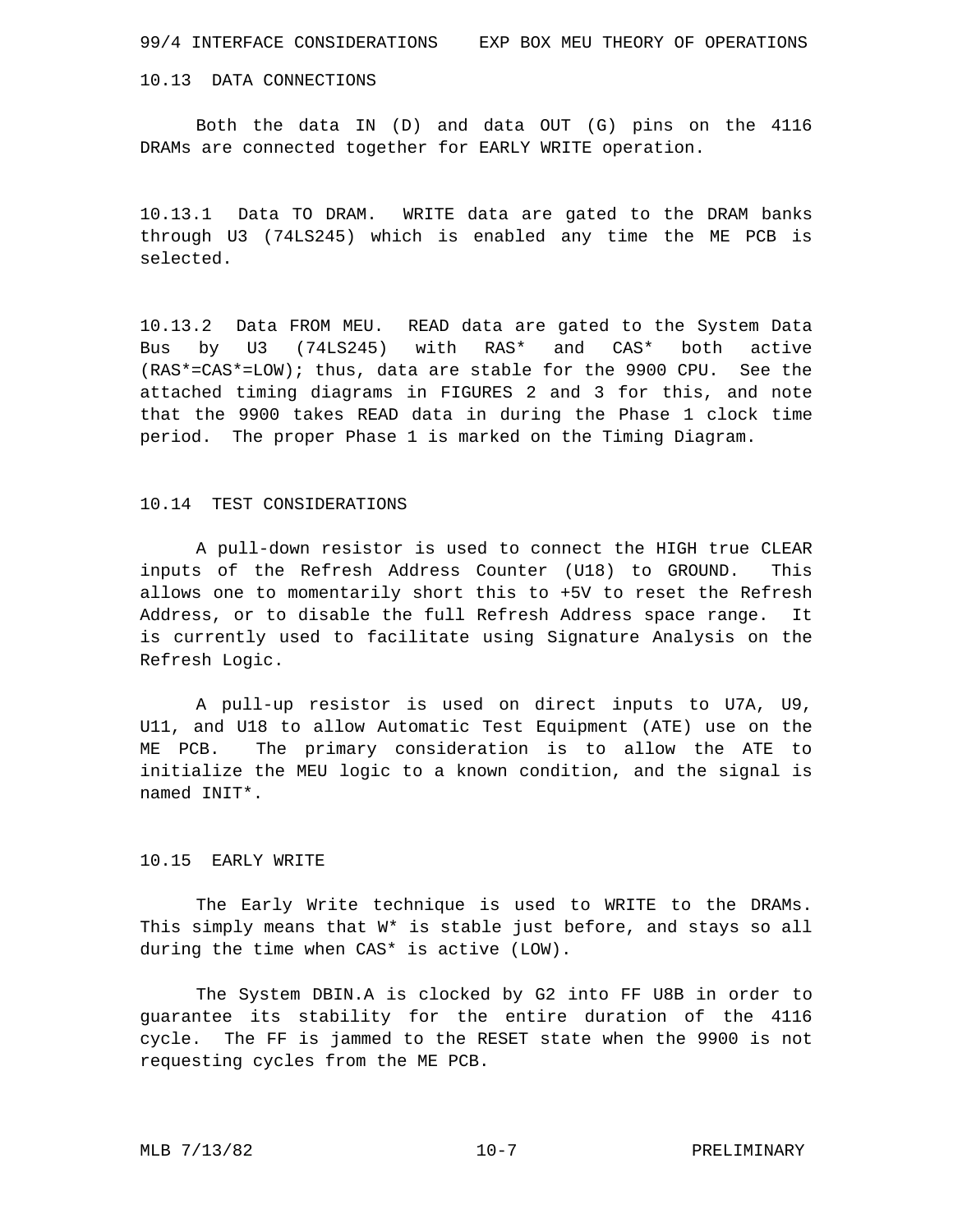### 10.16 MEU OPERATION, GENERAL COMMENTS

This section is included to walk one memory cycle through. FIGURES 2 and 3 are timing diagrams of the system, and note that the CPU requires two bytes for its operation. If the CPU locates its Work Space in the MEU, quite often four bytes will be required, and six bytes will be required for a RTWP instruction. These multiple byte accesses will be "back to back" accesses running the MEU as fast as it will go (1 uS byte cycle times).

### 10.17 MEU IDLE STATE

A state counter made up of two SN74LS109A FFs (U11) is used to control the 4116 DRAMs. FF U9A is used to detect when the CPU is requesting ME PCB cycles, and is the control input to the state counter.

CAS is derived asynchronously after the address MUX has changed, and is the only case where asynchronous timing is used. There is no possible conflict, as it is timed directly off of an event that must occur before CAS\* itself may occur.

#### 10.18 FIRST CYCLE

The CPU will activate MEMEN\* shortly after the LE of the Phase 2 clock in the Mainframe, and the Address Bus (and DATA Bus, too, if a WRITE operation is to occur) will be stabilized at that time, also. U1 is a PAL12L6 that is used to decode the CPU Address Bus and generate a cycle request if the MEU space is selected (it is also a function of the Burn In signal PCBEN). FF U9A is clocked OFF on the TE of PH3.B (with the PH3.B\*), and the state counter will count from the 00 state (A2A=0 and A2B=0) to the state 01 (A2A=0, A2B=1) on the LE of the next PH3 clock (with PH3.B). U11B forms the signal Q2 that is the root signal of RAS\*, and this signal is applied to the PAL12L6 to generate another RAS0\* or RAS1\* (the synchronized Address bit A1 selects which one). With the exception of the PAL which is found on Sheet 2 of the schematics, the aforementioned logic is found on Sheet 1.

When Q2 goes HIGH, the MUX control FF (U8A) is released from the jammed RESET condition, will be clocked SET with the TE of the same clock pulse that caused the state counter to be clocked to the 01 state. This delay provides more than adequate margin for RAS data hold time. Also, the cycle request sense FF U9A is jammed SET by Q2\* for the duration of the DRAM cycle.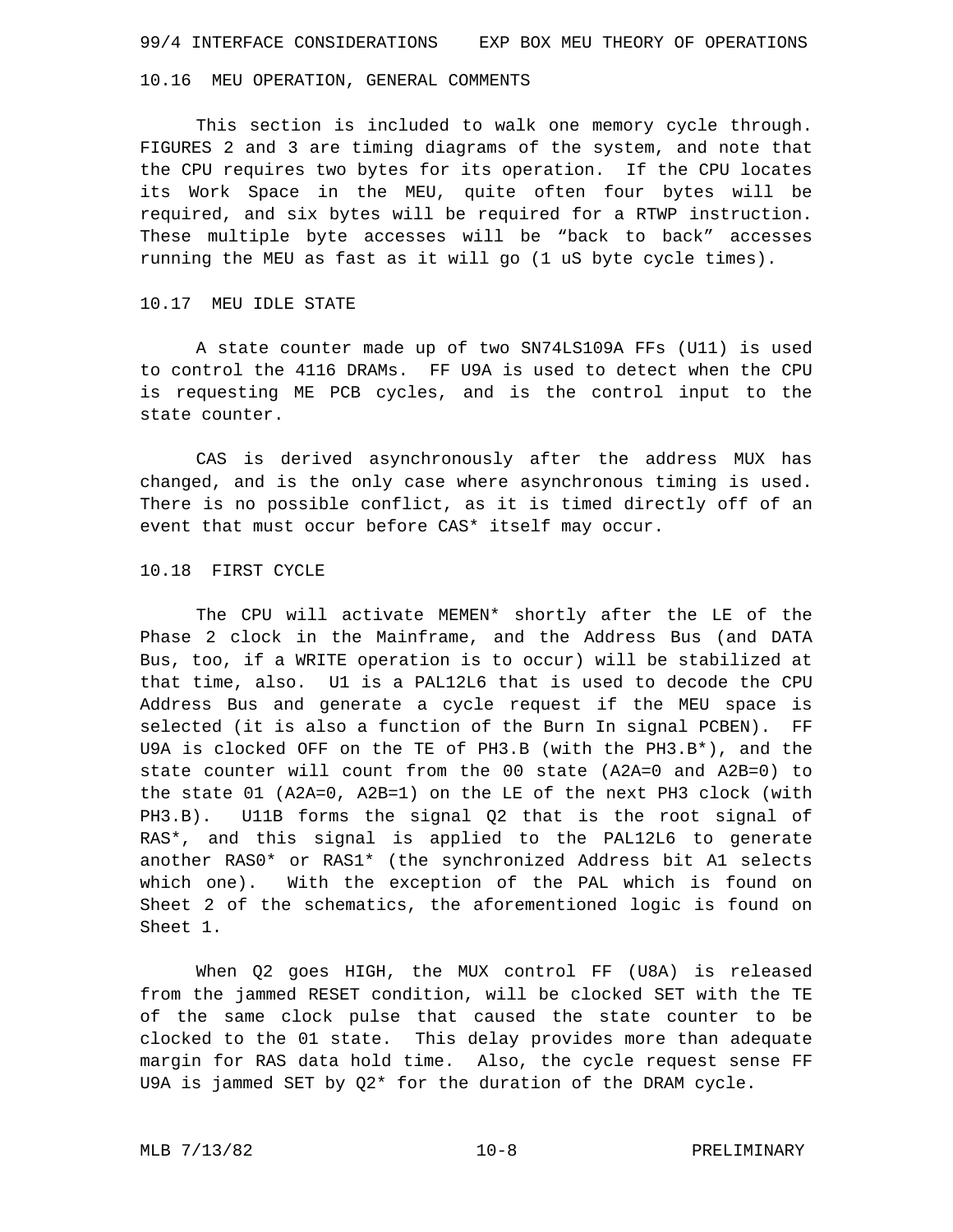When the MUXing action has completed, a "0" will be gated to the Inverter C3E which in turn clocks on FF U7B to generate CAS. This signal then drives the DRAM array through a 27 Ohm resistor. The MUX control FF is also on Sheet 1, and the Address MUX with the CAS FF is on Sheet 3.

At this stage the DRAMs are turned on, and the cycle is initiated. The next PH3 LE will advance the state counter to the 11 state, and since RAS is a function of Q2, it is still LOW, (as is also CAS\*). The 9900 will take data if a READ operation is to occur on the very next CPU PH1 clock, MEMEN\* will return to a HIGH condition if the cycle is complete on the following CPU PH2 clock, and in any case the state counter will count back to the 00 state on the LE of the next PH3 clock pulse.

Once back in the 00 state both the MUX and CAS FFs are jammed RESET, RAS is turned OFF, and the cycle request sense FF U9A is once again able to detect if the CPU is asking (and it may still be) for a memory cycle.

### 10.19 CALCULATED POWER REQUIREMENTS

The total power requirements ignore 3-Terminal Regulator requirements, and the totals are based on a 1/3 duty cycle allocated to Operating, Refresh, and Idle modes of operation.

|     | $+12$ Load |     | +5 Load |     | -5 Load |
|-----|------------|-----|---------|-----|---------|
|     | mA         |     | mA      |     | mA      |
| TYP | MAX        | TYP | MAX     | TYP | MAX     |
|     |            |     |         |     |         |
| 103 | 175        | 319 | 515     | 373 | 2133    |

10.19.1 TTL Power Requirements. TTL currents were based on largest values taken with devices in their "normal" states; i.e., SN74LS245 and Refresh SN74LS241 in the tri-state condition, etc.

|     | +12 Load |     | +5 Load | -5 Load |     |
|-----|----------|-----|---------|---------|-----|
|     | mA       |     | mA      |         | mA  |
| TYP | MAX      | TYP | MAX     | TYP     | MAX |
|     |          |     |         |         |     |
|     |          | 368 | 564     |         |     |

10.19.2 MOS Power Requirements. MOS requirements are based on a 16 chip array, and single chip requirements are listed in the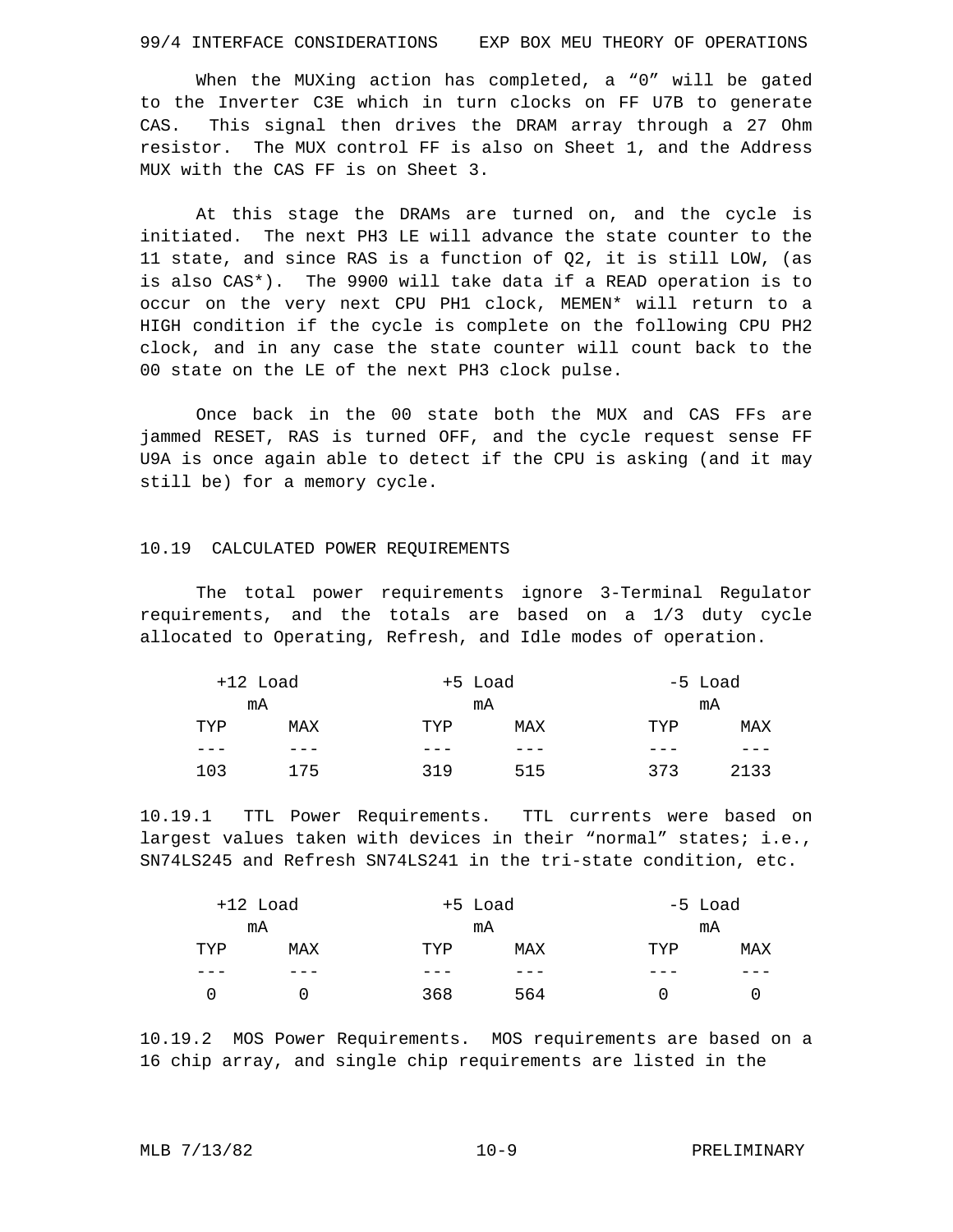following table.

|           | $+12$ Load |     | +5 Load |     | -5 Load |     |
|-----------|------------|-----|---------|-----|---------|-----|
|           |            | mA  | mA      |     | mA      |     |
|           | TYP        | MAX | TYP     | MAX | TYP     | MAX |
|           |            |     |         |     |         |     |
| Operating | 27         | 35  |         | . 1 | 50      | 200 |
| Refresh   | 20         | 27  |         |     | 50      | 200 |
| Stand By  | . 5        | 1.5 |         |     | 10      | 100 |

Further, assuming that the duty cycle will be 1/3 of each column, but for only eight chips (the other eight will be in the Stand By mode), the following array currents are obtained.

| $+12$ Load |     |     | +5 Load |     | -5 Load |
|------------|-----|-----|---------|-----|---------|
|            | mA  |     | mA      |     | mA      |
| TYP        | MAX | TYP | MAX     | TYP | MAX     |
|            |     |     |         |     |         |
| 103        | 175 | -   |         | 373 | 2133    |

10.20 MEASURED POWER REQUIREMENTS

TO BE ADDED WHEN AVAILABLE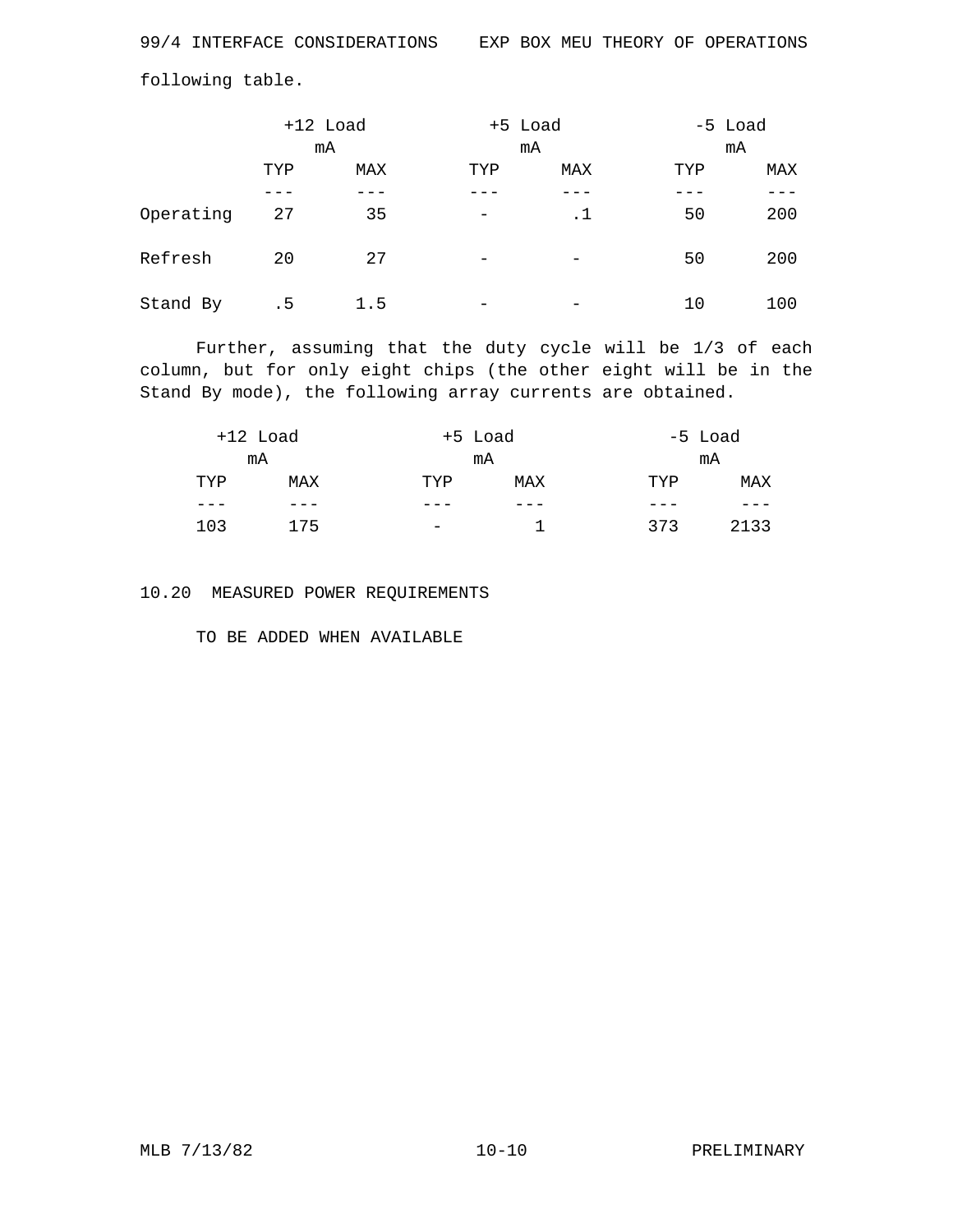10.21 EXP BOX MEU PAL12L6 DEFINITION

- $RAS0 = MQ2*/A01S$ + REFRAS\*/REFADR7
- MESEL = PCBEN\*MEMEN\*AMC\*AMB\*AMA\*/A01\*A02 + PCBEN\*MEMEN\*AMC\*AMB\*AMA\*A00\*A01
- $RAS1* = MQ2*A01S$ + REFRAS\*REFADR7
- $\frac{1}{2}$  ,  $\frac{1}{2}$  ,  $\frac{1}{2}$  ,  $\frac{1}{2}$  ,  $\frac{1}{2}$  ,  $\frac{1}{2}$  ,  $\frac{1}{2}$  ,  $\frac{1}{2}$  $AP02 = A00*A02$
- Spare Output

 $MENENB = /MEMENT$ 

|    | PCBEN             | 11 | REFADR       |
|----|-------------------|----|--------------|
| 2  | AMC               | 12 | REFADR7      |
| 3  | AMB               | 13 | /RAS0        |
| 4  | AMA               | 14 | /MESEL       |
| 5  | A00               | 15 | /RAS1        |
| 6  | A01               | 16 | /AP02        |
| 7  | A02               | 17 | Spare Output |
| 8  | /MEMEN            | 18 | /MEMENB      |
| 9  | MO <sub>2</sub>   | 19 | A01S         |
| 10 | (POWER)<br>GROUND | 20 | VCC (POWER)  |
|    |                   |    |              |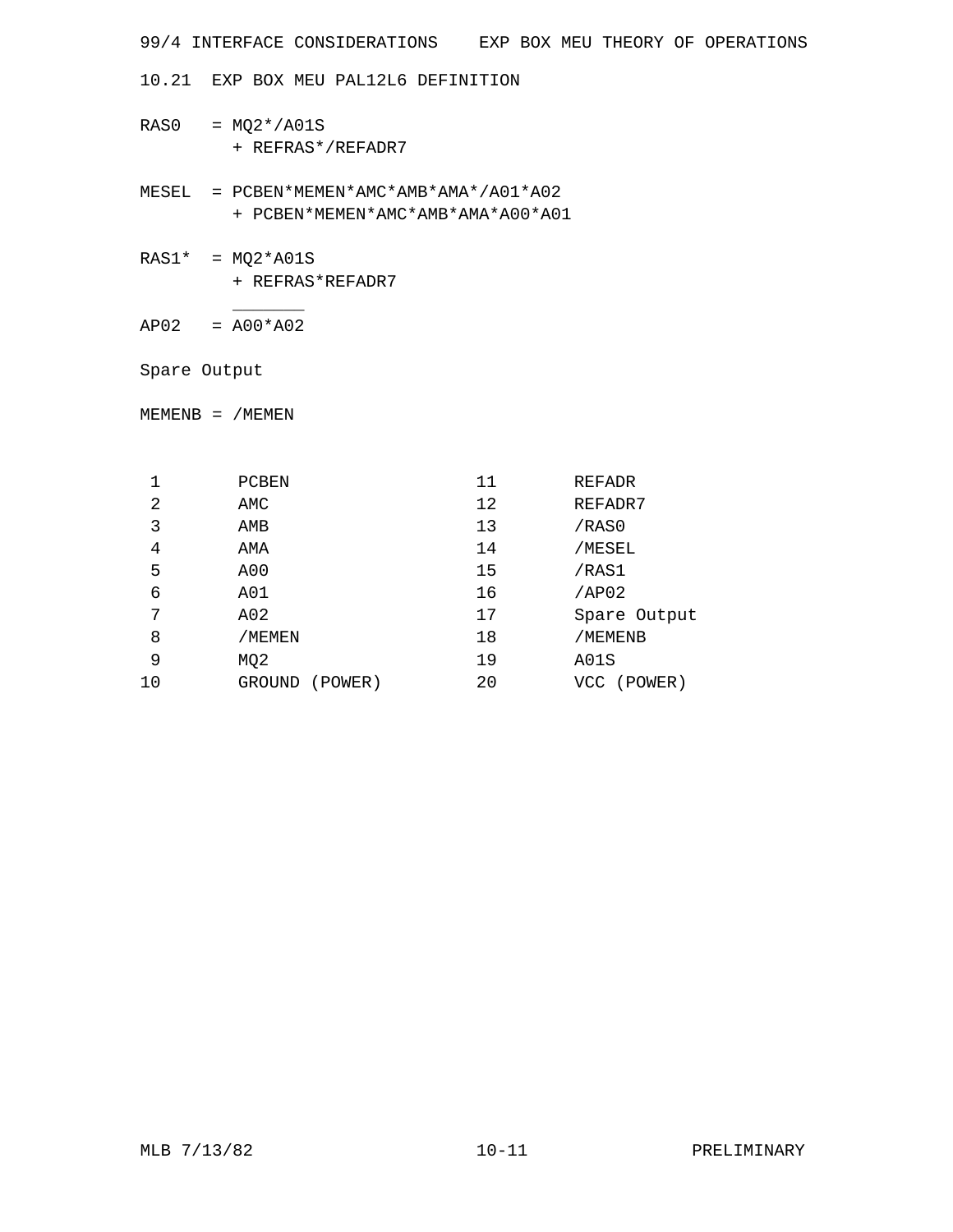# DOUBLE SIDED, SINGLE DENSITY DISK CONTROLLER PCB

SPEC DWG. #0000008

05/05/82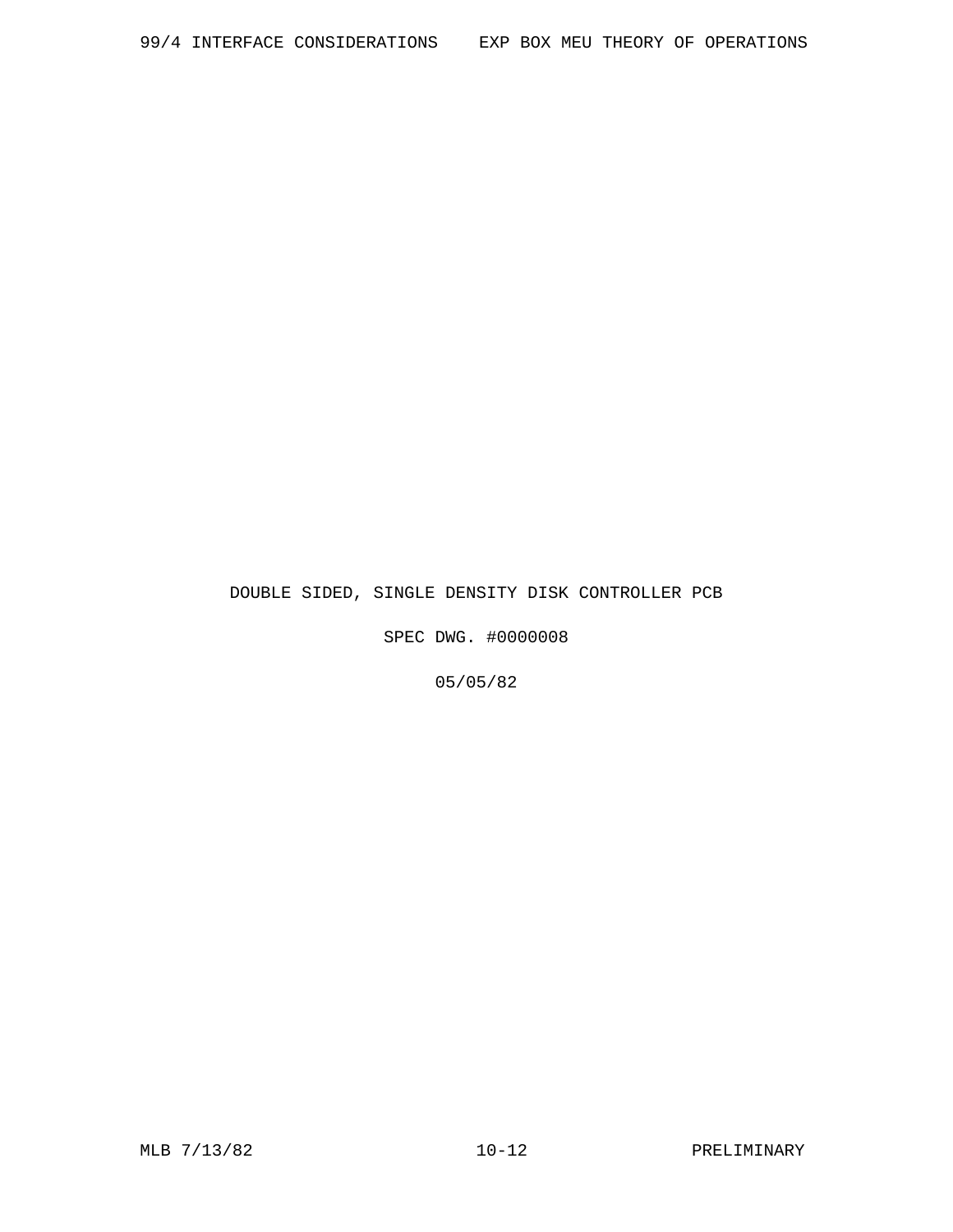UPDATE TRACKS

8/18/81

\* Added paragraph on 99/4A and 99/4B Software incompatibilities.

9/22/81

\* Added CRU sense of Motor ON condition.

\* Started Theory of Operation. 10/07/81

\* Continued Theory of Operation. 01/29/82

\* Changed System I/O definition to Attleboro plug.

\* Added PAL definition.

02/02/82

\* Continued general revision started 1/29/82. 05/05/82

> \* Fixed System Bus Pin screw up for interrupts, and added LCP and LINSP definitions.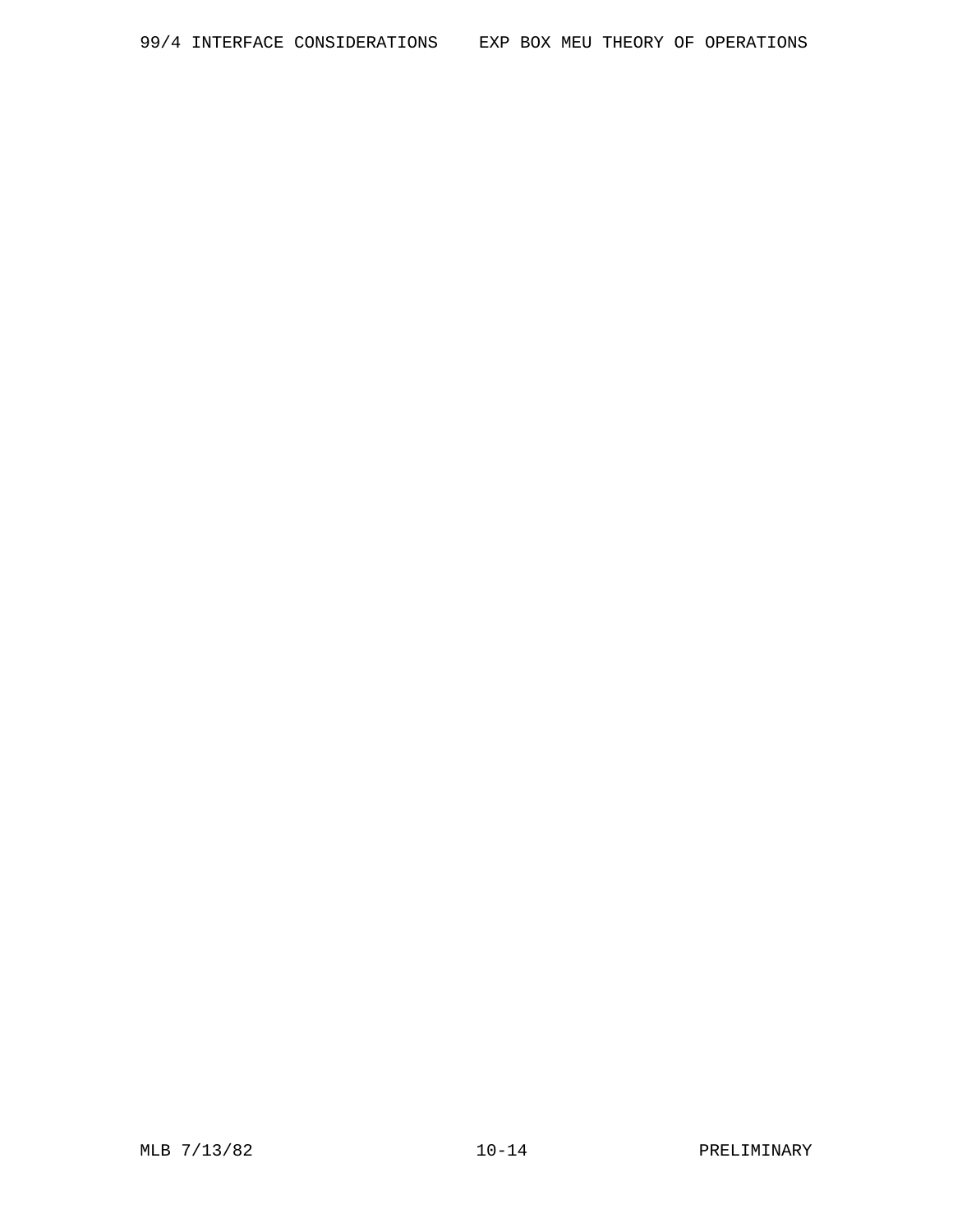#### SECTION 11

### DS/SD DISK CONTROLLER ELECTRICAL SPECIFICATIONS

11.1 DISK CONTROLLER PCB (DOUBLE SIDED, SINGLE DENSITY)

The Disk Controller shall control up to three Double Sided, Single Density, 5 1/4" Mini Floppy disk drives through a Western Digital 1771 chip.

Memory addresses for the Johnny Box are derived by dropping the most significant character.

11.1.1 Intent. The intent of this PCB is to provide equivalency to the existing 99/4 Disk Controller Module while functioning in either the Johnny Box or the 99/4B. Two additional features shall be added in the form of a side select and a "drive connected" sense for each of the three possible drives.

### 11.2 GENERAL

- There shall be no more than one input connected to the System driven Bus. No more than three open collector or tri-state outputs may be connected to drive the System Bus.
- \* Memory/CRU space decodes shall comprehend PLA decoding as a cost reduction path.
- \* Timing considerations for the WD 1771 shall be made such that none are either violated or marginal.
- An adequate number of decoupling capacitors shall be provided for the logic chips. Particular attention shall be paid to MSI and LSI chips.
- \* RFI considerations shall be applied to the Drive I/O port.
- \* All System Bus signals driven by the Disk Controller shall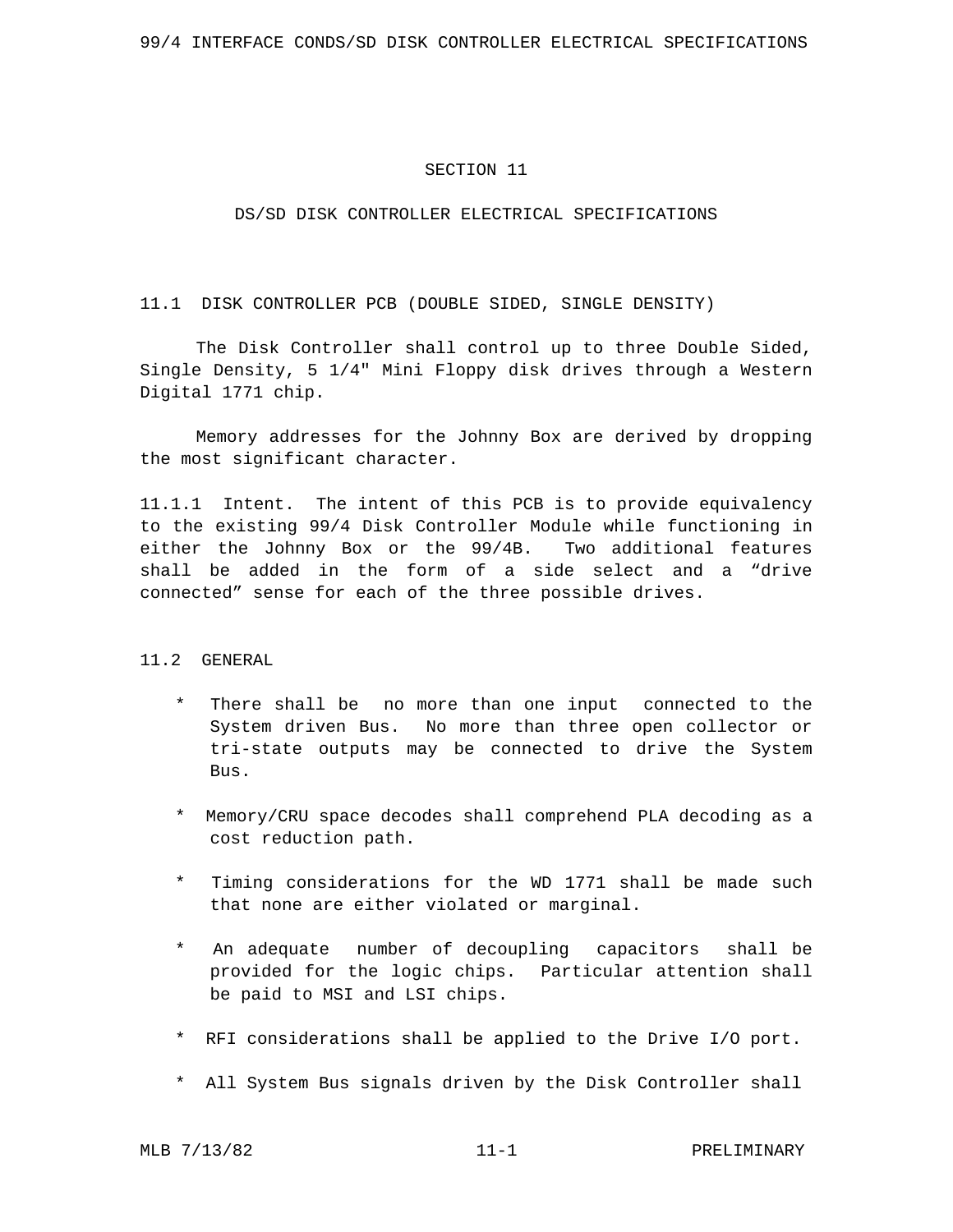# 99/4 INTERFACE CONDS/SD DISK CONTROLLER ELECTRICAL SPECIFICATIONS comply with standard TTL voltage levels.

11.3 KNOWN 99/4A AND 99/4B SOFTWARE INCOMPATIBILITIES

As of 8/18/81 there are no known incompatibilities.

#### 11.4 TESTABILITY

Signature Analysis shall be designed in as the desired method of test, and test specifications shall be written for this PCB after both the design and debug efforts have been completed.

#### 11.5 DESIGN VERIFICATION

System level propagation delays shall be carefully measured on each of the QUAL units and compared against design values. Any negative deviations shall be fully understood, and these shall drive redesign where required.

#### 11.6 DSR ROM

The DSR ROM space decode shall be a function of the 18 System Address lines, MEMEN\*, DBIN, the DSR ROM Page enable, and the signal PCBEN. PCBEN is a HIGH true signal that will be used in the Burn In Racks.

The DSR ROM shall be considered to be an 8Kx8 ROM (or a pair of 4Kx8 ROMs), and shall be connected such that an EPROM(s) can be substituted with no wiring changes. The 1771 shall occupy a trapped area in the top of the DSR ROM space. This area shall be defined by the AND combination of the following Address bits HIGH: AMC, AMB, AMA, A0\*, A1, A2\*, A3, A4, A5, A7, A8, A9, A10, and A11.

The DSR ROM base address shall be at >34000 (>4000 for Johnny Box), and the DSR ROM Page enable shall respond to a CRU base of >0110C (>110C for the Johnny Box).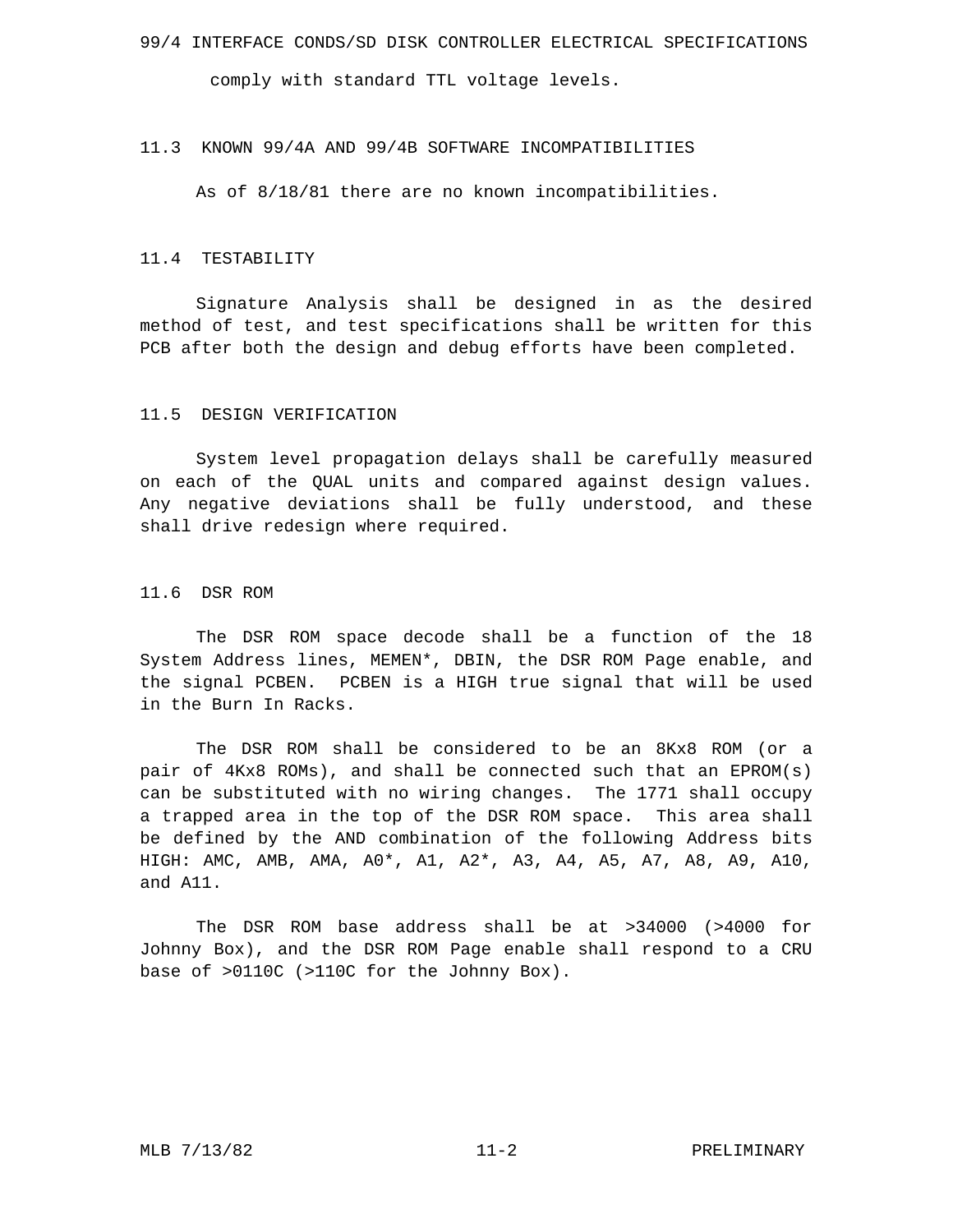# 11.7 CRU DEFINITION

The CRU space shall comprehend 15 System Address lines (the most significant two Address lines being ignored) and the HIGH true signal PCBEN which will be used in the Burn In Racks.

The CRU base address for the Disk Controller PCB shall be at >01100, and System RESET shall reset all output bits to a LOW value (same as SBZ at >01100 instruction).

11.7.1 CRU Output Bit Definitions.

| DISPLACEMENT   | FUNCTION                                   |
|----------------|--------------------------------------------|
|                |                                            |
| 0              | Disk DSR ROM Page Enable, 1=enabled        |
|                | Also used for LED, 0=OFF, 1=ON             |
| $\mathbf{1}$   | Motor keep alive strobe, (pulse formed     |
|                | by a SBO $1$ - SBZ 1 inst combination      |
| $\mathfrak{D}$ | Wait enable for 1771 chip communication    |
|                | 1=enabled                                  |
| 3              | Head Load timing to 1771 chip, 1=load head |
| 4              | Drive #1 Select, 1=selected                |
| 5              | Drive #2 Select, 1=selected                |
| 6              | Drive #3 Select, 1=selected                |
| 7              | Side Select, 0=Normal, 1=Opposite          |
|                |                                            |

11.7.2 CRU Input Bit Definition. The functions to be sensed through the CRU are the "HEAD LOAD" output of the WD 1771 chip, the three "drive connected" sense lines, and the Head Select line. These are detailed in the following table.

| DISPLACEMENT   | FUNCTION                                |
|----------------|-----------------------------------------|
|                |                                         |
| O              | HEAD LOAD output of WD1771 chip         |
|                | "Drive #1 Connected" sense, 0=connected |
| $\mathfrak{D}$ | "Drive #2 Connected" sense, 0=connected |
| 3              | "Drive #3 Connected" sense, 0=connected |
| 4              | Motor ON sense, 0=ON, 1=OFF             |
| 5              | <b>VCC</b>                              |
| 6              | VCC.                                    |
|                | Ground                                  |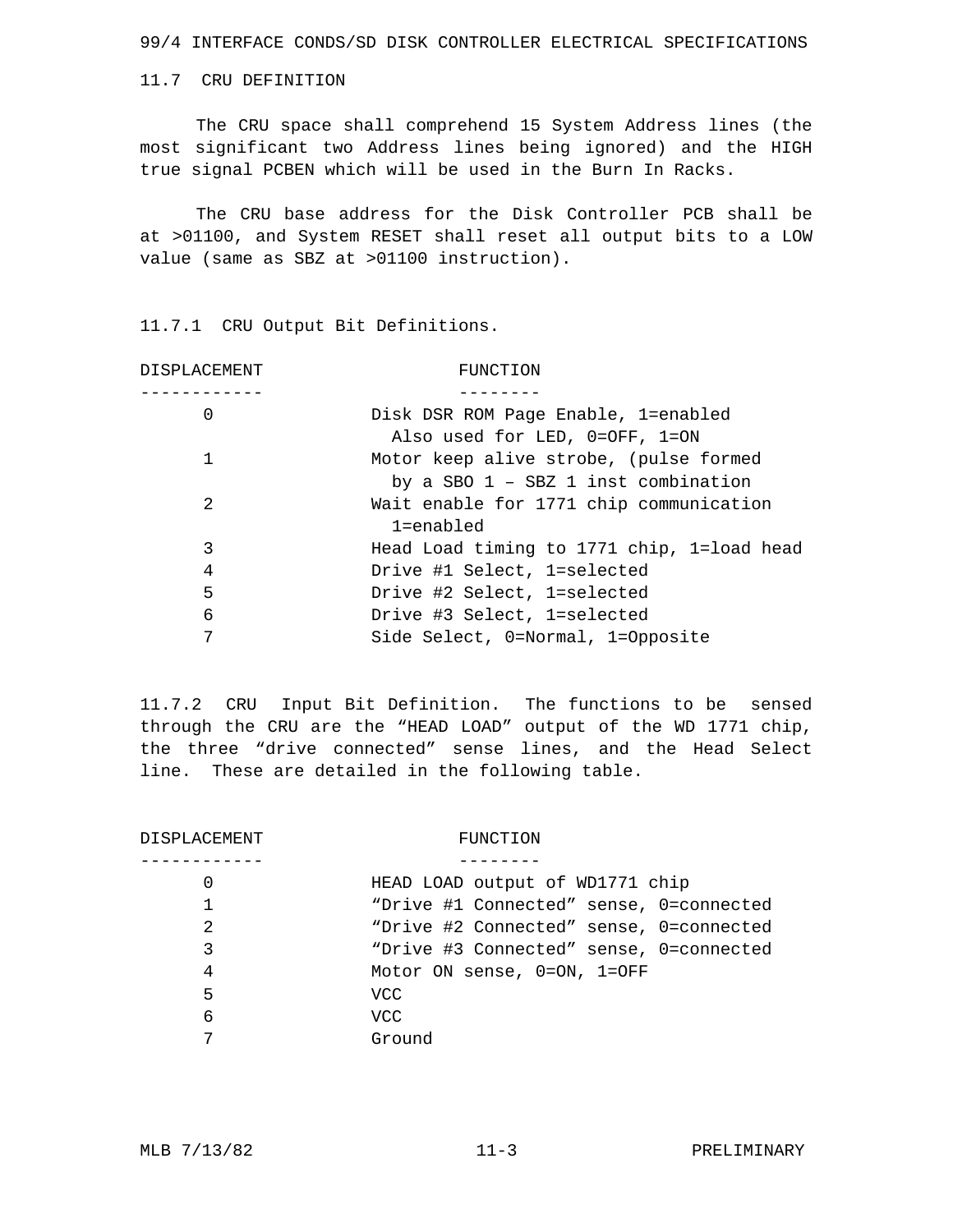# 11.8 SYSTEM INTERFACE FOR WD 1771

Since the 1771 was designed to interface to an 8080 uP, special care shall be exercised in the timing area so as not to violate the required 1771 timing.

#### 11.9 DATA/CLOCK SEPARATOR

An external Data/Clock separator shall be used instead of the 1771 internal separator. One shots shall be avoided if practical as a design goal.

### 11.10 MOTOR DRIVE KEEP ALIVE

A five second keep alive circuit shall control the disk drive motor line. The "keep alive" function shall be realized by pulsing the circuit (SBO/SBZ) from the CRU output.

# 11.11 WD 1771 CRYSTAL OSCILLATOR

A one MHz crystal controlled clock shall be provided for the 1771 chip.

#### 11.12 INTERRUPTS

The Disk Controller PCB shall be connected to interrupt on ILB with an ILSB of bit 0.

#### 11.13 CONNECTORS

There shall be a single 34-pin male PCB connector for external disk drive I/O and a single 34-pin header type connector for the internal drive. If used, the internal drive should be the first possible drive.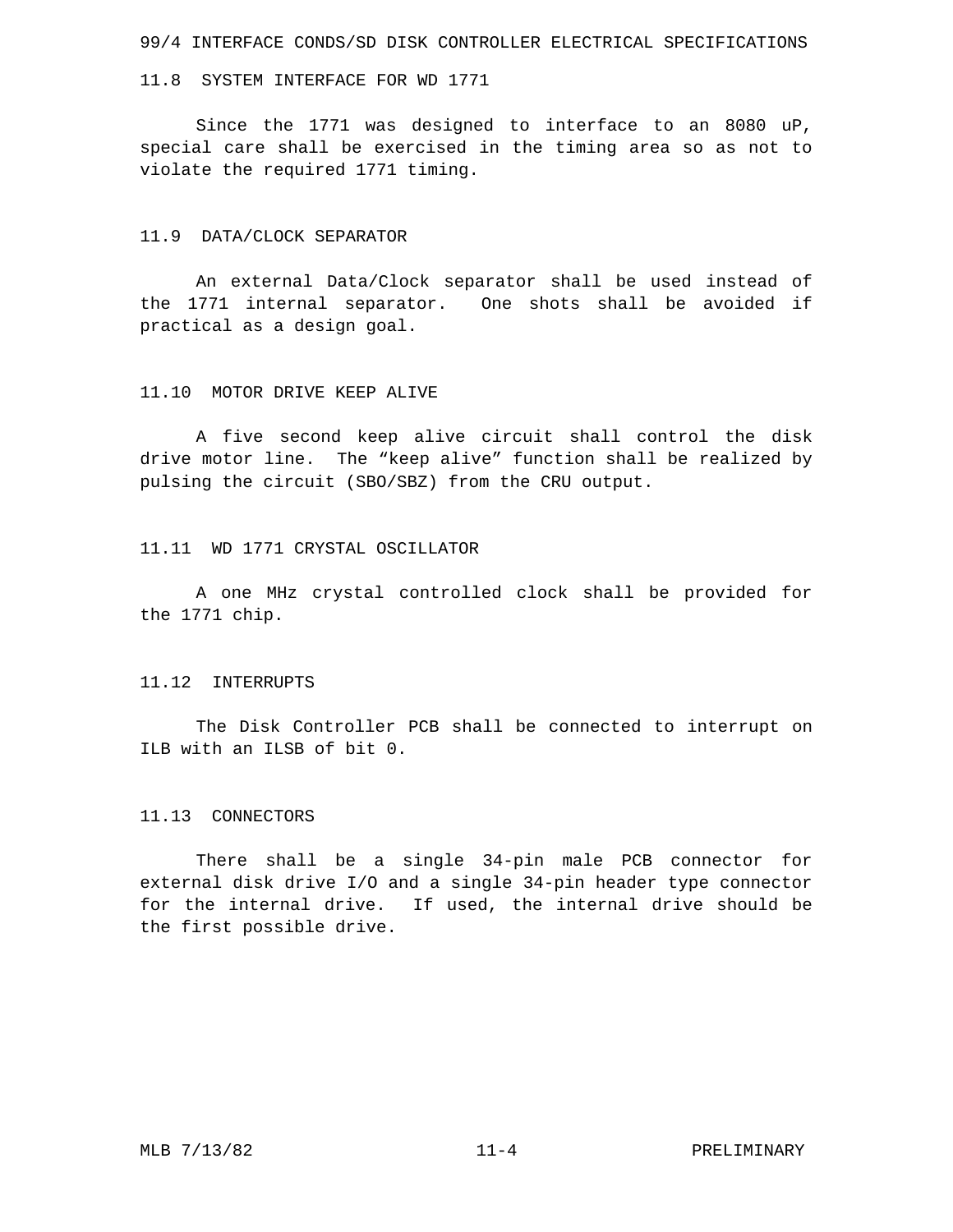### 11.14 I/O CONNECTOR GROUND RETURNS

The odd pin numbers of the 34-pin I/O connectors are all Ground pins. They shall be bussed together into a bus of .125" width or bigger, and run as short as is practical to the Ground pins of the driver chips and then to the receiver chips. This shall be done in order to provide a good Ground return for RFI and other TTL considerations.

### 11.15 RECEIVER PULL-UP RESISTORS

All pull-ups on received I/O lines shall be 1K Ohms with the exception of the DATA line. It shall be pulled up with a 470 Ohm resistor.

#### 11.16 I/O DRIVERS

Driven I/O to the disk drives shall be open collector devices capable of sinking 16 mA minimum.

### 11.17 I/O RFI CONSIDERATIONS

A LC pi filter network shall be used on I/O lines as necessary to provide acceptable RFI levels.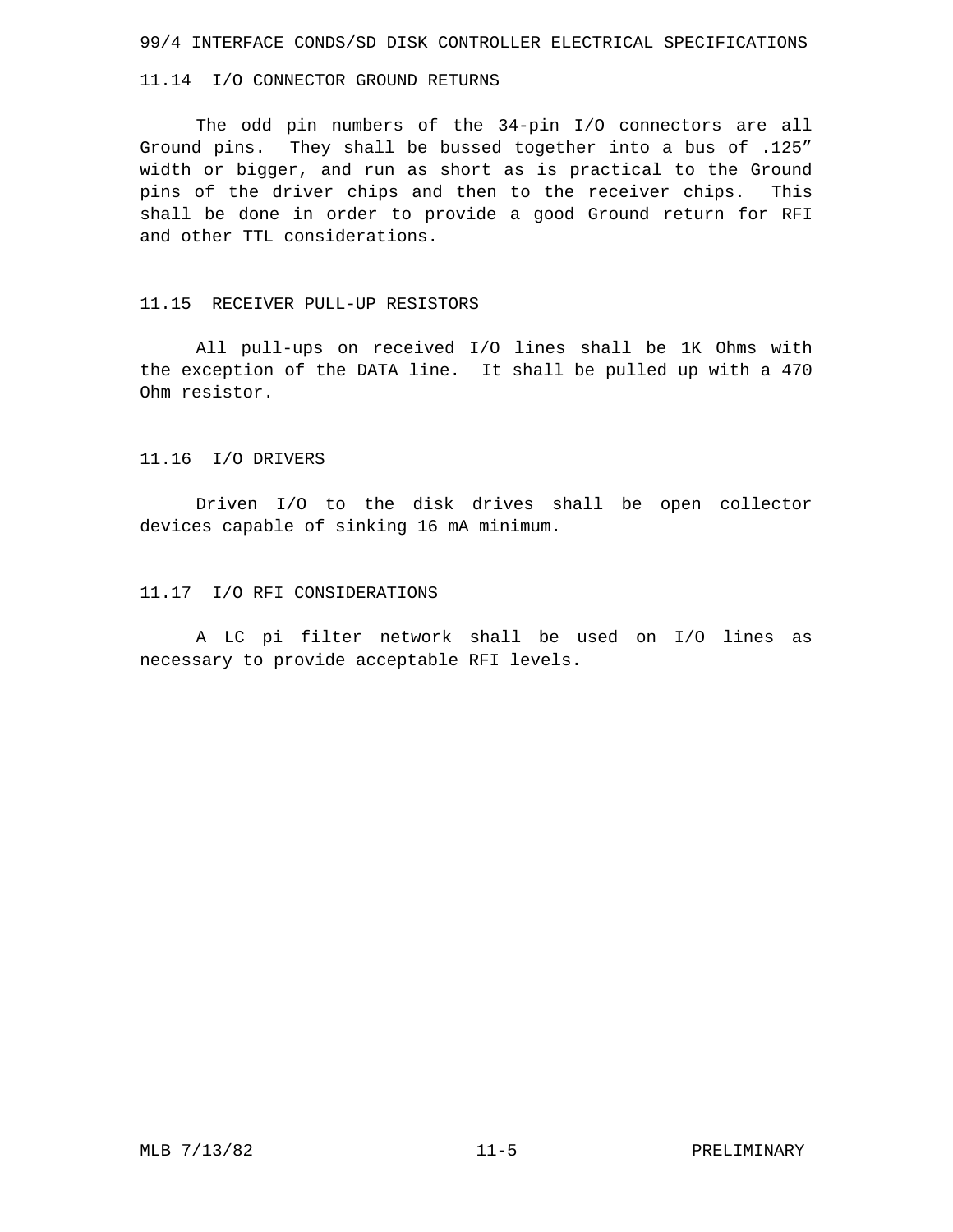11.18 DISK DRIVE I/O PORT DEFINITION, BOTH PORTS

| PIN            | TYPE  | FUNCTION                               |
|----------------|-------|----------------------------------------|
| $- -$          |       |                                        |
| 1              |       | Logic GROUND                           |
| $\overline{2}$ |       | not used                               |
| 3              |       | Logic GROUND                           |
| 4              |       | not used                               |
| 5              |       | Logic GROUND                           |
| 6              |       | not used                               |
| 7              |       | Logic GROUND                           |
| 8              | recve | Index Pulse from Drive, LOW TRUE PULSE |
| 9              |       | Logic GROUND                           |
| 10             | drive | Drive Select #1, LOW=SELECTED          |
| 11             |       | Logic GROUND                           |
| 12             | drive | Drive Select #2, LOW=SELECTED          |
| 13             |       | Logic GROUND                           |
| 14             | drive | Drive Select #3, LOW=SELECTED          |
| 15             |       | Logic GROUND                           |
| 16             | drive | Motor Control, LOW=ON                  |
| 17             |       | Logic GROUND                           |
| 18             | drive | Head Step Direction, LOW=STEP OUT      |
| 19             |       | Logic GROUND                           |
| 20             | drive | Head Step Pulse, LOW TRUE FALSE        |
| 21             |       | Logic GROUND                           |
| 22             | drive | Write Data, LOW=TRUE                   |
| 23             |       | Logic GROUND                           |
| 24             | drive | Write Gate, LOW=WRITE ENABLE           |
| 25             |       | Logic GROUND                           |
| 26             | recve | Track 00, LOW=TRACK 00                 |
| 27             |       | Logic GROUND                           |
| 28             | recve | Write Protect, LOW=PROTECTED           |
| 29             |       | Logic GROUND                           |
| 30             | recve | Read Data, LOW=TRUE                    |
| 31             |       | Logic GROUND                           |
| 32             | drive | Side Select, 0=Opposite, 1=Normal      |
| 33             |       | Logic GROUND                           |
| 34             |       | not used                               |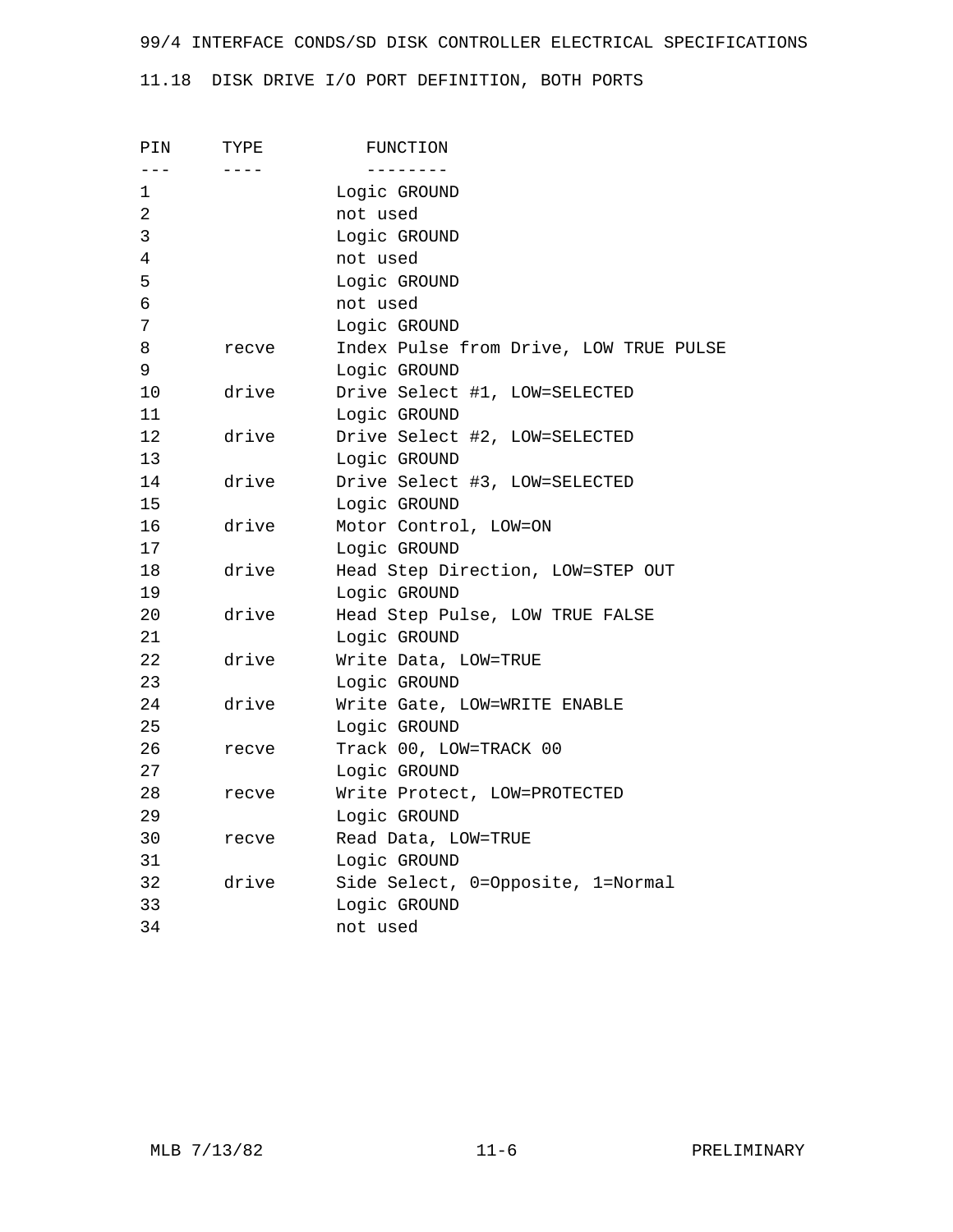# 11.19 SYSTEM BUS PIN DEFINITION

.100" PIN TO PIN SPACING, ATTLEBORO CONNECTOR

| PIN # | MNEMONIC       | FUNCTION                           |
|-------|----------------|------------------------------------|
| 1     |                | +5V 3-T Regulator supply voltage   |
| 2     |                | +5V 3-T Regulator supply voltage   |
| 3     | GND            | Logic Ground                       |
| 4     | READY.A        | System READY                       |
| 5     | GND            | Logic Ground                       |
| 6     | RESET*         | Active LOW System driven RESET     |
| 7     | GND            | Logic Ground                       |
| 8     |                | Not used, SCLK                     |
| 9     |                | Not used, LCP                      |
| 10    |                | Not used, AUDIO                    |
| 11    | RDBEN*         | Active LOW Remote Data Bus Driver  |
|       |                | Enable control line                |
| 12    | PCBEN          | Active HIGH PCB enable for Burn In |
| 13    |                | Not used, HOLD*                    |
| 14    |                | Not used, IAQHDA                   |
| 15    |                | Not used, SENILA*                  |
| 16    | SENILB*        | Active LOW sense Interrupt Level B |
| 17    |                | Not used, INTA*                    |
| 18    | INTB*          | Active LOW Interrupt Level B       |
| 19    | D7             | System DATA Bus, LSB               |
| 20    | GND            | Logic Ground                       |
| 21    | D <sub>5</sub> | System DATA Bus                    |
| 22    | D <sub>6</sub> | System DATA Bus                    |
| 23    | D <sub>3</sub> | System DATA Bus                    |
| 24    | D4             | System DATA Bus                    |
| 25    | D1             | System DATA Bus                    |
| 26    | D <sub>2</sub> | System DATA Bus                    |
| 27    | GND            | Logic Ground                       |
| 28    | D0             | System DATA Bus, MSB               |
| 29    | A14.A          | Address Bit                        |
| 30    | A15/COUT.A     | Address Bit, LSB                   |
| 31    | A12.A          | Address Bit                        |
| 32    | A13.A          | Address Bit                        |
| 33    | A10.A          | Address Bit                        |
| 34    | A11.A          | Address Bit                        |
| 35    | A08.A          | Address Bit                        |
| 36    | A09.A          | Address Bit                        |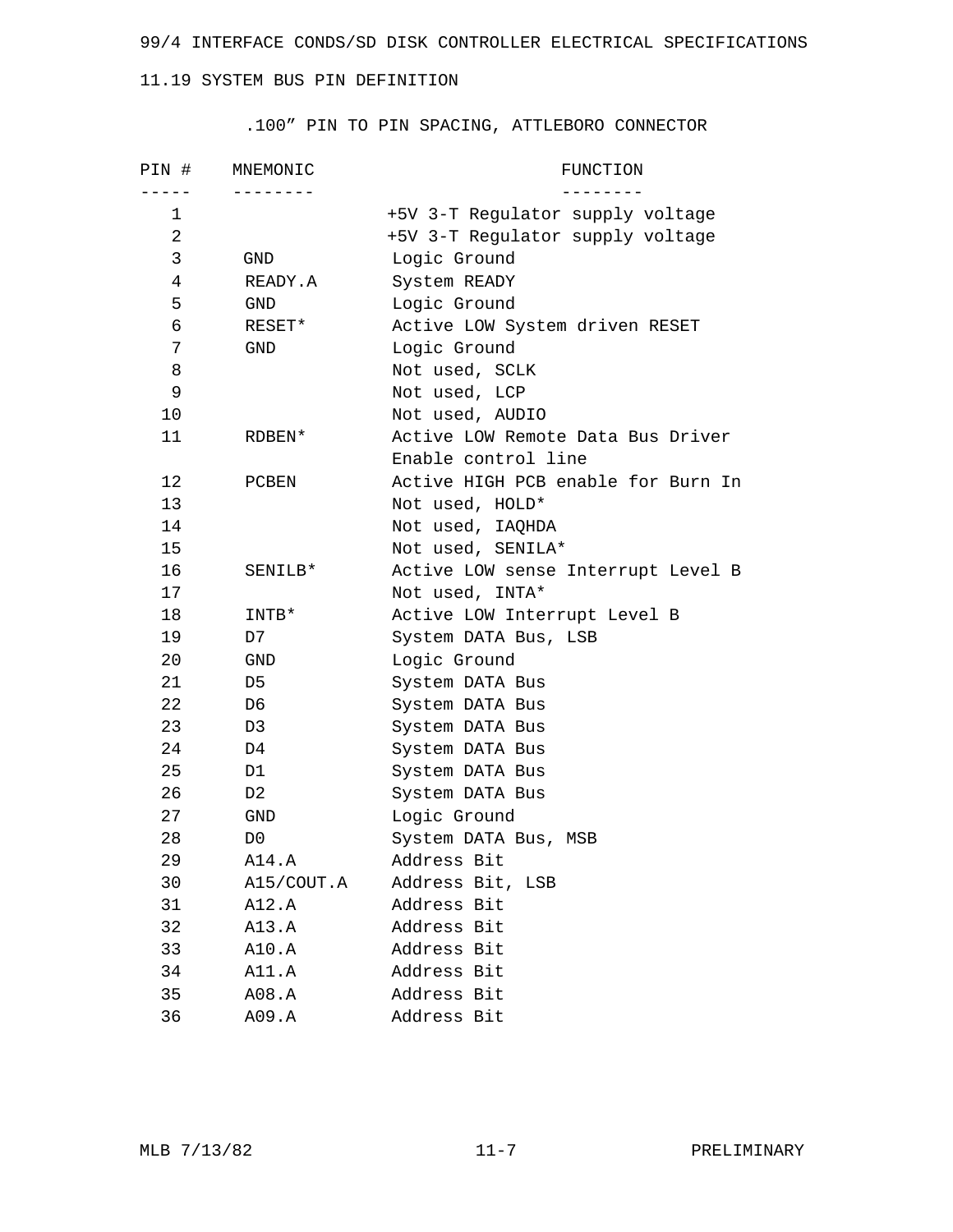PRODUCTION PCB PIN OUTS, CONTINUED

|               | PIN # MNEMONIC | FUNCTION                                 |
|---------------|----------------|------------------------------------------|
|               |                |                                          |
|               | 37 A06.A       | Address Bit                              |
|               | 38 A07.A       | Address Bit                              |
|               | 39 A04.A       | Address Bit                              |
| 40            | A05.A          | Address Bit                              |
| 41            | A02.A          | Address Bit                              |
| 42            | A03.A          | Address Bit                              |
| 43            | A00.A          | Address Bit                              |
| 44            | A01.A          | Address Bit                              |
|               | AMB.A          | Address Bit                              |
| 46 7          | AMA.A          | Address Bit                              |
| 47            | GND            | Logic Ground                             |
| 48            | AMC.A          | Address Bit, MSB                         |
| 49            | GND            | Logic Ground                             |
| 50            | CLKOUT*        | Active LOW CPU Clock                     |
|               |                | 51 CRUCLK.A* Active LOW CRU Output Clock |
| 52            | DBIN.A         | Data bus Dir'tn HIGH is CPU READ         |
| 53 and $\sim$ | GND            | Logic Ground                             |
| 54            | WE.A*          | LOW true CPU Write Enable                |
| 55            | CRUIN          | HIGH true CRU Input data                 |
| 56            | $MEMEN.A*$     | Active LOW memory request                |
| 57            |                | -12V 3-T Regulator supply voltage        |
| 58            |                | -12V 3-T Regulator supply voltage        |
| 59            |                | +12V 3-T Regulator supply voltage        |
| 60            |                | +12V 3-T Regulator supply voltage        |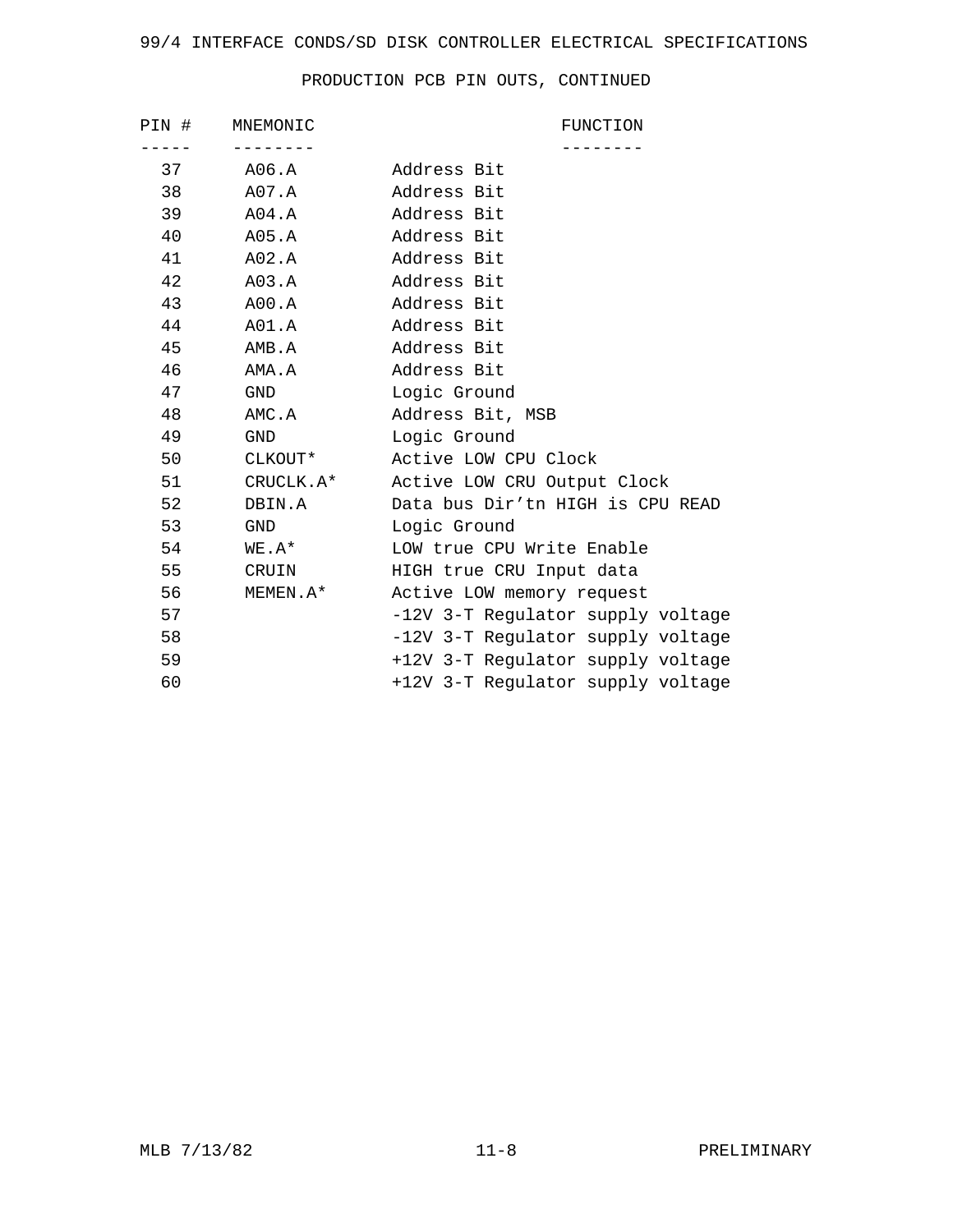#### SECTION 12

#### DISK CONTROLLER THEORY OF OPERATIONS

#### 12.1 PURPOSE

The purpose of these notes is to provide a detailed Theory of Operation to aid in Trouble Shoot and Repair (TS&R). The intent of the Disk Controller PCB is to provide a unit very similar to the existing Disk Controller Module, but with minor enhancements. The date for the JAN CES Show dictated that we do very little development effort. We did add an 8-bit CRU Input port to replace the 1-bit one on the existing DCM, and designed the timing one-shots out of the Data/Clock Separator. We also added simple sense circuits to determine if a drive was connected to the desired drive number (a total of 3 sense circuits), and used the spare CRU Output bit to be a "side select" to allow double sided disks.

### 12.2 AREAS OF INTEREST

There are about 11 major areas of interest on this PCB, and will be covered in detail in the following paragraphs.

12.2.1 PLA and Support Logic. All major System Bus decoding is done in a Programmable Logic Array, and there are five out of the six available outputs used. Additional logic in the form of a 3- AND, an 8-NAND, and a 3-NOR is used to reduce the number of inputs required on the PLA. Additionally, the 8-NAND is used to determine when the upper DSR ROM (it responds starting at >75000) should be disabled, and the WD 1771 chip enabled in its place. This occurs at the top end of the upper DSR ROM space (starts with >75FF0).

The 3-AND gate ANDs the three most significant bits of the System Address Bus together in order to obtain a 3 to 1 PLA input reduction, and is used only for memory address decodes and not for CRU operations.

The 3-NOR gate is used only for CRU decodes and also gives a 3 to 1 PLA input pin reduction.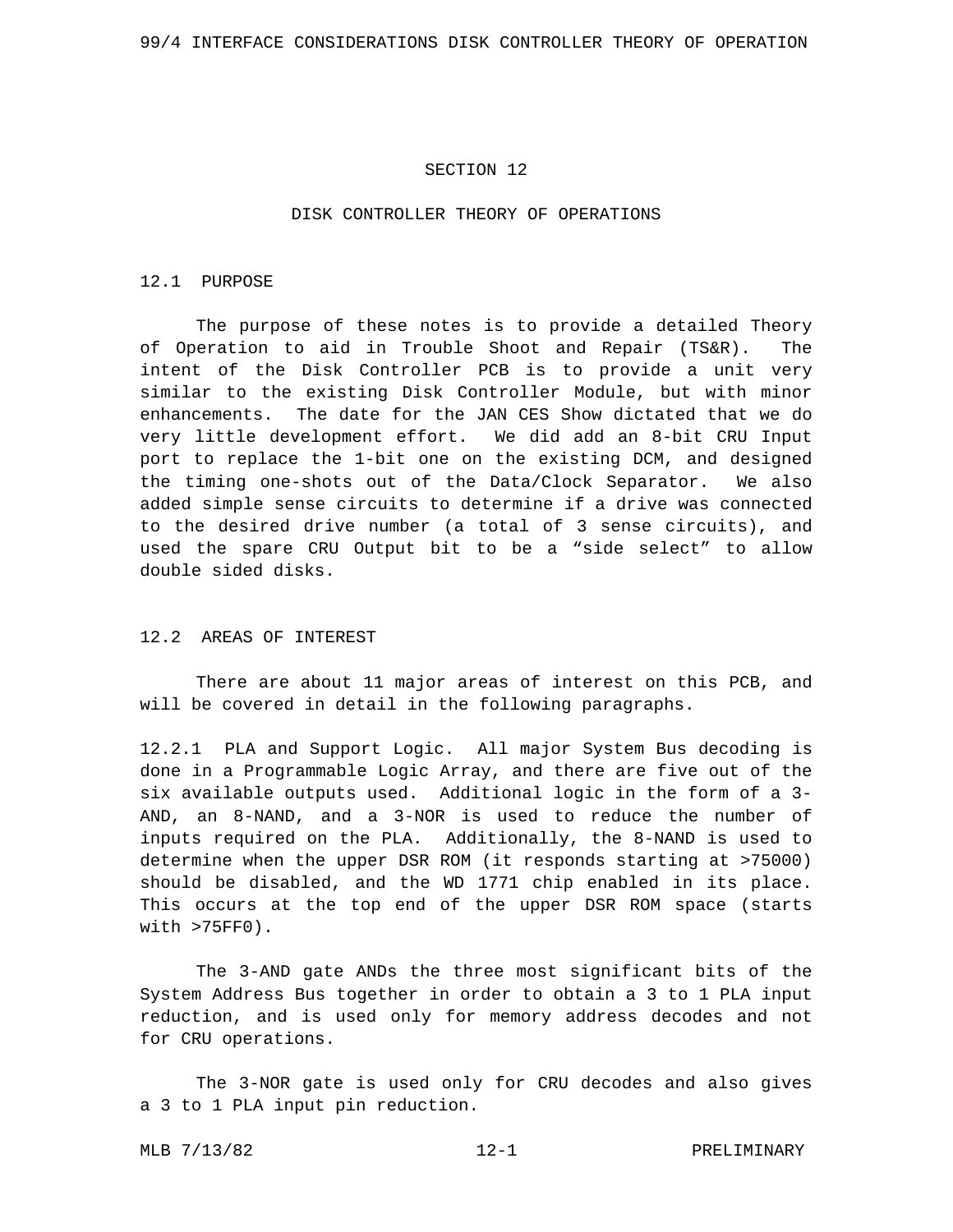12.2.2 WD1771 Disk Controller Chip. The Chip select to the WD1771 chip is driven LOW when the WORD address space is satisfied. One uS later, the Read Enable input will be driven if DBIN is HIGH. If DBIN is LOW, the Write Enable input is driven with WE\* a little longer than 1 uS later than the WD1771 Select. A15/COUT is the gating element in the first case, and both A15/COUT and WE\* are gating elements in the second.

12.2.3 READY Control. The System READY line is manipulated only when data is being Written To or Read From the Disk Drive. This is enabled by a SBO 2 operation, and once done, any access of the WD1771 chip (if the Keep Alive One-shot has not timed out) will cause the System READY line to go LOW until either a Data Request (DRQ) or an Interrupt Request (IRQ) from the WD1771 occurs.

12.2.4 DSR ROMs. Two 4K\*8 DSR ROMs are required for normal operation, but could just as easily have been a single 8Kx8 ROM. Neither of these ROMs can be accessed until the DSR page bit (at >1100) has been turned ON.

12.2.4.1 Low ROM. The Low DSR ROM is based at >4000, and is fully accessable between >4000 and >4FFF.

12.2.4.2 High ROM. The High DSR ROM is based at >5000, and has the upper 16 bytes trapped out (only 4 were needed) for the WD1771 chip.

12.2.4.3 WD1771 Trap. The WD1771 chip was not decoded all of the way down to the last four upper bytes because of the unavailability of two more NAND inputs.

12.2.5 Disk Drive Side Interface. The lines to the Drive are all driven with open collector power drivers, and the lines received from the drive are pulled up and then buffered with Schmidt trigger non-inverting gates. The Pull-up values are 1K Ohms except for the received data which is a 470 Ohm value.

12.2.6 CRU Output. An 8-bit 74LS259 Octal Latch is used for a CRU Output Register, and responds linearly to a CRU address of >1100. There are no spare output lines.

12.2.7 CRU In. A 74LS251 is used to provide an eight line CRU input interface. Two inputs are spares.

MLB  $7/13/82$  12-2 PRELIMINARY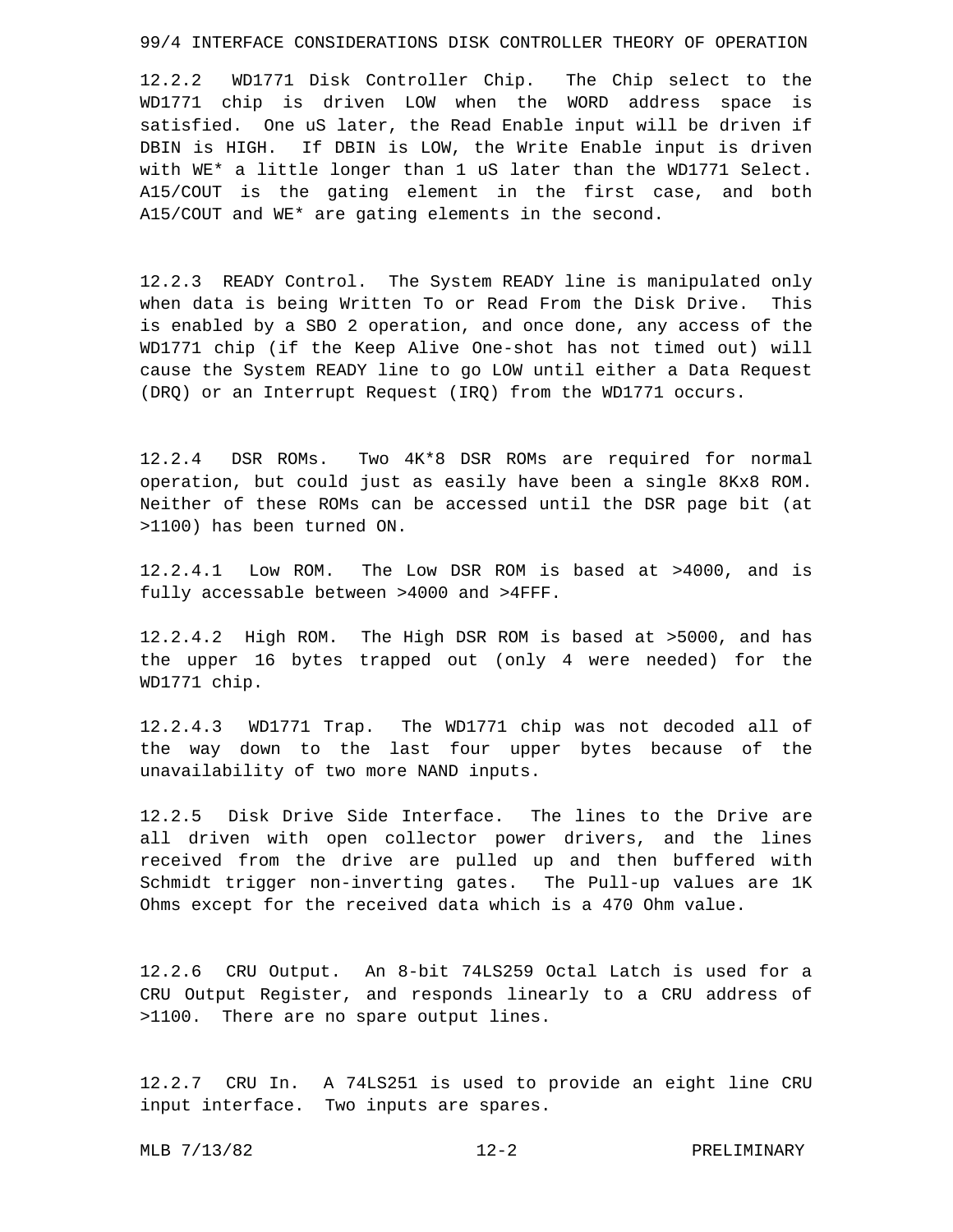12.2.8 Bus Buffers. Bus Buffers are used for all lines received except for RESET.A\* which drives only one unit load. With the exception of CRUIN, all lines to the System Bus are driven with line drivers. CRUIN is LS TTL driven, and the driver was located as close to the I/O pin as was practical.

12.2.9 Interrupts. The Disk Controller PCB interrupts on Level B, and is sensed on Data Bit 0.

12.2.10 Master Oscillator. An eight MHz Crystal controlled oscillator is used as a master oscillator and then divided by 8 to feed the WD1771 chip. The fundamental frequency was chosen to obtain a smaller crystal can size.

ATE provisions have been included to isolate the oscillator from the WD1771, and drive the WD1771 from a remote oscillator.

12.2.11 Data-Clock Separator. The fundamental purpose of the Data-Clock Separator is to separate the raw data stream from the Disk Drive into CLOCK pulses and DATA pulses. In accomplishing this function it must shape the raw data pulse width for the WD1771 chip, compensate for missing clock pulses, and resync to look for CLOCK pulses if too many DATA pulses occur (4) with no CLOCK pulses in between. Up to 3 missing CLOCK pulses can normally occur, thus some compensation for raw data stream switching is required.

The data rate for the Mini-Floppy Drive is 125KHz with FM DATA/CLOCK encoding, and this yields a CLOCK period of 8 uS. A 4 uS time displacement occurs between the leading edge (LE) of the CLOCK and the LE of the DATA pulse if one occurs.

12.2.11.1 Steering Logic. The steering logic consists of a SN74LS00 2-NAND gate that is connected to steer the Disk Data either to the WD1771 Clock or Data input. Gating is done such that the full pulse width must occur before it is possible to change from the clock output to the data output or vice versa. The logic is enabled by a One-shot that shapes the raw data from the drive to an approximate 500 nS pulse width for the WD1771 chip. Steering is accomplished with the control signal "STEER". The control signal "STEER" is a "0" for the DATA path and a "1" for the CLOCK path.

12.2.11.2 Switching Logic. The purpose of the Switching Logic is to provide the control signal "STEER" to the 00 NAND gates in the Steering Logic. Raw disk data is steered to the data output if a clock output has occurred within the last 6 uS or if less

MLB  $7/13/82$  12-3 PRELIMINARY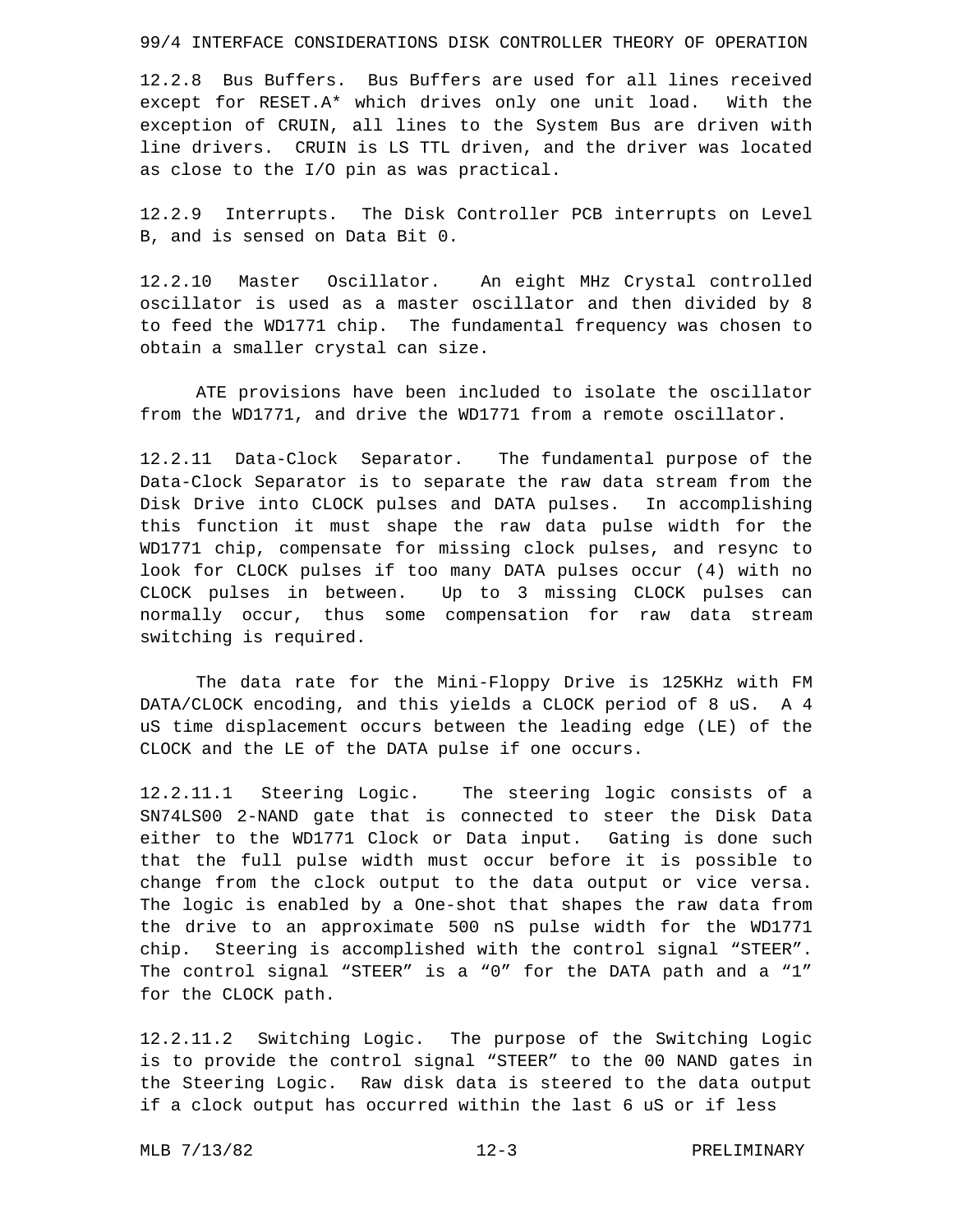than four data outputs have occurred with no clock in between.

This logic is built around several 2-NAND gates, and a Oneshot that is timed for 6 uS clock.

12.2.11.3 Missing Clock Compensation. Up to 3 missing CLOCK pulses will occur normally in the generation of the address mark, etc., in the header area preceding the actual data. Steering must be generated to switch over to the DATA path even though no CLOCK occurred to cause the switching to begin with. There will always be a DATA pulse (by definition) just prior to (4 uS) the missing clock. That DATA pulse is detected, and a pseudo CLOCK is later generated and fed to the switching logic (only) just as a separated CLOCK pulse normally is. This pseudo clock is inhibited if a normal CLOCK occurs, but would cause no ill effects if it were permitted. The pseudo clock is not fed to the CLOCK pulse path to the WD1771 chip.

If 4 CLOCK pulses are missing, the Missing Clock Compensation is inhibited, and the Switching Logic is set up to steer the very next raw data pulse to the CLOCK pulse line. A second One-shot timed for 5.4 uS and a DFF comprise this logic.

12.2.11.4 Missing Clock Counter. Still another missing clock function is required in the form of a Missing Clock Counter. This is for resynchronizing purposes if the separator accidentally sync's to DATA rather than CLOCK pulses in the raw data stream. This incorrect sync can be caused by the "write splice" area between the header information and the data information, or in the area between sectors.

The Missing Clock Counter is INCREMENTED by separated DATA pulses and RESET by separated CLOCK pulses. If no separated CLOCK pulses occur between four separated DATA pulses, the counter "0" output is used to inhibit the Missing Clock Compensator from providing the pseudo CLOCK pulse to the Switching Logic. Three DFFs are used to count the steered raw data pulses to the Data output.

12.3 DSSD DISK PAL12L6

LOROM = V1\*/A00\*A01\*/A02\*/A03\*DSKPG\*MEMEN\*PCBEN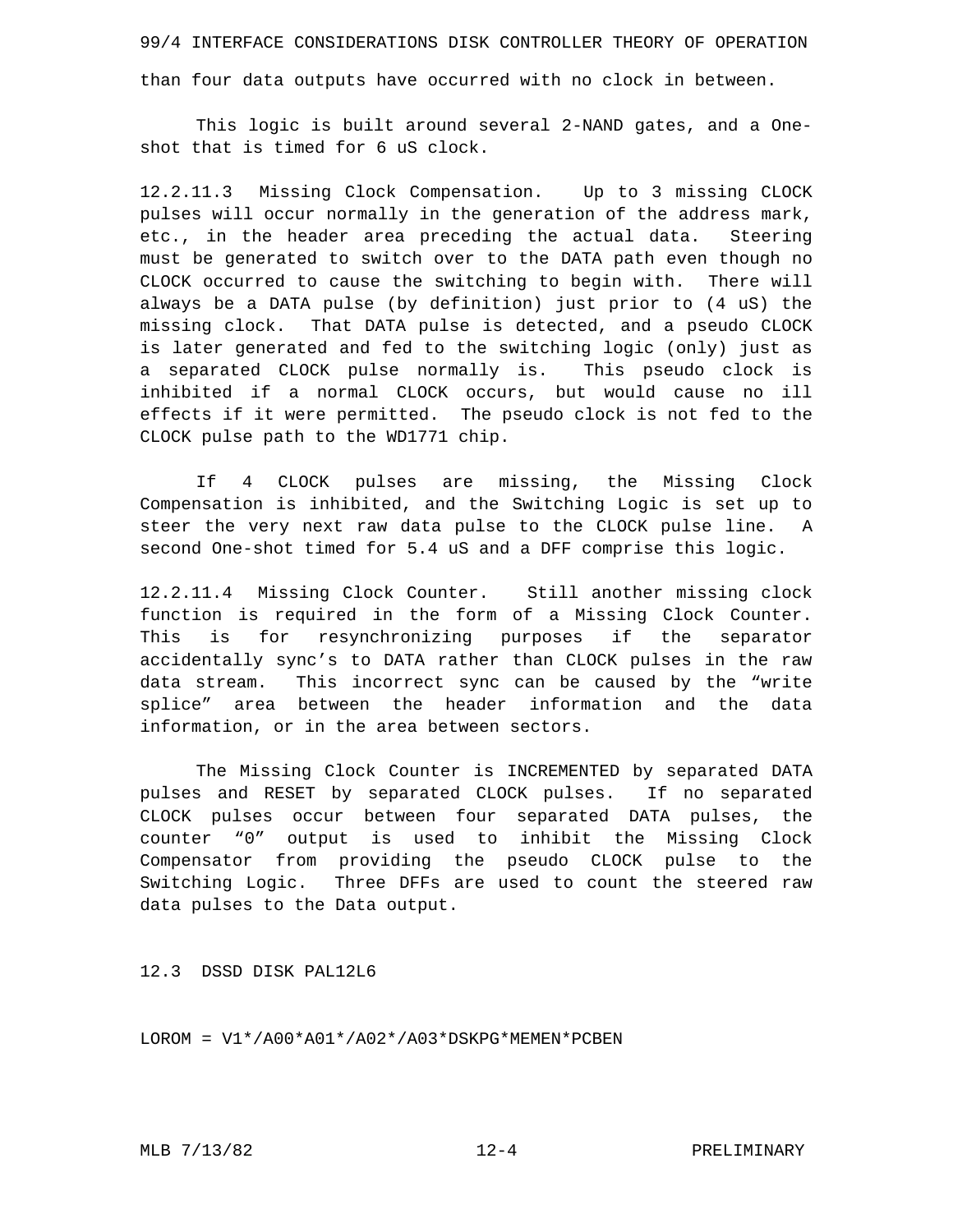```
99/4 INTERFACE CONSIDERATIONS DISK CONTROLLER THEORY OF OPERATION
```
HIROM = V1\*/A00\*A01\*/A02\*A03\*V3\*DSKPG\*MEMEN\*PCBEN

BDRVR = V1\*/A00\*A01\*/A02\*DSKPG\*MEMEN\*PCBEN

 $WDEN = V1*/A00*A01*/A02*A03*/V3*DSKPG*MEMEN*PCBEN$ 

CRU =  $/AO0*/AO1*/AO2*AO3*AO7*V2*MEMEN*PCBEN$ 

Spare Output

|    | V1                | 11 | VCC (LOGIC)    |
|----|-------------------|----|----------------|
| 2  | A00               | 12 | V <sub>2</sub> |
| 3  | A01               | 13 | /LOROM         |
| 4  | A02               | 14 | /HIROM         |
| 5  | A03               | 15 | /BDRVR         |
| 6  | <b>DSKPG</b>      | 16 | /WDEN          |
| 7  | A07               | 17 | /CRU           |
| 8  | /MEMEN            | 18 | Spare Output   |
| 9  | <b>PCBEN</b>      | 19 | V <sub>3</sub> |
| 10 | (POWER)<br>GROUND | 20 | VCC (POWER)    |
|    |                   |    |                |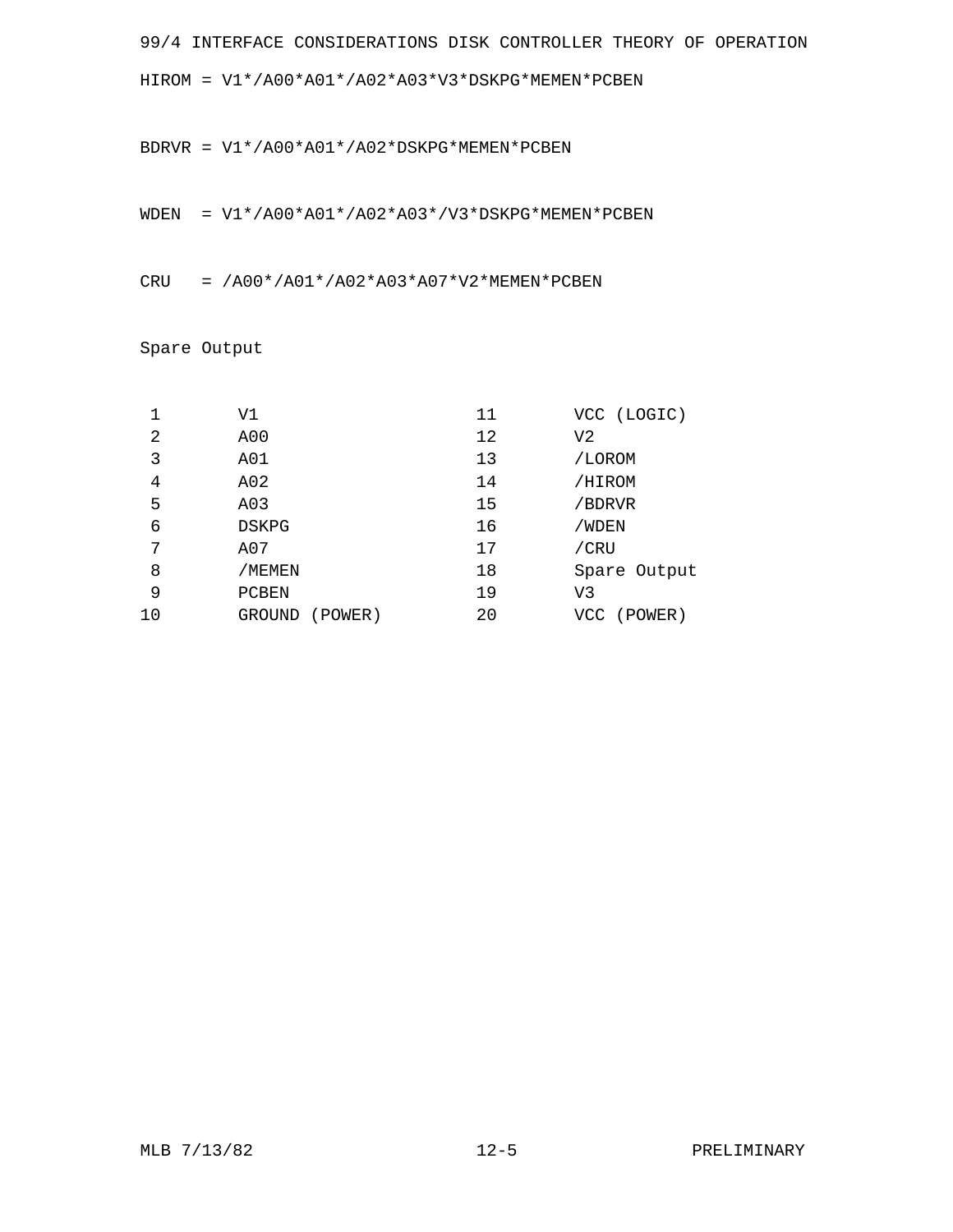# 12.4 MNEMONIC DEFINITIONS

| MNEMONIC   |                  | DEFINITION                                    |  |  |  |
|------------|------------------|-----------------------------------------------|--|--|--|
| AMC.A      |                  | System 19-bit Address Bus MSB                 |  |  |  |
| AMB.A      |                  | System 19-bit Address Bus                     |  |  |  |
| AMA.A      |                  | System 19-bit Address Bus                     |  |  |  |
| A00.A      |                  | System 19-bit Address Bus                     |  |  |  |
| A01.A      |                  | System 19-bit Address Bus                     |  |  |  |
| A02.A      |                  | System 19-bit Address Bus                     |  |  |  |
| A03.A      |                  | System 19-bit Address Bus                     |  |  |  |
| A04.A      |                  | System 19-bit Address Bus                     |  |  |  |
| A05.A      |                  | System 19-bit Address Bus                     |  |  |  |
| A06.A      |                  | System 19-bit Address Bus                     |  |  |  |
| A07.A      |                  | System 19-bit Address Bus                     |  |  |  |
| A08.A      |                  | System 19-bit Address Bus                     |  |  |  |
| A09.A      |                  | System 19-bit Address Bus                     |  |  |  |
| A10.A      |                  | System 19-bit Address Bus                     |  |  |  |
| A11.A      |                  | System 19-bit Address Bus                     |  |  |  |
| A12.A      |                  | System 19-bit Address Bus                     |  |  |  |
| A13.A      |                  | System 19-bit Address Bus                     |  |  |  |
| A14.A      |                  | System 19-bit Address Bus                     |  |  |  |
| A15/COUT.A | CRU Output Data. | System combination 19-bit Address Bus LSB and |  |  |  |
| AMC.B      |                  | Buffered 19-bit Address Bus MSB               |  |  |  |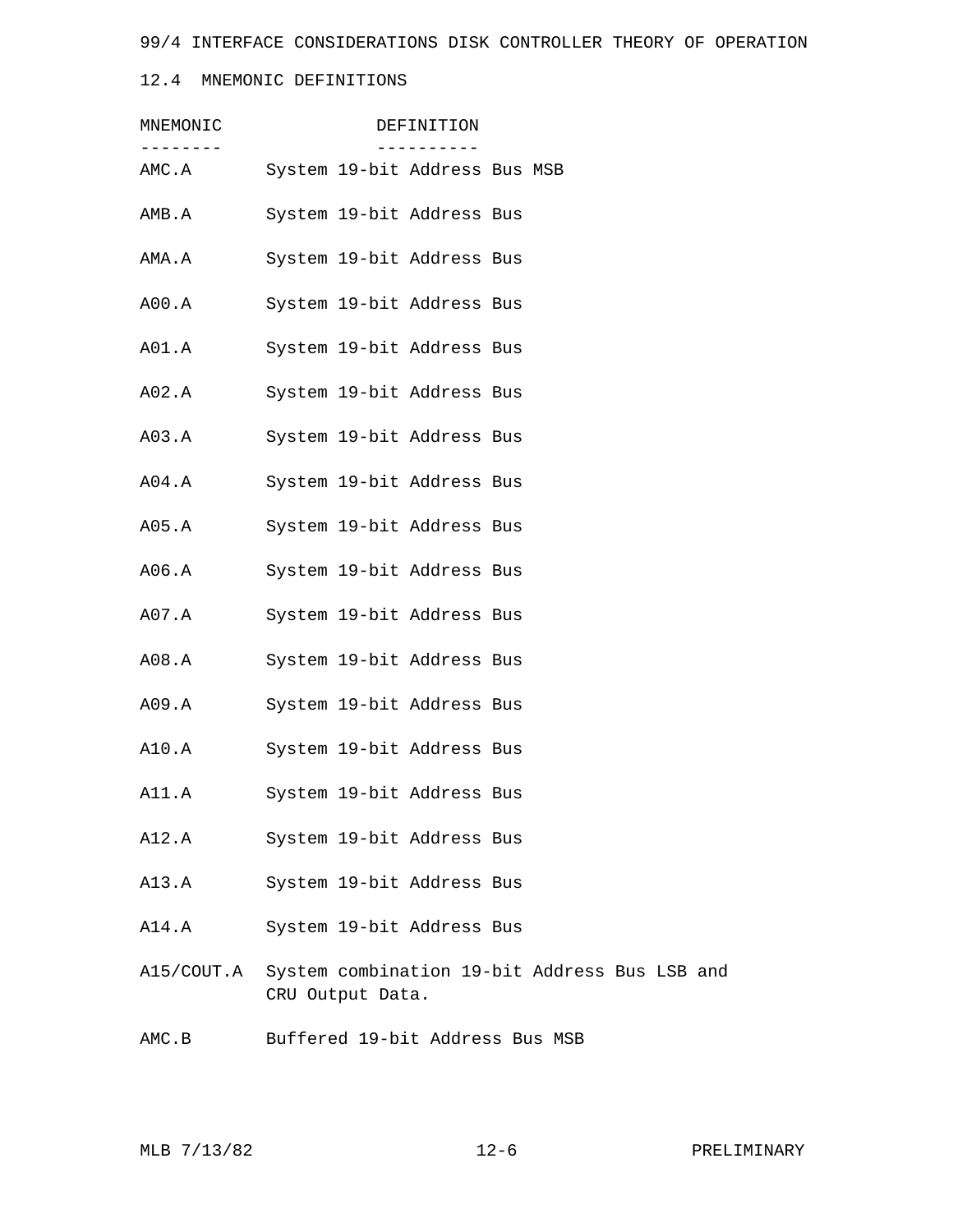| MNEMONIC  | DEFINITION                                                                        |
|-----------|-----------------------------------------------------------------------------------|
|           | AMB.B Buffered 19-bit Address Bus                                                 |
|           | AMA.B Buffered 19-bit Address Bus                                                 |
| A00.B     | Buffered 19-bit Address Bus                                                       |
|           | A01.B Buffered 19-bit Address Bus                                                 |
| A02.B     | Buffered 19-bit Address Bus                                                       |
|           | A03.B Buffered 19-bit Address Bus                                                 |
|           | A04.B Buffered 19-bit Address Bus                                                 |
| A05.B     | Buffered 19-bit Address Bus                                                       |
|           | A06.B Buffered 19-bit Address Bus                                                 |
| A07.B     | Buffered 19-bit Address Bus                                                       |
| A08.B     | Buffered 19-bit Address Bus                                                       |
| A09.B     | Buffered 19-bit Address Bus                                                       |
|           | A10.B Buffered 19-bit Address Bus                                                 |
| A11.B     | Buffered 19-bit Address Bus                                                       |
| A12.B     | Buffered 19-bit Address Bus                                                       |
| A13.B     | Buffered 19-bit Address Bus                                                       |
| A14.B     | Buffered 19-bit Address Bus                                                       |
|           | A15/COUT.B Buffered combination 19-bit Address Bus LSB<br>and CRU Output Data.    |
| BDRVR*    | Active LOW enable for the Data Bus Bidirectional Bus<br>Driver Chip (SN74LS245).  |
| CLK       | Separated clock to WD1771 chip.                                                   |
| CLKOUT.A* | Bus level System Clock. For 99/4A based systems it<br>is the 3 MHz Phase 3 clock. |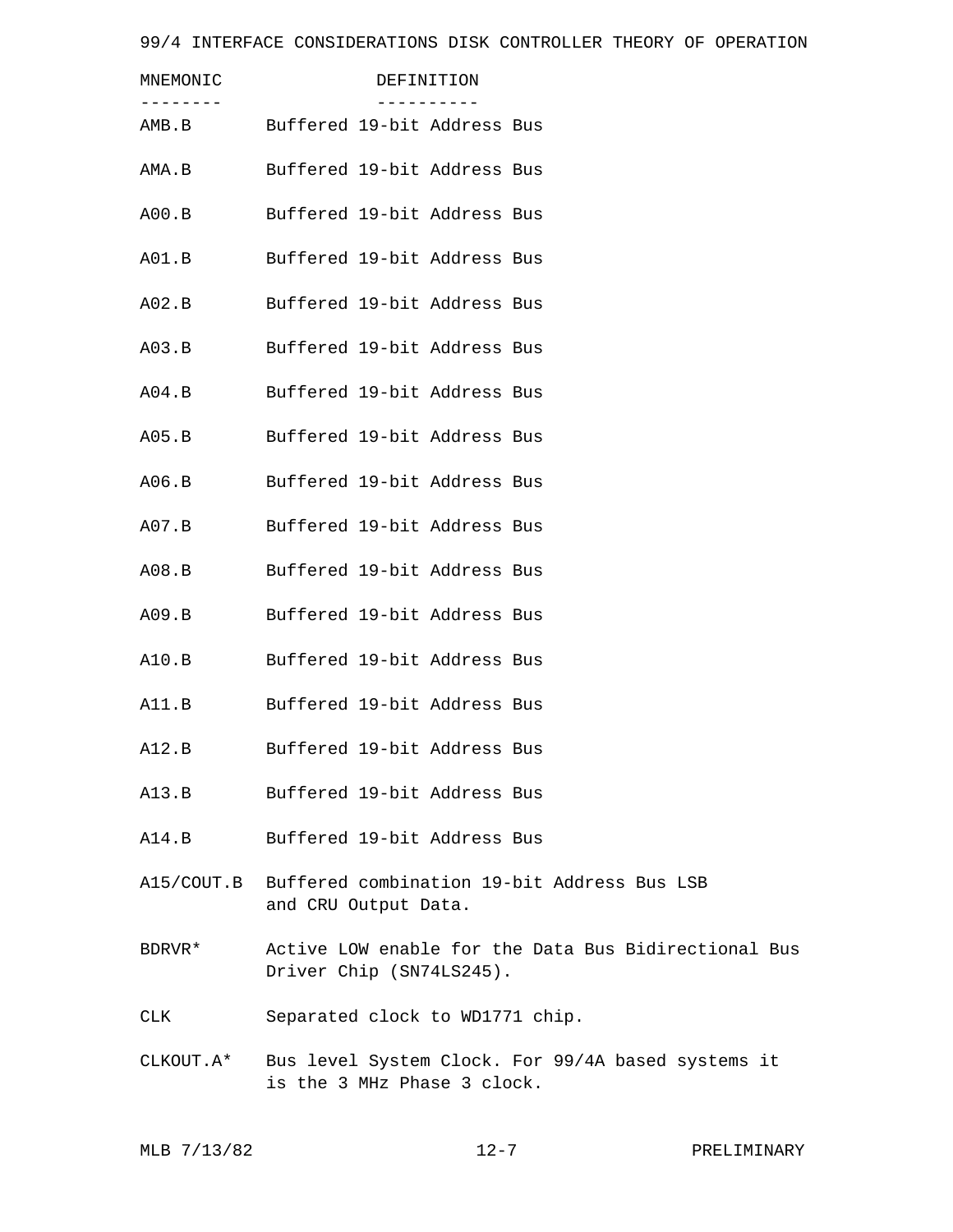MNEMONIC DEFINITION -------- ---------- CLKOUT.B\* Buffered System Clock. For 99/4A based systems it is the 3 MHz Phase 3 clock. CRUCLK.A\* System Level, Active LOW CRU Clock from the CPU. CRUCLK.B\* Buffered, Active LOW CRU Clock from the CPU. CRUEN\* Active LOW Disk SCR space enable. CRUIN HIGH True CRU data to the CPU (CRU READ Data). CRURQST\* Active LOW CRU Output Register strobe. It is the negative AND of CRUEN\* and CRUCLK.B\*. DBIN.A Buffered Active HIGH Data Bus Input control line. The gate direction is from the PCB to the CPU when this line is high. DBIN.B Buffered Active HIGH Data Bus Input control line. The gate direction is from the PCB to the CPU when this line is high. DDB0 PCB Side Data Bus, MSB DDB1 PCB Side Data Bus DDB2 PCB Side Data Bus DDB3 PCB Side Data Bus DDB4 PCB Side Data Bus DDB5 PCB Side Data Bus DDB6 PCB Side Data Bus DDB7 PCB Side Data Bus, LSB DIR Head step direction from WD1771 chip. DIR\* Buffered Head step direction to drive. DRESET\* Reset line for the Disk Drive PCB. It is the OR of the System level Reset and the PCB Power-Up Reset.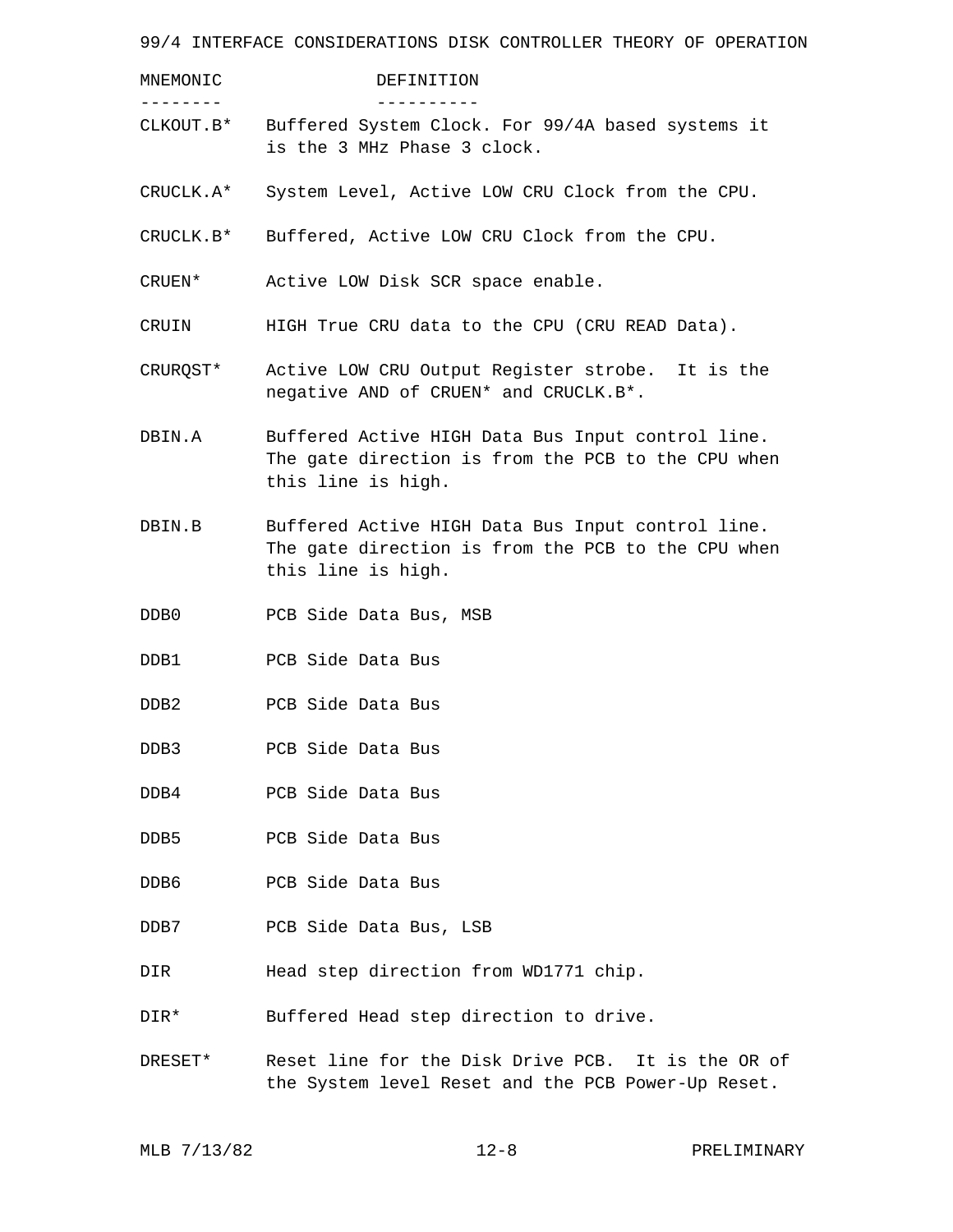| MNEMONIC                                                                                                       | DEFINITION                                                                                   |
|----------------------------------------------------------------------------------------------------------------|----------------------------------------------------------------------------------------------|
| DRQ FOR THE STATE OF THE STATE OF THE STATE OF THE STATE OF THE STATE OF THE STATE OF THE STATE OF THE STATE O | Active HIGH Data Request from the WD1771 chip.                                               |
| DSEL1                                                                                                          | Drive #1 select from the CRU Output register.                                                |
| DSEL2                                                                                                          | Drive #2 select from the CRU Output register.                                                |
| DSEL3                                                                                                          | Drive #3 select from the CRU Output register.                                                |
| DSKPGENA                                                                                                       | Active HIGH page enable for the DSR ROMs.                                                    |
| $DS1*$                                                                                                         | Buffered Drive Select to Disk Drive #1.                                                      |
| DS2*                                                                                                           | Buffered Drive Select to Disk Drive #2.                                                      |
| DS3*                                                                                                           | Buffered Drive Select to Disk Drive #3.                                                      |
| DTA                                                                                                            | Separated data to WD1771 chip.                                                               |
| DVENA                                                                                                          | Q output of the "Keep Alive" One-shot.                                                       |
| DVENA*                                                                                                         | Q* output of the "Keep Alive" One-shot.                                                      |
| D0                                                                                                             | System Side Data Bus MSB                                                                     |
| D1                                                                                                             | System Side Data Bus                                                                         |
| D2                                                                                                             | System Side Data Bus                                                                         |
| D3                                                                                                             | System Side Data Bus                                                                         |
| D4                                                                                                             | System Side Data Bus                                                                         |
| D5                                                                                                             | System Side Data Bus                                                                         |
| D6                                                                                                             | System Side Data Bus                                                                         |
| D7                                                                                                             | System Side Data Bus LSB                                                                     |
| $D10*$                                                                                                         | Active LOW sense for Drive #1 connected. It does not<br>indicate that the drive motor is on. |
| $D20*$                                                                                                         | Active LOW sense for Drive #2 connected. It does not<br>indicate that the drive motor is on. |

MLB 7/13/82 12-9 PRELIMINARY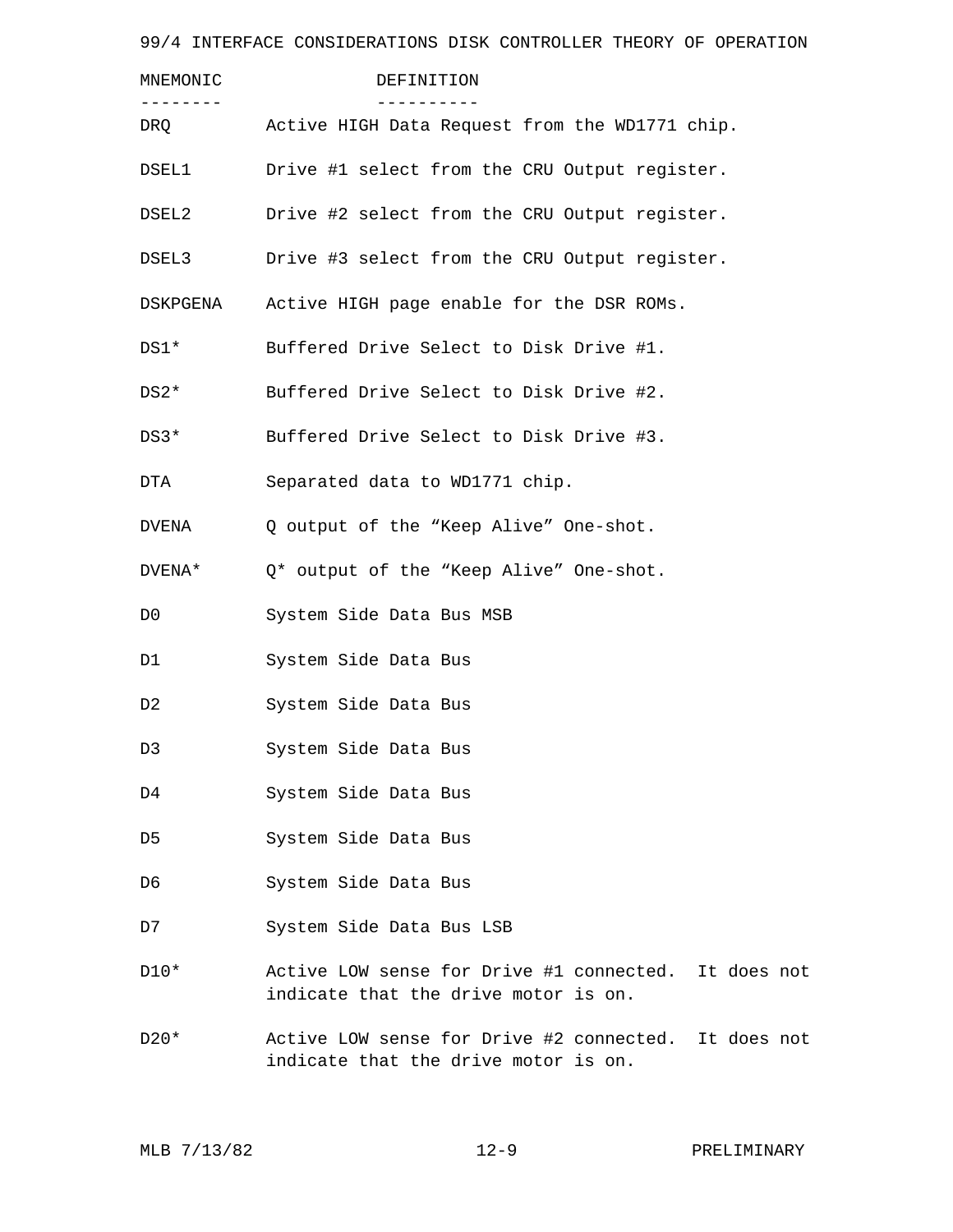| MNEMONTC | <b>DEFINITION</b>                                    |  |
|----------|------------------------------------------------------|--|
|          |                                                      |  |
| D30*     | Active LOW sense for Drive #3 connected. It does not |  |
|          | indicate that the drive motor is on.                 |  |

- HIROMEN\* Enable for the DSR ROM that starts at >5000. The Chip Enables for the WD1771 are trapped out of the top end of this space; thus the CRCs cannot be read after the ROMs have been installed on the PCB.
- HLT Head Load Timing from the CRU Output Register to the WD1771.
- HLD Head Load output of the WD1771.
- INTB\* Active LOW Interrupt Level B request.
- INTRQ Active HIGH Interrupt Request output of the WD1771.
- IXP\* Active LOW Index pulse from the Drive.
- IXP.A\* Buffered Active LOW Index pulse from the Drive.
- KACLK Keep Alive One-shot Clock from the CRU Output Reg.
- LOROMEN\* Active LOW chip enable for the DSR ROM based at  $>4000$ .
- MEMEN.A\* System Memory Enable control signal from the CPU. When LOW it indicates that a memory access IS required by the CPU. When HIGH it indicates that a CRU MIGHT be taking place.
- MEMEN.B\* Buffered Memory Enable control signal from the CPU. When LOW it indicates that a memory access IS required by the CPU. When HIGH it indicates that a CRU MIGHT be taking place.

MTRON\* Active LOW Motor ON to Disk Drive.

OMHCK Crystal controlled one MHz clock to WD1771 chip.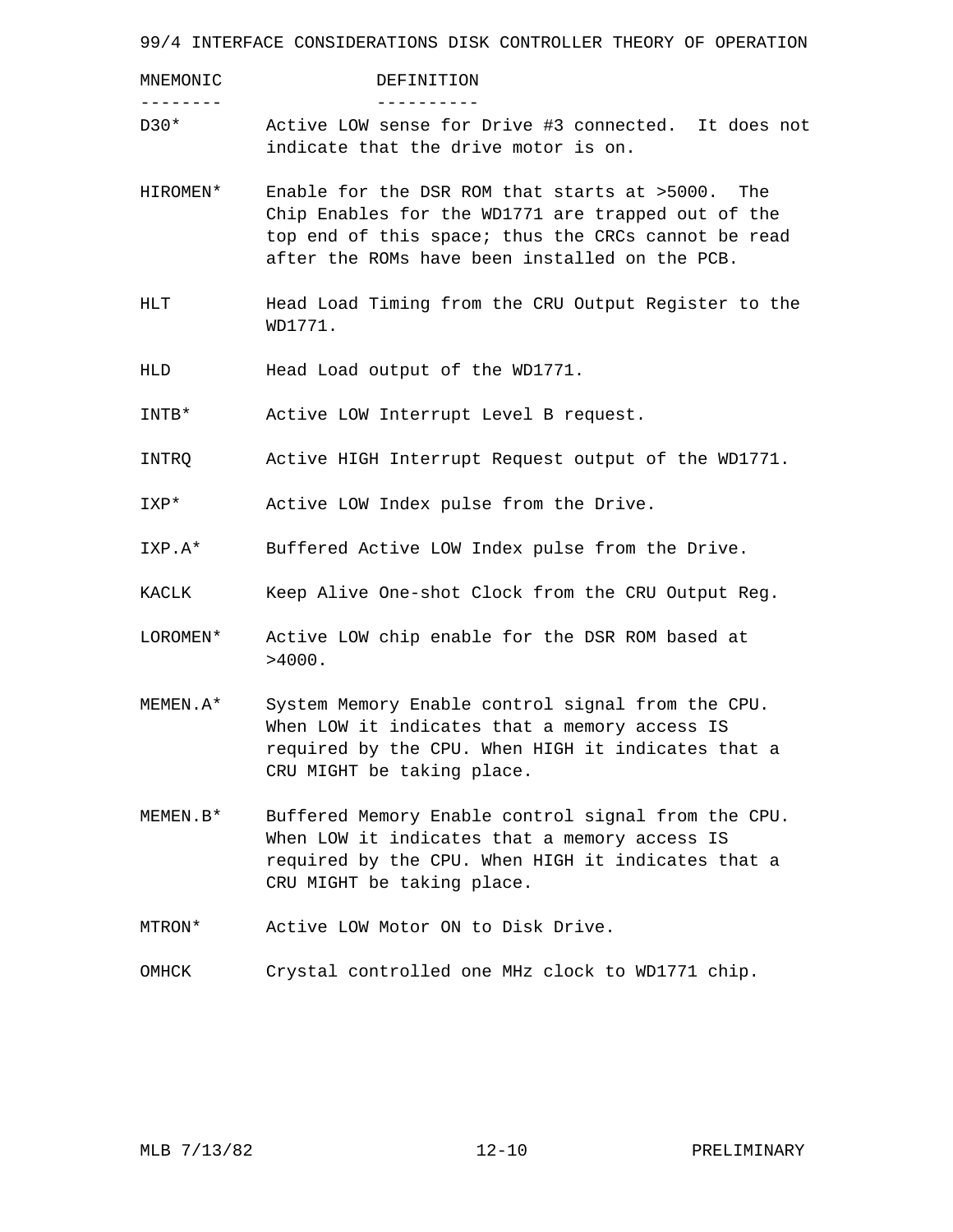MNEMONIC DEFINITION -------- ---------- PCBEN Active HIGH PCB enable signal. It is used on the Burn In Rack to allow the controlling CPU to talk to only one PCB at a time. When LOW the PCB is disabled for both CRU and Memory operations.

- RDBENA\* Active LOW enable for the System Data Bus Drivers on the 99/4 end of the interface cable.
- RDDTA\* Complement Received Data from the Disk Drive.
- READY.A Active HIGH System Ready.
- RESET.A\* System Active LOW Master Reset line from the CPU.
- SENILB\* CPU driven line to allow the PCB to gate interrupt data to the system side of the Data Bus.
- SIDSEL Active HIGH Side select from the CRU Output Reg. A 0 selects the first (same as Single Side) side, and a 1 selects the second side. Either a RESET or a SBZ 7 operation will select the first side, and a SBO 7 operation is require to select the second side.
- SIDSEL\* Active LOW Side select to the Drive. A 0 selects the second side, and a 1 selects the first side. Either a RESET or a SBZ 7 selects the first side, and a SBO 7 will select the second.
- SRDTA This is the Q output of a One-shot used to provide the correct Read Data pulse width for the WD1771 once the Data and Clock are separated.
- STEP Active HIGH output from the WD1771 chip to tell the Drive to step to another track. "DIR" tells which direction to step.
- STEP\* Buffered "step" control line to the Disk Drive.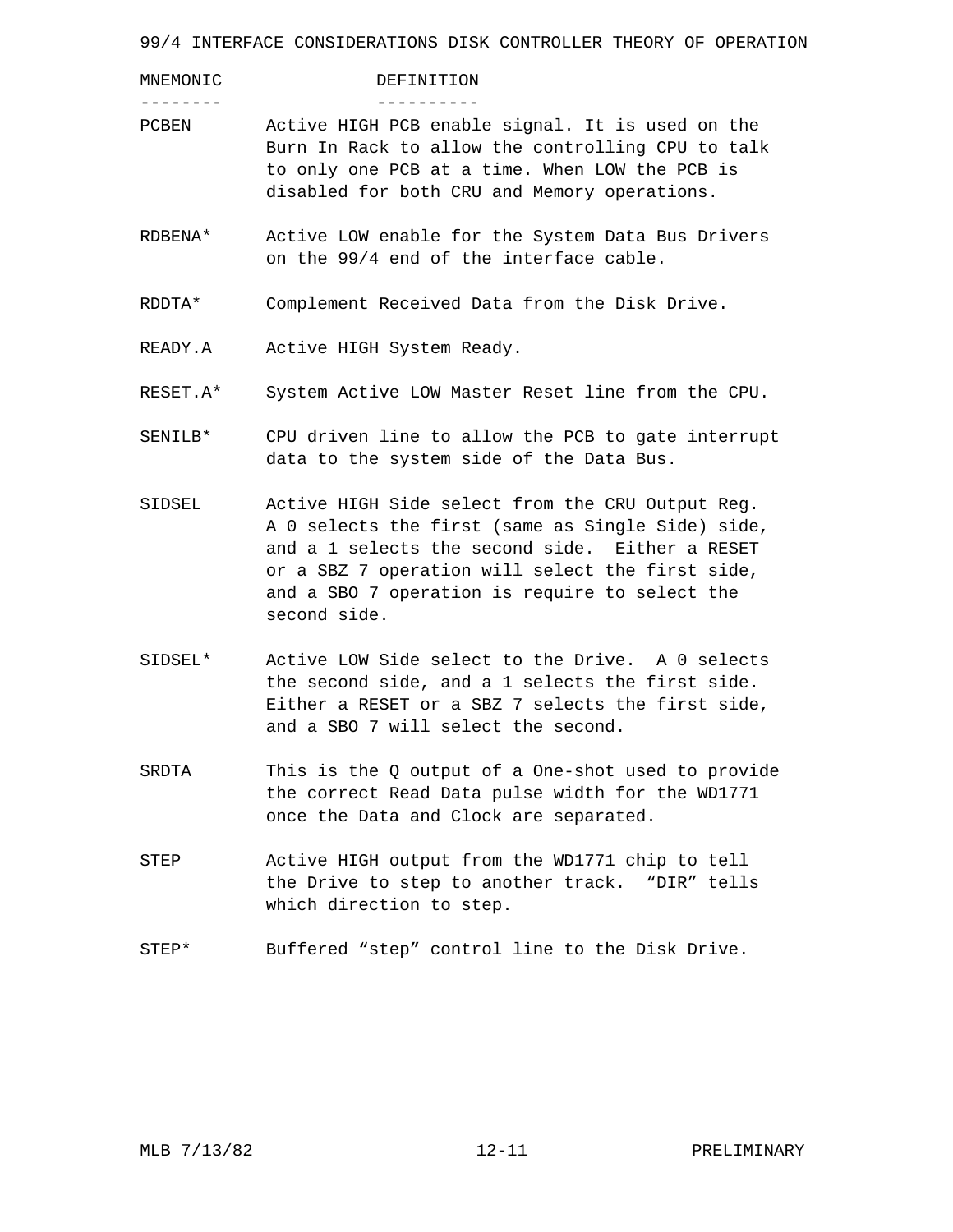MNEMONIC DEFINITION -------- ---------- ALB TK00\* Track 00 status signal from the Disk Drive.

ALB TK00\* Buffered Track 00 status signal from the Disk Drive.

WAITEN CRU Output to enable Wait Reads and Wait Writes. Both are used to get data from and to the Disk Drive respectively.

WDRE\* Active LOW Read Enable to the WD1771 chip.

WDSEL\* Active LOW WD1771 memory space decode.

WDWE\* Active LOW Write Enable to the WD1771.

WE.A\* System Write Enable from the CPU, and is used to Write data to the Parallel I/O Port.

WE.B\* Buffered Write Enable from the CPU, and is used to Write data to the Parallel I/O Port.

WRTGT\* Active LOW Write Gate to the Drive.

WTDATA WD1771 HIGH True data output to the Disk Drive.

WTDATA\* Buffered LOW True data to the Disk Drive.

WTG Write Gate output of the WD1771.

WTPT\* Active LOW Write Protect status from the Drive. A LOW level is Write Protected.

WTPT.A\* Buffered Active LOW Write Protect status from the Disk Drive.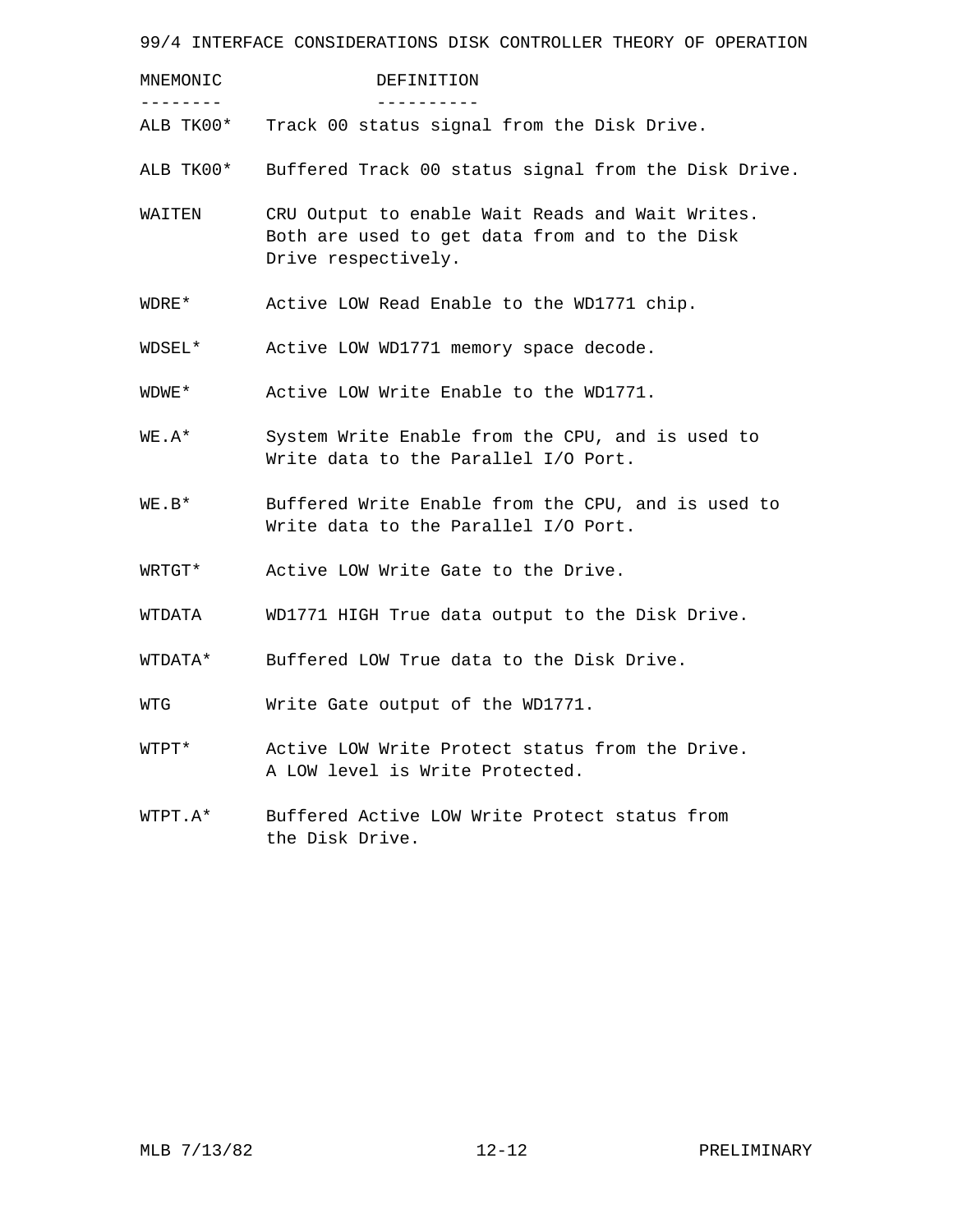#### SECTION 13

### SPEECH SYNTHESIZER THEORY OF OPERATION

## 13.1 PRINCIPLE OF OPERATION

The Speech Synthesizer generates synthetic speech within the synthesizer I.C. (TMC0285) from coded data stored in Phrase ROMs (PHROMS). The 0285 interfaces to the Home Computer through the Data Bus. I/O to the speech peripheral is enabled when SPEECH BLOCK ENABLE signal from the console is a logic HIGH. The 0285 in turn controls the PHROMS to fetch data when required. Data brought to the 0285 is fed to the speech synthesis network, there assembled into a digital code, then fed to a Digital to Analog Converter to generate the analog speech waveforms. The analog output is coupled back to the console sound I.C. and amplified to drive a speaker.

## 13.2 TMC 0285

The TMC 0285 (U1) is a MOS LSI circuit that contains not only data and control interface, but also complex circuitry that uses coded data strings obtained from the PHROMS to control a digital filter network. This filter network may be thought of as an electronic model of the human larynx. Output from the 0285 is an analog speech signal which requires no further processing other than amplification to drive a speaker. For a detailed explanation of the 0285, refer to TI Drawing # 1501640 and ELECTRONICS, August 31, 1978, page 109, "Three Chip System Synthesizes Human Speech."

### 13.3 TMC 0350 PHROMS

The PHROMS are TMC 0350 16K X 8 ROMS. The PHROMS use an 18 bit address of which the 4 MSBs select 1-of-16 PHROMS, although only two are installed in the Speech Synthesizer peripheral. It will be noted that since only four address lines are available on the 0350 ROM, several address cycles are required to fully address the ROM.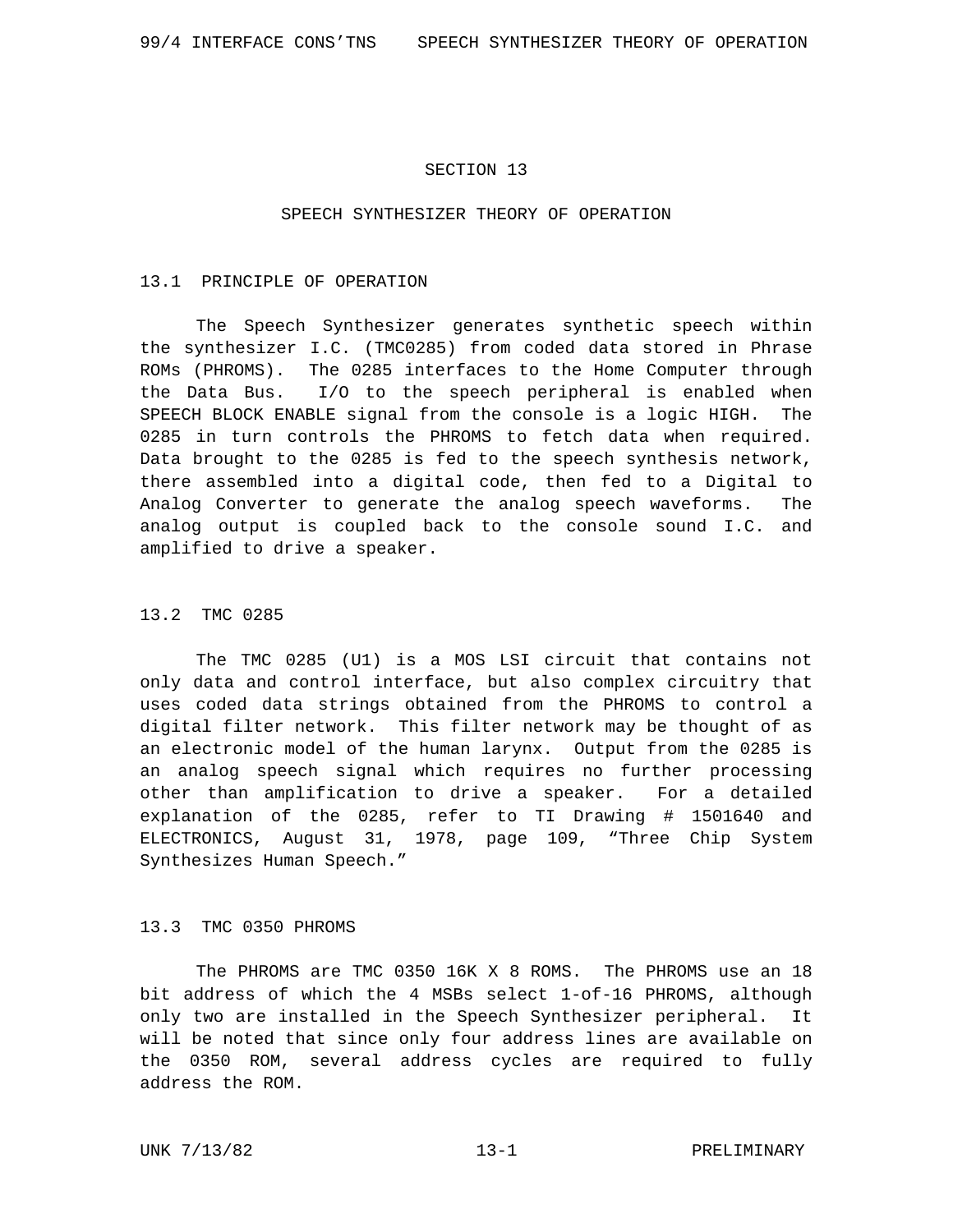## 99/4 INTERFACE CONS'TNS SPEECH SYNTHESIZER THEORY OF OPERATION

## 13.4 OPERATION

Activity in the speech peripheral is initiated by the Home Computer CPU through a Speech Select (SBE). The Speech Select signal is decoded in the console at address >9000 (READ) and >9400 (WRITE) and presented to the Speech Synthesizer as a single control line (SBE) on pin 2 of the I/O port. It is then necessary to redivide the SBE signal into a read and write select. The Read Select (RS) to the 0285 is decoded through U3 (LS138) from SBE, \*A5, and \*A5 (>9000). A Write Select (WS) is derived from SBE, A5, and A15 (>9400). These control signals determine whether the 0285 will put information on the Data Bus or receive information from the Data Bus. Immediately after a \*RS or \*WS the 0285 will take the system not ready by making READY at the I/O port a logic LOW. The Speech Synthesizer will hold the system not ready until the data being received has been latched in (WRITE) or the data being sent is stable on the bus (READ). The not ready time is around 20 microseconds but is variable and depends on which mode has been selected and the command. Timing can be obtained from the Speech Module Specification # 1034759.

After receiving a command, the 0285 begins processing and if required sends control and address to the PHROM. The control signals I0 and I1, pins 15 and 16 respectively, operate as follows:

|  | I1 I0 Function                                   |
|--|--------------------------------------------------|
|  |                                                  |
|  | 0     1     data read                            |
|  | 1 0 address load                                 |
|  | 1 1 read and branch (not used in present system) |

Address information is passed to the PHROMS on the ADD 1, 2, 4, and 8 lines, pins 2, 25, 23, and 21 respectively. The ADD1 is the LSB and ADD8 the MSB of the address nibble from the Data Bus D7 through D4. Data from the PHROMS is transferred to the 0285 serially over the ADD8 line following a READ function. Transfers are synchronized by the 160 KHz ROM Clock (U1-3).

The ROM Clock is a divide-by-four of the internal oscillator (U1-6). The oscillator is adjusted to 160 KHz by clipping R5, R6, or both out of the circuit. The speech output is open drain and requires a DC path to ground (R3) to operate. R3 sets an operating point at about one-third supply to prevent clipping the peaks of the audio output. Capacitor C2 provides DC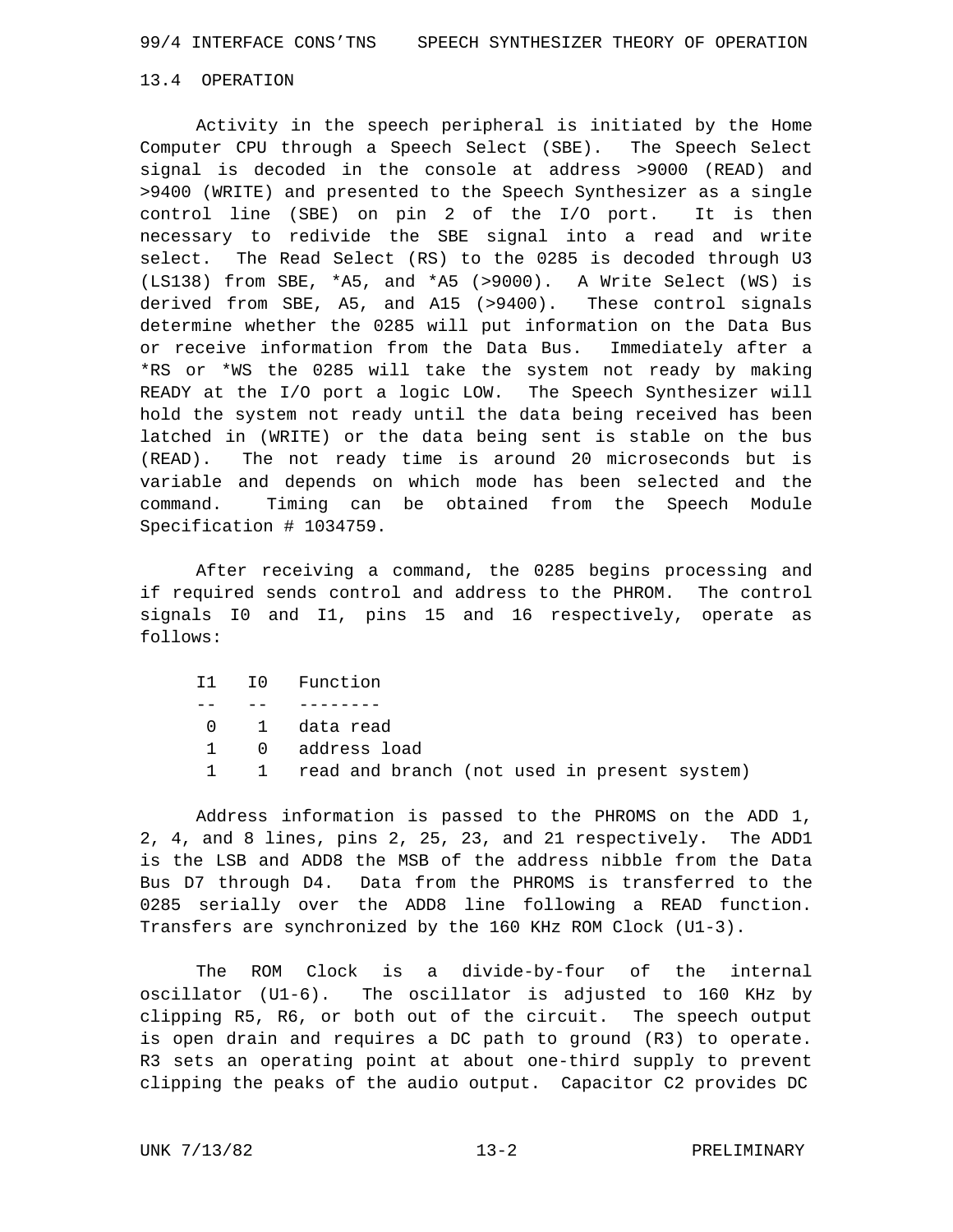99/4 INTERFACE CONS'TNS SPEECH SYNTHESIZER THEORY OF OPERATION

isolation and C6 along with R3 forma a low pass filter to trap noise from the 8 KHz sampling rate.

A sample sequence to speak a word assuming its address in PHROM has previously been obtained would be as follows:

The address is set to >9000 (speech write) by the console, SBE goes HIGH, \*WS at U1 goes LOW, and READY (I/O pin 12) goes LOW taking the console not ready. Along with the address, the Data Bus information will contain a command code on D1 – D3 to LOAD ADDRESS. The format is as follows:

> D0 D1 D2 D3 D4 D5 D6 D7 --------------------------------- | X | 1 | 0 | 0 |MSB| | |LSB| --------------------------------- COMMAND CODE ADDRESS NIBBLE

The nibble of address and an I1 pulse would in turn be sent to the PHROMS. Upon completion of latching in the data, U1 releases the READY line and allows the console to continue. Since the PHROM takes 18 bits to fully address, four more LOAD ADDRESS commands are needed. This causes I1 pulses to be sent in sets of five.

With the address written the next command is a SPEAK. This follows a write-to-speech sequence as previously described. The command code for speak is D1=1, D2=0, D3=1, all other data lines are don't care states. The READY release is again completed when the data has been latched. The TMC 0285 will then issue a read pulse (I0) to the PHROM and a byte of data will be read in serially through U2-21 (ADD8). The TMC 0285 will continue to send I0 pulses as required to supply the data necessary to speak the word until a stop code is encountered. Speech activity will then stop until the next command is written to the speech module. During speech the audio waveform may be observed by looking at U1-8, note that I/O pin 44 is a low impedance across which little AC voltage will be observed.

If it is unknown to the CPU what the speech module is doing, its status can be read. This is accomplished by issuing a speech read, address >9400. The TMC 0285 will take the READY line LOW and set up the status on the Data Bus. When the data is stable, READY will be released and the status can be read. Status bits are interpreted as follows: D0=Talk Status (TS), D1=Buffer Low (BL), and D2=Buffer Empty (BE), all Active HIGH